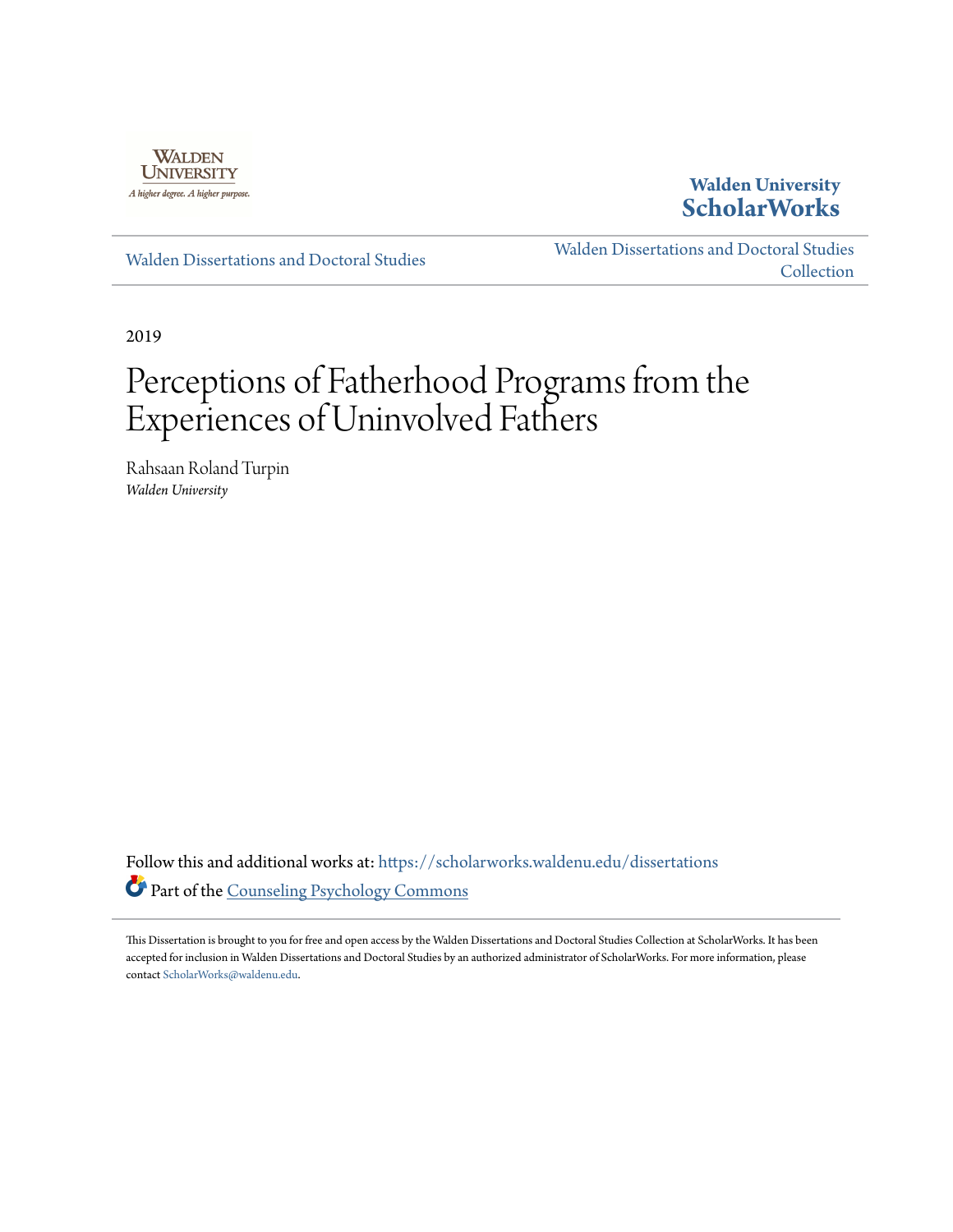## **Walden University**

College of Social and Behavioral Sciences

This is to certify that the doctoral dissertation by

Rahsaan R. Turpin

has been found to be complete and satisfactory in all respects, and that any and all revisions required by the review committee have been made.

Review Committee

Dr. Tracey Phillips, Committee Chairperson, Human Services Faculty Dr. Andrew Garland-Forshee, Committee Member, Human Services Faculty Dr. Scott Hershberger, University Reviewer, Human Services Faculty

> Chief Academic Officer Eric Riedel, Ph.D.

> > Walden University 2019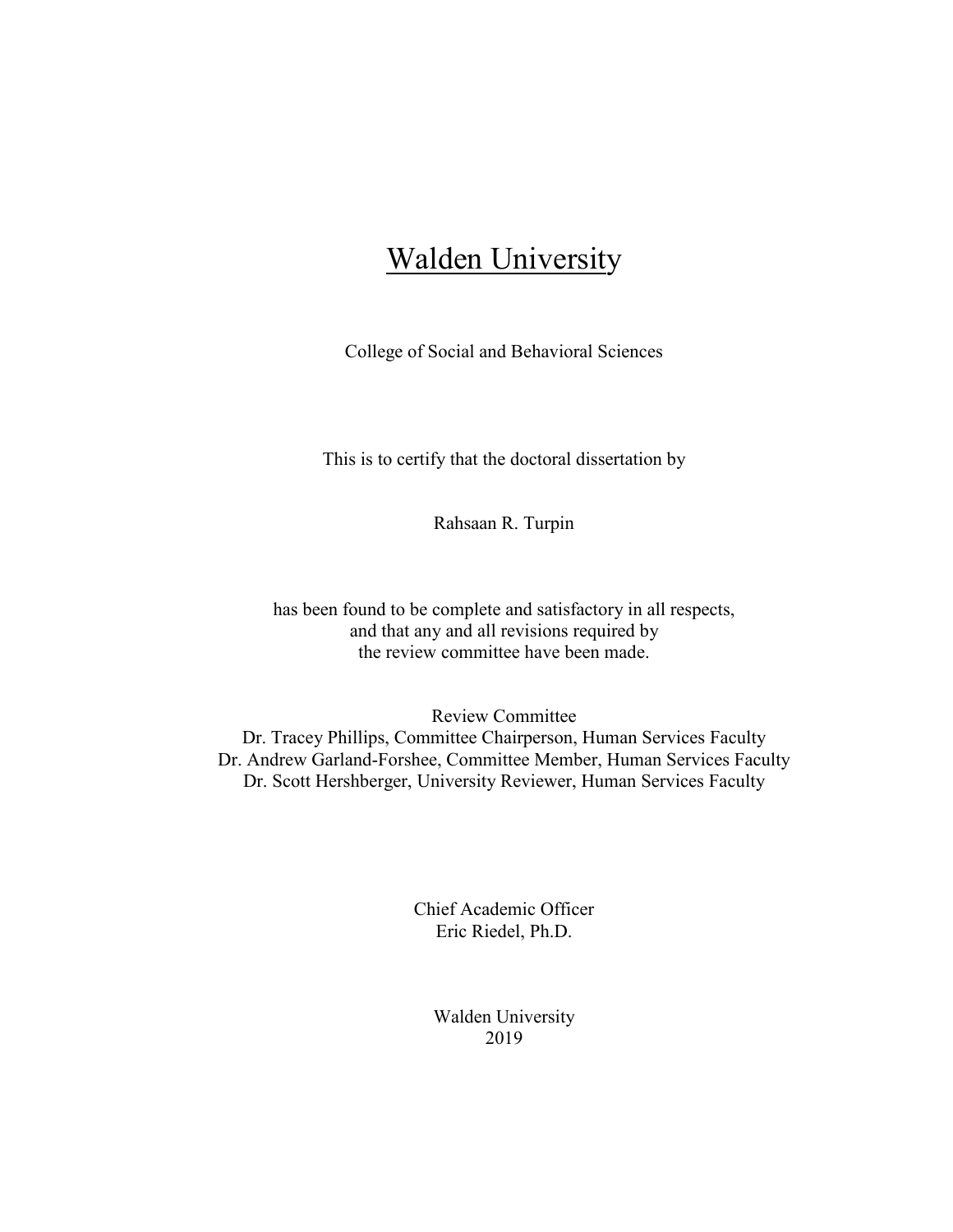#### Abstract

Perceptions of Fatherhood Programs from the Experiences of Uninvolved Fathers

by

Rahsaan R. Turpin

M.S.Ed., The George Washington University, 2007

B.S., The Lincoln University, 1999

Dissertation Submitted in Partial Fulfillment

of the Requirements for the Degree of

Doctor of Philosophy

Human Services

Walden University

August 2019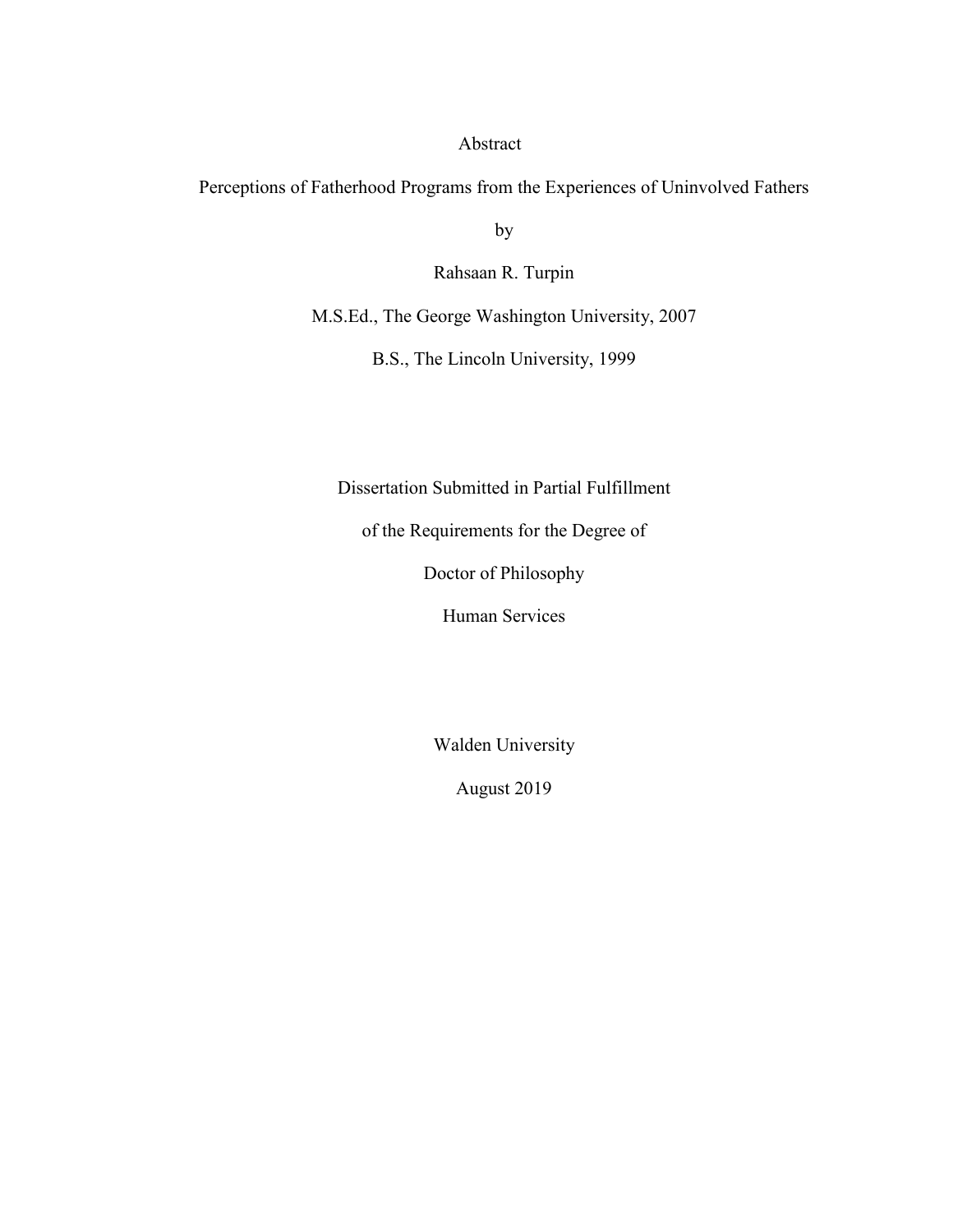Abstract

Past researchers have reported that father absence and low engagement affects 24 million children in the United States. African American fathers make up the largest group with low involvement. Fatherhood programs support men in their roles, yet little is known about why this group still exhibits low engagement. Using the family systems theory as a foundation, the purpose of this phenomenological study was to explore the lived experiences of African American fathers who participated in fatherhood programs and their engagement after these programs. This study used purposeful sampling and semistructured interviews to collect information from 9 African American men aged 18-45 from Philadelphia, PA who participated in fatherhood programs and self-identified as uninvolved. The research question focused on how the lived experiences of noncustodial African American fathers who participated in fatherhood programs influenced their involvement and engagement in their children's lives. Nine audio-recorded interviews were transcribed and coded for themes using a classification system based on key terms and repetitive words. Fathers while part of the family system were found to exhibit low accountability and blaming behavior, resulting in continued low involvement. Future research should include a quantitative or mixed methods study to consider distinct variables such as stated intent, actual behavior, blame, and personal accountability, and influence on involvement. This study contributes to positive social change by informing program modules with interventions for fathers by proposing a shift from lecture models to peer support models considering accountability, support, and the coparenting relationship.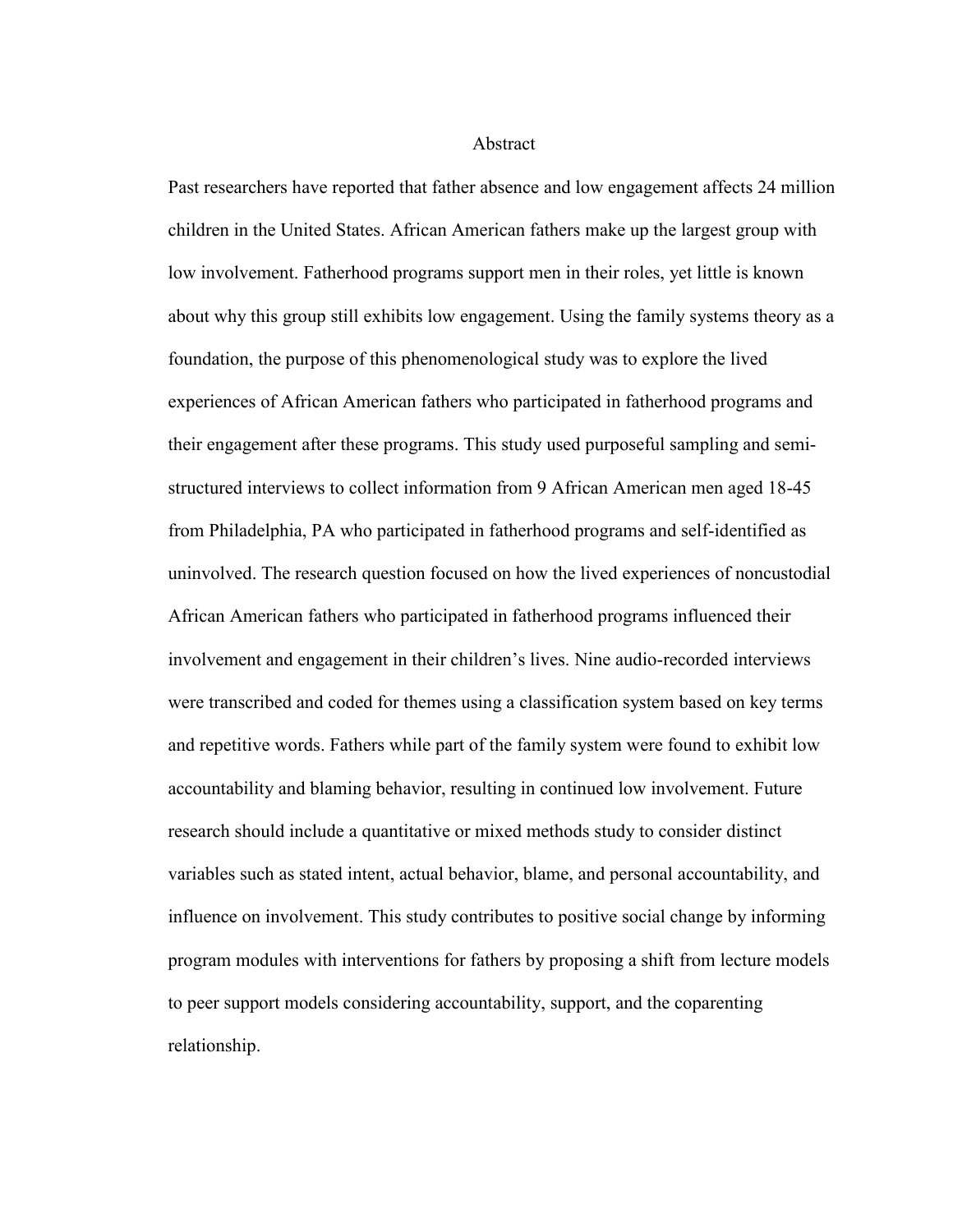## Perceptions of Fatherhood Programs from the Experiences of Uninvolved Fathers

by

Rahsaan R. Turpin

M.S.Ed., The George Washington University, 2007

B.S., The Lincoln University, 1999

Dissertation Submitted in Partial Fulfillment

of the Requirements for the Degree of

Doctor of Philosophy

Human Services

Walden University

August 2019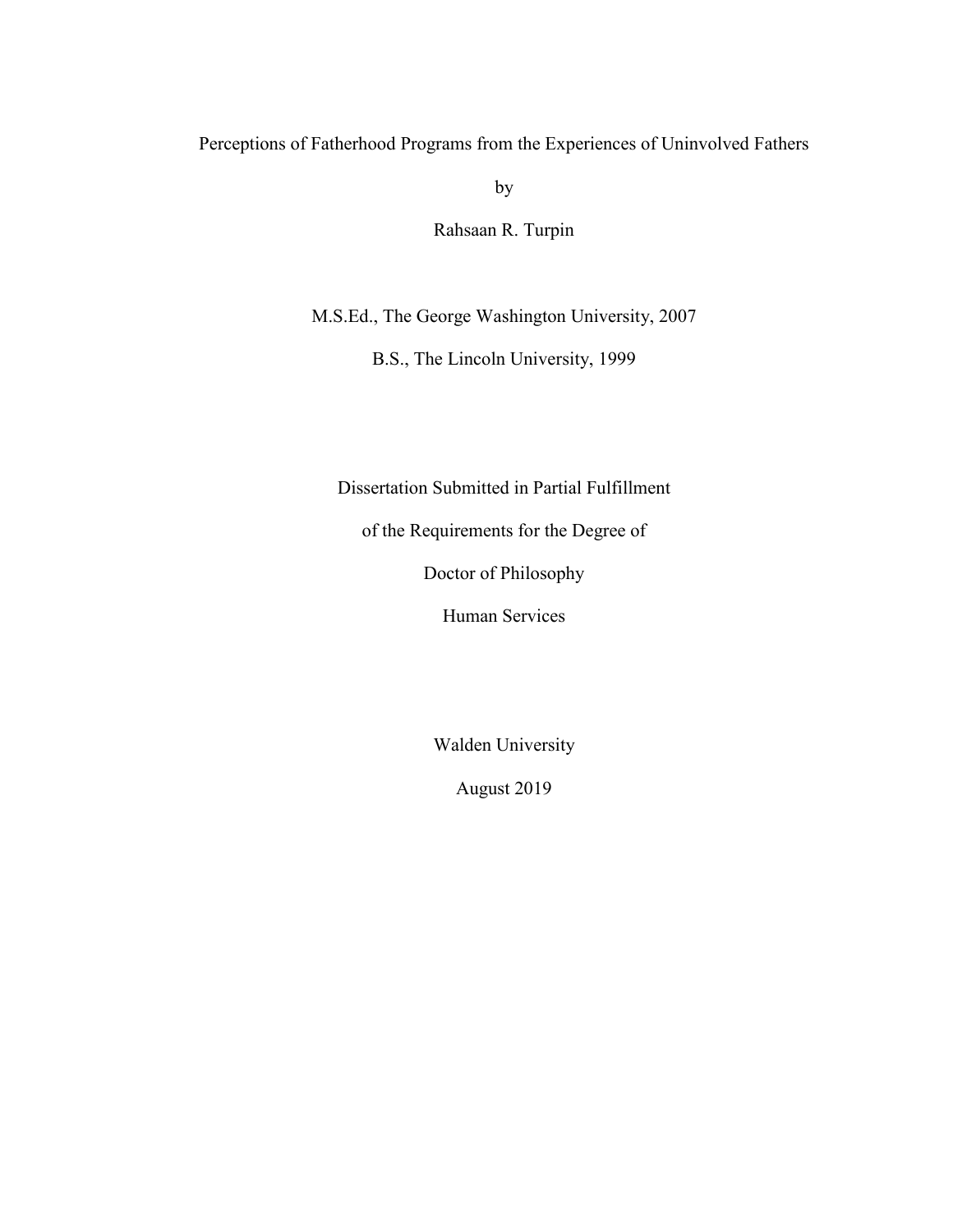### Dedication

 I dedicate this work to every individual who paved the way for me to explore this area and also share the same passion I have to help forge a greater relationship between all fathers and their children. I also dedicate it to the daring men who helped contribute to my study by stepping beyond the boundaries of their comfort zone to share their stories with me.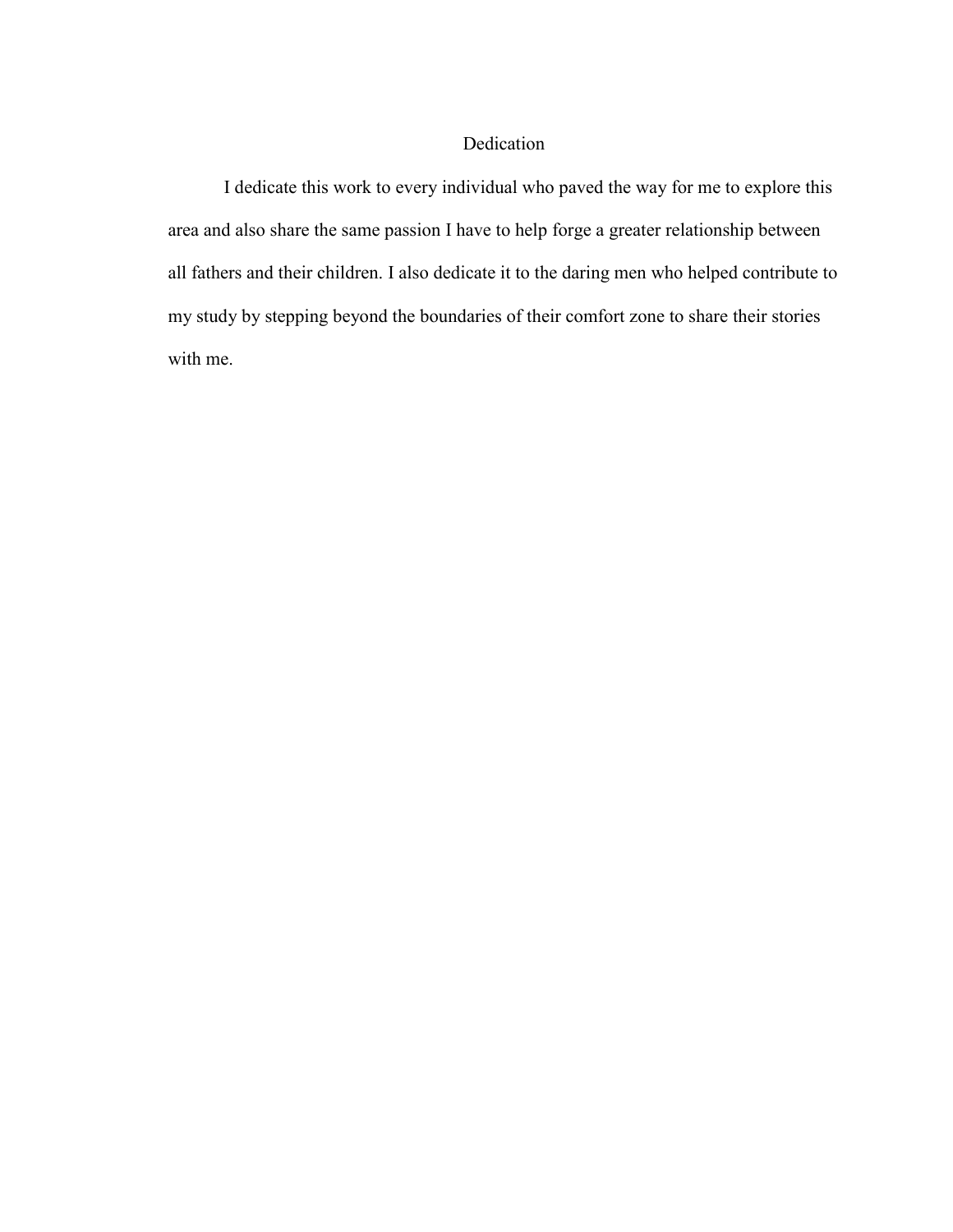#### Acknowledgments

 I could not start without first acknowledging my Heavenly Father for choosing me for such an assignment as this. I would like to thank Dr. Tracey Phillips for not only being my committee chair, but also being invested enough to challenge me to unbridle the researcher in me while talking me 'off the ledge' time and time again. You have no idea how much I needed it and how much your pushing means to me. To that, I say, 'THANK YOU.' Dr. Andrew Garland-Forshee, thank you for your sincere words of encouragement and confirming that writing is truly a part of my calling. To my wife and family, thank you for standing by me with your patience and sharing me with this process for such a long time. I am back!!! To my children who are my greatest inspiration to accomplish more and be more in life, I hope I have set the bar higher and set a new standard for you and our family for generations to come. Please do not be strangers to hard work in any capacity. Finally, to everyone who supported me from day one, thank you for your encouragement and being there for me.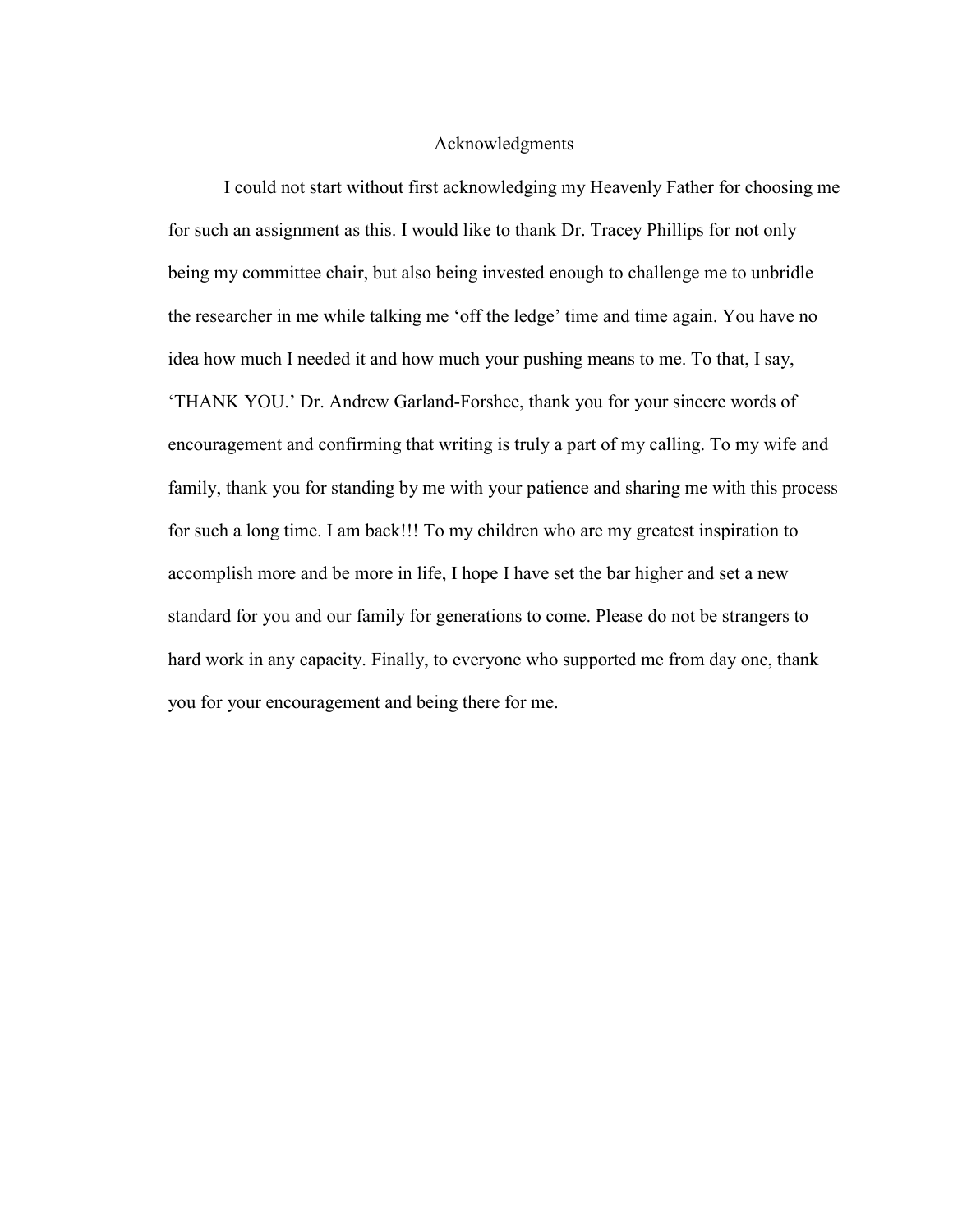## Table of Contents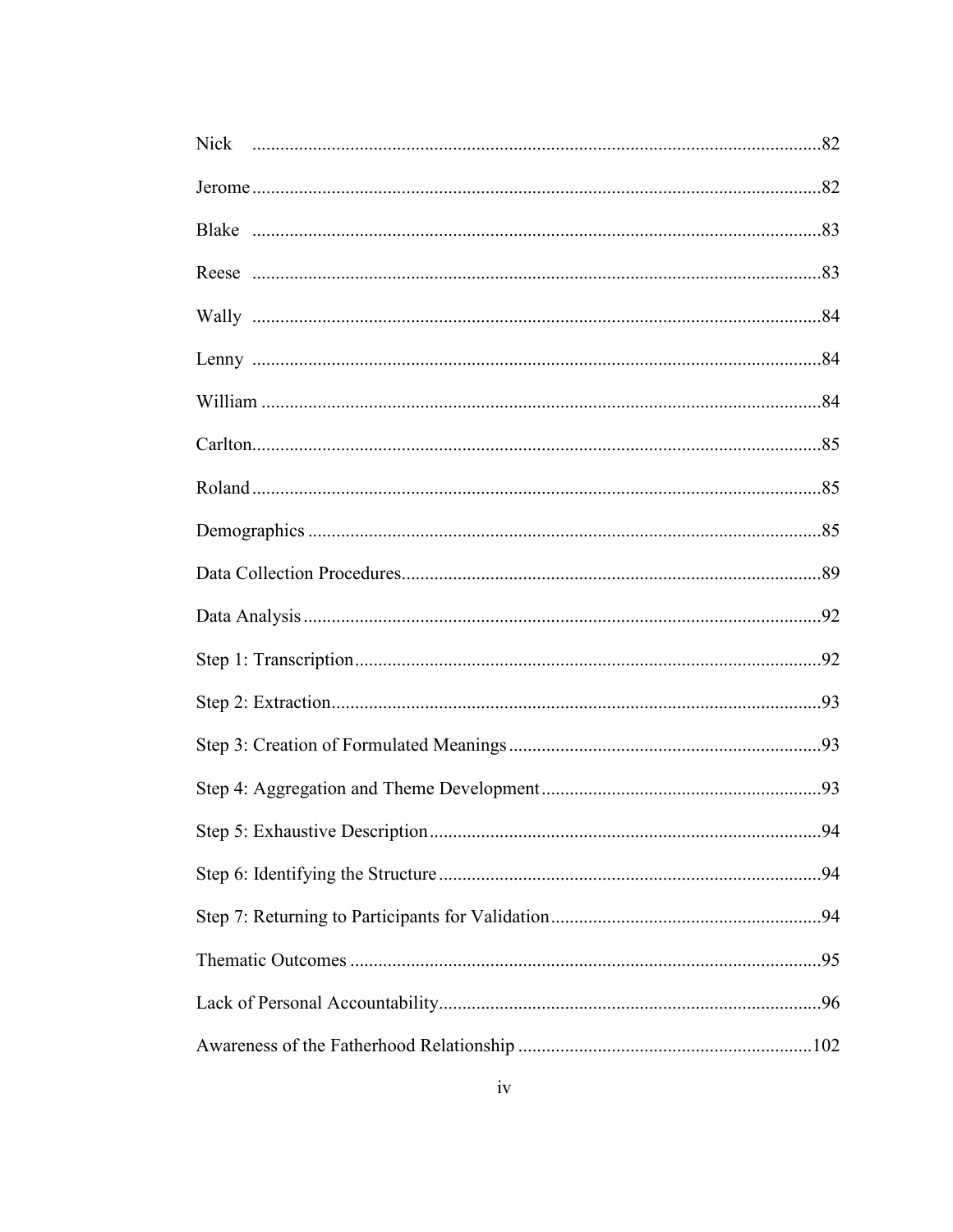| Appendix B: Resource List for Participant Mental Health Services 157 |  |
|----------------------------------------------------------------------|--|
|                                                                      |  |
|                                                                      |  |
|                                                                      |  |
|                                                                      |  |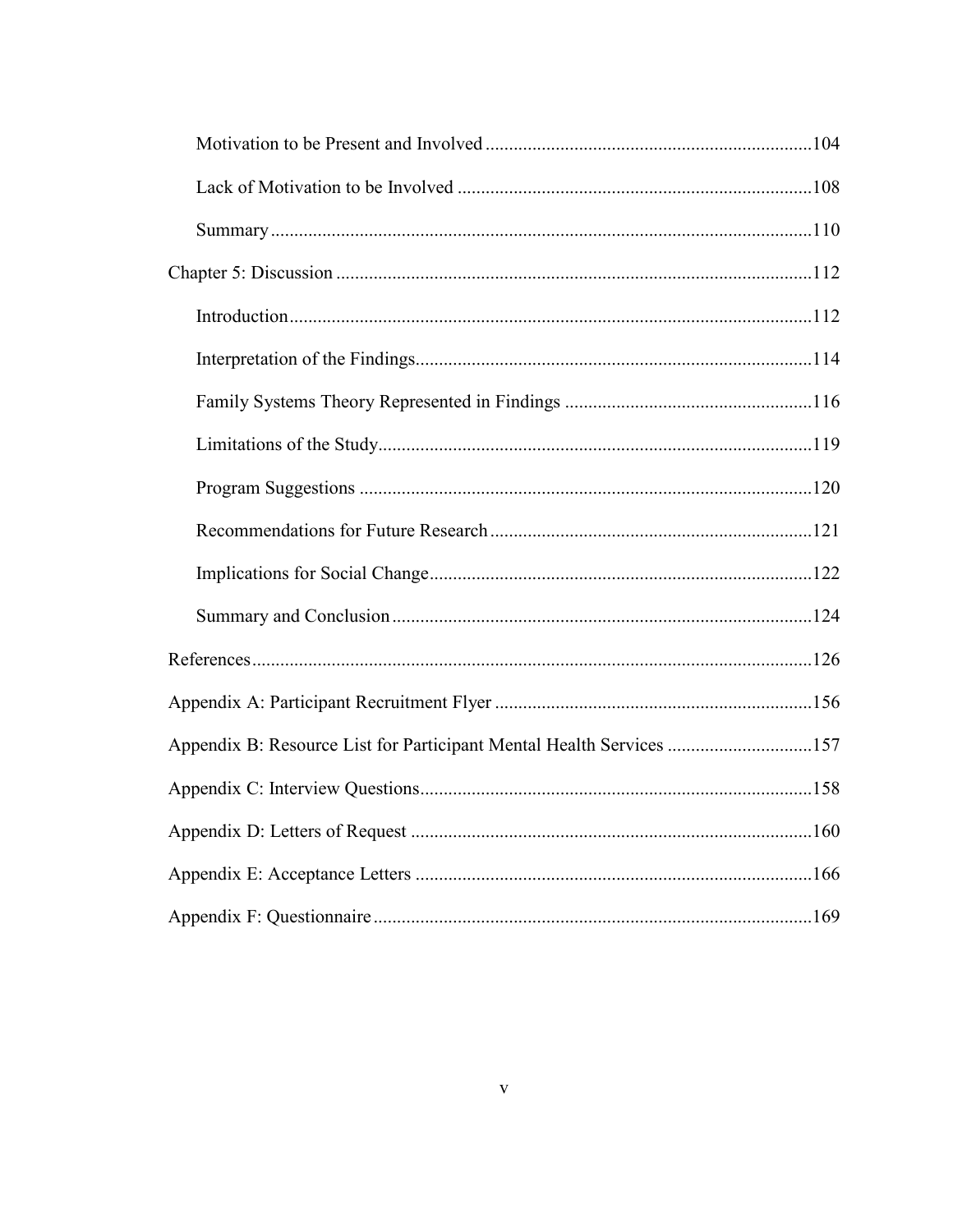## **List of Tables**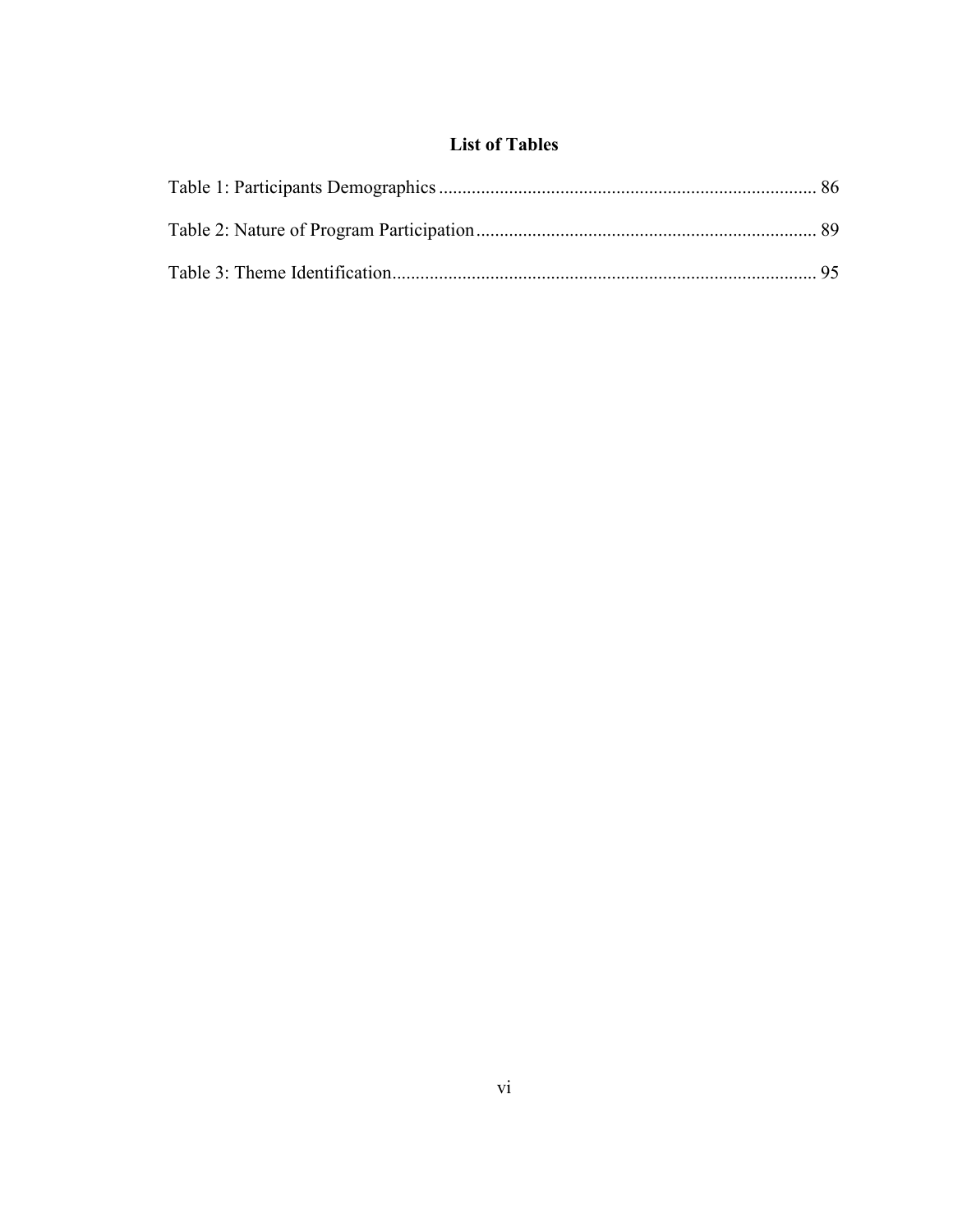#### Chapter 1: Introduction of the Study

#### **Introduction**

 Throughout the adolescence, individuals encounter many relationships that help shape their interactions with the world. One of the most formative of these relationships is the relationship with their father. Academic research conducted in recent years has brought fathers and fatherhood to the forefront of issues concerning families and the importance of the father and child relationship (Adamsons & Pasley, 2016; Coates & Stover, 2014; Levant, Gerdes, Jadaszewski, & Alto, 2018). One aspect of the exploration of these studies pertains to father engagement. Statistical data has revealed that approximately 17.4 million children in the United States live in homes without the presence of a father or father figure (National Fatherhood Initiative, 2016; U.S. Census Bureau, 2015). Father absence and poor father engagement by biological fathers is a phenomenon affecting approximately 24 million children in the United States (National Fatherhood Initiative, 2016). African American families are severely affected by this epidemic, as it has been reported that African American fathers make up the largest group of absentee fathers in this country (Bocknek, Brophy‐Herb, Fitzgerald, Schiffman, & Vogel, 2014). Threlfall and Kohl (2015) found that 67% of African American children grow up in situations where there is no father in the home.

Paternal involvement is an essential factor, which maintains a favorable influence on a child's academic achievement, behavior, and cognitive development (Brodie, Paddock, Gilliam, & Chavez, 2014; Frank, Keown, & Sanders, 2015; Guendelman, Nussbaum, Soliday, & Lahiff, 2018; Hibbs, Rankin, DeSisto, & Collins, 2018). As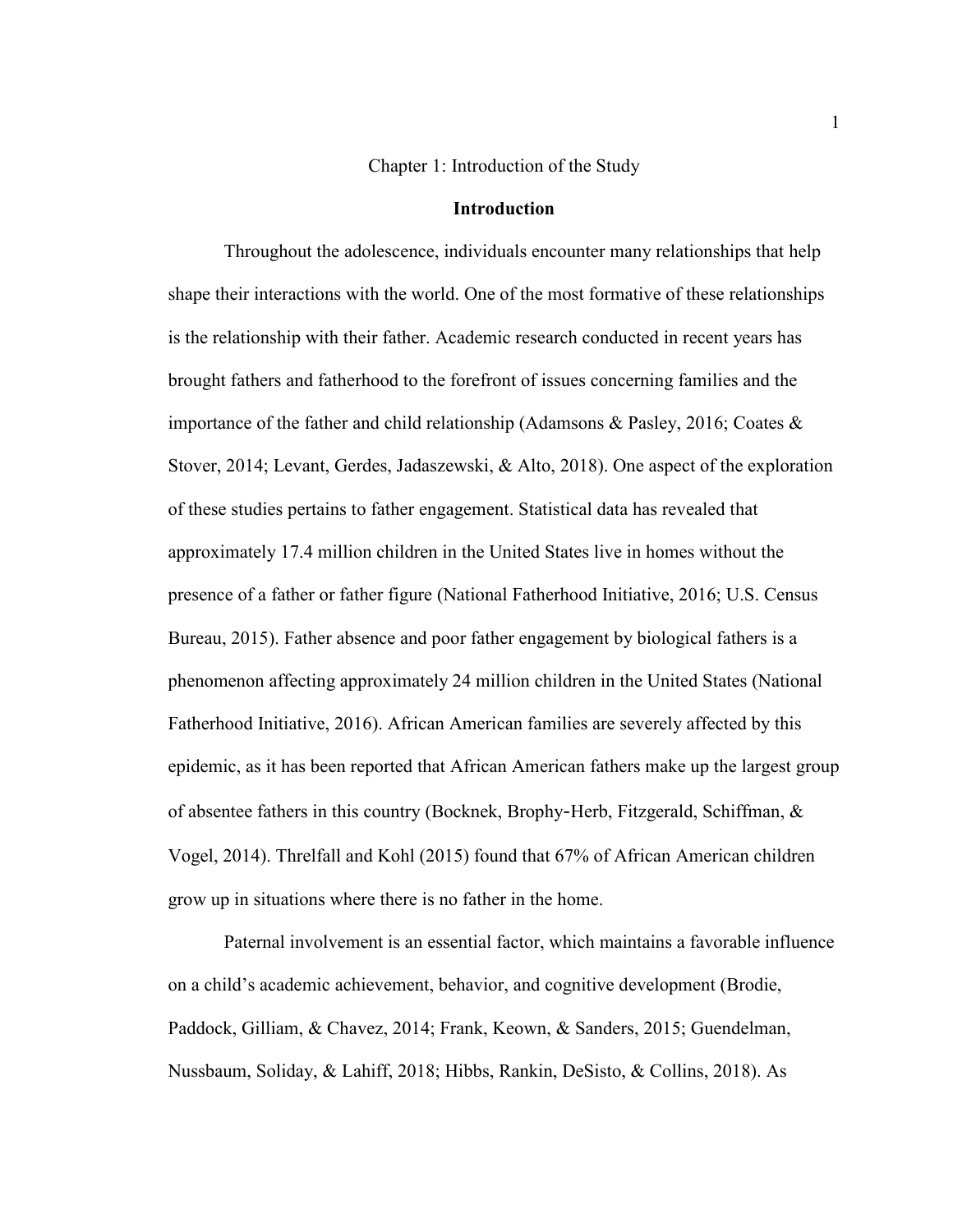children develop, paternal involvement has a direct association with their level of selfconfidence for environmental exploration and risk taking (Hill, Leyva, & DelPriore, 2016). Therefore, when the father is not present, the experience growing up in a single parent fatherless home can adversely alter the their socioeconomic, cognitive, and behavioral development (Stack et al., 2017). As a result of these child-related issues and others such as father absence and incarceration, scholarly studies on these topics have increased the last few decades in order to explore the impact of absence and the programs that address engagement (Flouri, Narayanan, & Midouhas, 2015; La Guardia, Nelson, & Lertora, 2014; Lechowicz et al., 2018). While initiatives have been developed to improve this issue, there continues to be a prevalence of meager engagement among African American fathers.

Although fatherhood education programs and parenting programs exist with father participation, studies have reported that poor involvement from single fathers continues to be an issue after program participation. In their study on interventions for fragile families, Mchale, Waller, and Pearson (2012) reported that fathers are not more likely to spend time with children or provide financial support than fathers in control groups. In their evaluation of *Building Strong Families* (BSF), Wood, Moore, Clarkwest, and Killewald (2014) found that after a 3-year follow-up, BSF had slight negative effects on some aspects of father involvement.

 Programs that focus on fatherhood deliver parenting interventions which are intended to increase the amount of time fathers spend with their children as well as the quality of that time (Panter-Brick et al., 2014). According to recent research, some of

2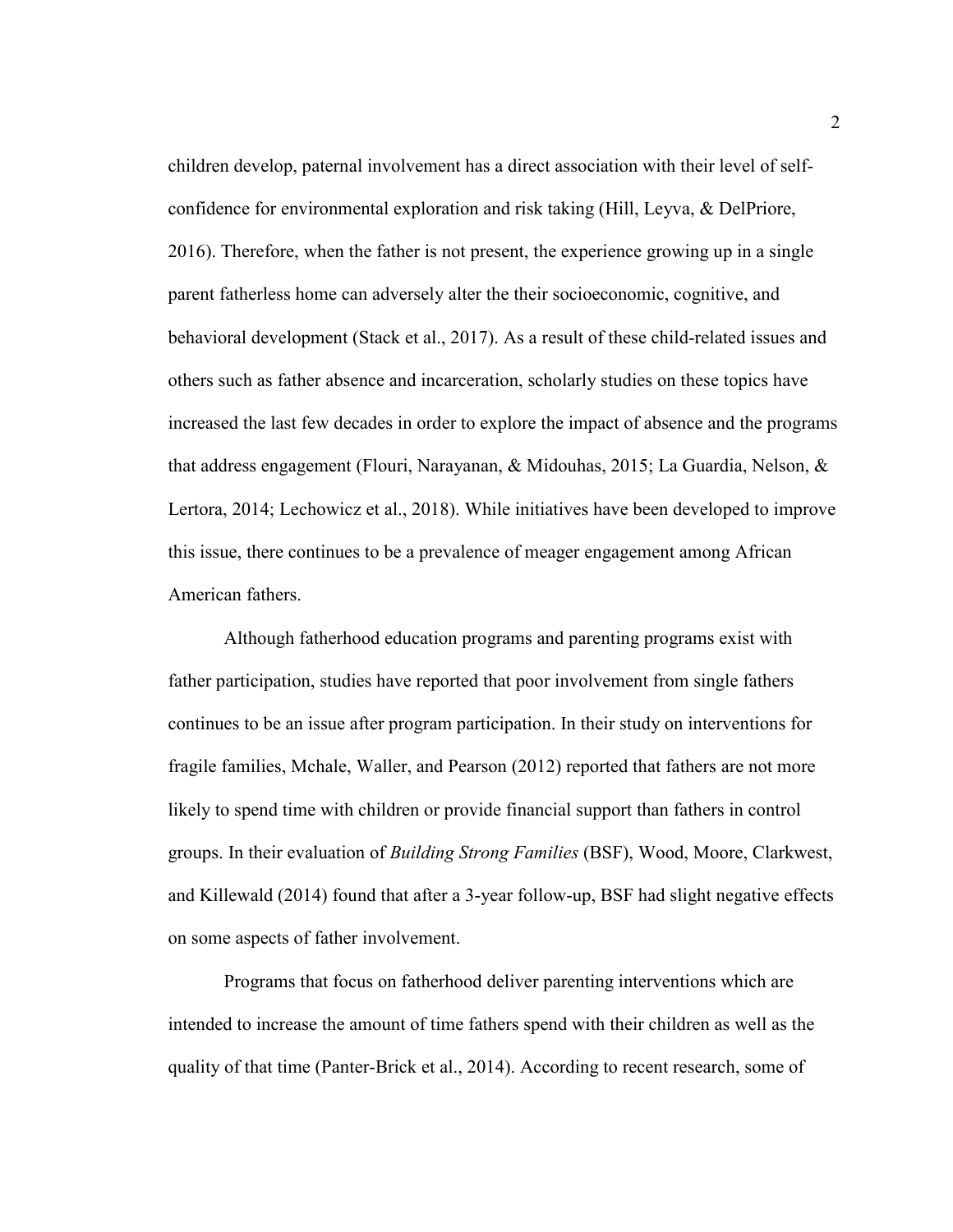these programs have achieved a moderate amount of success in engaging fathers while maintaining successful program delivery leading to a positive impact on children (Glynn & Dale, 2015; Tompkins, Rosa, Henry, & Benavente, 2014; Wilson, Havighurst, Kehoe, & Harley, 2016). However, with these achievements, this societal issue is ongoing. In reviewing previous studies on the topic, I have been unable to locate scholarly research findings regarding African American men who participated in fatherhood programs yet remained uninvolved with their children. Therefore, further investigation is necessary to produce data relevant to increasing the understanding of the issues and needs of this population. In this chapter, I will introduce the topic being explored, the background of the problem, the problem statement, the purpose of the study, my research question, the conceptual framework, and the nature and significance of this study. The succeeding literature review will discuss the theoretical foundations that shaped my present understanding of this group.

#### **Background of Problem**

 Father involvement is an intriguing subject that has been studied from numerous perceptions and positions. The topic has especially been explored through the lens of understanding why fathers do not remain actively involved and to the factors and experiences that influence father behavior. Jessee and Adamsons (2018) considered the risk and resilience factors for fathers to predict paternal engagement with their children at varying points in time: at childbirth and when the children are 1 and 3 years old. Just as important in their investigation of paternal attitudes and behavior, Perry and Lewis (2016) reported on the relationships of African American men and their fathers of origin.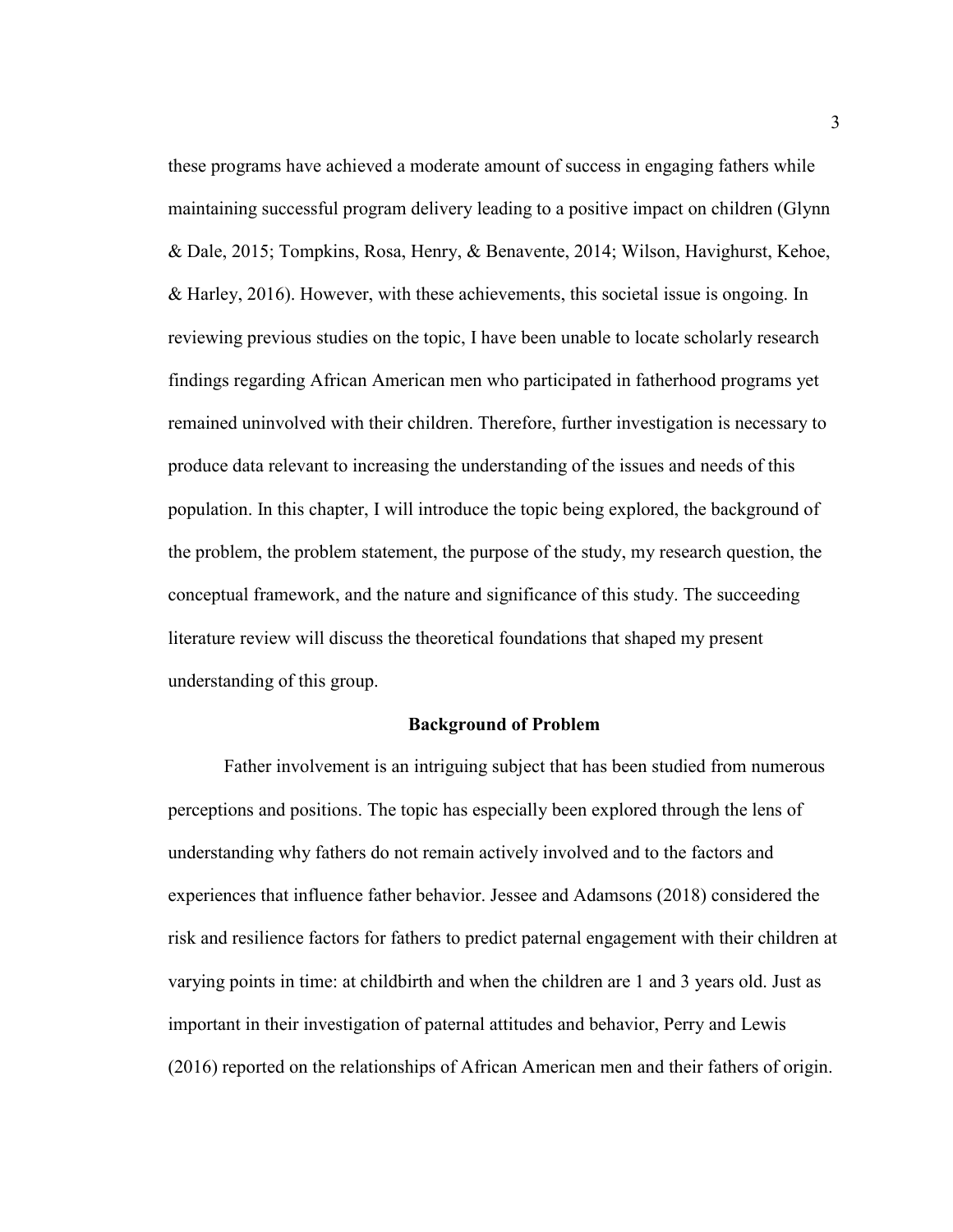Studying these topics included consideration of fathers from diverse backgrounds, regions, and classes. Investigators have concentrated on married and unmarried fathers, nonresidential and residential fathers, single fathers, young fathers, and fathers across diverse regions (Flouri, Narayanan, & Midouhas, 2015; La Guardia, Nelson, & Lertora, 2014; Lechowicz et al., 2018). These findings have informed future research and present the opportunity to continue the exploration of African American father engagement behavior.

One expanding focus that is becoming more common in scholarly research pertains to programs that instruct, mentor, and support men in their role as fathers. Through societal support and educational opportunities, these programs help fathers strengthen their parental abilities (Wilson et al., 2016). As a result of their efforts, financial backing for these educational programs has improved significantly in recent years (Fagan & Kaufman, 2015). These programs have begun to move towards the forefront of fatherhood research to provide an understanding of what outcomes are produced for clients. Therefore, the benefits and hindrances of these programs must be studied through effective qualitative research.

Fatherhood programs were first developed in the 1990s to provide support and encouragement to fathers by reassuring their role as active fathers in the lives of their children (Anderson, Aller, Piercy, & Roggman, 2015). Funding for these programs is often provided through both federal allotments and private sector financing (Dion, Zaveri, & Holcomb, 2015). Such educational programs were initially targeting the establishment of paternity and collecting child support payments owed by fathers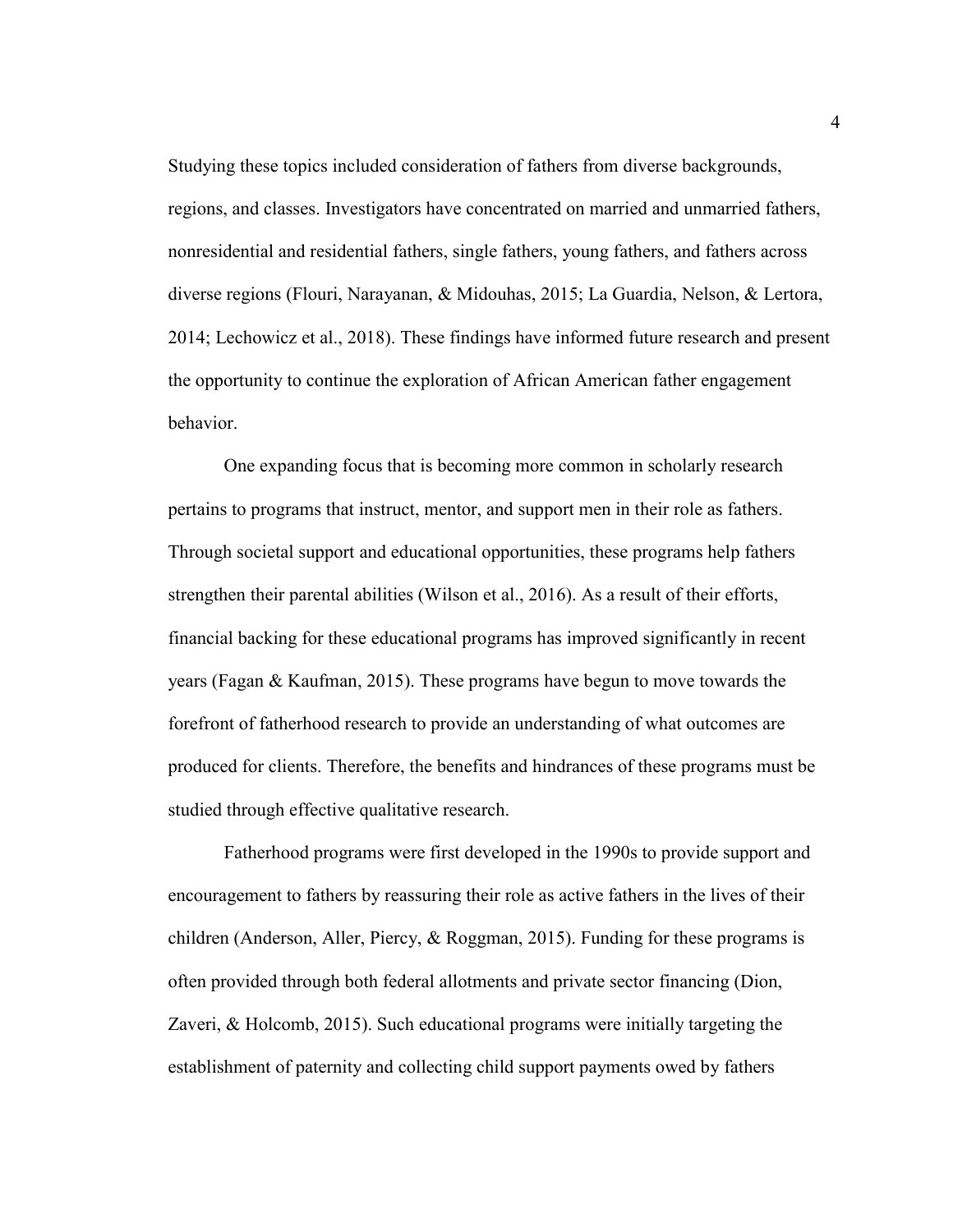(Anderson et al., 2015). They provided men with assistance in filing paperwork, work release programs, and housing (Anderson et al., 2015). Men entered the programs voluntarily and via court order (Anderson et al., 2015). Ultimately, they provided fathers with a sense of pride and the desire to provide for their children (Anderson et al., 2015). While programs claim to help fathers, research has left unanswered questions about their effectiveness (Dion, Zaveri, & Holcomb, 2015). Therefore, this study is imperative in learning how fathers are responding to these programs in addition to their needs.

Earlier research by investigators like Bronte-Tinkew, Burkhauser, and Metz (2014) has assessed fatherhood programs and interventions to understand what is effective without insight from the fathers. Some analyses have been based on examining the delivery of parenting classes, counseling services, relationship skill building, education and employment supports, efforts to address risky behaviors such as substance abuse and, for incarcerated fathers, visitation and post-release assistance (Bronte-Tinkew et al., 2014; Wilson et al., 2016). Others have looked at programs whose goals are to strengthen a father's abilities, self-awareness, and self-confidence as it pertains to performing the nurturing dimensions of his fathering role (Dion, Zaveri, & Holcomb, 2015; Philip & O'Brien, 2017). What these studies found was that many of these programs lack true evidence of the effects on the well-being of fathers and their children (Bronte-Tinkew et al., 2014). Also noteworthy are the gaps pertaining to the exploration of how fathers are impacted based on their report upon the termination of these programs. Bronte-Tinkew et al. affirmed that rigorous evaluations are more likely to provide evidence of whether the programs produce the desired effect on father attitudes,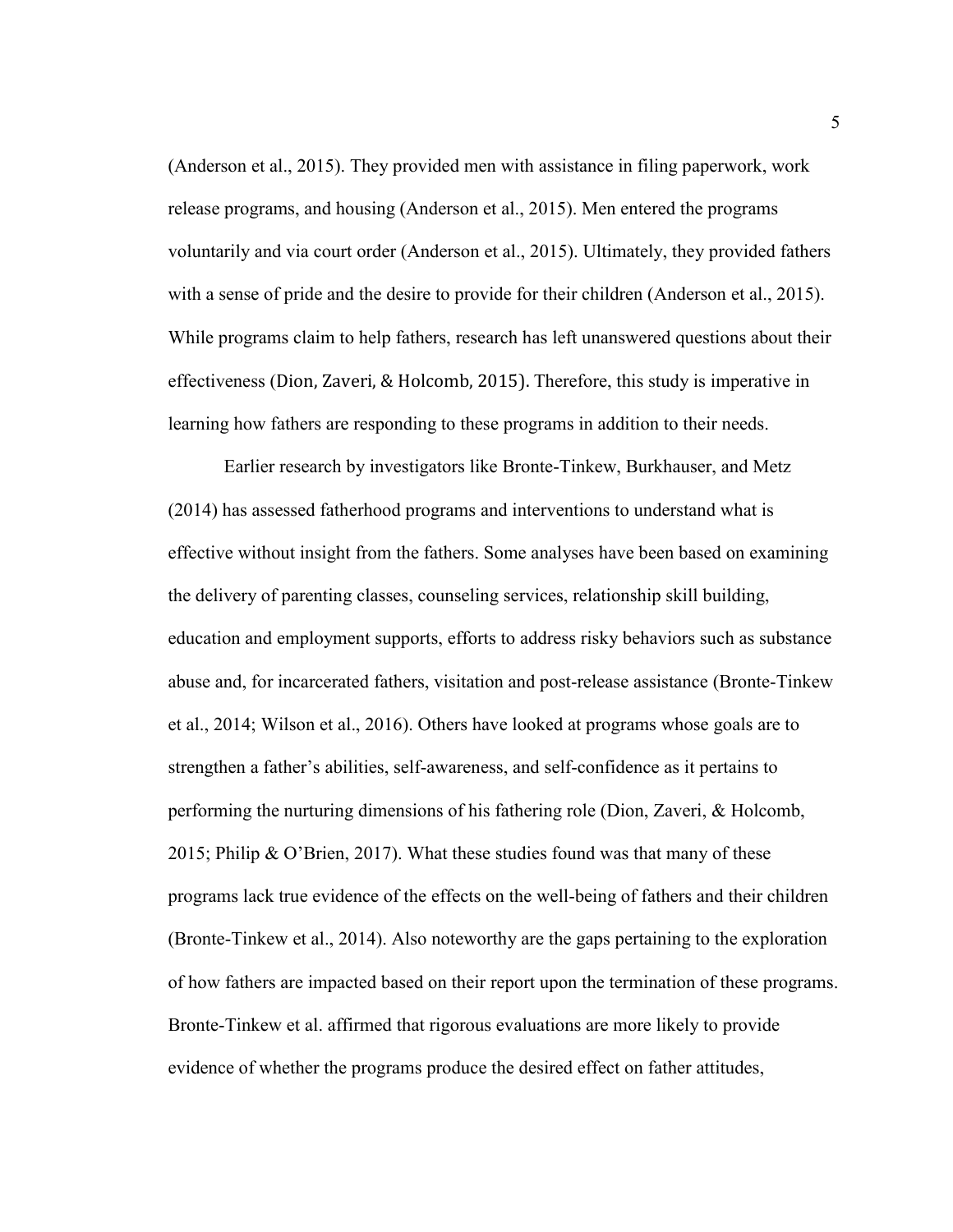knowledge and behavior. Therefore, this study is essential to examining and illuminating the thoughts of African American fathers who participate in these programs to learn how they can be served better.

#### **Problem Statement**

Father absence in the United States and the African-American family has been on the rise since 1960 (Gillette & Gudmunson, 2014). Guendelman et al. (2018) and Hibbs et al. (2018) found a higher prevalence of homes with single mothers in minority households than minority households. Currently, 70% of African-American infants and 50% of Hispanic infants are born to single mothers and growing up without fathers (Guendelman et al., 2018; Hibbs et al., 2018). Kids Count Data Center reported that as of 2013, 67% of African-American children were being raised in a fatherless household (Kids Count Data Center, 2015). Some studies have attended to this problem from the position of how it affects children in the short and long term (Easterbrooks, Raskin,  $\&$ McBrian, 2014; Stack et al., 2017). While these studies have focused on the reasons why children grow up fatherless, they also support the involvement of African-American fathers in the lives of their children (Baum, 2015; Caldwell, Rafferty, Reischl, De Loney, & Brooks, 2014).

Although much is known about the effects of fatherlessness on children, a review of the literature did not return an abundance of information displaying concrete reasons fathers do not remain present and involved. Caldwell et al. (2014) noted in their study on nonresident African-American fathers that one of the best predictors of father involvement was coparenting with the children's mother. Other potential causes of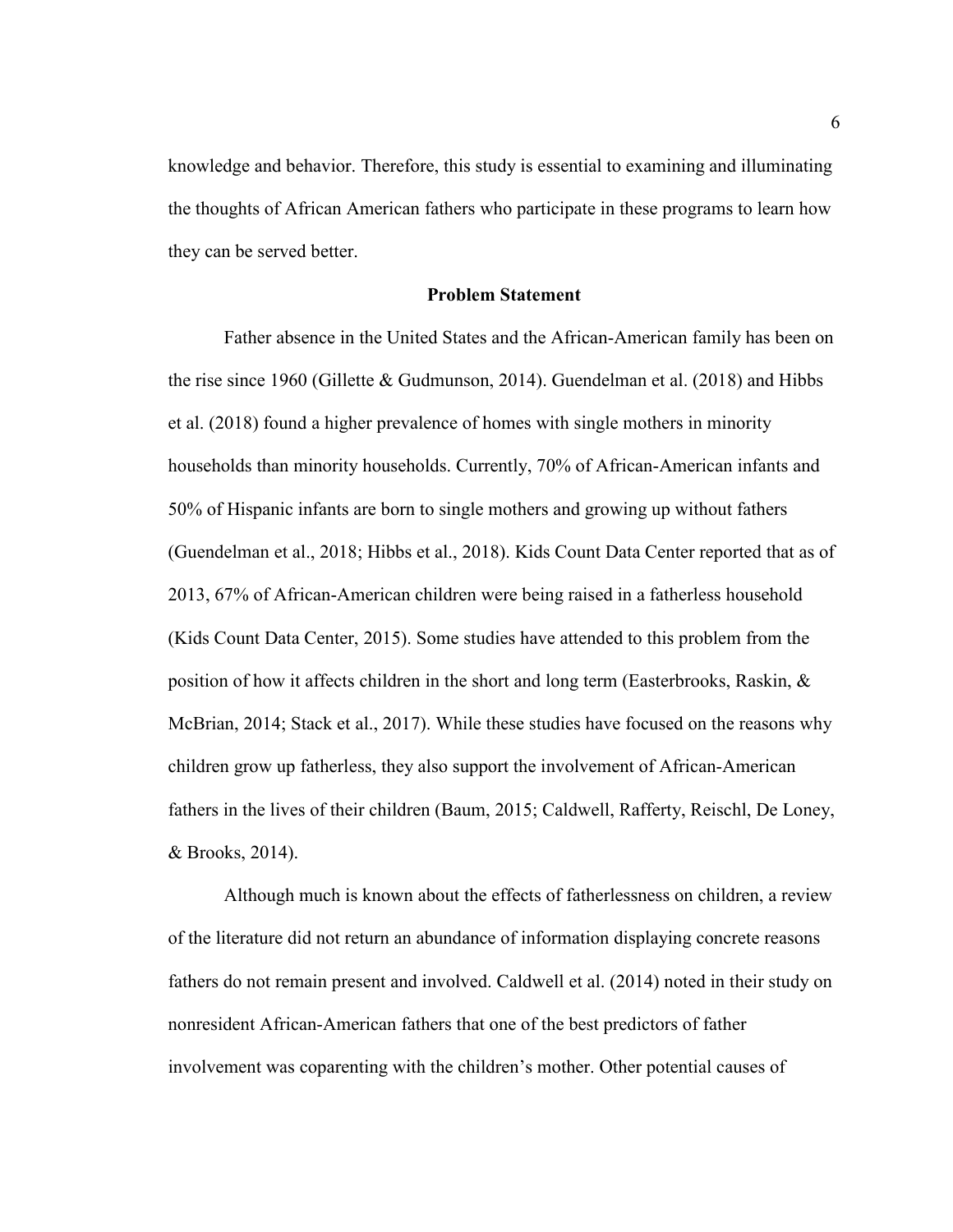uninvolvement have included unemployment and criminal justice issues (Fagan & Kaufman, 2015). Baum (2015) confirmed that African-American nonresident fathers embody a historically underserved population. They further reported this group, particularly young fathers, need to be adequately supported for the sake of their children (Baum, 2015) Although the research mentioned above regarding absent father experiences illuminates important findings, I have found no study that has examined the reasons fathers choose not to be involved with their children from the father's perspective. Given such, further investigation is warranted that could examine to address the documented problem of declining father involvement in African American single parent homes (McLeod, 2015).

#### **Purpose of the Study**

The underlying goal of this study was to contribute to the existing scholarship on the topic of father engagement in the African American family by illuminating an understanding of how engagement is impacted after fathers participate in fatherhood programs. Through this study, I intend to provide readers with an understanding based on the lived experiences of the defined group of fathers who have participated in fatherhood programs and their parental engagement after their participation in these programs. Recent academic literature afforded me background information on engagement and interventions designed to improve it. I employed a phenomenological methodology to examine this aspect of fatherhood as directly related to African American fathers. Chapter 3 provides a discussion the chosen method of investigation and interviews questions in further detail.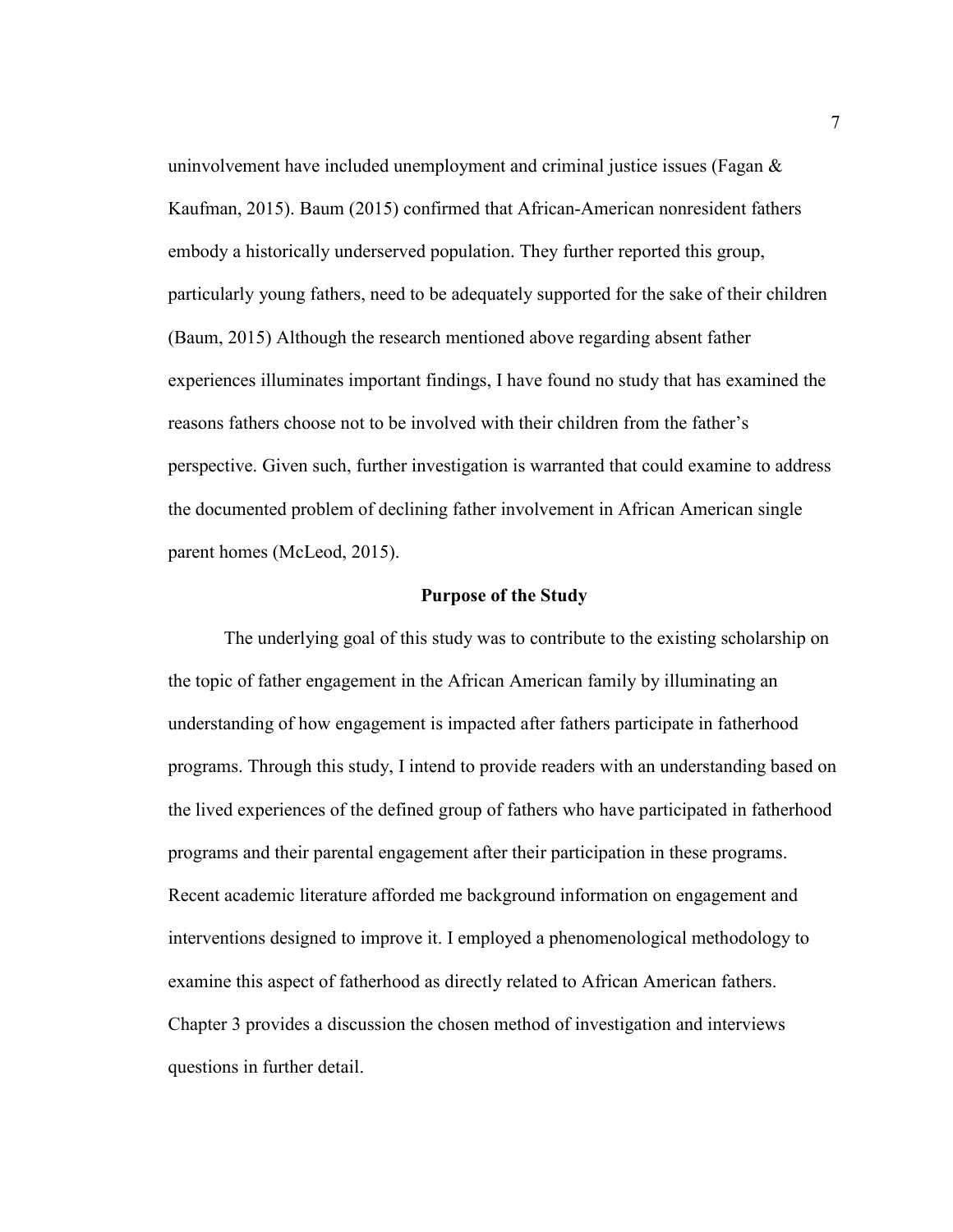#### **Research Question**

This study was grounded in the following research question: How have the lived experiences of noncustodial African American fathers aged 18-45 years old who participated in fatherhood programs influenced their lack of involvement and engagement in the lives of their children?

#### **Conceptual Framework**

For this study, I drew its theoretical orientation from one theoretical model: family systems theory. The field of psychology produced many theories that discuss human behavior and why individuals perform and act as they do. One of the original theories, which have been connected to father engagement studies, is Bowen's (1974) family systems theory. Family systems theorists view the family system as a unit of several segments, and each segment maintains a connection to the others (Karakurt & Silver, 2014). Sun (2016) claimed that family systems theory identifies the family as a unit with interdependent members who impact each other's thoughts, emotions, and actions. Therefore, to gain an accurate understanding of the individual, the researcher must recognize the individual as an interactive part of the family system. Family systems theory has been used previously to frame studies on engagement and fatherhood programs effectively. In their report on the evaluation of fatherhood programs, Fagan and Kaufman (2015) suggested the use of systems theory in conceptualizing measures and outcomes of father involvement and engagement. This is true with exploring fatherhood programs because nonresidential fathers are less likely to be involved with their children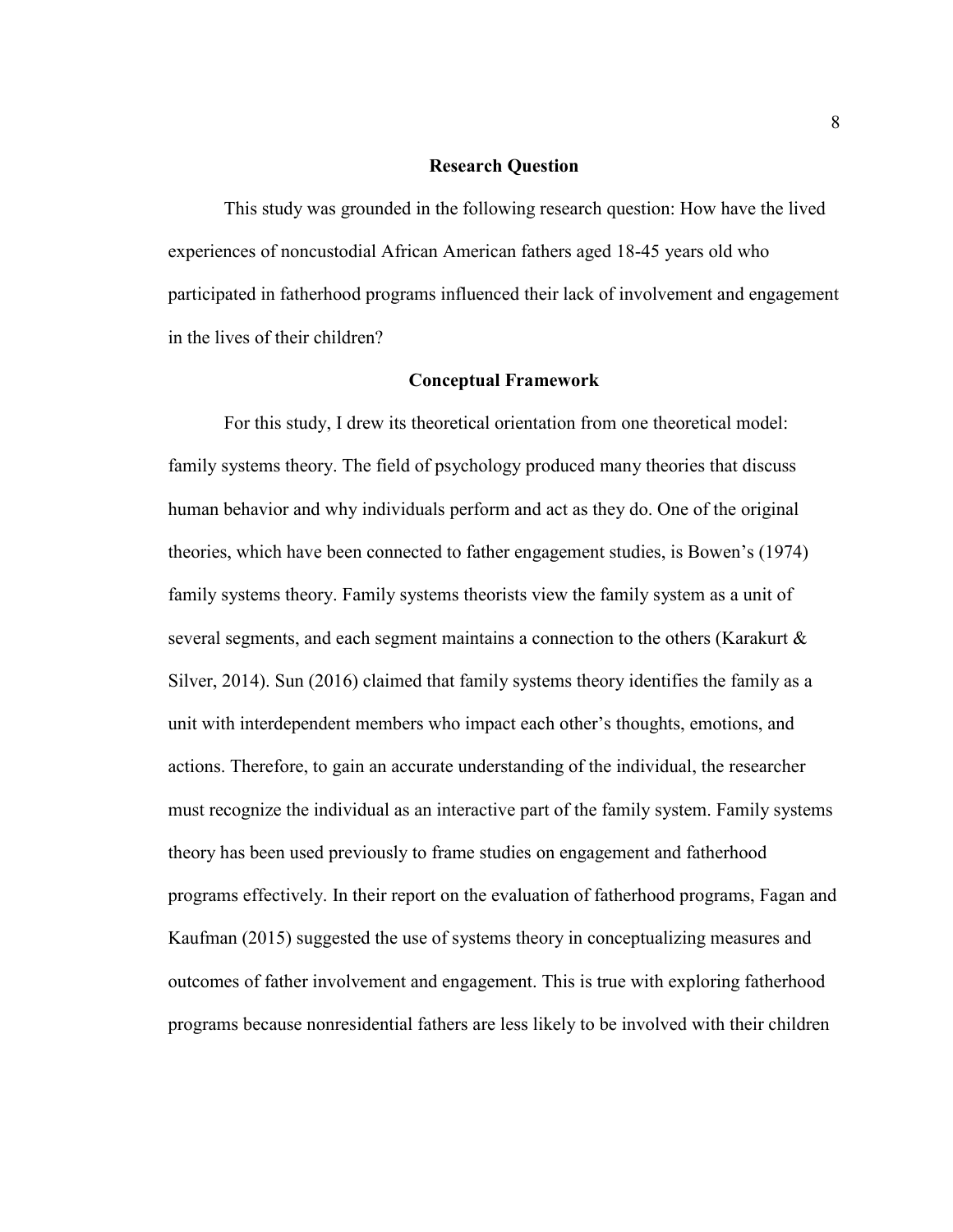if family members do not accept them as part of the family system (Fagan & Kaufman, 2015). This framework is expounded in detail in Chapter 2.

#### **Nature of the Study**

The nature of this research study was that of a qualitative methodology with a phenomenological approach along with hermeneutic inquiry. Qualitative research was used to explore and convey what fathers encounter in their lives and the impression these incidents made on their involvement with their children, which was the primary focus of this dissertation. Phenomenological research, along with hermeneutic inquiry, was appropriate for my study on father engagement because it allowed me to acquire information directly from the reported experiences of the participants. I investigated the experiences of a group of 9 African American fathers ages 18 through 45 who participated in fatherhood programs yet remained uninvolved with their child. Previous studies effectively used phenomenology and hermeneutics to investigate the lived experiences of men who became fathers and displayed violence towards their partners (Haland, Lundgren, Eri, & Liden, 2014) and how fatherhood was affected when the husband has a substance use disorder (Williams, 2014). This approach was important for my research as it allowed the use of semistructured, face-to-face interviews, which afforded these African American fathers an opportunity to transfer their fatherhood experiences.

#### **Operational Definitions**

*Father*: For purposes of this study, a father was a male responsible for the care of his biological children.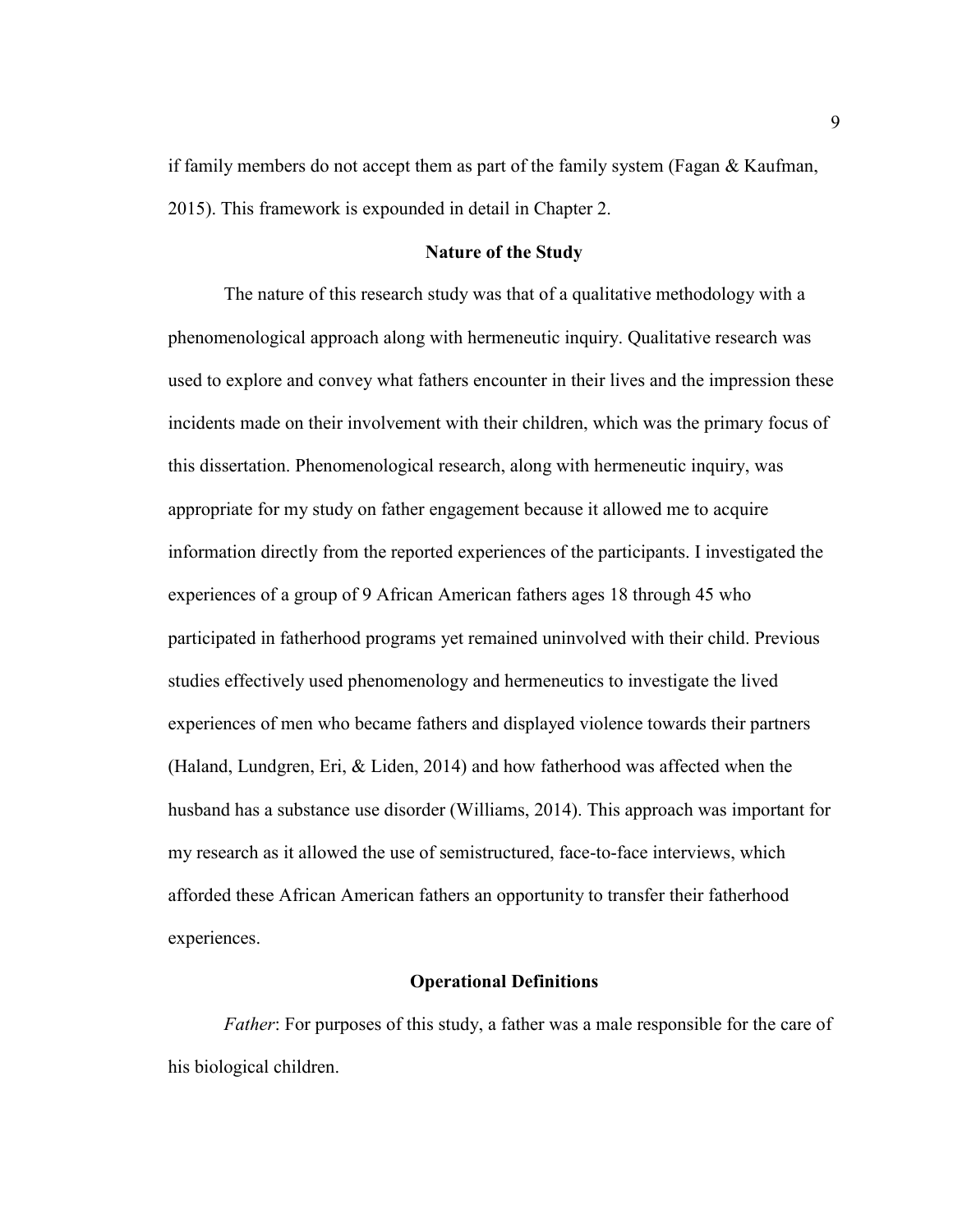*Father engagement*: Fathers' direct contact with their child through shared activities. (Goldberg, 2015).

*Fatherhood program*: A public program designed to strengthen positive fatherchild engagement, improve healthy relationships (including couple and coparenting) and marriage, and improve employment and economic mobility opportunities for noncustodial fathers (Solomon-Fears & Tollestrup, 2016).

*Involvement*: Motivated parental attitudes and behaviors intended to influence children's educational well-being (Vukovic, Roberts, & Green Wright, 2013).

*Parental Engagement*: Parents' engagement in their children's lives to influence the children's overall actions (Goodall & Montgomery, 2014).

*Uninvolved*: For this study, an uninvolved is a father who had no more than 36 hours of face-to-face interaction with their child in 30 days.

#### **Assumptions**

- Participants would respond honestly to all interview questions.
- Participants would provide straightforward responses regarding their perspectives during their interviews.
- Participants would have the ability to recall their life histories as it pertained to their origins and responsibilities as fathers
- Participants would provide information in the interviews that would answer the research question.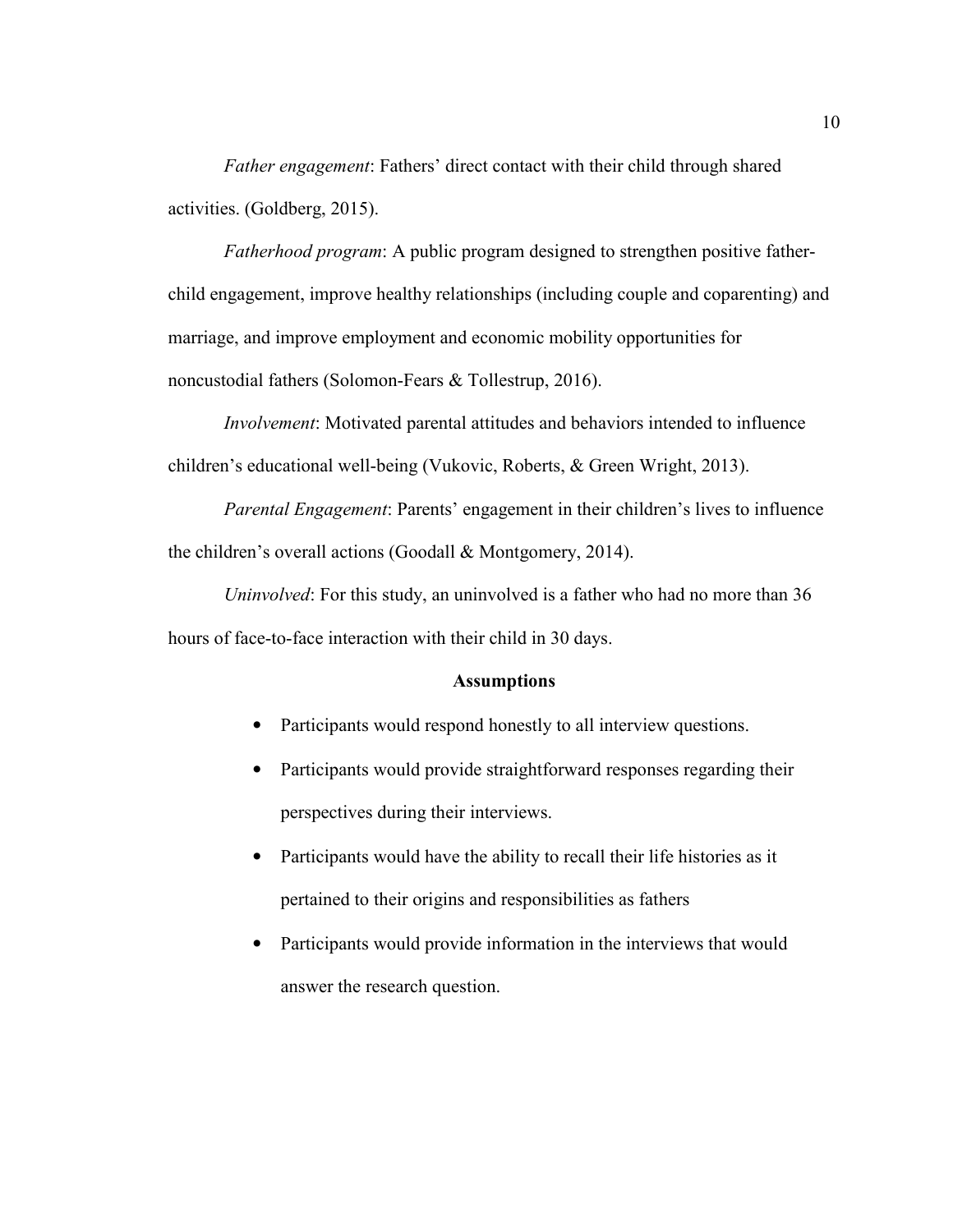#### **Scope and Delimitations**

This study focused on African American fathers aged 18-45 who were not presently married to their child's mother. The research sample was composed of nine fathers residing in the Philadelphia metropolitan areas. The primary method of data collection was semistructured face-to-face interviews to determine the father's views of fatherhood programs based on their experiences and interactions with their respective programs. For this research, I employed purposive sampling in which an equal representation of gender and age level between the respondents was applied. Considering the selected participants in the study, the results were not generalizable to all African American fathers. Nor were they generalizable to fathers residing in areas outside of the chosen geographic and demographic region. The study was delimited to men from community-based businesses and organizations in the socially underprivileged urban area.

#### **Limitations**

 The sample size of this study was a limitation. Smaller samples in research allow for depth in studying the phenomenon, but not breadth (Malterud, Siersma, & Guassora, 2016). Considering that I relied on the participants' self-reports, another limitation was the potential for fathers to embellish their responses about their behaviors and involvement with their children. To safeguard these limitations, I provided participants with vivid details about the importance of the study and answered participants' questions on how the information would be used to support the research. Other steps included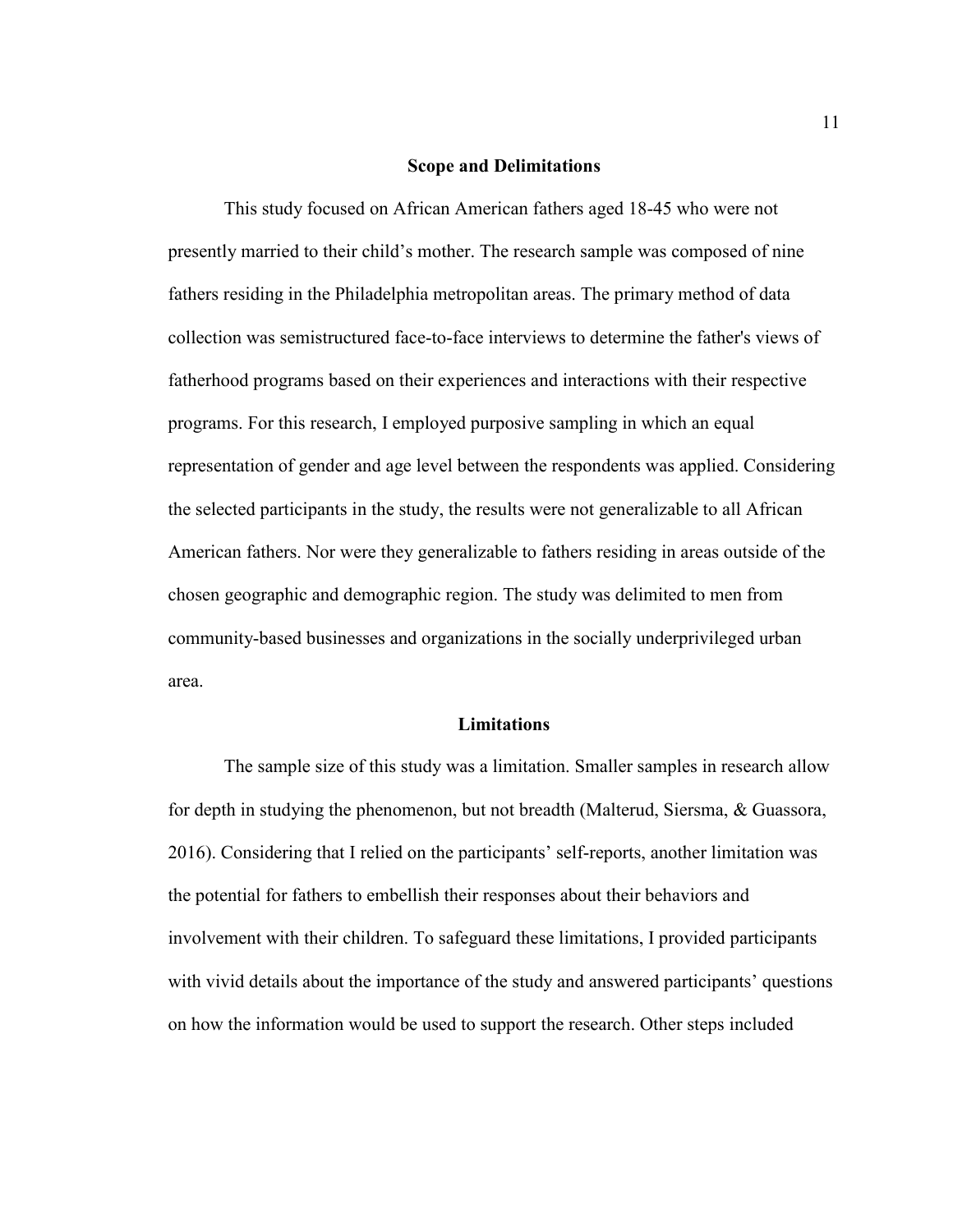practices that ensured privacy and confidentiality and maintained the integrity of their responses.

#### **Significance**

Poor father engagement presents various developmental challenges to children while impacting the family unit (Frank, Keown, & Sanders, 2015). My extensive search of academic literature produced no results in regards to understanding the connection between experiences of African American fathers who participated in fatherhood programs and maintained ongoing poor involvement with their children. While I identified various limitations, this research was of significance for multiple reasons. Initially, the study further substantiated the importance of active fatherhood in the lives of children by illuminating and increasing the understanding of how the experiences of these fathers had an effect on their desire to be involved with their children. The outcome of this study also influences programming and services that are available to help fathers learn how to fulfill their roles. As participants disclosed their needs from fatherhood programs and findings from this study can be combined with existing research regarding program development. Fatherhood programs have been reported as increasing fathers' availability to their children, the connection with their children, along with their support of children's learning while decreasing reports of children's problematic behaviors (Lechowicz et al., 2018). Therefore, conducting study can inform these programs of current trends and needs for this population of men.

The findings of this study can positively impact social change for the children of African American fathers who lack engagement in their lives. It served as a voice for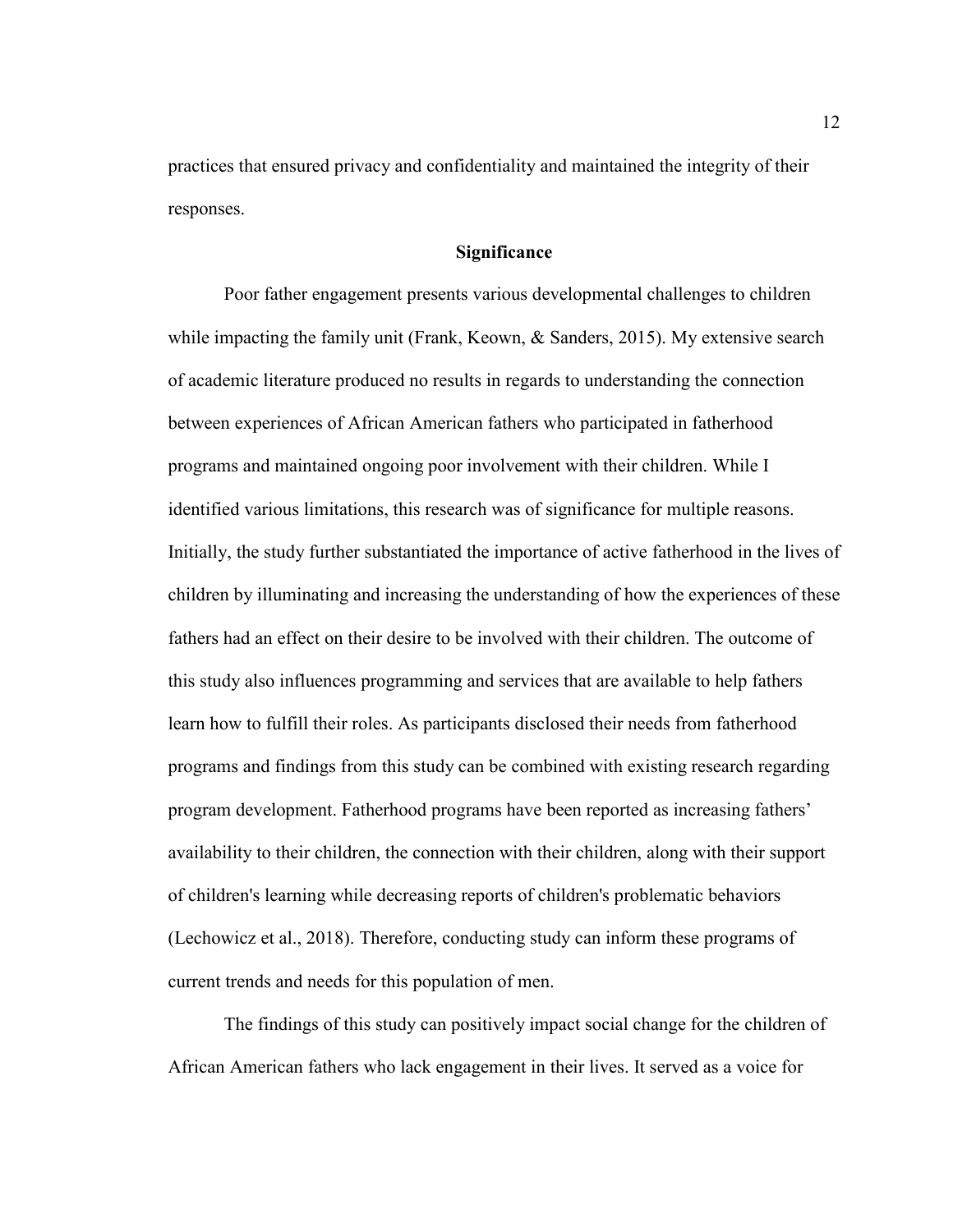fathers by allowing others to understand what African American fathers needed to improve accessibility to their children.

Additionally, the study provided empowerment to the participants by letting them know that their voice was important. As new information was disclosed for fatherhood programs, implementation of new interventions can help fathers begin to present a more proactive role with self-advocacy and the family court system. Social welfare systems will gain awareness of the importance of supporting father stability, which also benefits child outcomes (Carlson, Edleson, & Kimball, 2014). By having a voice, politicians, social service workers, and other government representatives may be able to respond more effectively to the needs of men as it pertains to visitation, child support, and custody.

#### **Summary**

 The low level of involvement from African American fathers in the lives of their children has drawn increased attention in recent years. Researchers investigated this epidemic from numerous perspectives with intentions of understanding why it remains prevalent. Some of the factors connected to lack of engagement have been societal factors, fathers' personal factors, family factors, and child welfare agency factors (Coakley, Shears, & Randolph, 2014). While there is much research that exists regarding father involvement, much of the data has not been gathered based on the perspective of African American fathers (Agache, Leyendecker, Schäfermeier, & Schölmerich, 2014). This study intended to obtain the perspectives of this group of fathers based on their experiences as participants in fatherhood programs and how their experience persuaded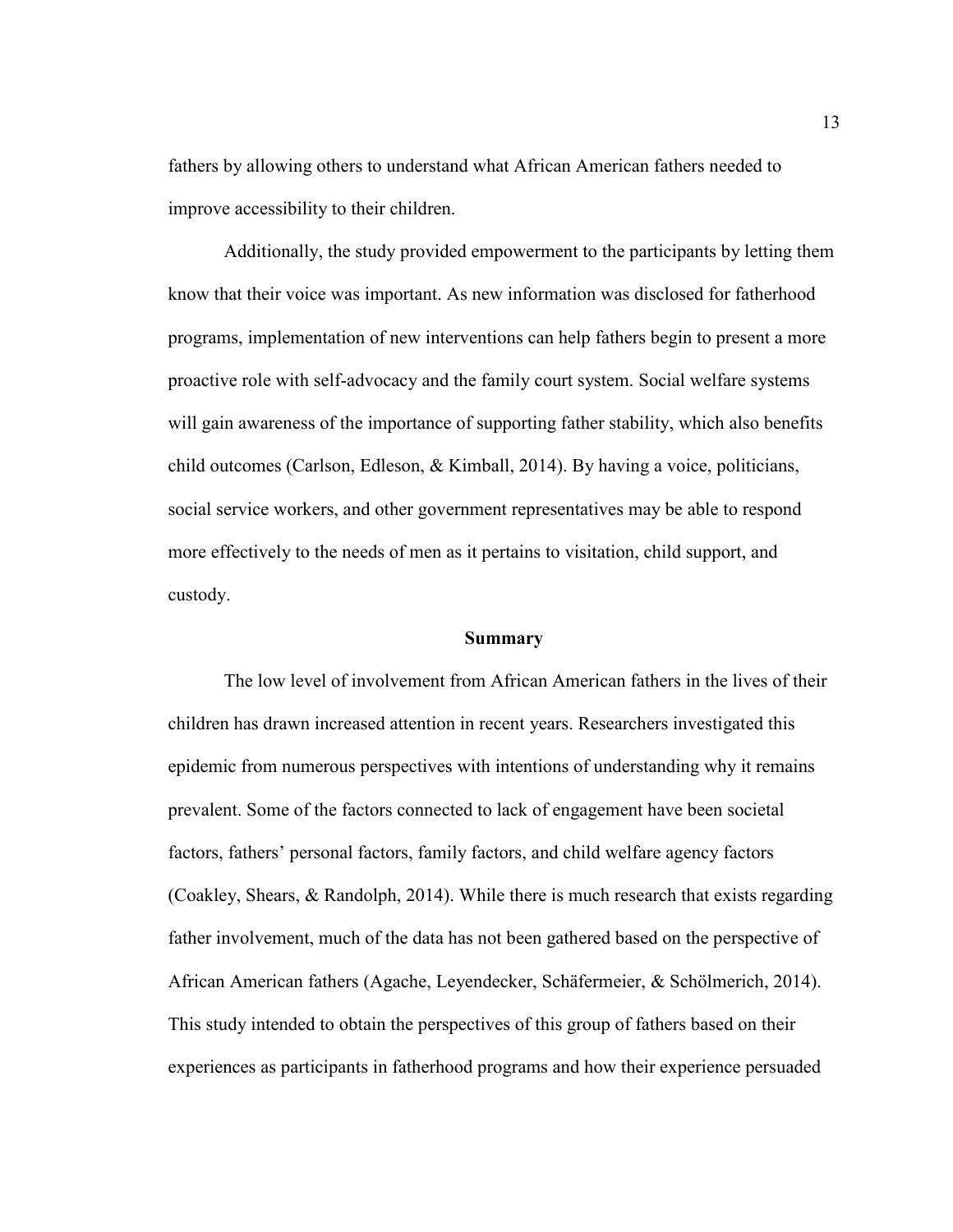their level of involvement with their children. This chapter is immediately followed by a literature review in Chapter 2 and a detailed description of the study design in Chapter 3. The two remaining chapters present the results of my study, implications, and suggestions for further studies.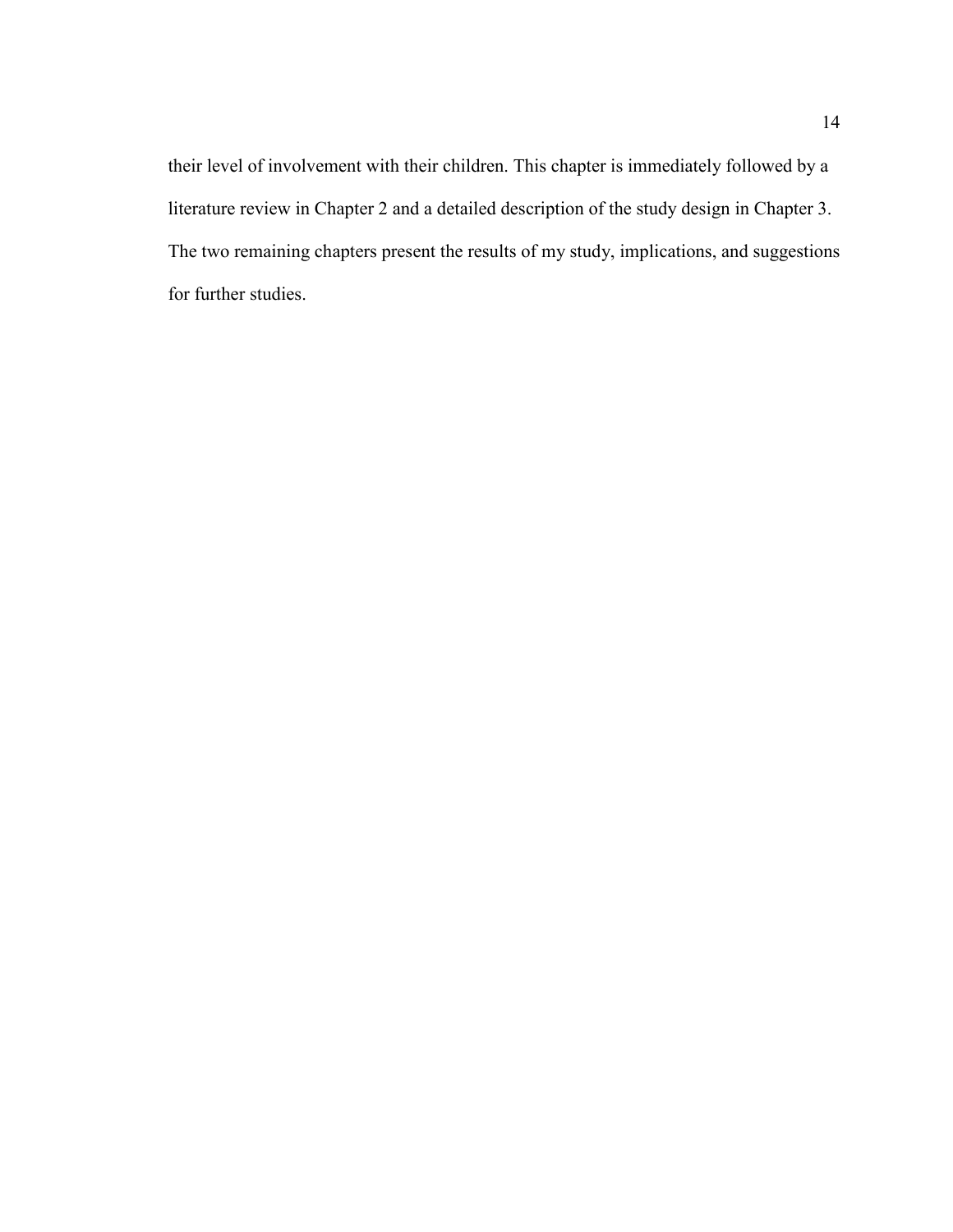#### Chapter 2: Literature Review

#### **Introduction**

The issue of father absence in the United States and the African American family has been a principal concern for almost half of a century (Gillette & Gudmunson, 2013). As of 2013, 67% of African American children were being raised in fatherless households (Kids Count Data Center, 2015). It was also previously determined that father absence has adverse effects on their children (Stack et al., 2017). Fatherless homes can result in children who demonstrate aggression, develop substance abuse issues, have poor academic achievement, and may experience a continuing cycle of fatherlessness for their children (Stack et al., 2017). Conversely, research proved that father engagement could make a positive imprint on children's psychosocial, academic, and permanence outcomes (Brodie et al., 2014; Frank, Keown, & Sanders, 2015).

Recent research demonstrated that father engagement might be impacted by several factors including motivation, personal well-being, and employment status (Miller & Maskaly 2014). To improve engagement and enhance the father-child relationship, parenting programs for fathers have risen in recent years (Dion, Zaveri, & Holcomb, 2015). These father-focused programs are often comprised of interventions designed to increase the quantity and enhance the quality of fathers' relationship and involvement with their children (Panter-Brick et al., 2014). Research suggested that some of these programs achieved some level of success in engaging fathers in the programs along with successful program delivery thus creating a positive impact on children (Glynn & Dale, 2015). However, despite the abundance of research on father engagement and a thorough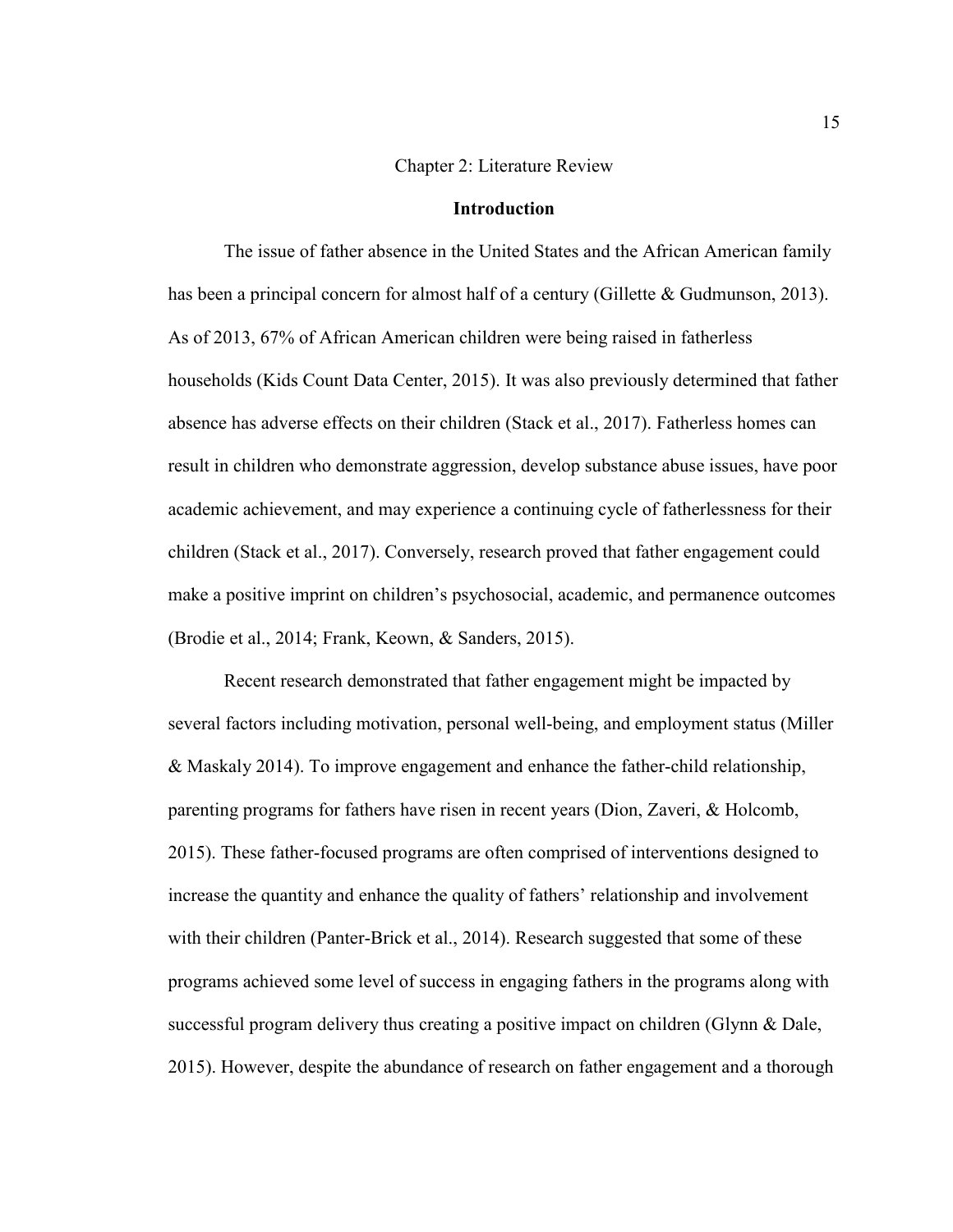review of the literature, I was unable to find research on the experiences of African American fathers who participated in fatherhood programs yet continued to demonstrate poor engagement. I sought to explore and fill this gap by exploring the experiences of these fathers and providing possible explanations for this phenomenon. Participants in this study attested to their knowledge and experience with these programs. They were requested to provide insight into their needs and what fatherhood programs have offered or should offer to assist them.

This study addressed existing gaps by selecting participants who participated in fatherhood programs. In order to address the limitation of withheld information or dishonesty, it was important to build a relationship with the participants and to build confidence about the confidentiality of their participation in the study. According to Stanley and Nayar (2014), informing participants of ethical principles prior to beginning interviews increased the probability of honesty. With that in mind, it was important that during the interview process of this study I performed an inquiry with the most appropriate questions for the research and made adequate interpretations of revealed and withheld information. It was also important to maintain attentiveness to participants' body language and recognize resistance and differentiate truth from authenticity. Furthermore, it was imperative for me to address these issues early in the process by increasing comfort, building rapport, and developing a cooperative relationship with the participants.

The purpose of this literature review was to explore previous research about the problem of program participation and engagement outcomes in fatherhood programs and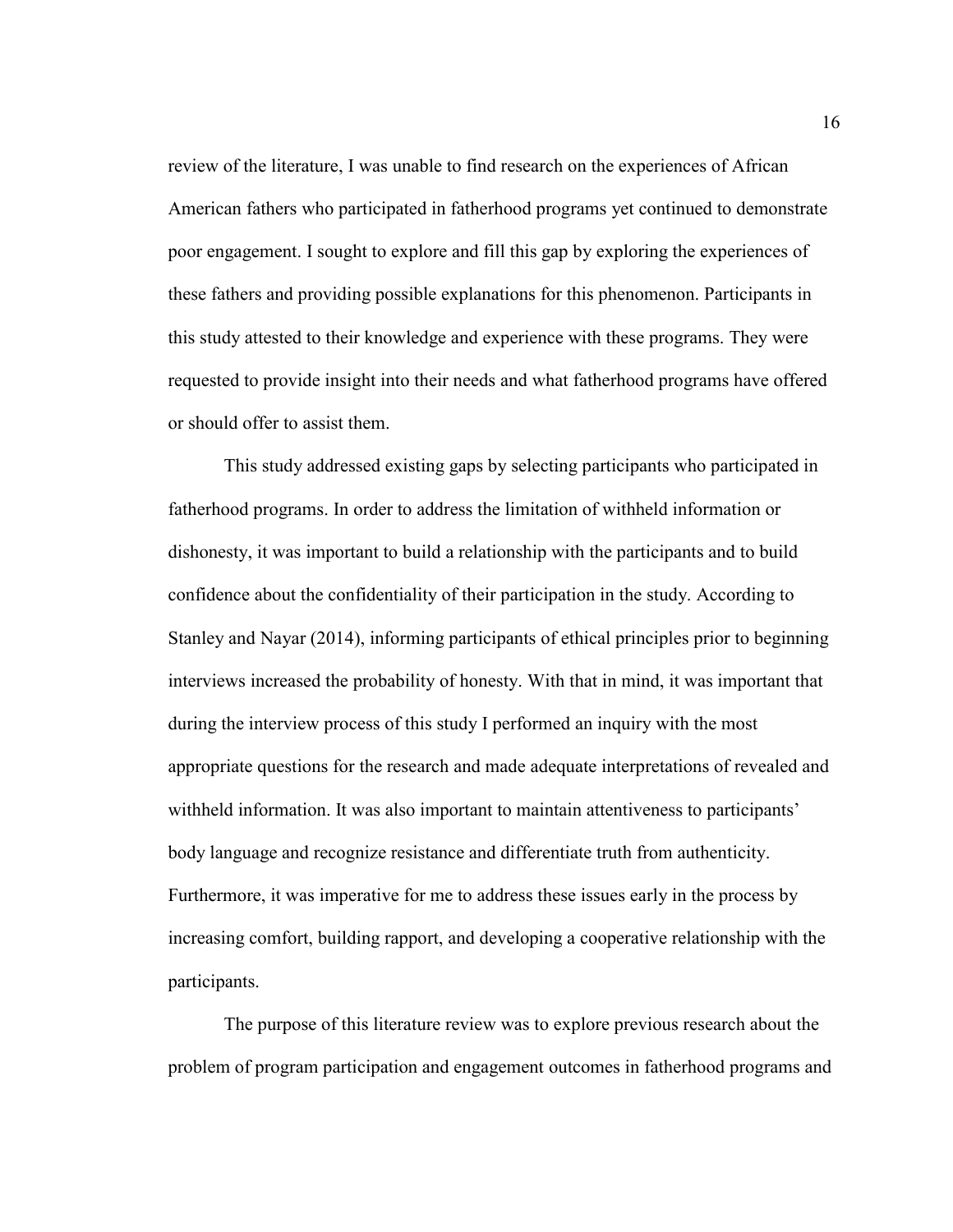to substantiate the research as relevant within the current body of research. A systematic consideration of the current literature guided this study by offering the foundational components necessary for investigating an important subject that was worthwhile (Rudestam & Newton, 2015). My choice in topic and review of the literature involved the incorporation of a writing strategy, which started by focusing on father absence as a broad topic, then narrowing the focus to inquiring about the causes of absence and the experiences of fathers as well as the impact on their involvement and engagement in the lives of their children. During this process, research findings were synthesized about current statistics surrounding father absence and the subtopics generated from existing studies. I also took into consideration gaps in the research and disclosed how these gaps provide implications for my research. Chapter 2 also specified an explanation of the literature review strategies that I used to locate seminal works and recent, peer-reviewed studies related to the following identifying criteria:

- *Father experience:* The experiences of fathers during their growth and development into adulthood provided a foundation for a discussion around what was already known about the family origins of fathers and how these dynamics affected their perception and approach towards fatherhood and parenting. These investigations offered the foundation for supporting this study as a contributor to social change initiatives for improving father involvement and relationship building.
- *Father absence:* Statistics and research on the existence and impact of father absence for African American fathers were described.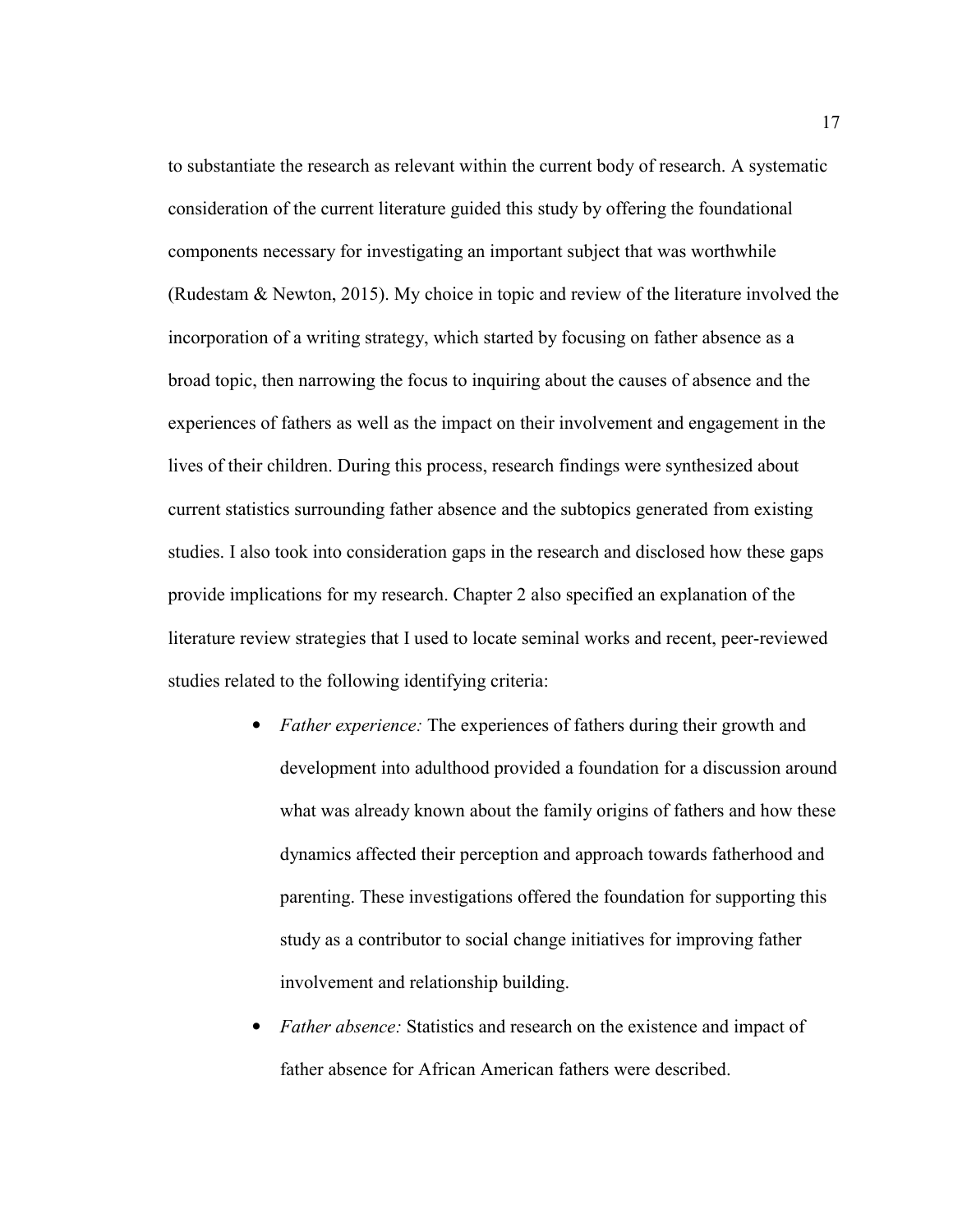- *Predictors and barriers:* I discussed the findings of predictors and barriers to father engagement and involvement.
- *Father identity:* Research suggested how fathers established an identity for their roles as fathers in regards to engagement and involvement.
- *Fatherhood programs:* Research on the benefits of fatherhood programs, attendance and completion rates, and the need for improvements in building paternal skills were presented.

#### **Literature Review Strategies**

This academic investigation encompassed numerous overlapping subjects and areas of study. Subsequently, multiple databases and keyword arrangements were used to explore and collect peer-reviewed scholarly articles. The Walden Library was used to search PsycINFO, SocINDEX, PsycARTICLES, ERIC, EBSCOhost, and Education Resource Complete. In addition to the above, I also used Google Scholar, which allowed me to access articles from Sage journals, ProQuest, and Academic Search Completed. Like the Walden Library, Google Scholar was effective in removing non-peer reviewed journals.

In most searches, I limited my exploration to include empirical studies that addressed aspects of father absence and were published within the last 5 years. In order to establish an adequate list of reference publications for review, I used combinations of the following keywords to search the literature with Boolean identifiers on the aforementioned databases: *father, absence, nonresidential, noncustodial, parents, paternal, fatherhood, involvement, involvement definition, engagement, engagement*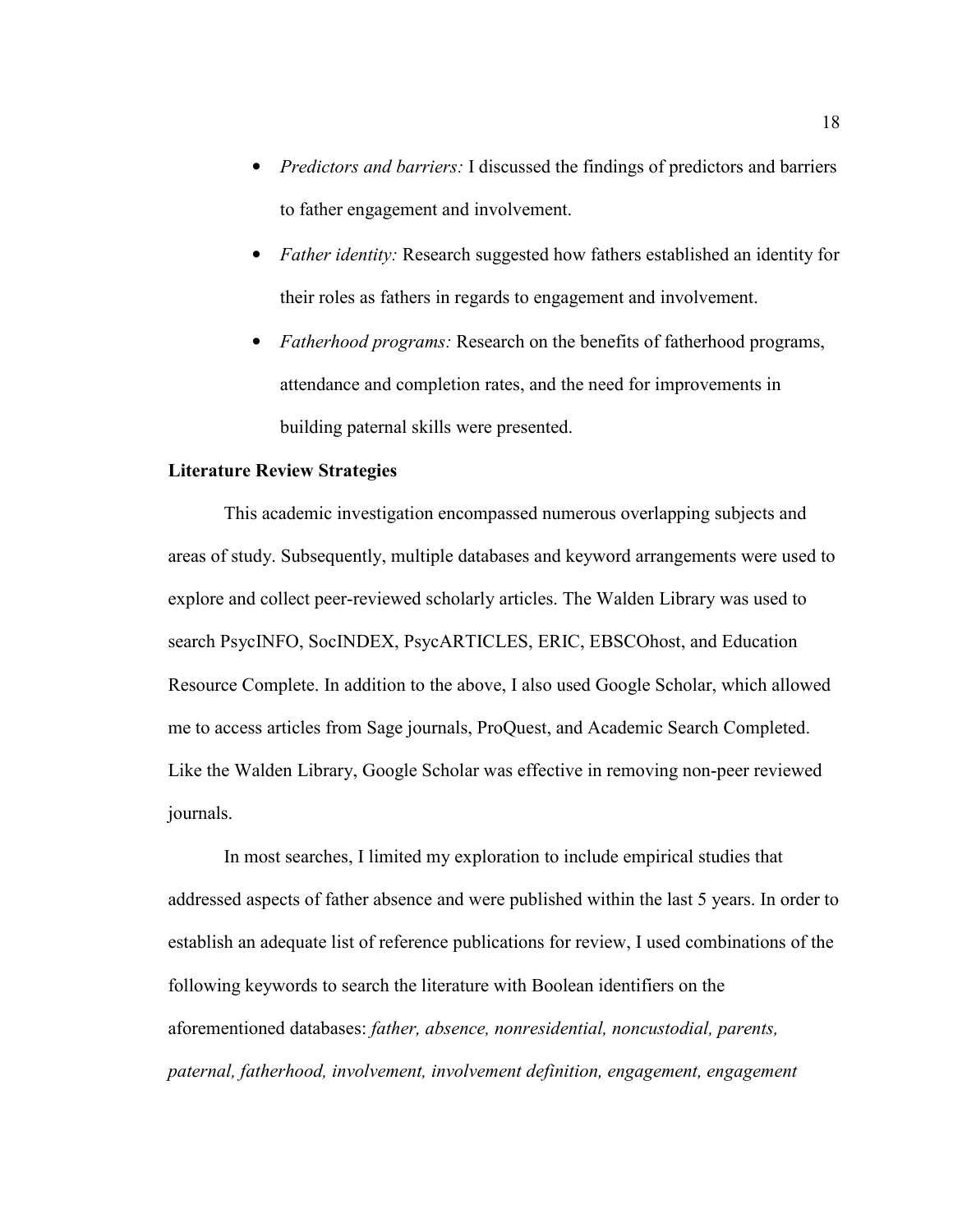*definition, attitude, paternal deprivation, paternal engagement, parenting behaviors, non-resident, custody, sole custody, divorce, unmarried, parental, parental involvement, parental involvement definition, financial, support, unmarried custody, involve, engage, absent, custody, child, children, identity, identify, program, success, outcome, complete,*  and *African American or Black.* The search generated 133 studies and two dissertations published between 2006 and 2017.

 The initial searches presented several articles written by the same author or authors. Thus, I created a new search for articles from these respective authors using the same databases and author search tool in the search engine. I conducted this search using articles that were published between 2006 and 2017 in order to examine the authors' contributions over the last 15 years. The intent behind this approach was to explore recent studies and works by other scholars. The articles in consideration were only those directly connected to father absence. Chapter 2 includes a review of the literature as associated with the problem of African American father involvement; the lived experiences of this group including participation in fatherhood programs, factors related to absence, and the factors that impact their level of engagement.

#### **Conceptual Framework**

The field of psychology has produced many theories that discuss human behavior and why individuals perform and act as they do. One primary theory that was previously connected to father engagement studies was family systems. Systems theory was built on the assumption that each part of the family system is connected and a true understanding of the individual is developed by understanding that individual as an interactive part of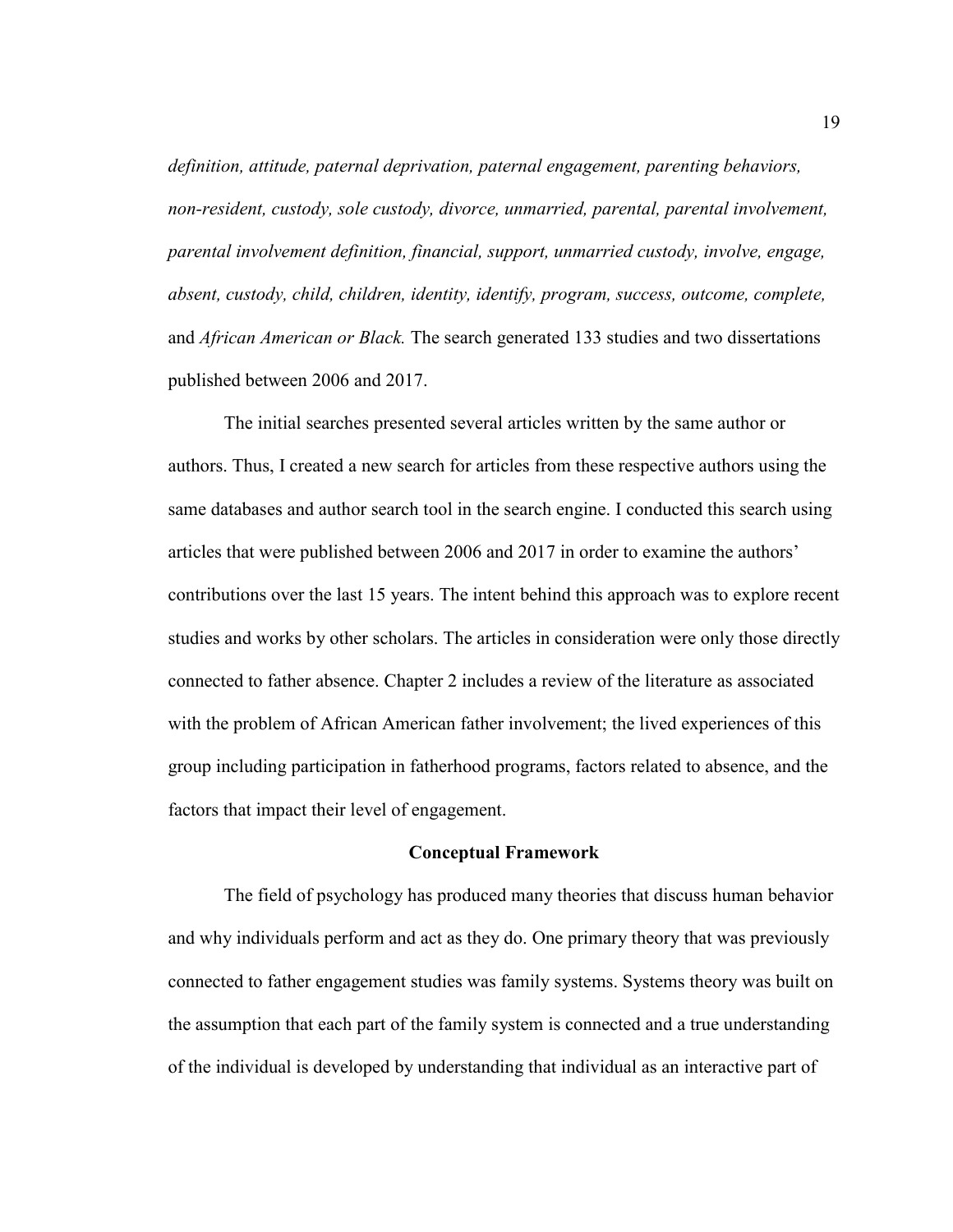the system (Karakurt & Silver, 2014). Varying forms of systems theory have been used and expertly framed studies on engagement and fatherhood programs. For example, Soderstrom and Skarderud (2013) reported on a father involvement program focusing on family systems risk-protection outcome model, which asserted the presence of multiple systemic factors that shape the quantity and quality of father engagement with children. This model suggested that to have more constructive outcomes, program interventions must focus on diminishing the multiple risks and enhancing the protective factors associated with father engagement by focusing on the five family domains of family life (Soderstrom & Skarderud, 2013).

 One of the issues related to father involvement pertained the acknowledgment and acceptance of the father's role in the life of their children and the family structure. Fagan and Kaufman (2014) affirmed the rationale for applying systems theory to fatherhood studies and fatherhood programs is that nonresident fathers will remain uninvolved until they see their relevance in the family system. This notion confirmed the idea behind family systems theory that well-functioning families maintain proper boundaries between the family and the surrounding environment for the sake of the family (Karakurt  $\&$ Silver, 2014). Mothers, children, and the legal system play a part in setting improper boundaries for fathers (Fagan & Kaufman, 2014). Family systems theory helped to assure that boundaries are properly aligned. This theory was connected to attachment theory when studying father influence on children.

 According to Palm (2014), when the father is present, he has considerable influence over the social-emotional development of the children. His presence allows him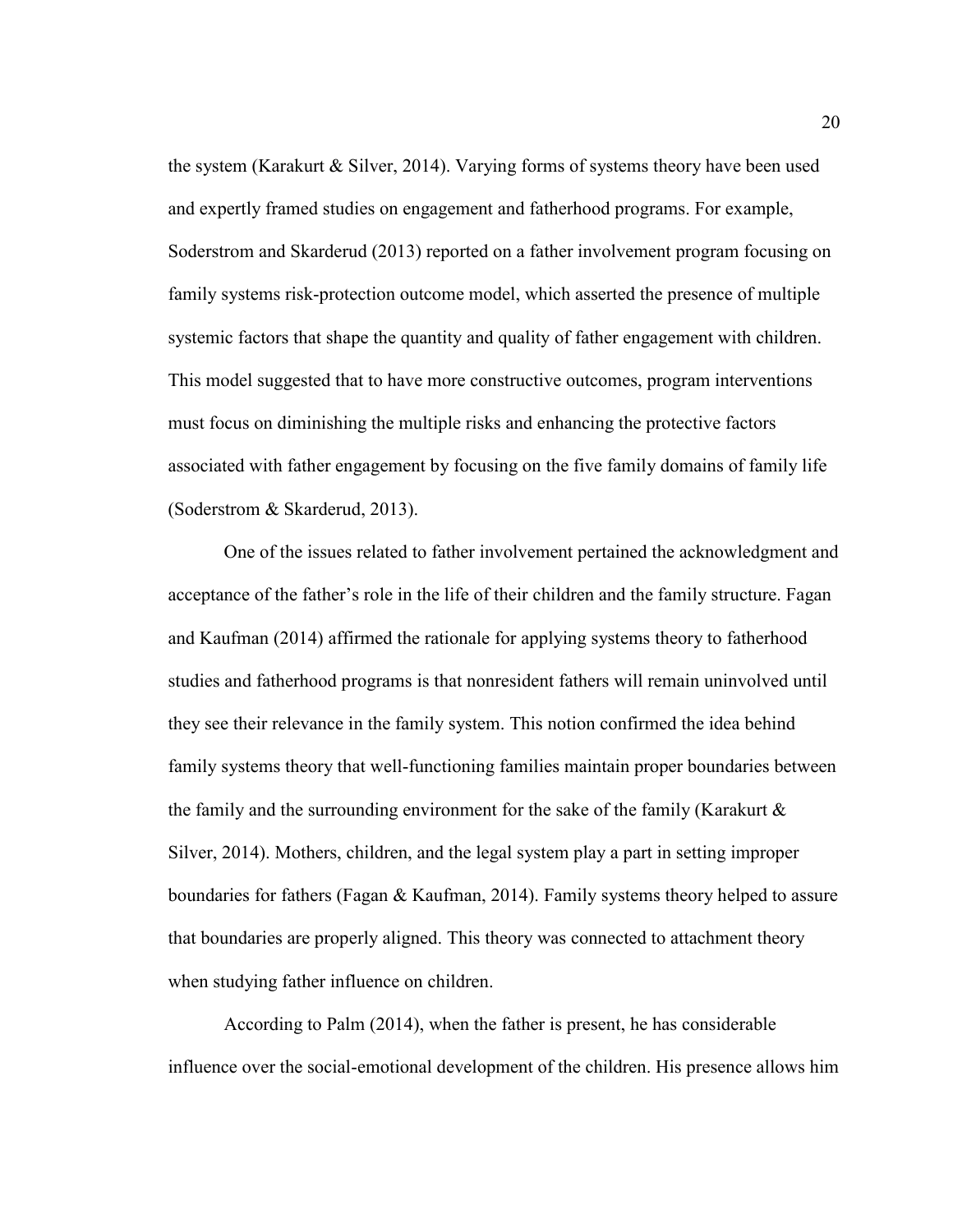to perform three individual roles that affect attachment patterns in the family contexts (Palm, 2014). Initially, fathers provide a direct impact through father-child interactions as a protector, which leads to secure attachment patterns (Pasley, Petren, & Fish, 2014). Next, fathers have an essential indirect influence through the parental relationship with their child's mother, by which they offer the mother support and model parenting relationships (Palm, 2014). Their final role impacts the family system as they perform the role of a coprovider thus adding stability to the family system (Palm, 2014). Therefore, this concept encourages the goal areas of for parent education activities, which focus on fathers. Palm supported the use of family systems theory in exploring the father-child relationship in program practice.

#### **Father Engagement**

Exploration of previous research presented several classifications of fathers in our society when considering unmarried and nonresidential fathers (Loper, Phillips, Nichols, & Dallaire, 2014). Two commonly identified groups that result from these situations are either involved fathers or uninvolved fathers (McClain, & DeMaris, 2013). Direct participation of these men in fatherhood studies is essential in adding to the knowledge base on the issue of father engagement. In their investigations, some researchers took the perspectives of mothers, children, social workers, and city officials (Coakley et al., 2014; Viry, 2014). In past years, numerous studies did not consider the perceptions of fathers in their investigations (Baum, 2015; Fagan & Palkovitz, 2018; Gillette & Gudmunson, 2013). Recent studies considered using fathers as the participants in their studies (Bar-On & Scharf, 2016; Herland, Hauge, & Helgeland, 2015). In a dissertation on father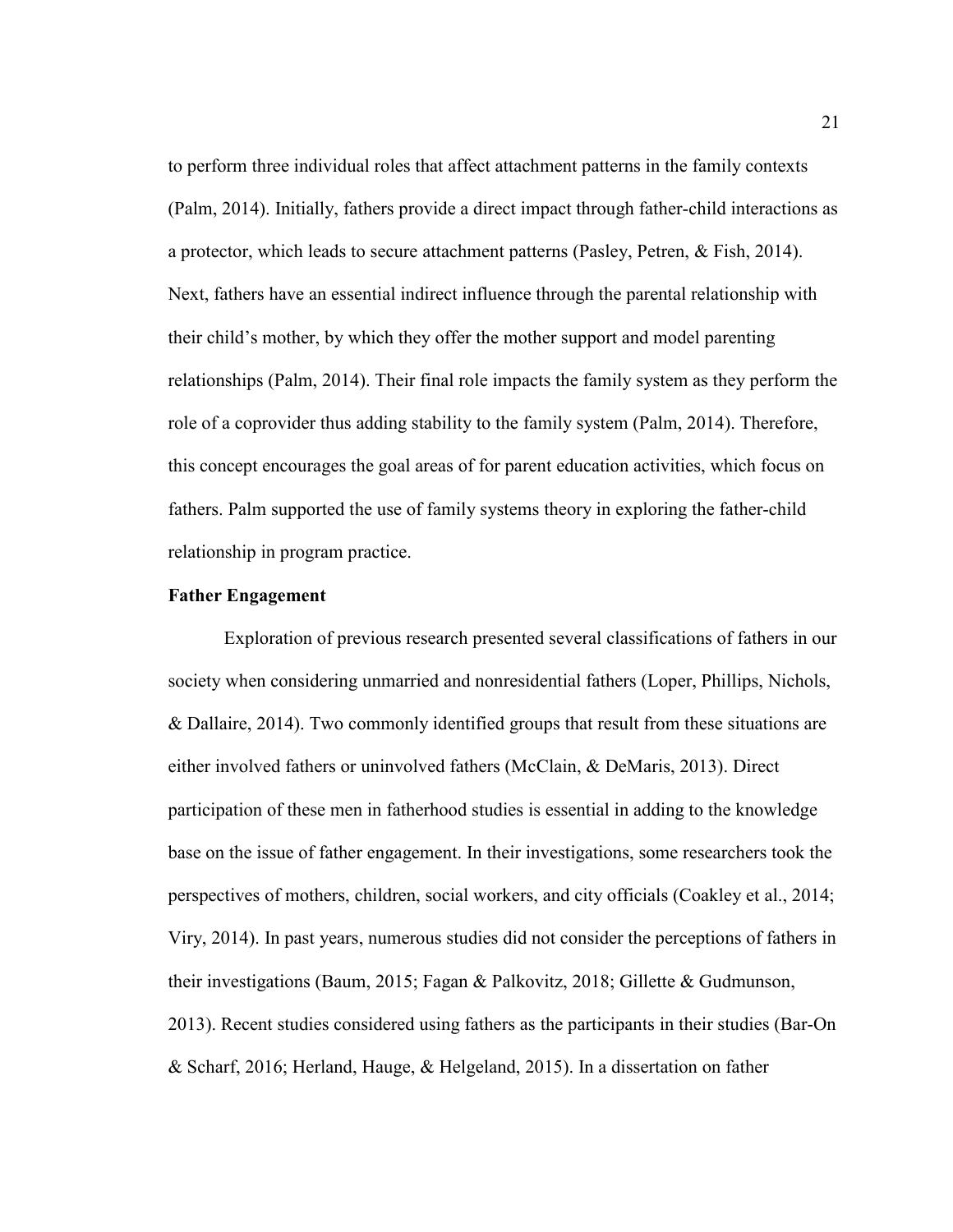experience, Ingram (2014) conducted an exploratory study on the experiences of young African American fathers aged 18-27 and their preparation for and transition into fatherhood. This study represented the importance of understanding the lived experiences of fathers to understand their behaviors. My study offered an alternative perspective by exploring the experiences of fathers who attended fatherhood programs but continued to be considered underinvolved or not involved.

For this dissertation, the subject of father involvement was explored based on the lived experiences of African American fathers as reported by them. I examined the experiences of fathers who were either mandated to attend fatherhood programs or were identified as underinvolved fathers to contribute to the existing body of research related to father involvement. This topic was important to the field of human services in that it created a connection between father involvement, fatherhood programming, and youth outcomes. Findings from this study can be disseminated widely to assist other scholars and researchers who desire to further this topic. As the findings are presented to psychologists, social/case workers, program directors, and others who work with nonresidential fathers or advocate for youth living in fatherless homes, it will provide a greater understanding of paternal behavior and their responses to fatherhood programs. It can help fatherhood programs better serve fathers by educating clients on methods to increase paternal involvement by understanding the factors that lower or raise levels of involvement, thus allowing them to become more proactive in their roles. Additionally, it should provide essential resources to enhance father involvement with children.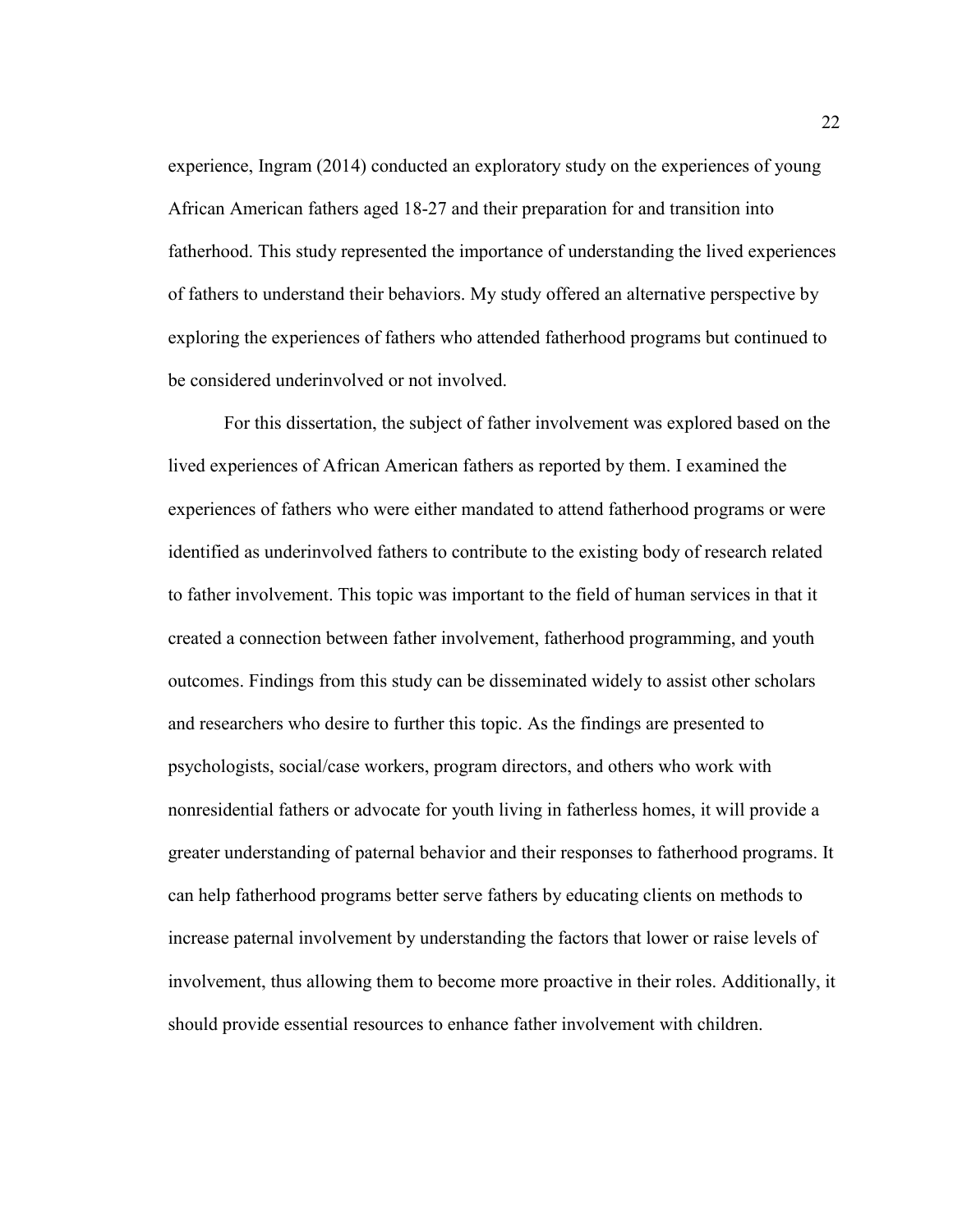Recent themes and trends in research studies pertained to and discussed barriers to involvement, levels and types of father engagement, effects of involvement on maternal health, coparenting relationship, limitations to involvement, influences of positive involvement, the role of relationship quality, parenting skills, father experience, and father support (Caldwell et al. 2014; Coakley, Shears, & Randolph, 2014; Fagan, & Kaufman, 2015; Fagan & Lee, 2014; Kim & Meyer, 2014; Long, Fish, Scheffler, & Hanert, 2014). These questions were explored using grounded theory, longitudinal studies, data analysis, and intervention trials as methodologies. Much of the literature within the last 5 years explored nonresident fatherhood based on using mothers as participants, limited use of fathers, observations from birth samples, and data sampling (Anderson et al., 2015; Carlson et al., 2014; Coates & Phares, 2014; Cowan et al., 2014). While these studies primarily sought to find ways to offer support to fathers to increase and enrich involvement, they made fathers the primary resource in their studies. This study investigated the experiences of fathers directly from their shared experiences as fathers to their participation in programs, which were designed to help them improve in their roles.

#### **Father Experience**

This review of the literature on father engagement also led to several findings on the influence of the fathers' experiences in their paternal role as well as their transition into fatherhood. These experiences not only related to their current situation as a father but also their past experiences. In a study on men and women's childhood experiences, it was reported that social learning played a vital role in how children evolve into adults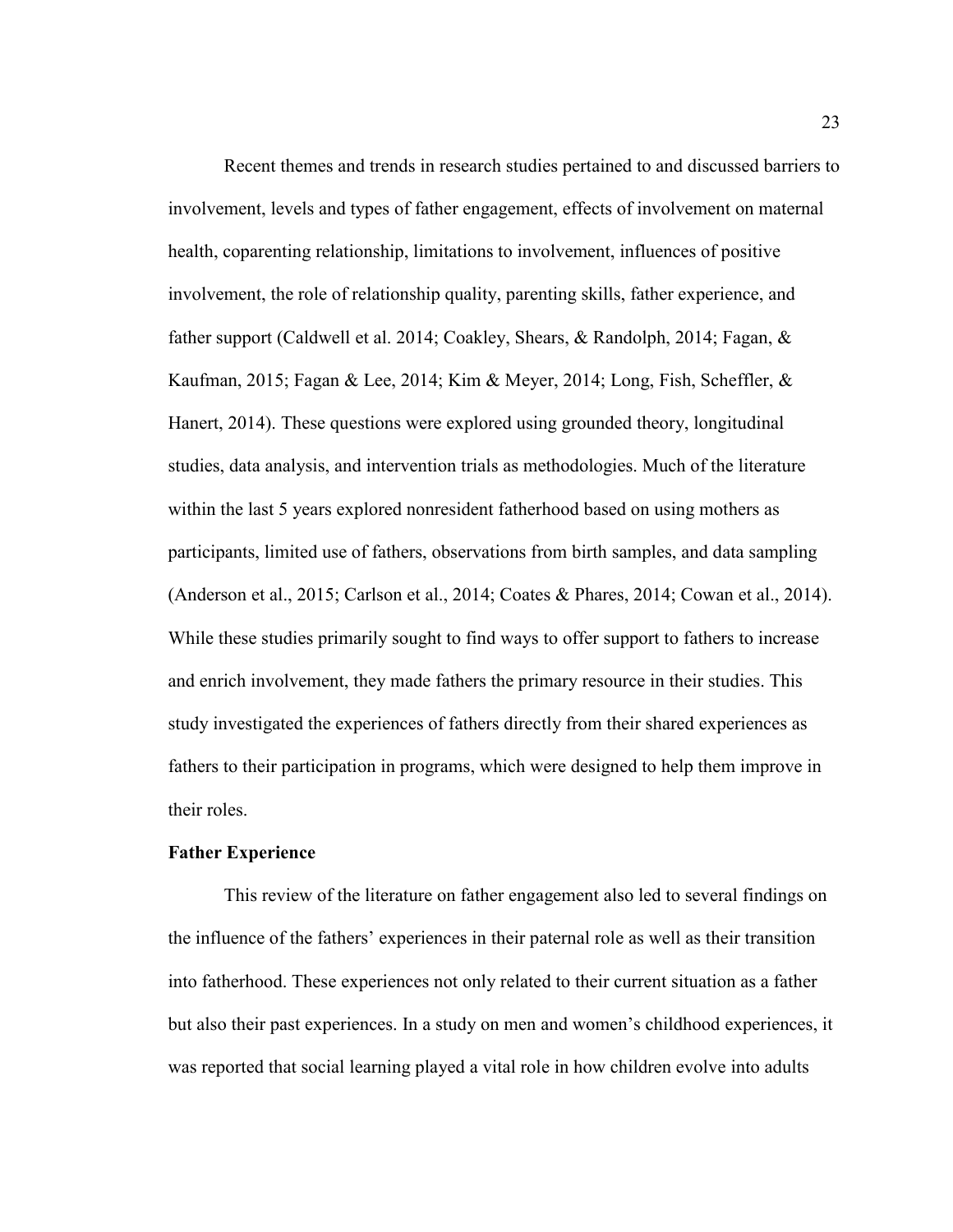(Lee, Storr, Ialongo, & Martins, 2013). Research showed that boys learn family roles and father interaction patterns through the observations of the adults around them (Roy, 2014). Therefore, boys who do not grow up with positive examples of father interaction are more likely to lack partnering skills and are more likely to become nonresidential fathers more than those boys who have fathers that model positive parenting behavior (Roy, 2014). Herland et al. (2015) argued the importance of having balance in the lives of children while adding that unstable relationships in the life course of a male can cause problematic feelings that are carried throughout their own experiences as parents. The results of such studies showed that the effects of unstable family structures were more prevalent in males who were nonresidential fathers than those who were residential (Herland et al., 2015). While these studies focused on fathers who experienced unstable family backgrounds, they did not consider uninvolved nonresidential fathers who had positive upbringings in stable homes. Consequently, this study examined these perspectives.

In their articles on parenting experiences, Baum (2015) and Bar-On and Scharf (2016) addressed the need to draw connections between fathers past relations with their fathers of origin and the relationships with their children. Other studies found three circumstances that shaped men's attainment of family roles as parents and partners: the family structures they experienced, their financial well-being in childhood, and the period in which they grew up (Hurt, Shears, O'Connor, & Hodge, 2017; Kuo & Ward, 2016; Prioste, Narciso, Gonçalves, & Pereira, 2017). Collectively, these conditions may impact the possibility of taking more or less traditional family constructs of their own and offer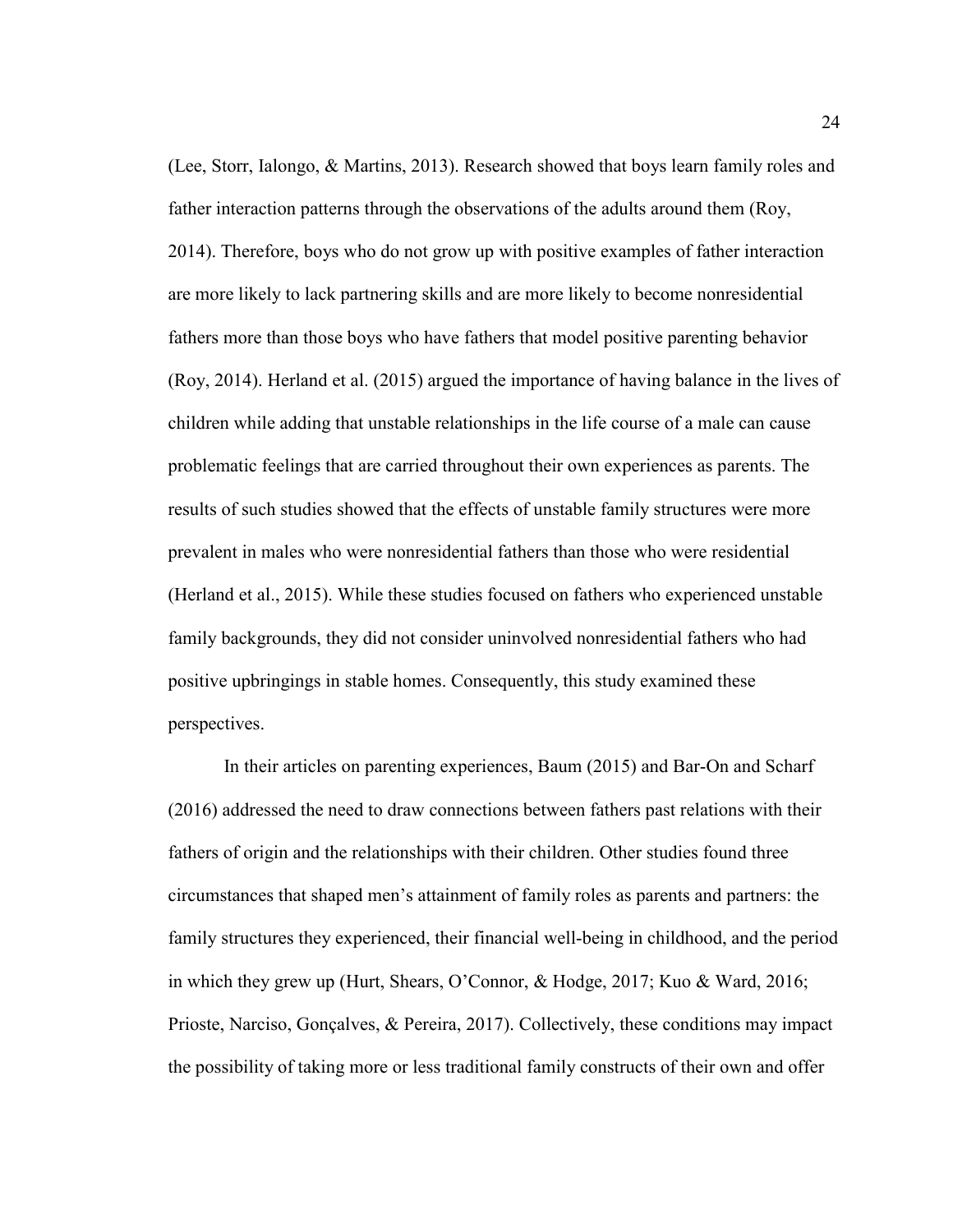selections for continued education that would discourage early family formation (Roy, 2014).

In another study, men reported that their current parental negligence was also tied to their past experiences (Herland et al., 2015). Herland et al. (2015) found a connection between men with poor parental experiences and adolescent delinquency and their present capacities as fathers. Findings from this study confirmed the likelihood of fathers struggling to be available for their children when they continued to relive their troubled experiences with one or both parents (Herland et al., 2015). However, their capacity to do better as fathers increased with support from the coparent(s), public services, and other significant relationships (Herland et al., 2015). Although there were fathers who found a way to make a distinct separation from their past and remain present for their children, many did not participate in the study. This finding suggested the possibility of men who had negative father experiences still demonstrating engagement with their children. The writers suggested the importance of fathers exploring their experiences with their fathers of origin to better understand fatherhood as a whole and their perspectives of fathering their children (Herland et al., 2015).

Other studies found that fathers used their fatherhood experiences to either model the positive father figures they encountered or to compensate for their disengaged fathers (Long et al., 2014; Perry & Lewis, 2016). What this demonstrated was the desire for fathers to either emulate their own positive experiences or avoid negative ones by creating a new legacy. However, Perry and Lewis (2016) also discussed previous studies that found fathers who had negative experiences also mirrored those experiences with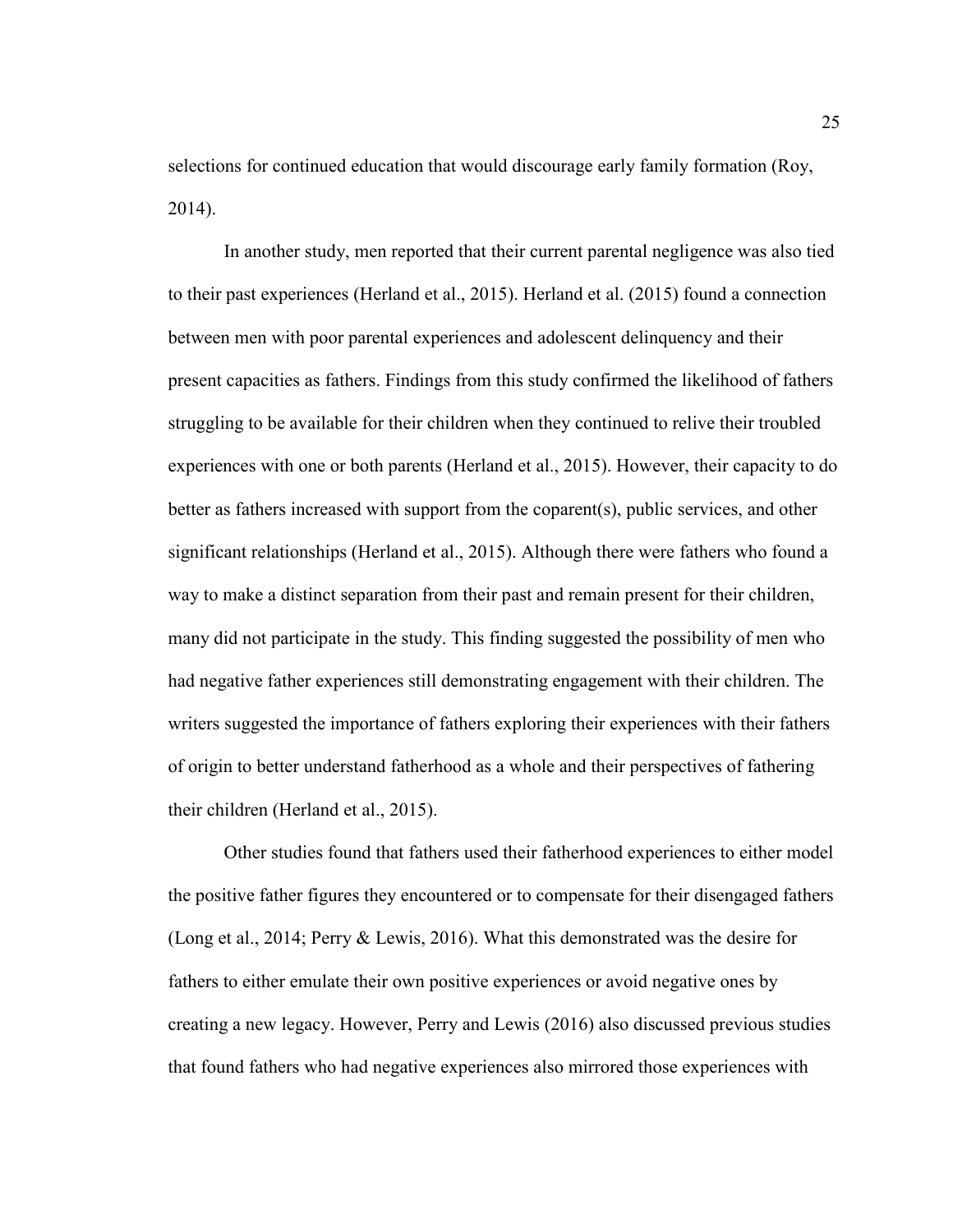their children. This was indicative of patterns of mimicked behaviors in both situations of positive and negative experiences. What was not reported in the studies was fathers who had positive father experiences, but still, lacked engagement with their children. This served as one of the limitations in the studies because the studies were based on selfreport or some fathers opted not to reveal this information when it came to their own experience in being a father (Perry  $&$  Lewis, 2016). This limitation must be addressed by selecting participants who have participated in fatherhood programs.

An additional gap noticed with these studies pertained to the participants and the focus only on current fathering behaviors. In one study, the population interviewed was middle to upper-class African American fathers who were financially stable (Perry  $\&$ Lewis, 2016). None of the fathers in this study were from urban areas or considered of lower socioeconomic status (Perry & Lewis, 2016). Additionally, most of them were in active marriages. Fourteen were on their first marriage and three were divorced and remarried while one was single having never been married (Perry & Lewis, 2016). Seven were single due to divorce (Perry & Lewis, 2016).

Additionally, the interviews in the investigations were based on capturing the participants' present fathering behavior and reflective recollections of their fathers' parenting behavior (Perry & Lewis, 2016). This created singular data collection waves and left the studies void of understanding how the participants' views may have changed between their childhood and parenthood (Long et al., 2014; Perry & Lewis, 2016). These facts depicted the importance of understanding how fathers perceive their fathering identity based on their past experiences on fatherhood.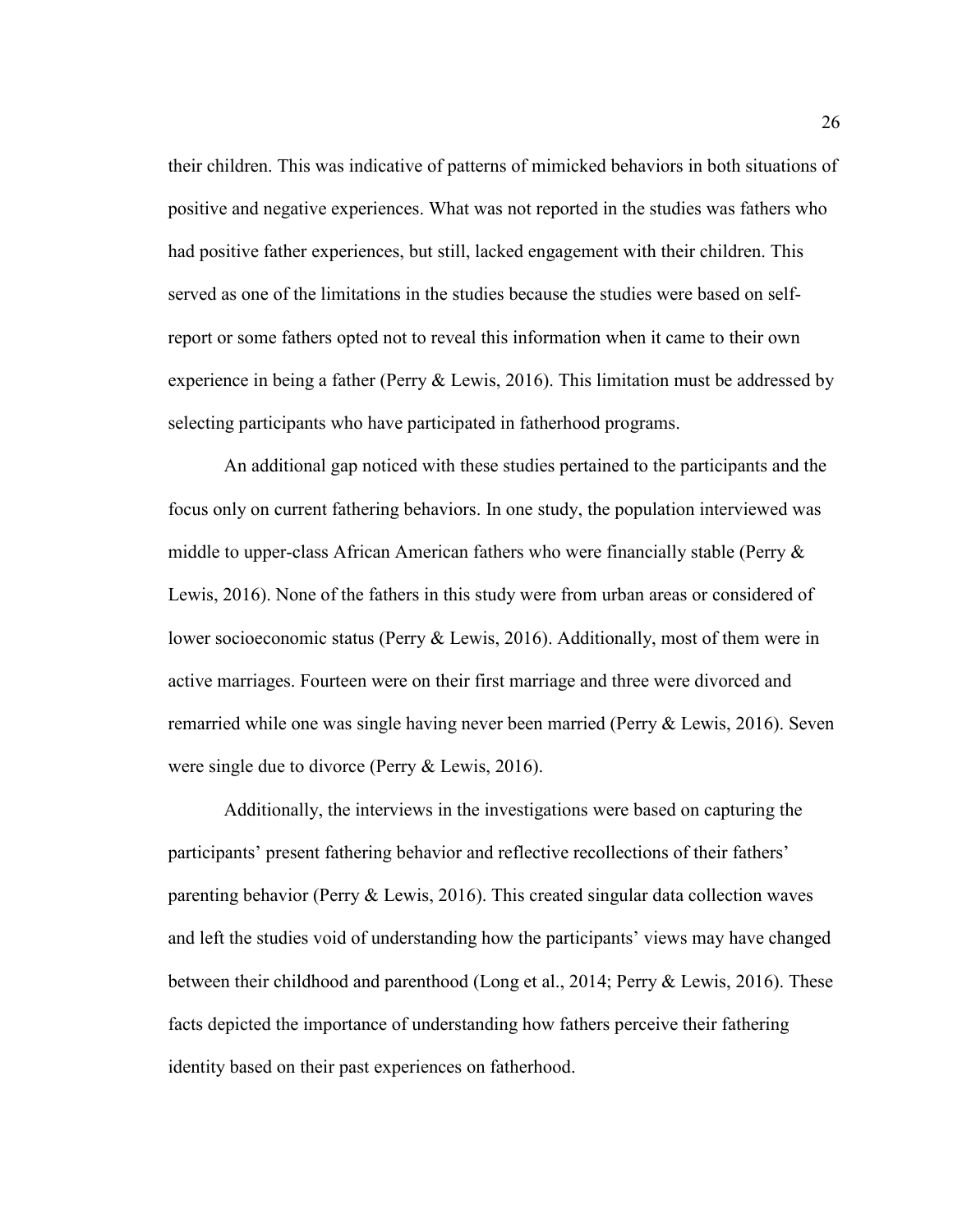# **Father Identity**

 As fathers tend to mimic fathering behaviors they experienced in their past, research also showed that father identity is also shaped by prior experience (Adamsons, 2013). Recent studies focused on identity theory and father identity as mediators between empowerment and father involvement (Adamsons, 2013; Fox, Nordquist, Billen, & Savoca, 2015). The studies also confirmed that factors such as sociodemographic characteristics and relationship reflected varying levels of importance (salience) in different situations (Fox et al., 2015). The commitment one has to a given role determines the importance of their identity in that role, in the hierarchy, and how they construct their identity in that role (Pasley, Petren, & Fish, 2014). With that, father identity can predict future levels of involvement (Goldberg, 2015). Therefore, the higher their role-identity, the more likely they will function within that role following the expectations of significant others and the greater society (Goldberg, 2015). Likewise, identity role importance serves as a predictor of father involvement (Adamsons & Pasley, 2016; Troilo & Coleman, 2012). Troilo and Coleman (2012) also reported more involvement of nonresidential fathers who possessed higher salience in their fatherhood roles than those with lower salience.

 According to the existing research, the source of identity development stems from different contexts such as biological ties and income (Fox et al., 2015). Pasley et al. (2014) and Adamsons and Pasley (2016) reported that identity was closely associated with the social and economic aspects of a man's life. Some studies focused on role models as the basis for identity (Hofferth & Goldscheider, 2010; Lemay, Cashman,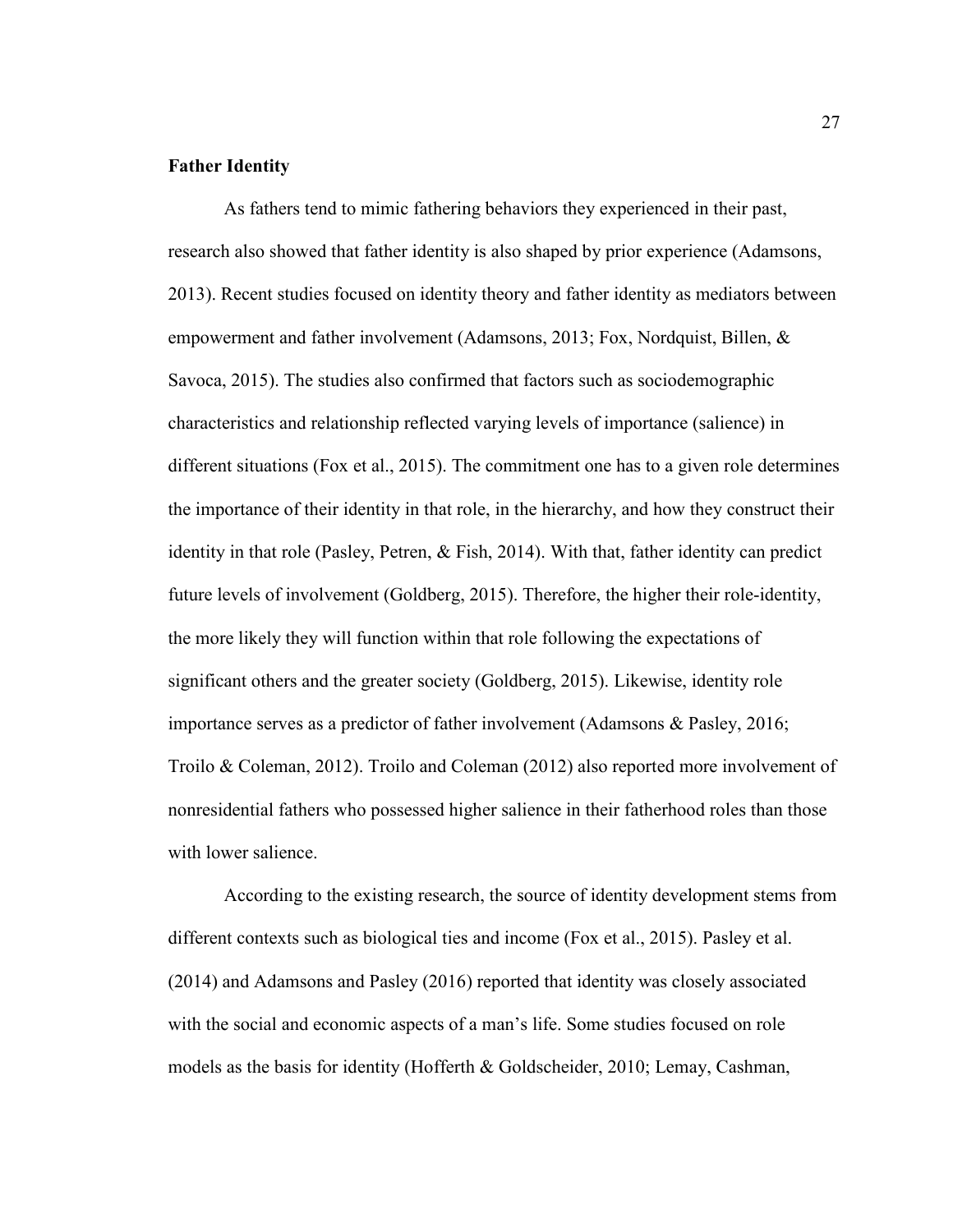Elfenbein, & Felice, 2010; Perry & Lewis, 2016) while others affirmed that identity is formed by the conversations, interactions, and relationships within one's groups (Long et al., 2014). What this supposed was that the person an individual becomes regarding the roles they fulfill is impacted by the circumstances and experiences they encounter throughout their life. Therefore, the type of father a man develops into is influenced by his experience with his father of origin, the definition of father that is presented to them, and what their socioeconomic status dictated to them.

Research has produced inconsistent findings of identity and influence on father involvement, primarily due to the scope of identity measures and measures of fathering behaviors. Additionally, father identity has been examined without considering interactions with mothers (Adamsons & Pasley, 2016). In their study, Adamsons and Pasley (2016) investigated this interaction with romantically involved residential fathers/couples. However, one limitation pertained to understanding parental communication with nonresidential fathers. The researchers suggested examining identity standards such as time spent and parental competence in roles. This study attempted to understand what unmarried African American fathers with low engagement were taught regarding identity, from which they learned their roles and identities, how these expectations and understandings impacted who they are in their roles, and how interaction with the coparent effected their involvement. The intent was to understand what fathers believed is expected of them, what they believed they should provide (personal importance), and how this is represented in their involvement.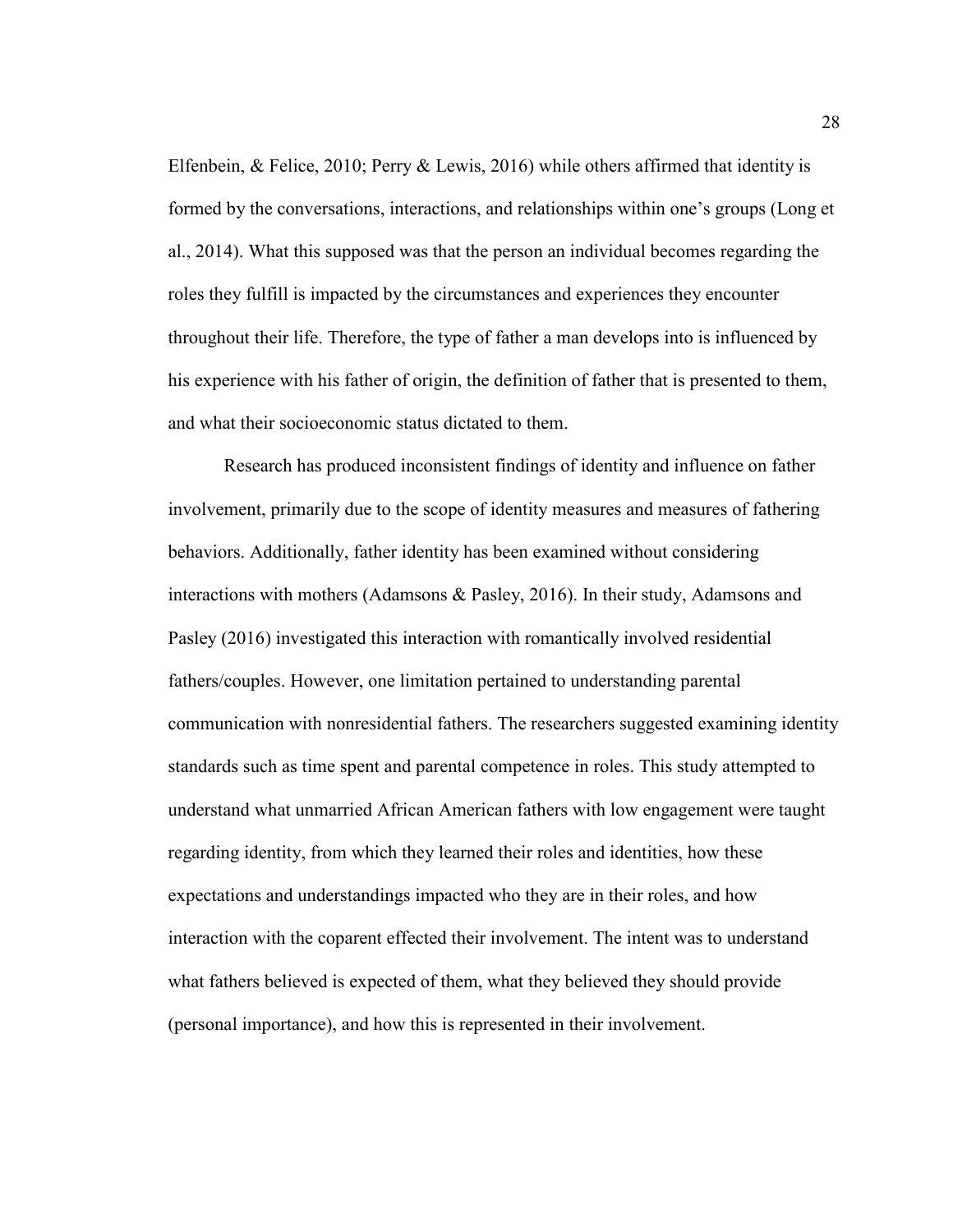## **Role Identity and African American Men**

An unpopular alternative view was presented on role and identity as it pertained specifically to the African American male (Allen, 2016). One study affirmed that while African American fathers also gain their identity through their experiences, their involvement is severely hindered by structural barriers such as unemployment, wealth inequalities, and a lack of role models when compared to their White counterparts (Allen, 2016). Furthermore, these experiences were reported to lead to absentee fathering (Allen, 2016). It should be noted that exploration of the research on this subtopic did not produce any studies that compared African American fathers to Latino fathers or other ethnicities. The literature review did produce investigations that were centered on mothers' perceptions of father identity and involvement, low-income family functioning, and the origins of father-child relationships. Other researchers reported that the social experiences of the African American male impacts on his parenting practices (Cooper, Smalls-Glover, Metzger, & Griffin, 2015). What this indicated was that while this population is subjected to the same identity-related processes; they are also subjected to additional obstacles, which oppose dominant ideologies of manhood and role-identity. With that, it was necessary to understand how structural barriers of the target population impact their involvement. This aspect of the phenomenon was addressed by exploring father engagement.

#### **Father Engagement**

 The role of the father has changed over time. Fathers were historically viewed strictly as breadwinners for their families (Goldberg, 2015). More recently, their role has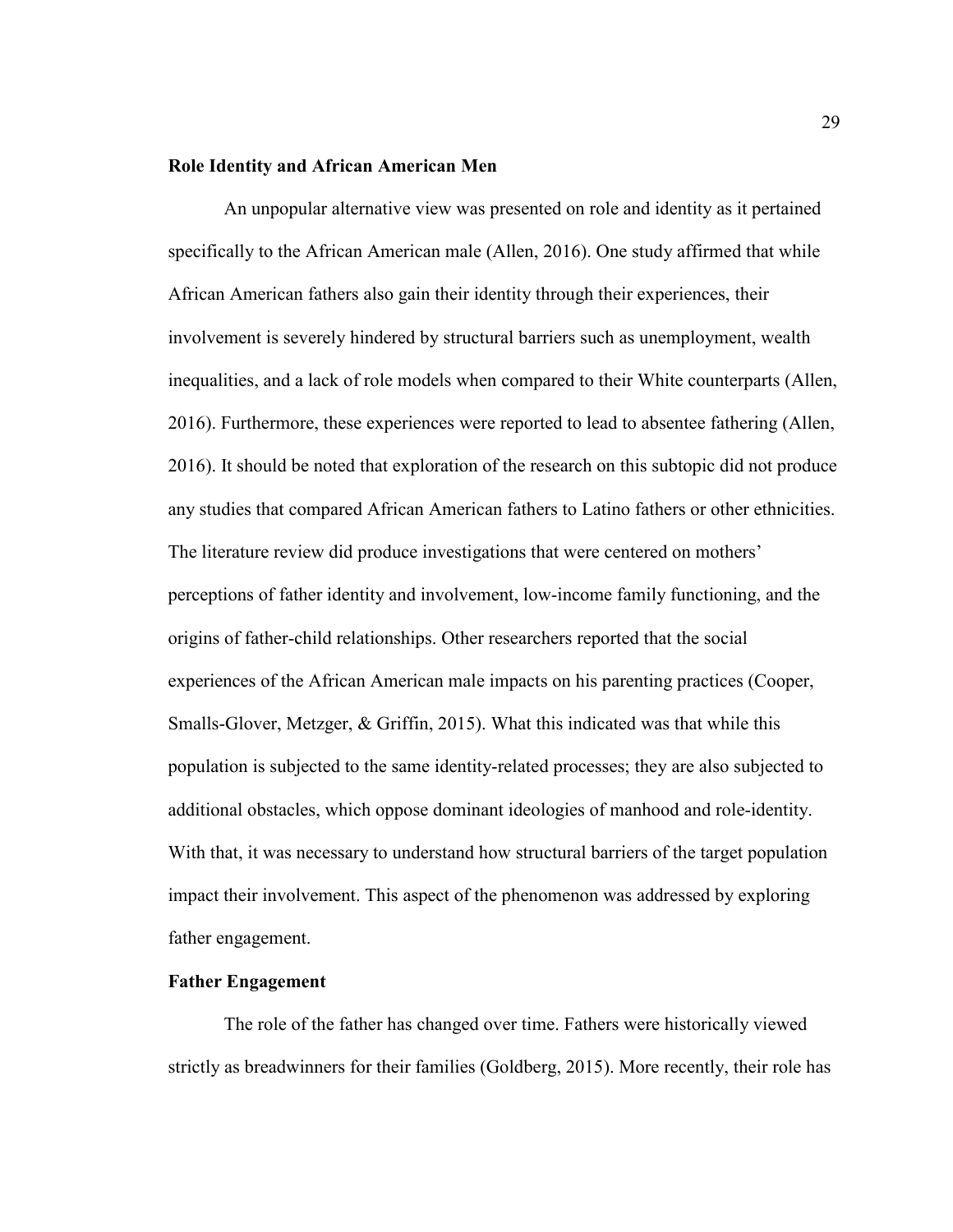also been classified as caretaker, with attributes which include providing love, support, guidance, education, protection, supervision, and serving as a confidant, role model, and collaborator with mothers, and educator (Wilson et al., 2016). Nevertheless, way fathers see their roles may not be the same as it is classified in society or by cultural norms. Bryan (2013) affirmed that father behaviors do not always align with the expectations placed on them by cultural standards. As a result, many men have negative perceptions of themselves in addition to enduring the negative views maintained by others (Bryan, 2013).

In situations of unmarried or divorced families, father engagement is an expression often used interchangeably with other terms such as father absence, (un)involvement, and fatherless(ness). For this reason, a single definition has been challenging to identify. McLeod (2015) found that involvement maintains a multidimensional approach that is consistent with the direction taken in related fields such as social support in which emotional, informational, instrumental, and financial domains of support are frequently characterized and give guidance to the development of interventions. One definition of paternal engagement, which was grounded in the seminal work of Lamb defined engagement as one-on-one contact and interactions fathers have with their child in activities such as caretaking and playing (Mallette, Futris, Brown,  $\&$ Oshri, 2015). Twamley, Brunton, Sutcliffe, Hinds, and Thomas (2013) study identified father *involvement* as a three-part entity made up of engagement, accessibility, and responsibility. In their explanation, engagement was denoted as time spent in one-to-one interaction with their child. Accessibility was described by physical availability to the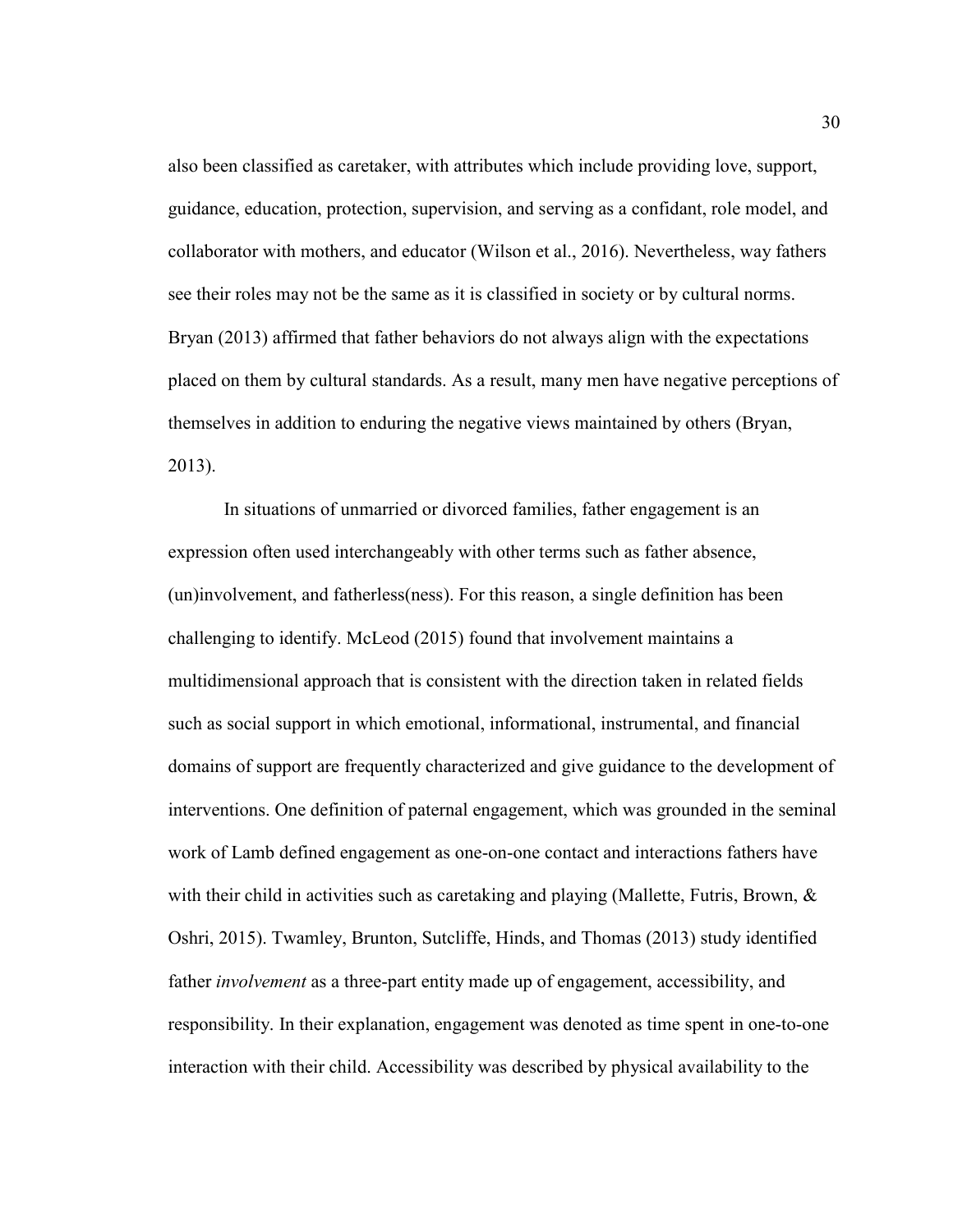child and responsibility was noted as the extent to which the parent takes ultimate responsibility for the child's welfare and care (Twamley et al., 2013). For this research investigation, the focus was on the term father engagement while referring to other terms as addressed by previous researchers and participants.

 The literature review demonstrated a need to explore familial relationship, levels of engagement, father attitudes about engagement, and understanding of roles. One of the factors surrounding father engagement was that it tended to be contingent upon the parental relationship. One study by Bellamy, Thullen, and Hans (2015) found correlations between engagement and the parental relationship. According to Goldberg (2015), men's involvement with their children tended to weaken when the romantic relationship with the mother disbands. However, levels of engagement can be impacted when the mother reinforces the father's identity as a father and encourage his involvement in the child's life (Goldberg, 2015).

 Newer studies which have implemented techniques to understand fathering trends determined that nonresident fathers tend to maintain either high or low levels of engagement with their children as opposed to decreasing or increasing their over time (McLeod, 2015; Waller & Emory, 2014). These findings supported by longitudinal data found that about half of unmarried nonresidential fathers exhibited consistently low levels of involvement, while one-quarter had consistently high involvement, with the remaining quarter increasing or decreasing their involvement (McLeod, 2015; Waller & Emory, 2014). The evidence found in these studies supported the notion that engagement levels often do not change over time. A limitation from the studies was the focus on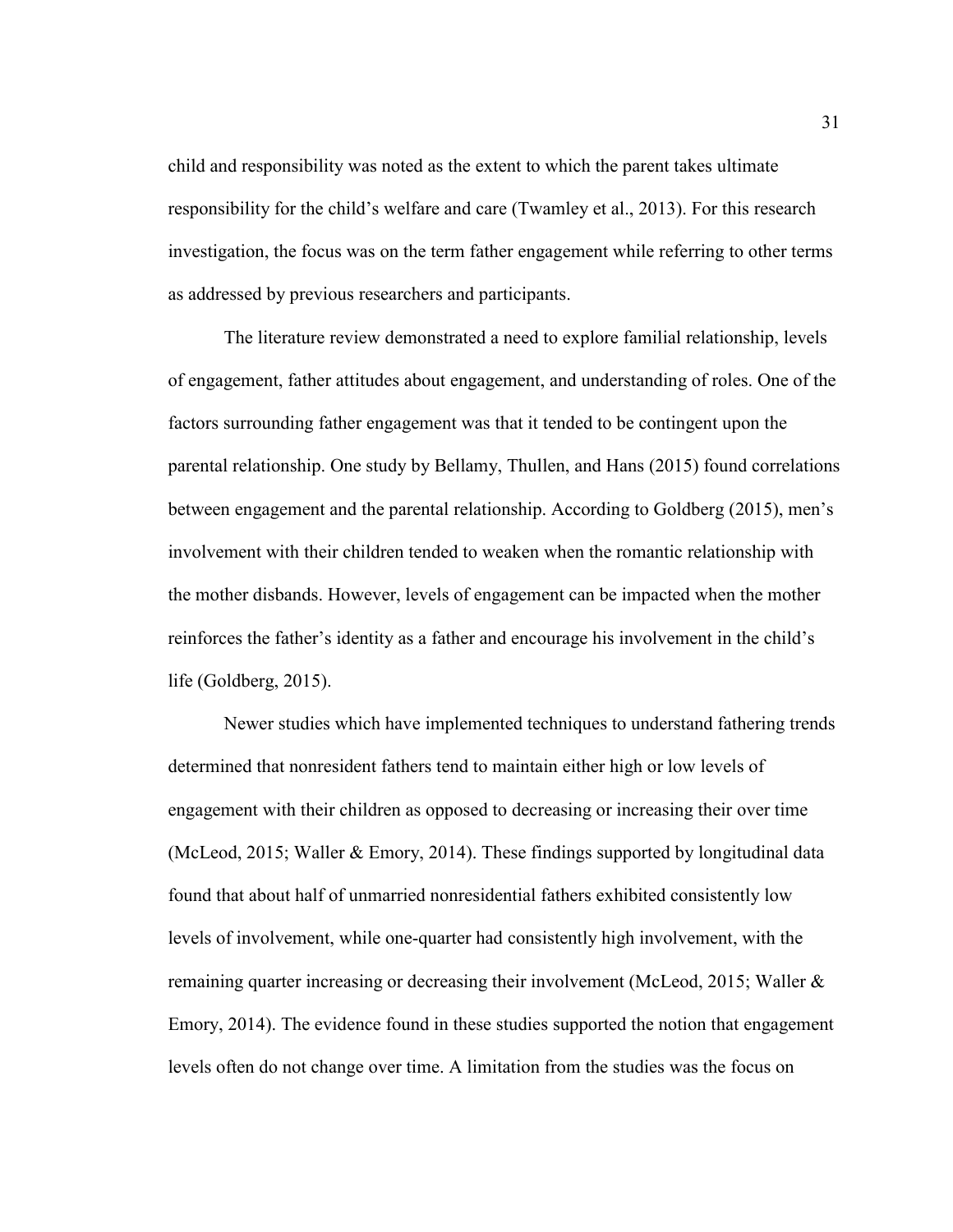young (14-21 year-old) low-income African American mother perspectives rather than the fathers. The authors encouraged future studies to focus on reports from young lowincome fathers as opposed to mothers. Goldberg (2015) contended that the more men know about their role and identity, the more they will work to fulfill the expectations placed on them. Therefore, this research explored participants ideas and attitudes about their roles versus what they understood others expected from them as well as what barriers prevented them from fulfilling their roles.

## **Predictors and Barriers to Engagement**

 Previous research identified the obstacles to father engagement across various categories (Miller & Maskaly 2014). Some of the primary barriers to engagement were economic difficulty or circumstances. Miller and Maskaly (2014) and Kane, Nelson, and Edin (2015) reported that many fathers do not pay child support because they cannot afford to due to an inability to maintain stable employment. The common themes for nonpaying fathers are unemployment and salaries that are below the poverty line (Miller & Maskaly, 2014; Turner & Waller, 2017). Another deterrent was that some fathers had multiple children with multiple women. Fathers with children by more than one woman are less likely to pay child support than fathers with children of the same mother (Coakley, Shears, & Randolph, 2014). The underlying reasons for this is that fathers in these situations feel that their contributions are insignificant when they must distribute finances to each child or they believe is it more important to focus primarily on supporting their newest born or the children they live with to demonstrate commitment to the family (Coakley et al., 2014). Empirical research suggested that fathers identify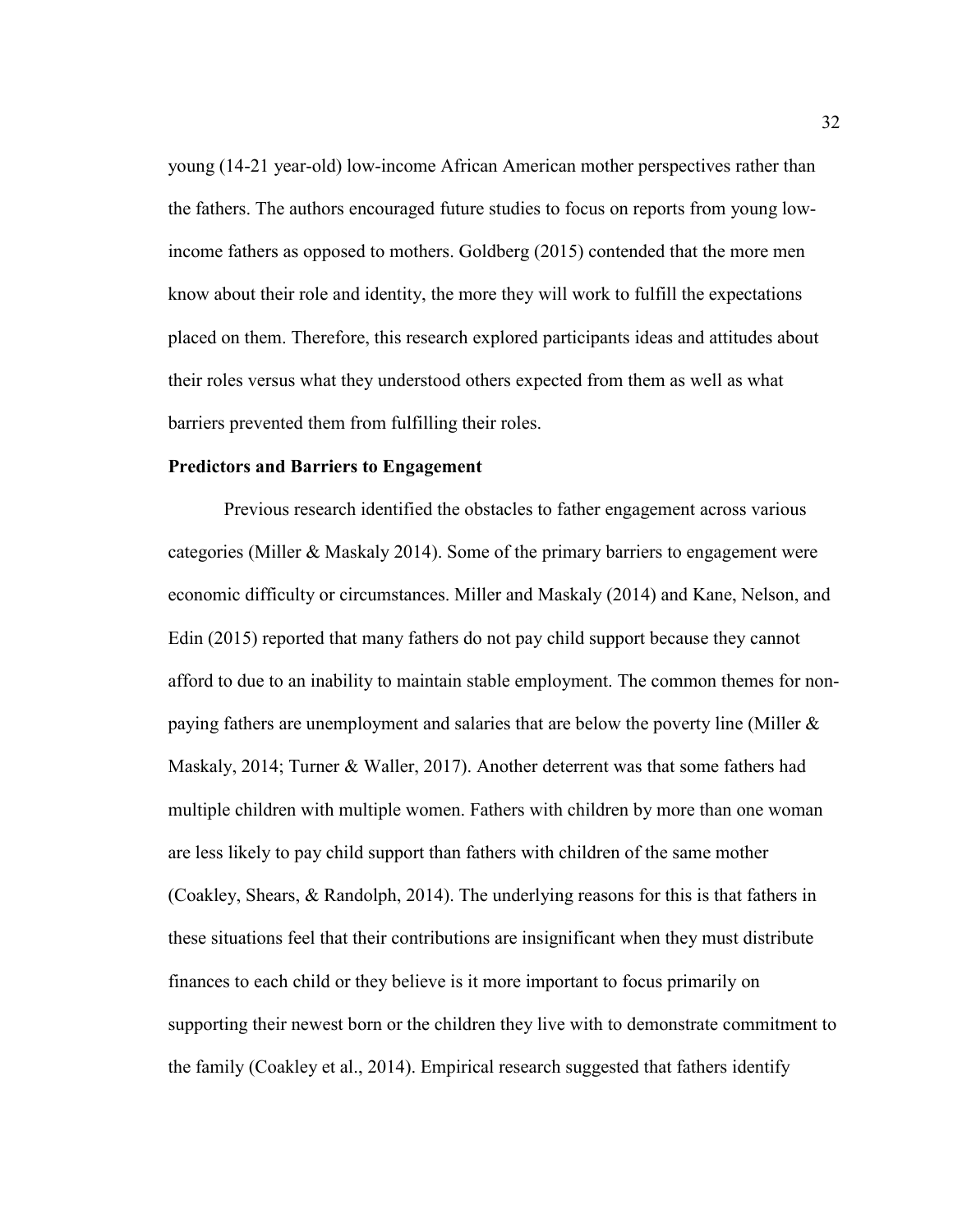financial support as a characteristic of being a good provider for their children (Coakley et al., 2014; Levant, Gerdes, Jadaszewski, & Alto, 2018; Threlfall & Kohl, 2015). However, some men believe the legal system is biased against them and forces them to pay too much child support which in turn limits their level of involvement with children (Troilo & Coleman, 2013). Essentially their thought is that if they paid less, they would have more resources and could spend more time with their children (Troilo & Coleman, 2013). These findings clarified the reasons for lack of payment as well as a reason why the experience might motivate fathers not to spend active time with their children. Additionally, some studies discovered that many fathers still did not pay financial support due to their relationship with the child's mother even if they had the means (Coakley et al., 2014; Goldberg, 2015). This issue was addressed at a later time.

Father involvement can be affected by the relationship between the parents, the relationship between the parent and the child, as well as by the father's psychological well-being (Wilson et al., 2016). Research also showed that men are less likely to be involved with their children if they are not motivated to do so (Caldwell et al., 2014). According to Cowan, Cowan, and Knox (2010), father involvement was impacted by circumstances such as their legal status, the relationship with the child's mother, and the father's relationship status. Their level of motivation to be involved was also impacted when there was lack confidence in their role as a parent, minimal social support, or precarious work or housing environments (Wilson et al., 2016). Additionally, it was also determined that fathers often depend on communication with the mother to obtain access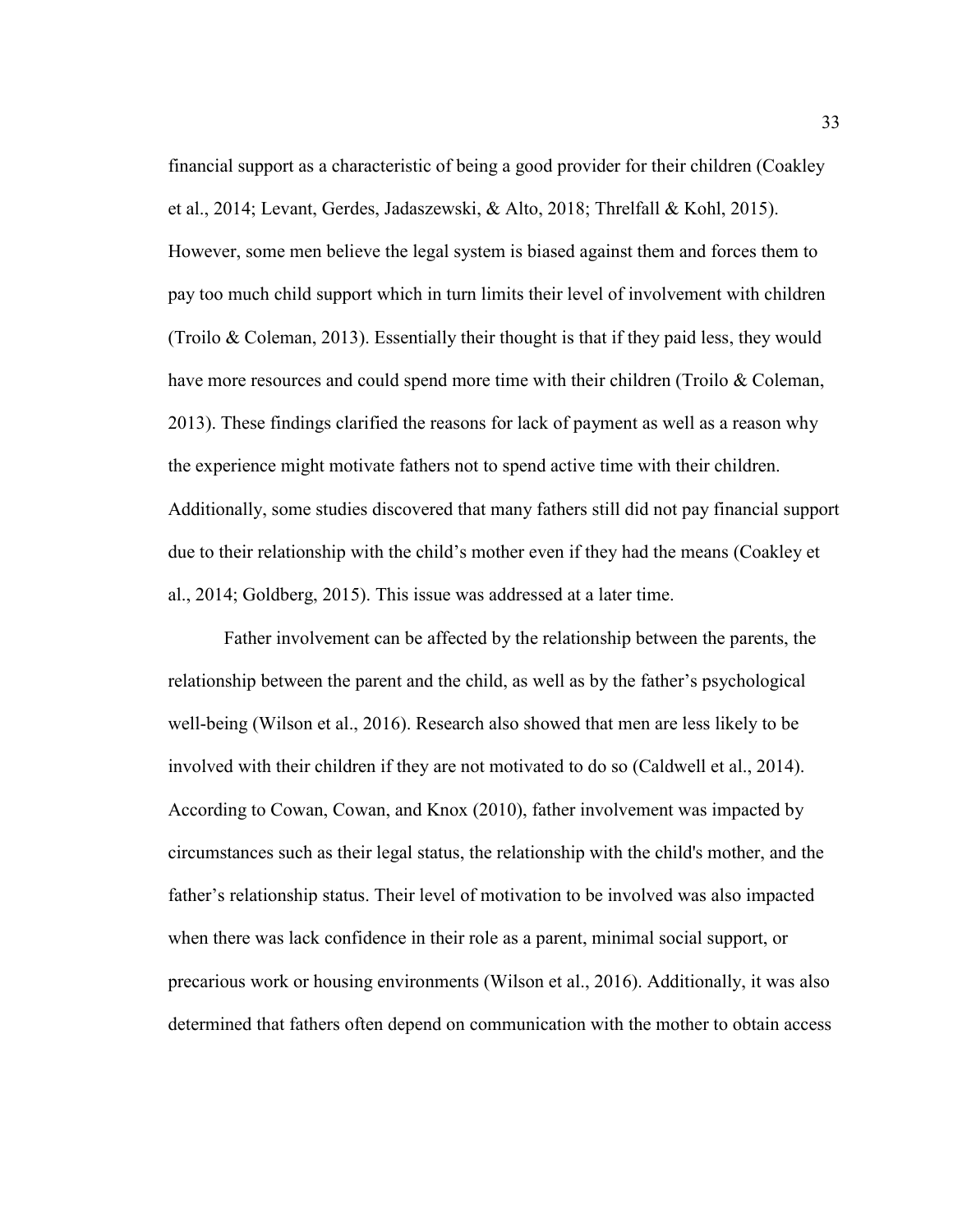to their child when parental conflict was present (Castillo  $&$  Sarver, 2012). This subsequently lead to restrictions from the child (Castillo & Sarver, 2012).

Research conducted over the last few years explored various aspects of engagement and absence (Caldwell et al., 2014; Castillo & Sarver, 2012; Gillette & Gudmunson, 2014). As of 2014, the United States Census Bureau reported that 23.6% of children (17.4 million) were living in fatherless homes (U.S. Census Bureau, 2015). Additionally, 3.9% of children live in single-father families while 3.8% reside with neither parent (U.S. Census Bureau, 2015). Research also determined that this issue plagues the African American community more than other races and that father absence in African American families is continuing to rise (Fagan & Kaufman, 2015; Gillette & Gudmunson, 2014; Gonzalez, Jones, & Parent, 2014). Bocknek, Fitzgerald, Schiffman, and Vogel (2014) reported that in 2009, 67% of African American children, 40% of Hispanic children, and 24% of Caucasian children were raised in single-parent families. In 2010, 52% of children in the United States resided in single-mother households while two-thirds (67%) of African American infants were born to unmarried mothers (Gillette & Gudmunson, 2014). This is triple the amount documented in 1960 (Gillette  $\&$ Gudmunson, 2014). Child well-being, behavior, and academic outcomes are thoroughly acknowledged in research as being adversely affected by poor father engagement (Yoon, Bellamy, Kim, & Yoon, 2018).

When fathers have difficulty providing financially, the surrounding stress and pressure to do so builds up (Coakley et al., 2014). As a result, some fathers attempt to avoid being tracked down by legal systems (Coakley et al., 2014). In response to keeping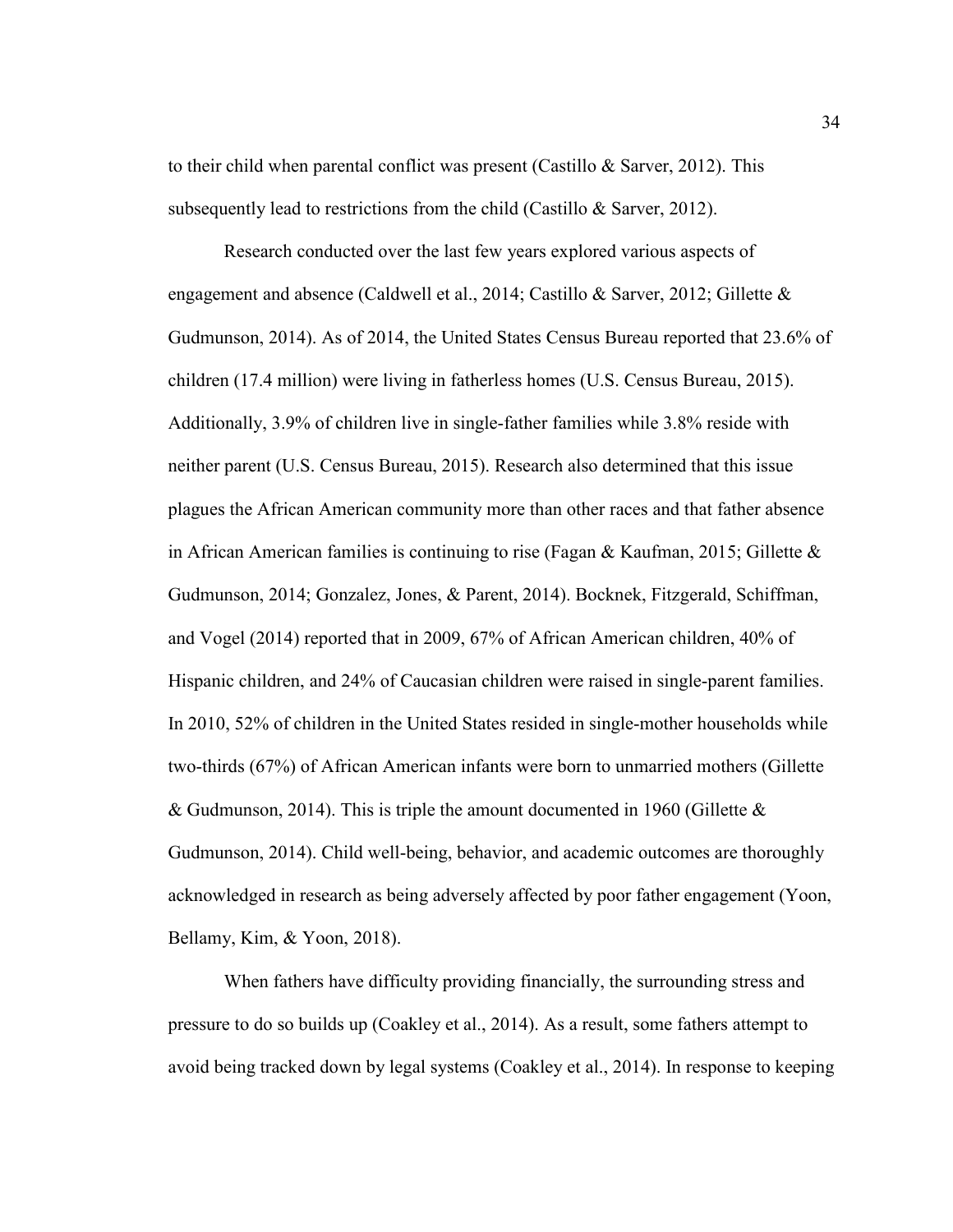track of fathers and retrieving funds, the federal government executed several measures over recent decades to reinforce child support enforcement to increase financial support from non-resident fathers and to reduce residential parents' reliance on state funding (Huang & Han, 2012). This act mandated that states keep a directory of child support orders while monitoring child support payments. As a result of enforcement, employers are required to report new hires to the state so support payments could be taken directly from the father's paychecks (Xu, Pirog, & Vargas, 2016).

The enforcement of this act presents a snowball process as it pertains to fathers. Fathers who fail to pay child support are subject to various penalties. They can lose potential income tax refunds, have liens placed on their property, and incur criminal penalties for nonpayment of support; and, most recently, they can be listed on a centralized database where employers report information about new hires (Xu et al., 2016). Additionally, fathers who are in arrears cannot obtain a passport, can experience negative marks on their credit, and potentially face time in jail (Coakley et al., 2014). When jail time is imposed, they have more difficulty trying to obtain employment due to attaining a criminal record (Coakley et al., 2014). When these actions occur, some fathers take drastic measures such as terminating their parental rights or passively allowing the courts to relinquish them (Coakley et al., 2014). Termination of rights may solve the problem of jail time and wage garnishment, but it has also lead to a lack of engagement and further separation, due to the emotional toll on the father (Coakley et al., 2014).

 Another barrier to engagement pertained to the physical proximity between men and their children. Geographical distance was identified as a significant obstacle to a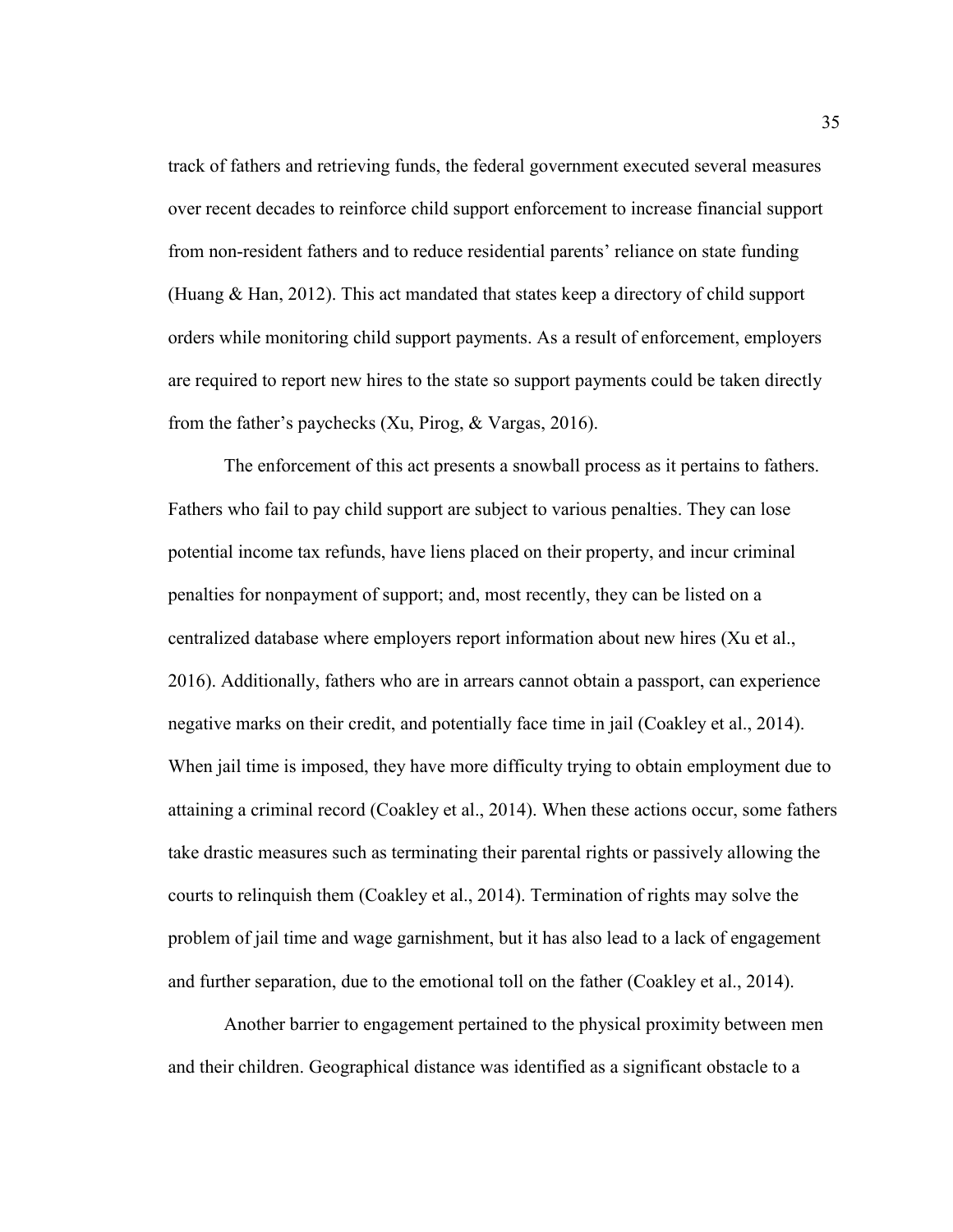high-quality parenting relationship (Viry, 2014). Shorter distances between parents in unmarried and divorce situations help to facilitate father engagement. Longer distances can lead to difficulties in coparenting and child well-being. In child support cases, the law often does not consider distance and relocation as a part of child support obligations (Ellman & Braver, 2015). However, some states like California have laws in place to prevent custodial parents from relocating to areas that are not close to the noncustodial parent (Viry, 2014). Several investigations have proven that fathers believed distance was the most significant detractor from seeing their children or being physically involved on a consistent basis (Troilo & Coleman, 2013).

According to Viry (2014), previous studies did not determine the depth of the effect of geographic distance on children and fathers. They merely found that the presence of great distances minimized face-to-face father contact with the mother, and children (Viry, 2014). Ellman and Braver (2015) found that distance was often created due to mother relocation after divorce. In their study, Ellman and Braver (2015) discovered that male participants believed the custodial parent's remarriage and relocation matters should be considered along with setting the father's support obligations. They also found that relocation issues related to men and women but were more familiar with women. The result of this study was the support and encouragement of child support reform with parental relocation as a primary issue of concern (Ellman  $\&$ Braver, 2015). One of the limitations of this study was that it primarily focused on the issue of distance from a financial standpoint and not the impact on fathers and children.

What frequently occurs in child custody situations is an obligation of the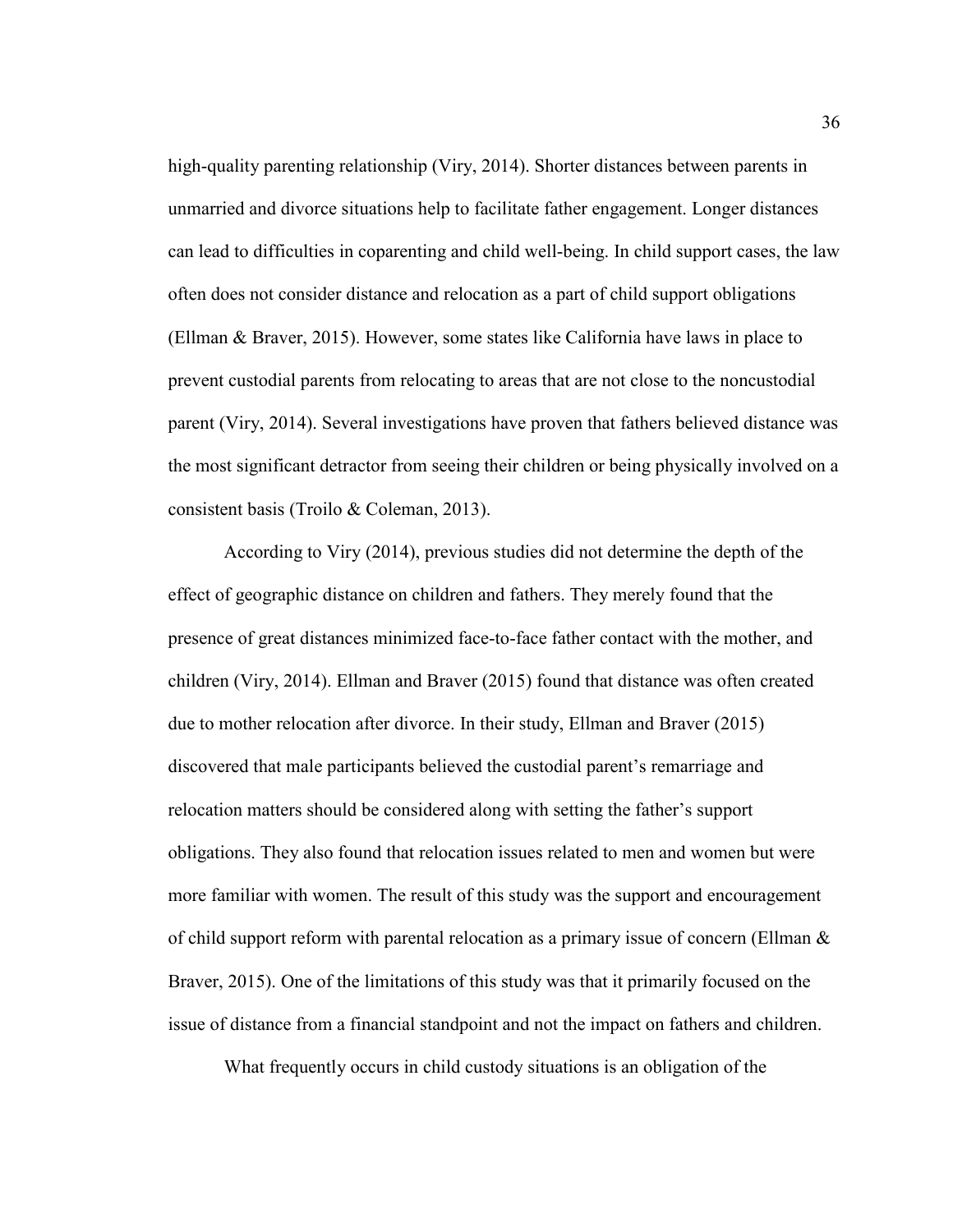nonresidential parent to pay child support but no obligation for either parent to ensure that physical involvement takes place or is considered (Ellman & Braver, 2015). This absence led to the question of where policies and family courts stand regarding mandated visitation. A search was conducted on the topic of court-mandated visitation however no research studies were found identifying the legal system holding nonresidential fathers responsible for performing the physical care of their children. One article by Garasky, Stewart, Gundersen, and Lohman (2010) confirmed several policy initiatives were placing attention on increasing father involvement and encouraging positive parenting practices in men along with the payment of child support but did not find a formal enactment of policies. Many of the articles found in this search addressed voluntary visitation on behalf of fathers, but no official mandate by courts or child support programs (Stewart, 2010). An article published by Williams and Haas (2014) in the *Georgetown Journal of Gender and the Law* discussed child custody and visitation law. The report confirmed that judges deny parental visitation if child welfare is an issue. However, the article did not mention mandatory/forced visitation or physical care from noncustodial parents who have financial support orders. Upon researching the topic of compulsory visitation, no articles or studies were located on the enactment of this form of visitation. What was apparent was that courts cannot deny visitation rights to the noncustodial parent who is following the child support order (Ellman & Braver, 2015). This indicated an area that was worthy of future study.

# **Fatherhood and Public Agencies**

Child welfare agencies and social service workers reportedly assist fathers in the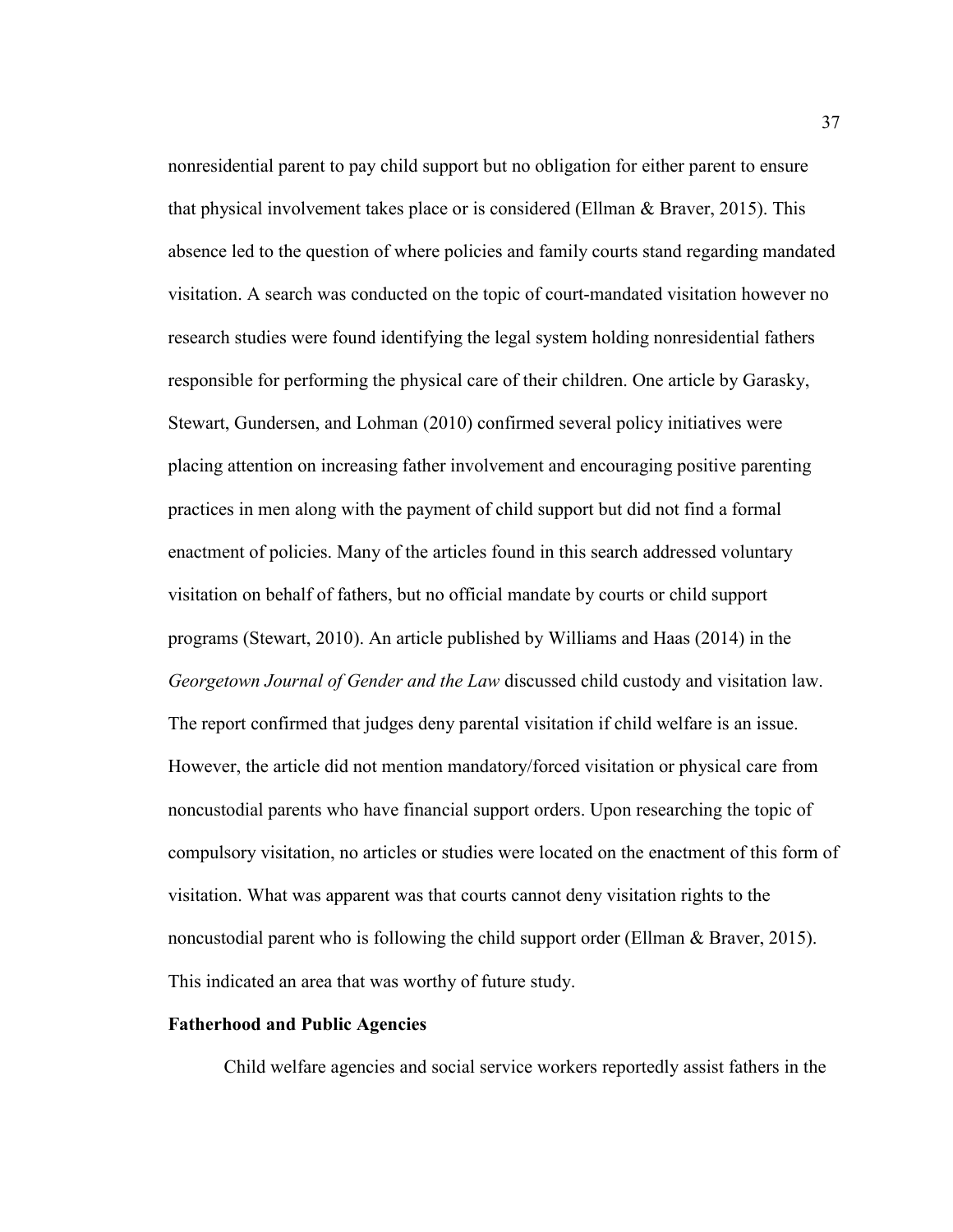case-planning processes while the legal system regulates cases, which maintain shared parenting agreements for children (Coakley, Washington, & Gruber, 2018). The review of the literature on these public agencies found that many agencies were not providing the best services for African American fathers (Coakley, 2013). These agencies did not include the impact of fatherhood programs, which maintain a different role in assisting fathers. Some social agencies have unaddressed barriers that result in minimal progress in enhancing fathers' strengths (Coakley, 2013). In some reports, fathers believed an agency's unfair policies and practices, disrespect by social workers, and judgmental attitudes put them at a disadvantage (Coakley, 2013; Coakley et al., 2014).

For this reason, studies found it essential to gain the perspective of fathers and understand what they believe is needed from agencies and staff in order to improve relations and enhance the quality of the relationships with their families (Baum 2015; Coakley, 2013). Coakley (2013) affirmed the division between what fathers want and what an agency feels fathers can do is a serious issue, which affects children's durability. Ultimately, the responsibility is on the agencies to find resolutions (Coakley, 2013).

 Another study by Baum (2015) which explored the difficulties of serving African American fathers in social services and counseling found that there are fewer services specifically designed to meet the needs of African American fathers. Some of the reported barriers in this study were early age criminal records, involvement in and 'aging out' of the child welfare system, and incarceration (Baum, 2015). Fathers in this study reported an absence of friendliness towards fathers and a primary motivation to serve the needs of women and children (Braxton-Newby  $&$  Jones, 2014). This was further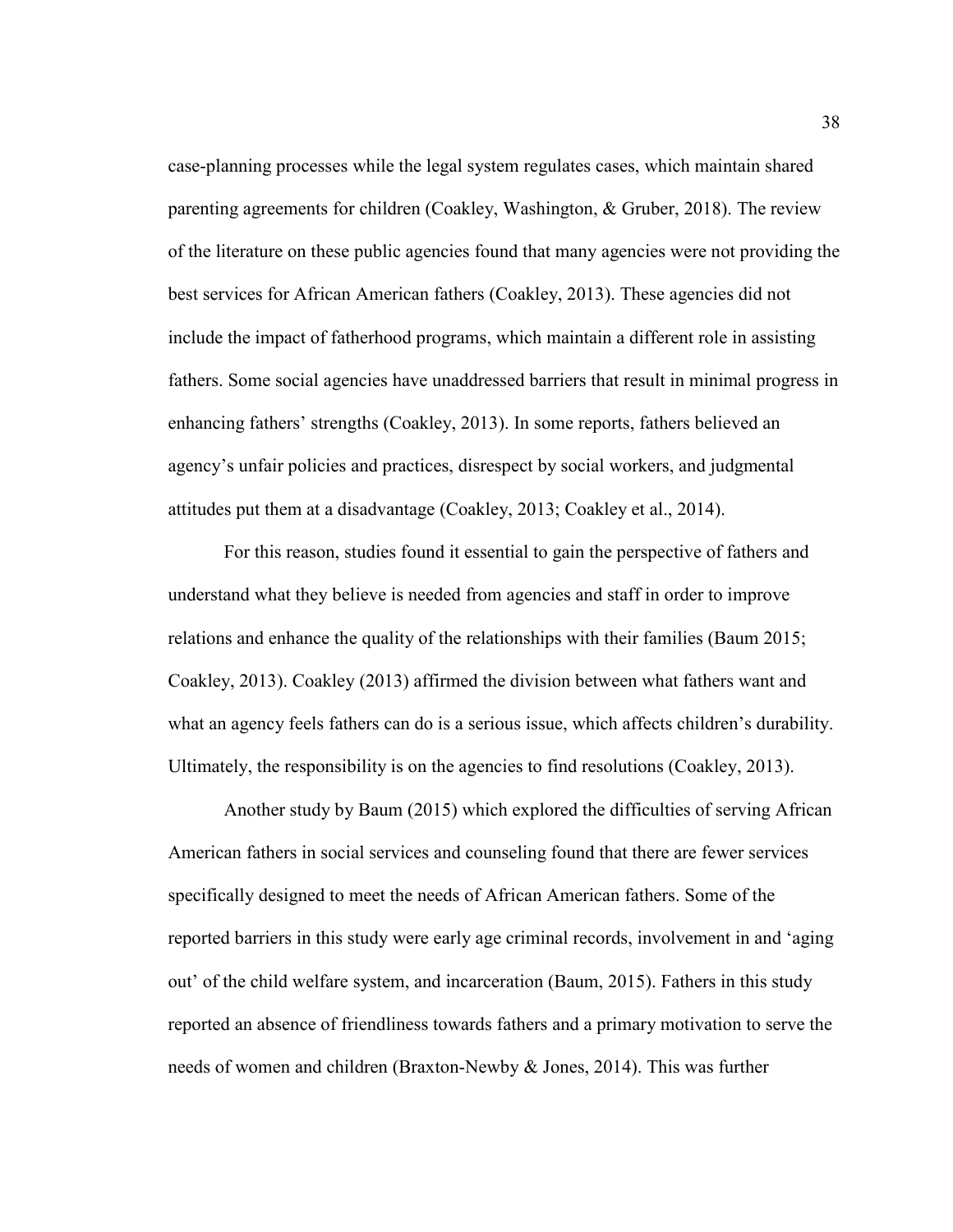substantiated by fathers also believing that they walk into a 'punitive' situation that centered on money and accountability, which differed from that of women (Baum, 2015). The second theme found that racism from society and within agencies played a role in the treatment of fathers (Baum, 2015; Braxton-Newby & Jones, 2014; Taylor, 2013). Participants also described these factors through self-report during interviews. The remaining themes of 'father and their children' and 'father and women' found that despite the assumptions of society, fathers genuinely are distraught over the loss of involvement with their children and a large aspect of decreased involvement is due to the mother preventing the father from seeing their child (Baum, 2015). This theme is discussed later in another section.

In a study which gauged the thoughts of divorced fathers about barriers that influence their abilities to remain involved, men identified the legal system as the primary catalyst that is working against them due to bias (Troilo & Coleman, 2013). More specifically, the legal system was noted as a barrier to physical involvement due to bias and unfairly favoring mothers (Troilo & Coleman, 2013). According to Brodie et al. (2014), unintentional bias is unfair treatment, which can unconsciously affect the level of paternal involvement in child protective service cases because of discrepant service provisions. Participants in the Troilo and Coleman study (2013) further affirmed that they felt they were presumed to be the one at fault and discriminated against by agencies. None of the participants believed the court demonstrated fairness in determining parenting time for fathers but focused on financial contributions (Troilo & Coleman, 2013). This was indicative of the legal system's focus on monetary donations over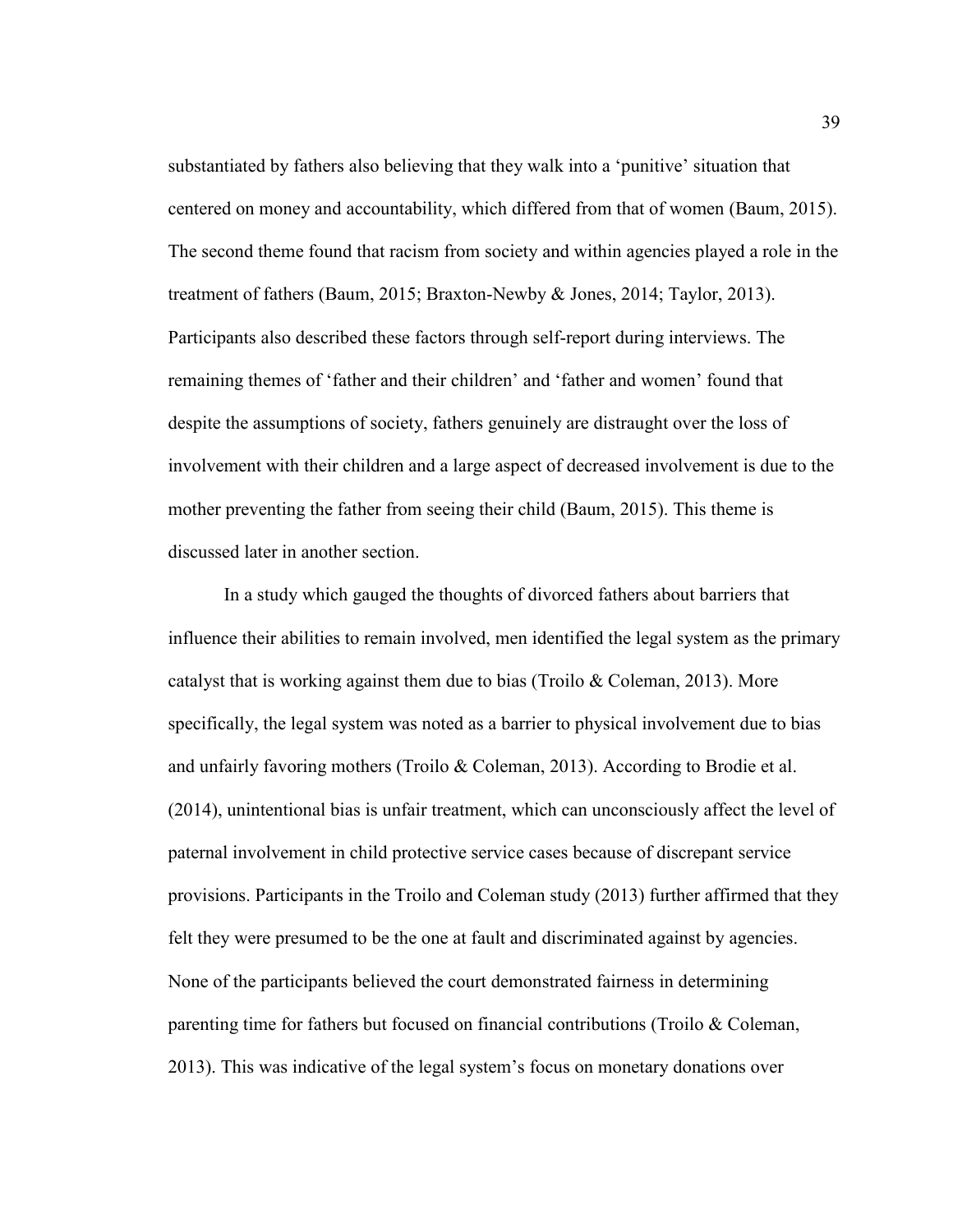physical contributions (Taylor, 2013). The study by Troilo and Coleman (2013) stated that fathers were hesitant to request more physical custody at any time because it would be pointless. One father discussed the mother was interfering with his time (Troilo  $\&$ Coleman, 2013). This fact contributes to father's identification of the coparenting relationship as a barrier to engagement.

 Gaps and implications in these studies pertained to reducing negative stereotyping from social service professionals as opposed to focusing on mandatory father education programs (Taylor, 2013; Troilo & Coleman, 2013). Taylor (2013) also reported the need to understand how fatherhood programs can better support fathers. Brodie et al. (2014) highlighted the need to focus these studies on issues that are more common with African American fathers. These needs were addressed in this study on father experience by exploring what fathers believed fatherhood programs should provide to serve them better and assist them in becoming successful fathers.

Additionally, the findings from these studies demonstrated the importance of enhancing the overall relationship between unmarried and nonresidential fathers with agency staff and court officials (Brodie et al. 2014; Troilo & Coleman, 2013). The authors apprised that the results of the study suggested that successful interventions for fathers can lead to renewed responses to barriers that result in poor engagement including those that pertained to the relationship with the mother (Troilo & Coleman, 2013).

### **Coparenting Relationship**

 The fourth major barrier, which required exploration, concerned the coparenting relationship. Many fathers attested to their relationship with their child's mother as a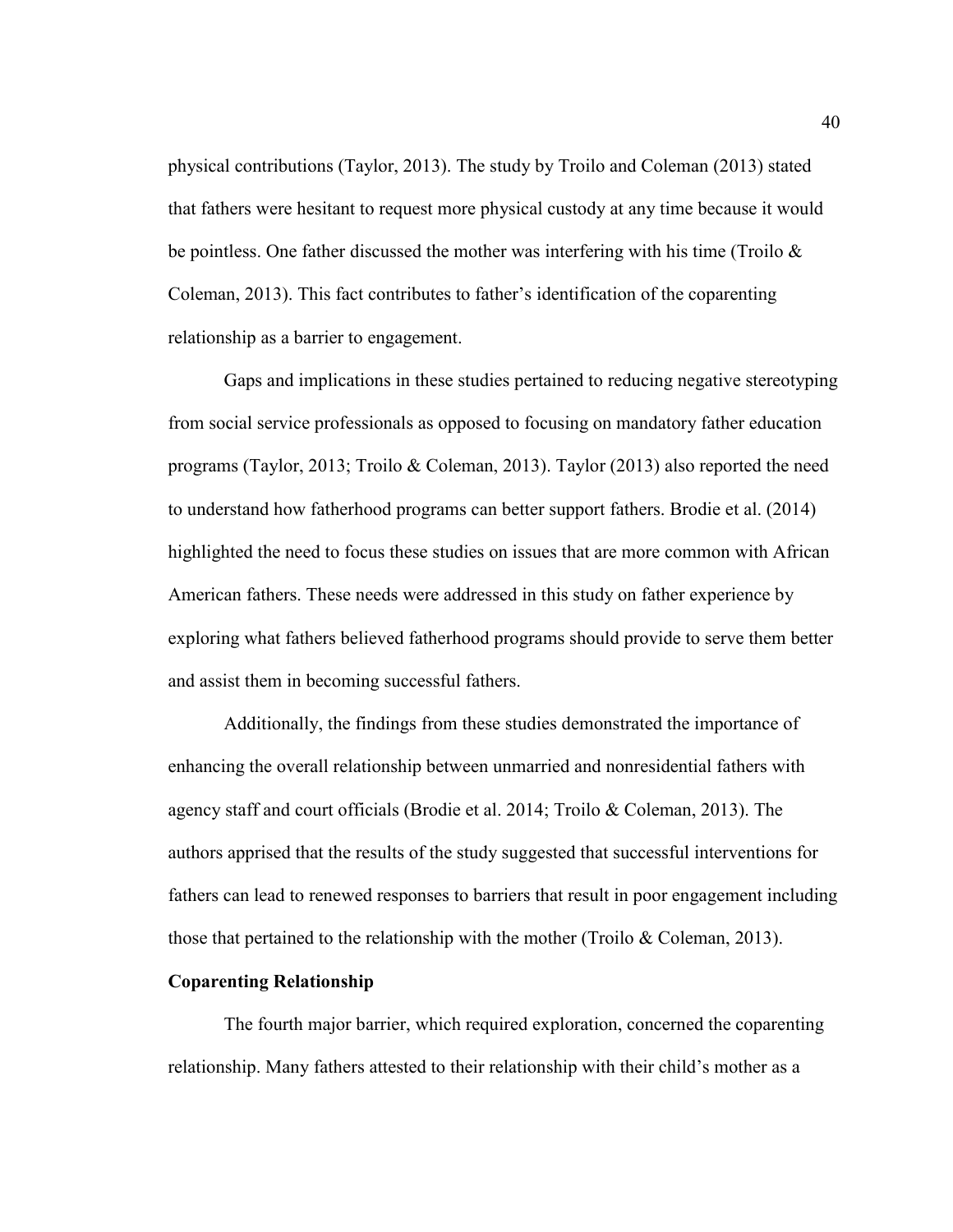principal reason they do not maintain an active relationship with their child(ren) (Barthelemy & Coakley, 2017). According to Coakley et al. (2014), the key predictors of paternal engagement were the status and quality of the unmarried parental relationship. Therefore, when that relationship is negative or strained, the effect on father engagement is adverse. This can be partly due to different perspectives on the role of the father. In their study on paternal involvement, Sano, Smith, and Lanigan (2011) reported that the mothers' assessments of the fathers' competency or desire to actively parent affected his involvement. According to Austin, Pruett, Kirkpatrick, Flens, and Gould (2013), mothers typically have the role of the primary caregiver and are also the ones who most often question the competence of the other and decide what time with the child is optimal. On the other hand, fathers connected their level of involvement in the parental relationship to levels of education, employment stability, and income status with lower levels leading to lower involvement (Barthelemy & Coakley, 2017).

 A common term that was identified when discussing coparenting was the idea of gatekeeping. Gatekeeping generally known as parental gatekeeping was described as the attitude and behavior presented by either parent that affect the quality of the other parent's relationship and level of involvement with the child (Austin, et al., 2013). The alternative to this was maternal gatekeeping, which was identified as a component of the coparenting relationship (Schoppe-Sullivan, Altenburger, Lee, Bower, & Dush, 2015). Maternal gatekeeping is usually connected to the role of the mother after the romantic relationship is severed (Coakley et al., 2014). Maternal gatekeeping pertains to the beliefs held by the mother that inhibit a collaborative effort between the parents, which results in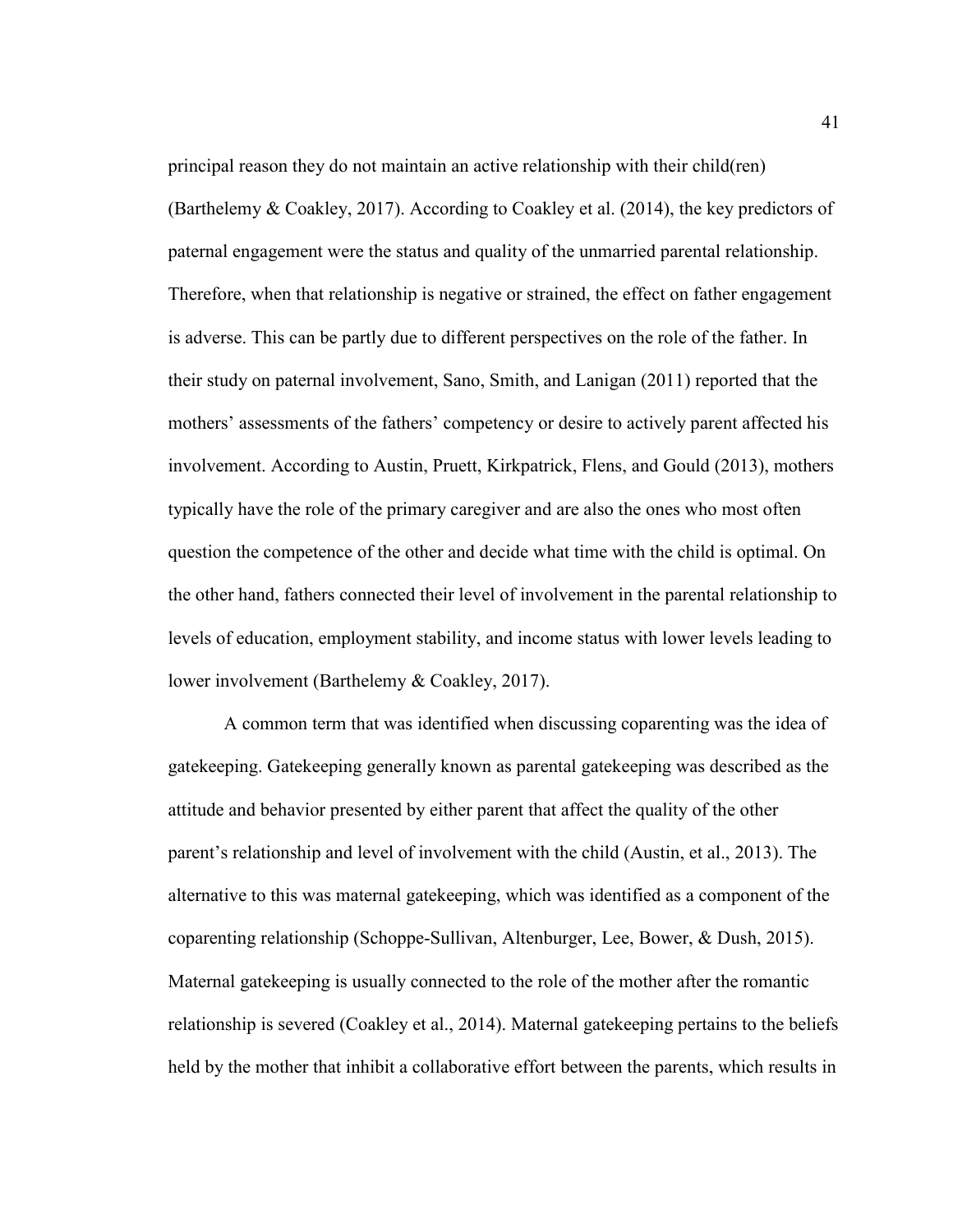limited opportunities for the father to care of the children (Austin et al., 2013).

 Studies on gatekeeping often focus on family systems theory to understand how it impacts father involvement with the children (Holmes, Dunn, Harper, Dyer, & Day, 2013; Puhlman & Pasley, 2013). Puhlman and Pasley (2013) discussed how the structure and organization in families influence children. They proposed a three-dimensional model of gatekeeping that outlined control, encouragement, and discouragement as the core dynamics of gatekeeping. Their study found that although there are many circumstances where the mother initiated gatekeeping, there are situations where mothers use gatekeeping to encourage involvement. Their investigation also found that gatekeeping can also be reciprocal when the father rejects invitations by the mother to be involved (Puhlman & Pasley, 2013). This can lead to a reduction in invites, which in turn can lead to less father involvement (Holmes et al., 2013).

In their study on the relationship between maternal gatekeeping and paternal competence, Fagan and Cherson (2015) focused on the boundaries of systems theory, which are to protect the autonomy of the family and its subsystems. They reported that mothers have influence over the father's level of involvement when together and when separated. Even in divorce, maternal support was a key factor in the degree to which fathers participate in coparenting interaction (Fagan & Cherson, 2015). As a result, researchers often concluded that some mothers apply substantial influence over fathers by limiting their involvement with children (Fagan & Cherson, 2015; Puhlman & Pasley, 2013). In their quantitative study, Schoppe-Sullivan et al. (2015) identified this behavior as gate closing and affirmed that it was more likely to occur in situations of separation or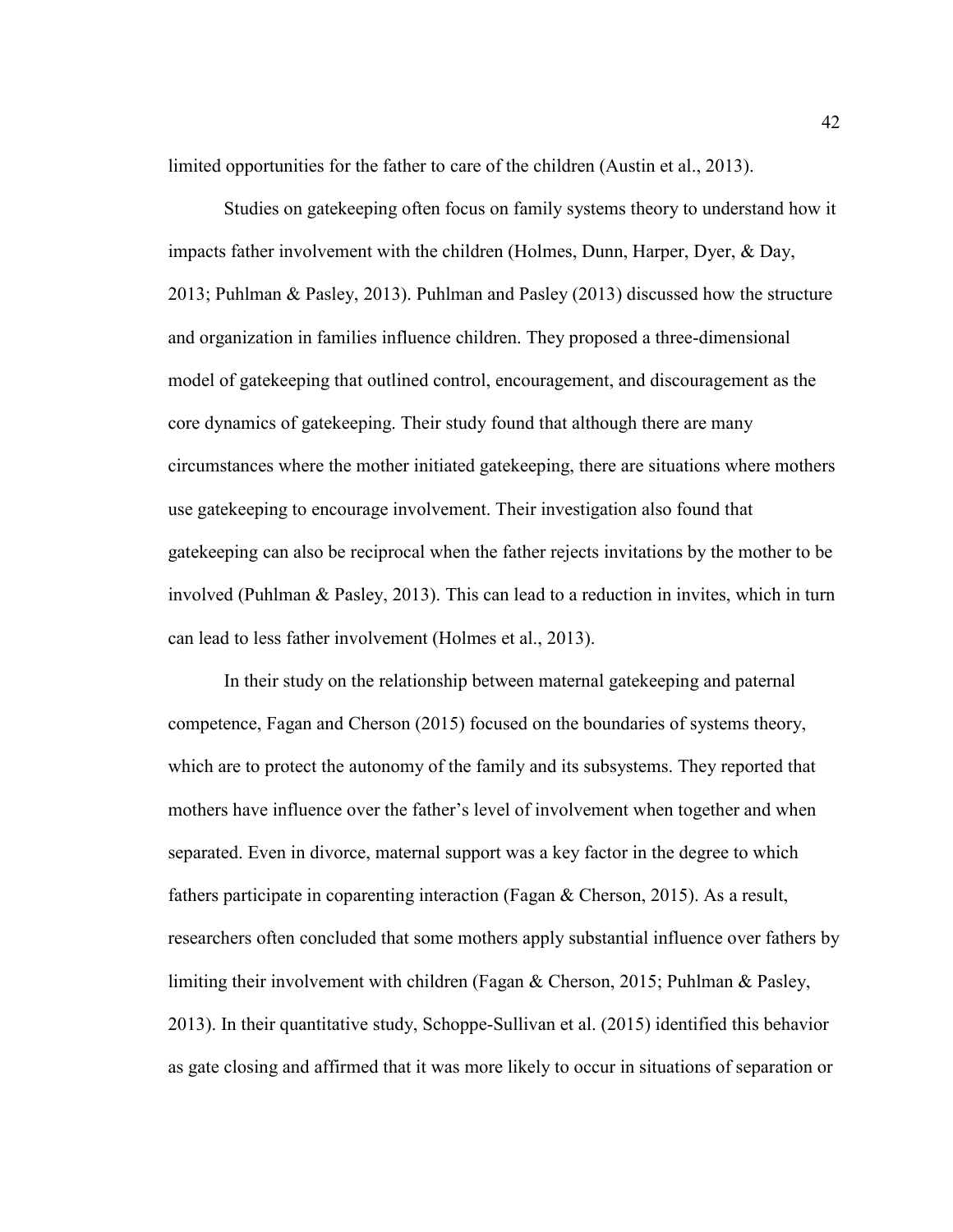divorce. As with the qualitative studies on this topic, these researchers strongly associated maternal gatekeeping with expectations and psychological functioning of the mother rather than with maternal traditional gender attitudes (Austin et al., 2013). This signified the idea that mothers possibly served as a deterrent to father engagement especially when the coparenting relationship is poor (Schoppe-Sullivan et al., 2015). Fathers commonly believed this issue was perpetuated by a child welfare and support system that was biased towards and favors women (Threlfall  $&$  Kohl, 2015). Therefore, as this study used family systems theory, it was important to understand from the father's perspectives the primary conditions under which gatekeeping occurred and how fathers could become educated and equipped to help reduce the parental conflict which leads to and encourages gatekeeping (Holmes et al., 2013). Since fathers were reported to receive education about their rights and responsibilities from fatherhood programs, it was important for this study to explore their views about the effects of coparenting interventions (Threlfall  $\&$  Kohl, 2015).

## **Fatherhood Programs**

 With the increase in father absence issues in the United States and its effect on society, new initiatives rapidly developed over the last few decades to combat this documented social issue (Fagan & Kaufman, 2015). There was an emergence of fatherhood programs. These programs are known to instruct, mentor, and support men in becoming better fathers. According to Threlfall and Kohl (2015), approximately \$300 million has been devoted to Responsible Fatherhood (RF) grants with the broader aim of encouraging healthy marriage and responsible parenting. The investment was remarkably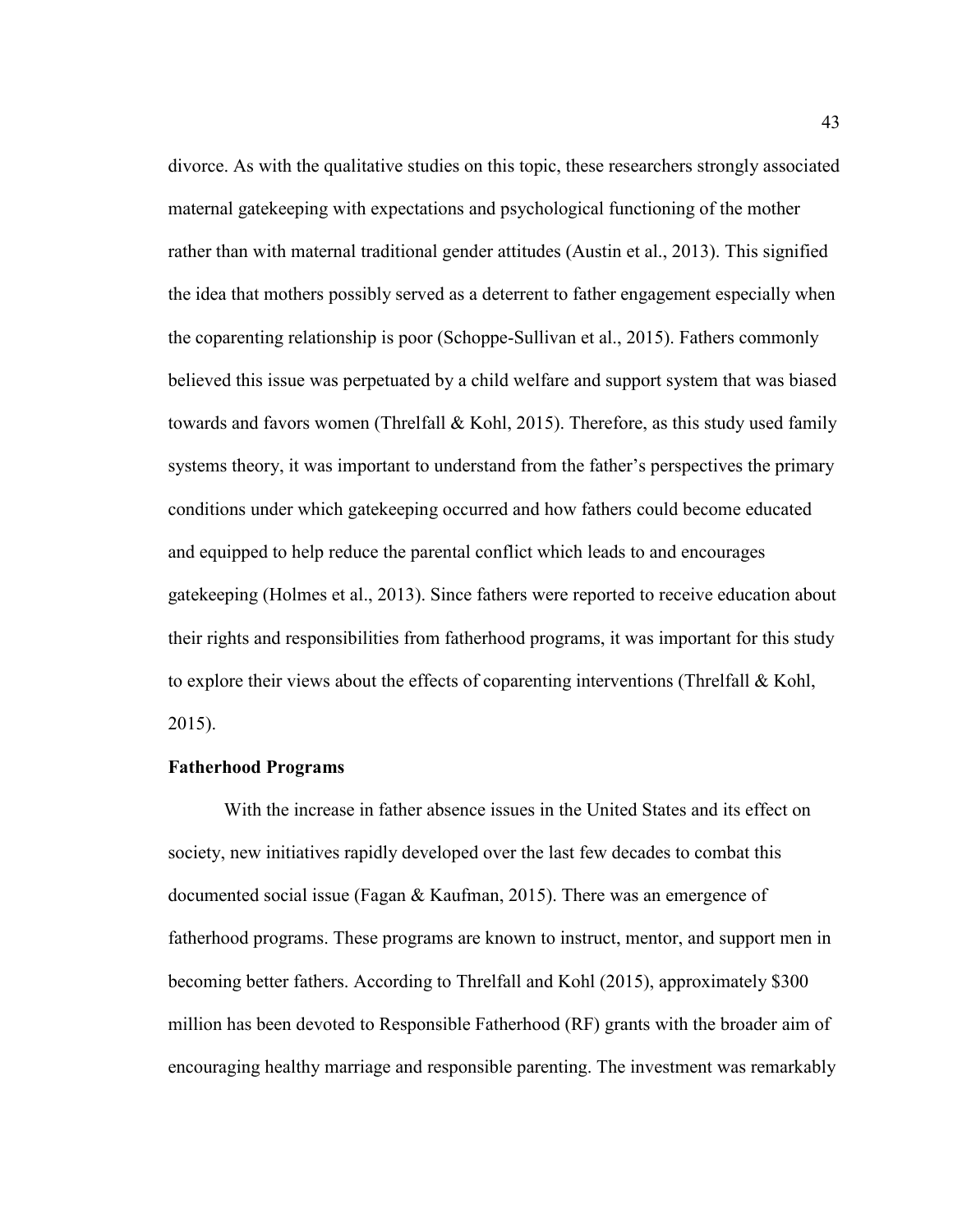greater for low-income men (Threlfall & Kohl, 2015). Wilson et al. (2016) reported that such programs strengthened the parenting abilities of fathers. As fathers actively participated in these forms of education programs, it produced a positive impact on child development, behavior, and outcomes (Glynn & Dale, 2015). The welfare of children was even more enhanced when both parents participate in parenting programs (Glynn & Dale, 2015). According to Bronte-Tinkew et al. (2014), some fatherhood programs were evaluated for their usefulness and successes in addition to attempting to understand what was beneficial and what was not. There was evident that as fathers actively participate in these forms of education programs, it produced a positive impact on child development, behavior, and outcomes (Glynn & Dale, 2015). Participants in this present study contributed to the study's findings by attesting to their knowledge and experience with these programs. They also provided insight into their needs and what fatherhood programs offered or should offer to assist them.

While fatherhood programs exist, participation and completion rates are either inconsistent or as low as 20% according to Soderstrom and Skarderud (2013). In their research on engagement for low-income families, Lechowicz et al. (2018) reported that low participation was a primary issue for married and single fathers. From their review of a study by Cowan, Cowan, Pruett, Pruett, and Wong from 2009, Soderstrom and Skarderud (2013) found that the median attendance (67%) for their 16-week group meetings was higher than expected primarily due to better relationships between the parents. Other numbers relating to the range of attendance were lower: 9% of the fathers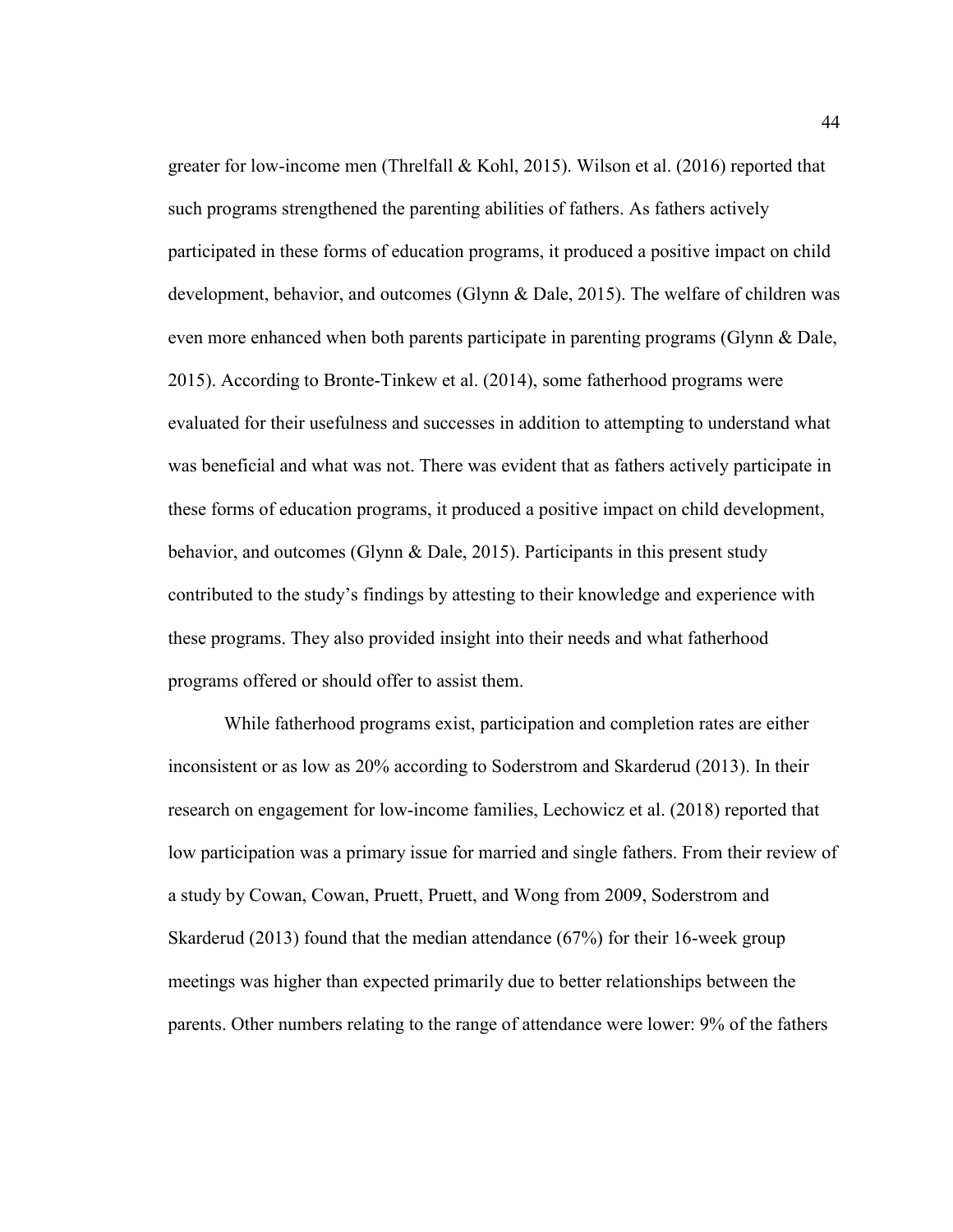attended every meeting (32 hours); 40% attended more than 25 hours, 67% more than 19 hours, and 81% more than 13 hours (Soderstrom & Skarderud, 2013).

Glynn and Dale (2015) reported that the primary issues that influenced participation were the qualities of the leader, the program content, and the organizational philosophy. A study by Bronte-Tinkew et al. (2014) found that staff expertise impacts the outcomes of some programs. In their research on a local fatherhood program, Frank, Keown, and Sanders (2015) addressed several areas of consideration about the participation of fathers in programs. One of the primary barriers cited by fathers in the study was a lack of awareness that programs existed or what they encompassed (Frank, Keown, & Sanders, 2015). Fathers reported that they would participate in programs if they knew they existed. A study by Lechowicz et al. (2018) found that the best way to make fathers aware of these programs and improve recruitment was by word of mouth from fathers who participated in the programs. Other studies reported economic stress and family conflict as deterrents to participation in parenting interventions (Threlfall  $\&$ Kohl, 2015; Wong et al., 2013). Implications from the study by Wong et al. (2013) asserted that future studies should find effective ways to recruit fathers by engaging fathers in research to give attention to the context in which endorse and articulate the paternal role. Other reported implications were in regards to understanding outcomes for fathers who engage in programs (Glynn & Dale, 2015).

 I found few studies that focused on the evaluating the outcomes of fatherhood programs (Threlfall & Kohl, 2015; Wilson et al., 2016). According to Bronte-Tinkew et al. (2014), while there was an increase in programs that focused on the betterment of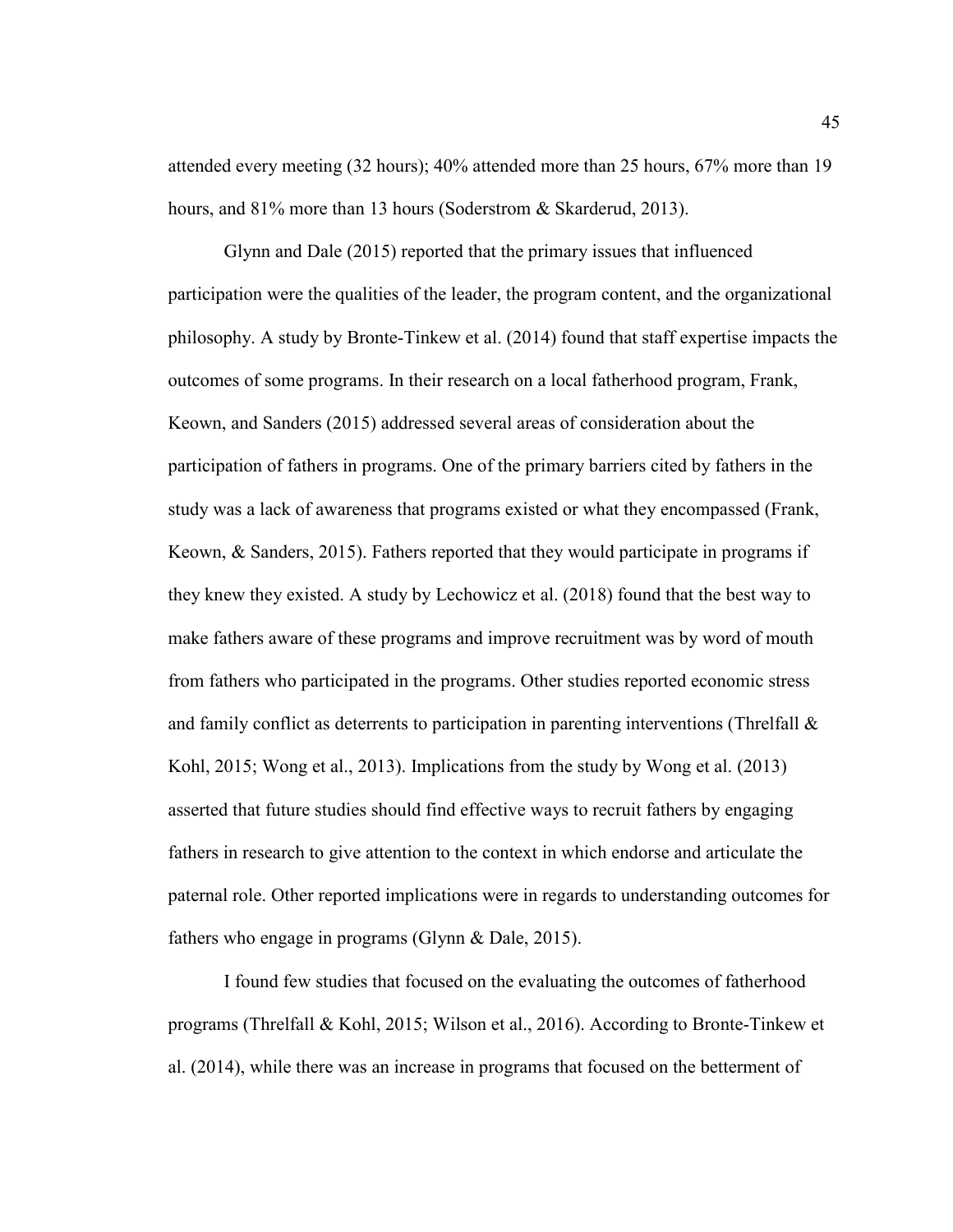fathers, there remained limited information on the effectiveness of these programs and what worked for them. Additionally, the few programs that were assessed were primarily based on child outcomes as opposed to father outcomes (Cowan et al., 2010). Possible father outcomes would be enrollment, participation, completion, and impact/results. Furthermore, in researching this aspect of fatherhood programs, I was unable to locate literature that explored completion rates as well as success and failure rates when fathers attend programs. Several studies focused on recruitment and the desire to increase fathers' engagement in the programs (Stahlschmidt, Threlfall, Seay, Lewis, & Kohl, 2013; Wilson et al., 2016) while others focused on outcomes of parenting skills (Caldwell, Rafferty, Reischl, De Loney, & Brooks, 2010). This deficiency of literature confirms a need for this present study.

### **Outcomes of Fatherhood Programs**

 The current review of literature found minimal results on outcomes of fatherhood programs. However, several articles focused on interventions provided for married couples, coparents, and fathers (Cowan et al., 2010; Mchale, Waller, & Pearson, 2012; Panter-Brick et al., 2014). The study conducted by Mchale et al. (2012) confirmed that father participation in structured interventions was profoundly affected by the parental relationship. When parents had a working relationship, fathers were more likely to participate in the intervention (Mchale et al., 2012). Once the obstacle of getting the father to participate was resolved, both parents engaged in the mediation process. The result was an improvement in parent-child contact as well as increases in child support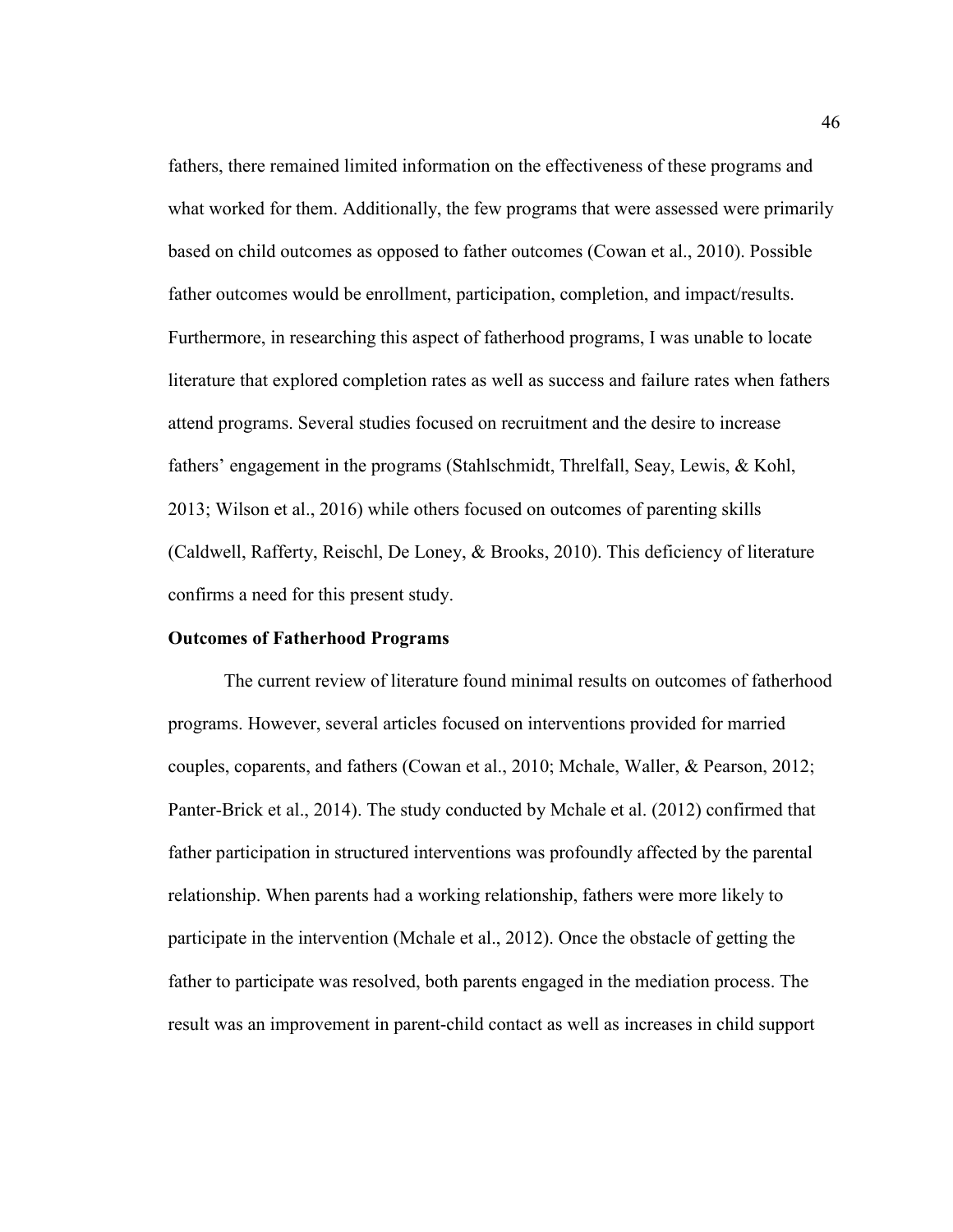payments. This study did not indicate how the results of father participation in fatherhood programs compared to coparenting programs.

 Similarly, Cowan et al. (2010) demonstrated similar coparenting outcomes in their study, which benefitted from implementing a joint program for fathers and mothers. On the other hand, they cited the unanswered questions concerning interventions explicitly designed for fathers as a limitation of the study. Lastly, Pruett et al. (2017) reported that many interventions focus on the mother and child even though are based on the coparenting relationship. They confirmed that these interventions could work against father inclusion. One factor reported as important for future research was focusing on engaging fathers by focusing on reach sustainability and scale-up (Pruett et al., 2017).

 An opposing finding to the studies that focused on parenting interventions came from two articles that focused on outcomes in fatherhood programs. Julion, Breitenstein, and Waddell (2012) conducted a study on a videotaped fatherhood intervention, which focused on defining the problem within the target population, determining the conceptual framework for the proposed intervention, and determining delivery methods and dosage. These authors selected 12 African America fathers as part of the Fathers Advisory Council to help develop a fatherhood program in their community. The intervention employed community-based research seeking to engage community members in a Fathers' Advisory Council to help fathers overcome restrictions to involvement with their children (Julion et al., 2012). The study found that after fathers committed to participate in the meetings (as part of the criteria for participation), most only attended six of the twelve sessions (Julion et al., 2012). Four (33%) attended 1-3 meetings, three (25%)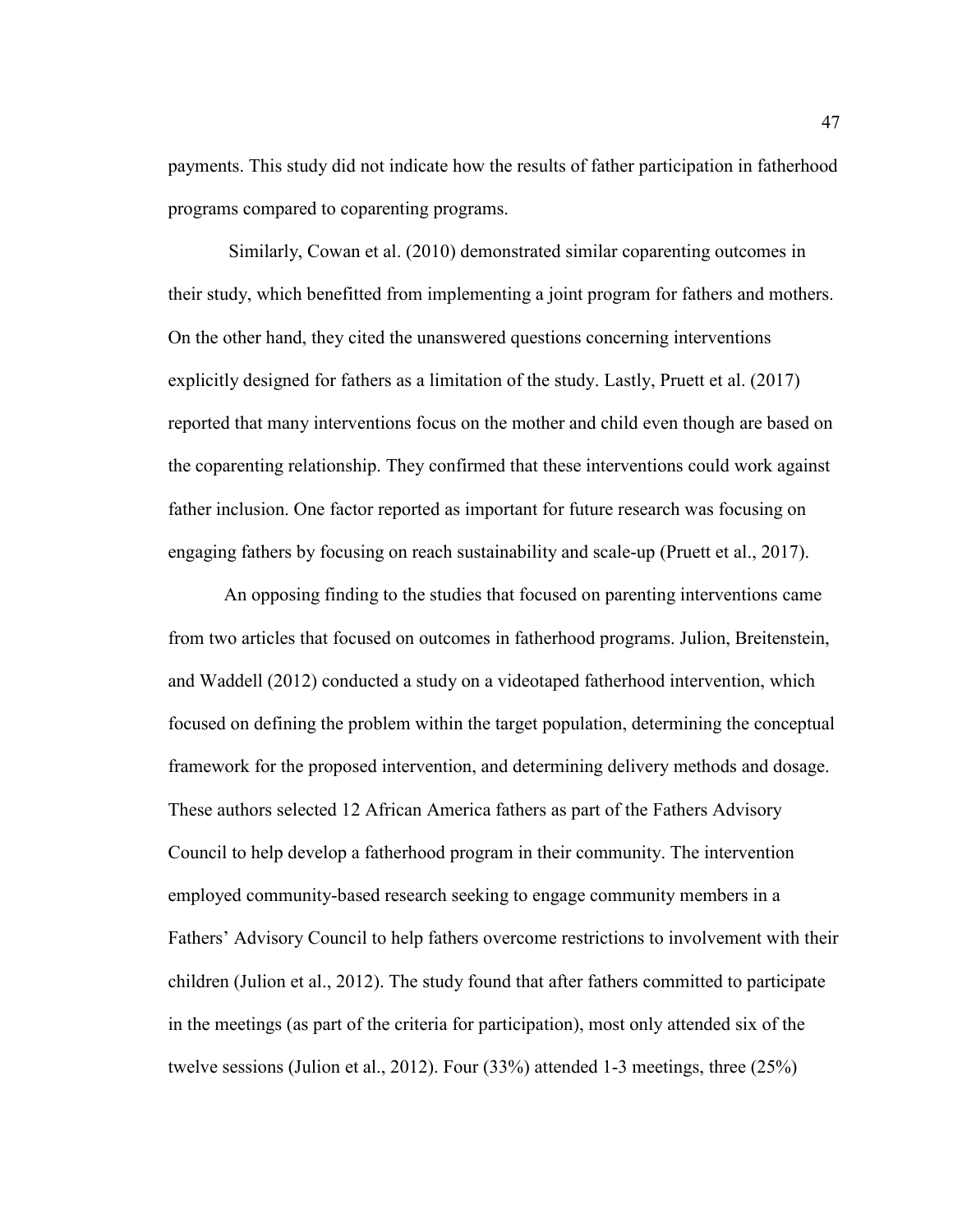attended 4-6 meetings, and only five (42%) attended more than 6 meetings (Julion et al., 2012). The researchers reported that the primary reasons for non-attendance were different work and school schedules and child-related commitments. The fathers provided insight on the format, length of sessions, duration of the program, and the use of practice or homework assignments. Their perspectives were based on what they believed would encourage fathers to engage in the program. The researchers affirmed that future research would examine the program for effectiveness however no further studies have been located from this research team.

 The second investigation included a Fathers' Parenting Program (Tuning into Kids- TIK), which used a randomized control with 162 fathers with preschool children as the participants targeted paternal emotion-socialization practices related to children's social and emotional functioning and explored whether fathers showed parenting improvements following participation in a program previously geared towards mothers (Wilson et al., 2016). The study also used an intervention group and a waitlist control group who started after a 10-month delay (Wilson et al., 2016). Fathers were excluded from the study if they did not complete baseline data or could not attend one of the first two sessions (Wilson et al., 2016). The primary focus was not on African American fathers or fathers in urban U.S. cities. It did, however, consist of well-educated and middle-to high-income fathers (Wilson et al., 2016). As a result, reported outcomes might not be generalizable to less educated or lower-income populations (Wilson et al., 2016).

 This study briefly presented some of its attendance findings and completion rates for participants in the intervention group. There was one reported dropout from this group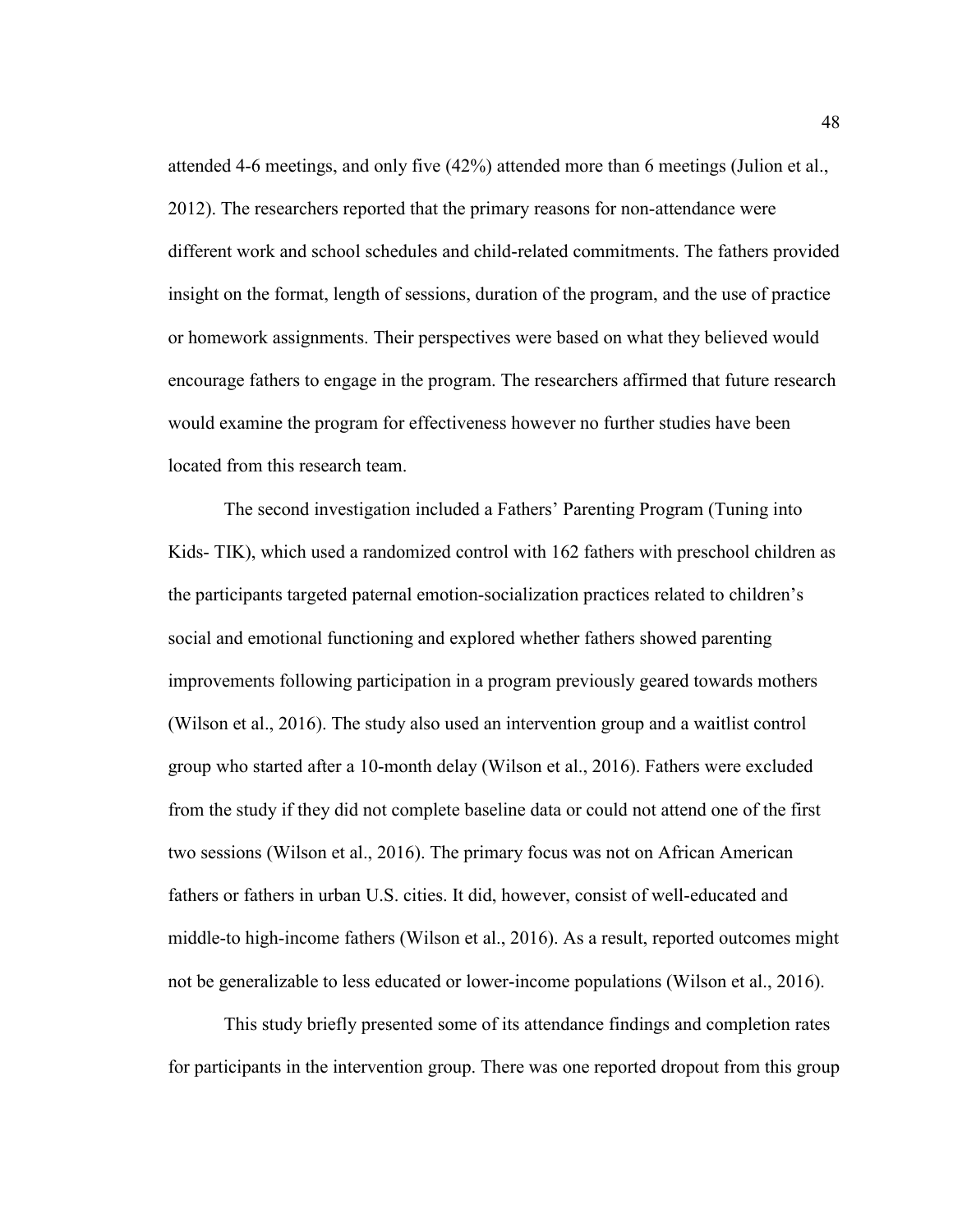after the first session (Wilson et al., 2016). The researchers indicated that all participants did not make every session and those who missed sessions with notification were provided materials from the session via email. Those participants who missed a session without prior notifications were offered a 'catch-up' consultation call by their group leader (Wilson et al., 2016). The attendance report stated that 38 fathers (43.7%) attended all seven of the program sessions, 24 fathers (27.6%) attended six sessions, 14 fathers (16.1%) attended five, 7 fathers (8.0%) attended four, and 3 fathers (3.4%) attended three sessions. The overall findings indicated that fathers who attended the 'Tuning In' reported improvements on some outcomes compared to those in the waitlist control condition (Wilson et al., 2016). Additionally, the study proved that skills taught in fathertargeted programs ultimately lead to improved child outcomes. While some fathers completed the program, the study did not state what led to the commitment from fathers to start and finish the program. The researchers indicated that future research should investigate programming with fathers from disadvantaged communities or those with known risk factors.

#### **Summary and Conclusion**

Research proved the detrimental effects of father absence on children and single mothers (Coates & Phares, 2014; Stack et al., 2017). More recent studies turned attention to how fathers were impacted by economic stress, depression, and loss of time with children (Caldwell et al., 2013; Hunt, Caldwell, & Assari, 2015; Troilo & Coleman, 2013). Although there was much information about the effects of fatherlessness on children and families, it was necessary to gather new information based on the fathers'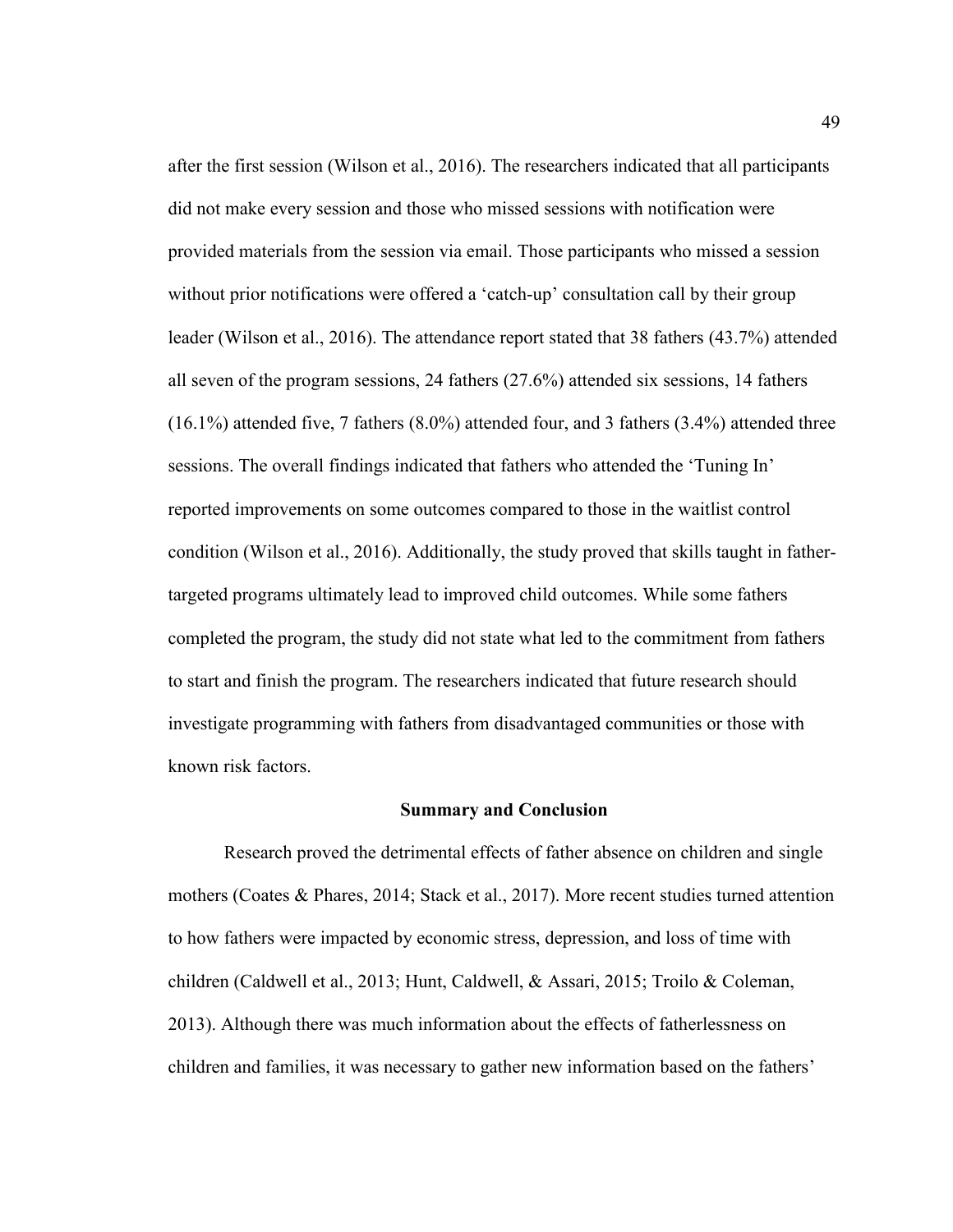experiences as participants in fatherhood and parenting education programs. In addition, the role these experiences had on their willingness to complete programs and their ability to be present and remain engaged in the upbringing of their children was also critical. Various studies did not accounted for the program outcomes and insights of fathers who participated in these programs (Fagan & Cabrera, 2012; Gillette & Gudmunson, 2013). However, new research had recently begun to build studies around fathers as the participants (Bar-On & Scharf, 2016; Herland et al., 2015). This study helped to fill such gaps in research by directly sanctioning fathers to provide an understanding of their participation in fatherhood programs, the outcomes of their participation, and involvement after that.

 It is evident that father absence is a major social issue within our society today. More specifically, Gillette and Gudmunson (2014) reported that this issue is more prevalent in African American families with two-thirds of African American children growing up in homes led by single mothers. As a result of this finding, this study intended to focus on African American fathers who were still under-involved with their children even after participating in a parenting education program. Studies determined that the level of involvement of a father could be impacted by multiple factors (Castillo  $\&$ Sarver, 2012; Xue, He, Chua, Wang, & Shorey, 2018). Some research affirmed that a father will be less likely to participate in the life of his child if he lacks the motivation to do so, possesses little confidence in his role as parent, feels no social support, or is overwhelmed by external matters such as unemployment and lack of stable residency (Tsai, O'Toole, & Kearney, 2017). Additional factors, which were considered, were the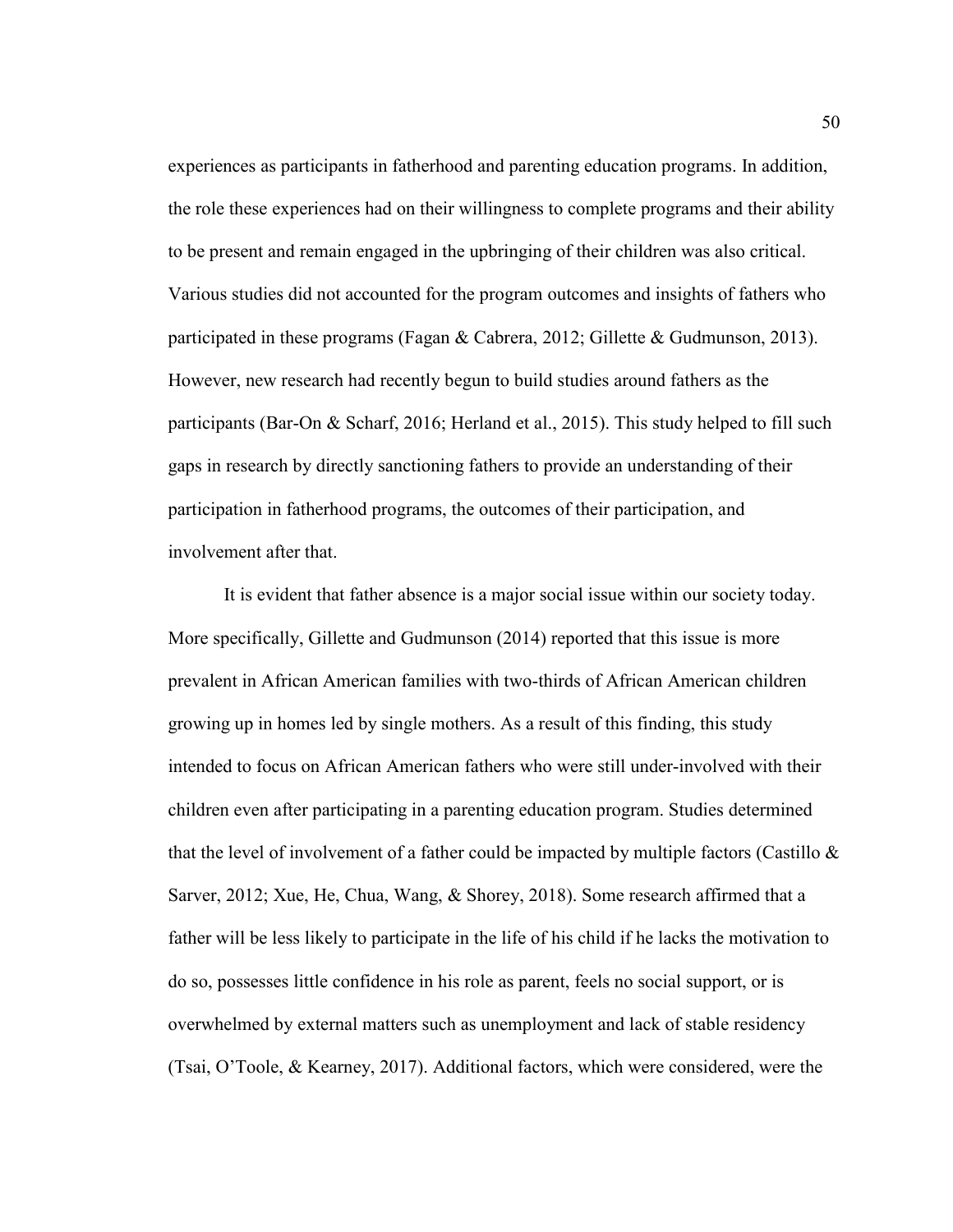relationship between the parents and the father's psychological well-being (Xue et al., 2018).

 This review of literature identified five key areas that need further exploration as it pertained to the experiences of African American fathers. While studies began to consider the views of fathers in determining the impact of poor involvement, this study explored the perspectives of fathers to determine how their experiences with fatherhood programs led to the behaviors they exhibit in their roles after participation. With these areas highlighted, the study produced insight into how this group of fathers was directly impacted within each area, what needs they possessed, and what would help them become more involved. The study also provided empowerment to participants by allowing them to know that their voice was important. As their needs are considered, they can begin to present a more proactive role in terms self-advocacy and working with the family court system.

 This literature review provided evidence of significant factors related to father involvement. There appeared to be a shortage of information giving insight as to why African American fathers represent the greatest population for lack of involvement (Gillette & Gudmunson, 2013). Other authors identified the reasons as diverse and complex possibly due to the shift in the structure of family (Gonzalez, Jones, & Parent, 2014). This study filled the gap in literature by providing information relative to how African American fathers report the experiences they encounter as participants of fatherhood programs and the impact on their attendance to their children. The chosen research methodology was hermeneutic phenomenology, as it was used to highlight the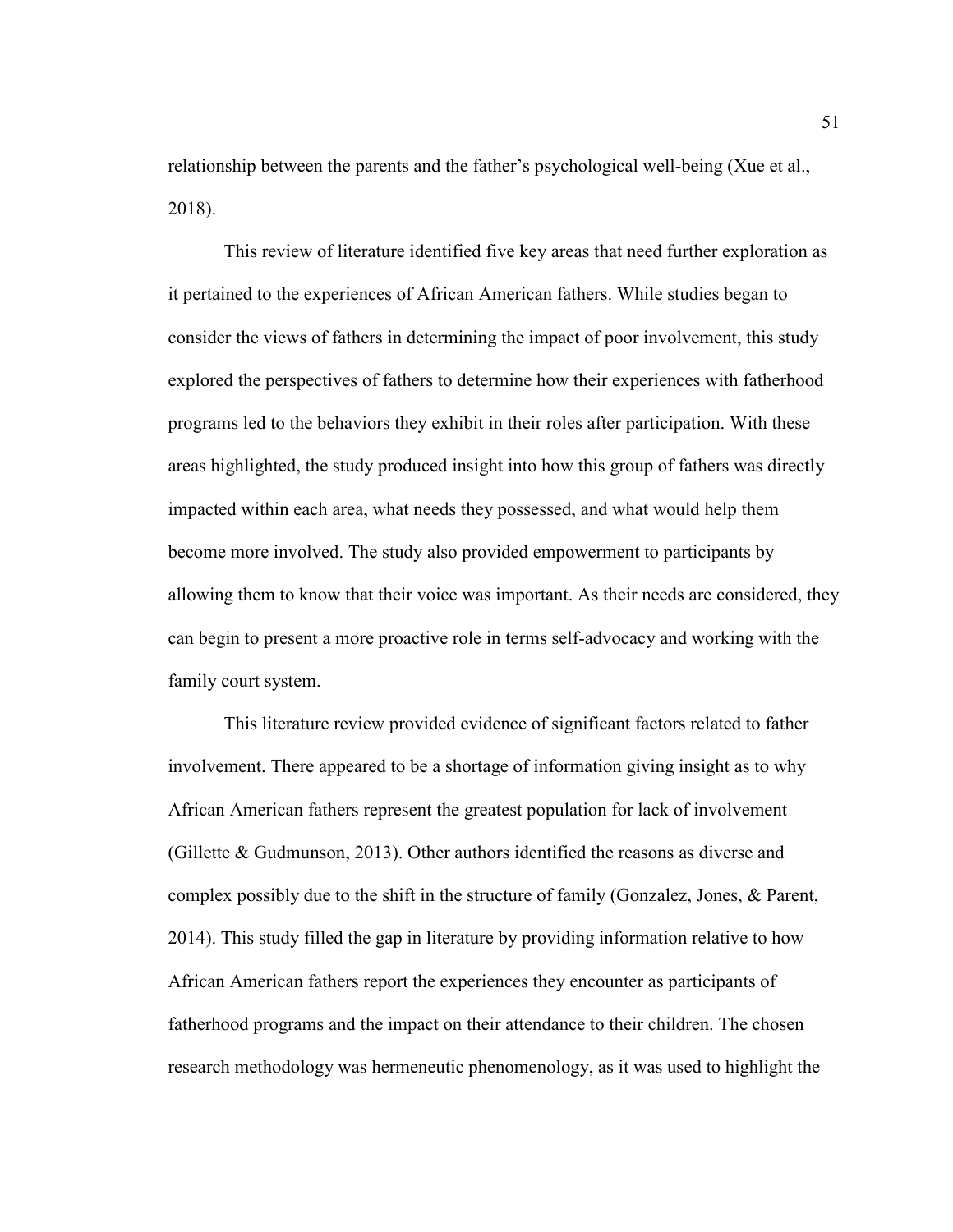lived experiences of fathers while considering the dynamics of the family system. A detailed plan for the proposed study, including the choice of hermeneutic phenomenology as a methodological approach to understand the lived experiences of fathers, is discussed in Chapter 3.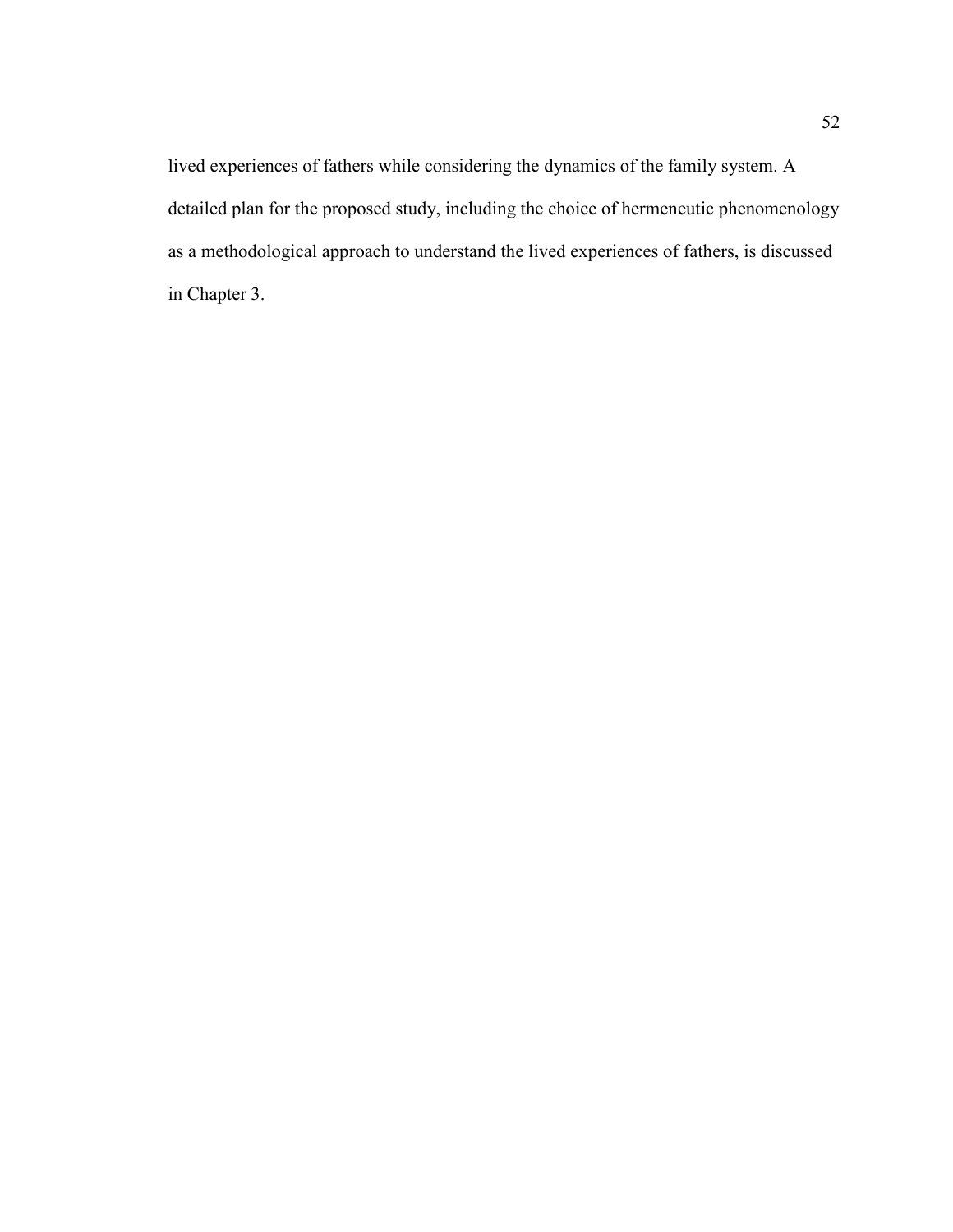## Chapter 3: Research Method

### **Introduction**

 In this chapter, I discuss the qualitative methodology that I used to gather and analyze data for this study. This analysis implemented a qualitative hermeneutic phenomenological research method. In research, a phenomenon is any problem, dispute, or issue that originates in the practical world of affairs, a theoretical discipline, or personal experience and is chosen as the subject of an inquiry (Van de Ven, 2016). Phenomenology is a theoretical perspective that advocates studying individuals' experiences as human behavior is determined by experiential phenomena not an objective, the described reality that is external to the individual (Sloan & Bowe, 2014). The purpose of this phenomenological study was to survey the lived experiences of men who have participated in fatherhood programs yet were still considered to be underinvolved with their children.

Phenomenological research offers a range of research methods for the investigator. This chapter provides justification and rationalization for the chosen phenomenological research approach. Additionally, it describes the research design and presents a description of my role and responsibilities as the researcher within the study. I discuss the sampling strategy, which included the sample size and the data collection procedures, as well as the data collection site and an explanation of the methods that were used to collect and analyze the data. I conclude the chapter with a discussion regarding the quality and dependability of the data, maintaining the confidentiality of participants, and any ethical concerns that developed during the study.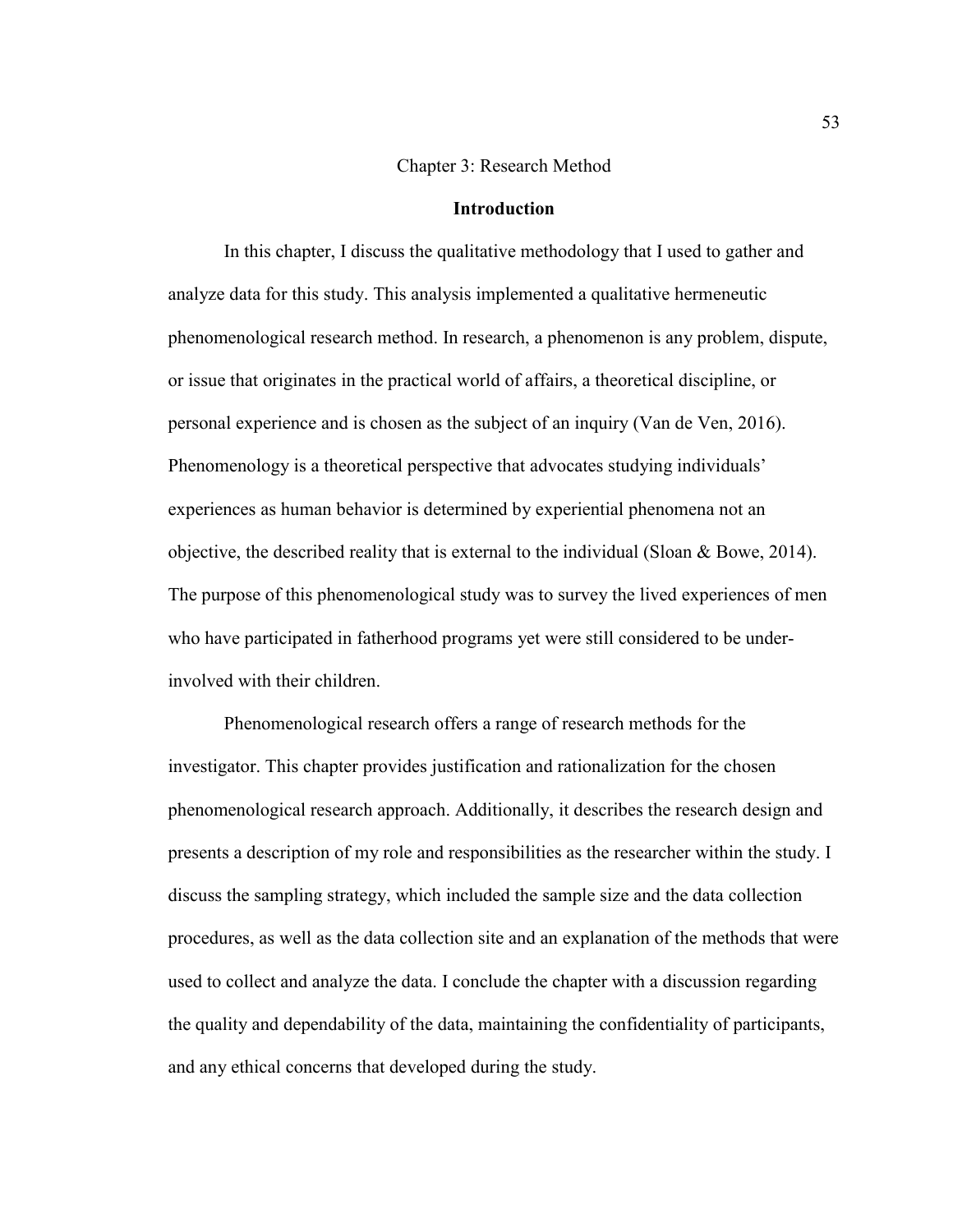## **Research Design and Rationale**

The following research question guided this study:

1. How have the lived experiences of noncustodial African-American fathers who participated in fatherhood programs influenced their lack of involvement and engagement in the lives of their children?

### **Phenomenology**

A principal goal of scientific research is to uncover laws and suggest theories that can explain natural or social phenomena to build scientific knowledge (Bhattacherjee, 2012). Englander (2016) affirmed that phenomenological studies help researchers achieve this goal by identifying and describing the commonalities based on the lived experiences of several individuals. According to Englander (2012), the leading standard in determining what research method will be used is the initial research question. The research question for this study focused on the experiences of noncustodial African American fathers who remained uninvolved with their children after participating in parenting education programs.

Historically, phenomenology is a traditional philosophical approach, which was first applied to social science by Husserl (Giorgi, 2015). Phenomenology allows a researcher to analyze how their participants describe and experience a phenomenon to develop a description of the experience for all individuals (Muth & Walker, 2013). Therefore, a research design must be supported by a consistent and quality approach in order to be presented as a unique and complex study, which can be appropriately assessed (Roller & Lavrakas, 2018).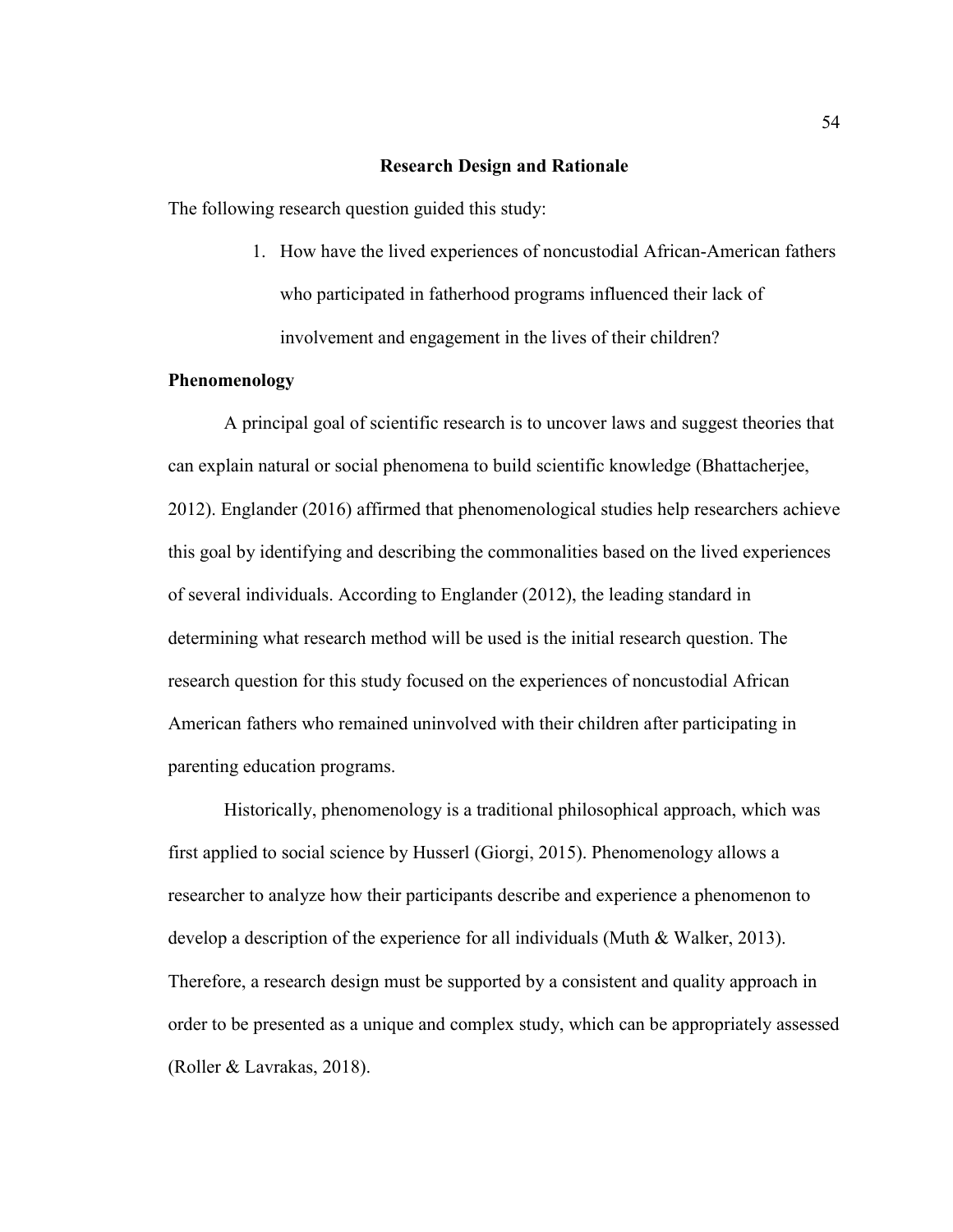According to Alvarez (2018), a deep understanding of an organism comes from examining how the organism's interpretation of their experience governs their behavior. For this investigation, analyzing the lived experiences of fathers who by definition were established as absent or uninvolved after having participated in fatherhood programs, a phenomenological based approach was appropriate. Bawa and Watson (2017) claimed that phenomenology permits investigators to collect information based on the lived world experiences of other individuals. As the investigator reflects on the views and experiences of participants, they can then describe and explain the classifications, developments, conditions, and actions for a particular phenomenon (Hays & Wood, 2011).

According to Willis, Sullivan-Bolyai, Knafl, and Cohen (2016), phenomenological studies provide meaning for cooperative associations dwelling within the experiences of participants related to phenomena in its social and historical contexts. The use of this method allowed me to present an unbiased perspective of the participants' real-world experiences (Sousa, 2014). While limited father engagement exists, the reasons why men remain uninvolved with their children even after participating in education programs remained underresearched. Therefore, this phenomenological approach obtained the perspectives of fathers by illuminating the problem and discovering new information. Ultimately, phenomenology was advantageous due to the ability to minimize researcher bias and building relationships (Hays  $\&$  Wood, 2011). Furthermore, this approach was beneficial in allowing me to provide new assumptions on the phenomenon and bracket those assumptions (Hays & Wood, 2011).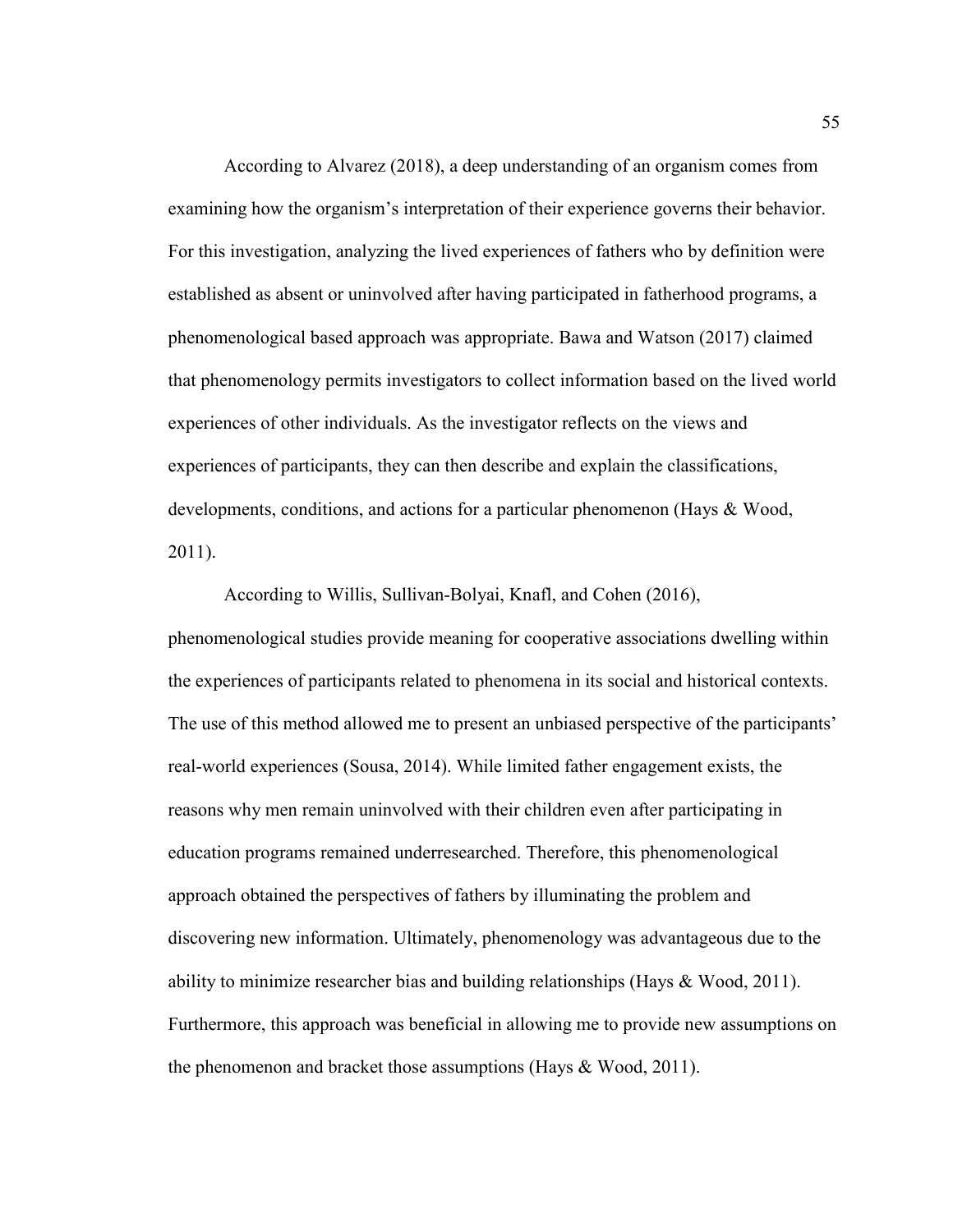# **Hermeneutics Phenomenology**

According to Tavallaei and Talib (2010), Moustakas split phenomenology into two major approaches: empirical transcendental or psychological phenomenology and hermeneutics phenomenology. Transcendental phenomenology (descriptive), which is Husserl's phenomenology, was proposed to produce pure awareness and therefore temporarily abandons any presumptions (Tavallaei & Talib, 2010). Hermeneutics phenomenology, which was introduced by Heidegger and developed by Van Manen is described as concentrating on the lived experience, to interpret the stories of life (Tavallaei & Talib, 2010. Therefore, in this research method, the interviewees were trying to understand their world while I tried to make sense of the interviewee trying to comprehend their world (Nelson, Onwuegbuzie, Wines, & Frels, 2013).

Sloan and Bowe (2014) affirmed that hermeneutics provides a theoretical framework for interpretation and understanding experiences. Therefore, a researcher applying hermeneutic phenomenology is required to examine the text, reflect on the shared content to discover something *telling*, *meaningful*, and *thematic* (Sloan & Bowe, 2014). This process allows the investigator to uncover separated phenomenal themes and rewrite the theme while interpreting the meaning of the lived experience (Sloan & Bowe, 2014). In their article describing the historical contexts of hermeneutics, Sloan and Bowe found that hermeneutic phenomenology best describes the experiences of individuals and gives the best opportunity to give voice to those experiences.

Through hermeneutics phenomenology, I investigated the experiences fathers had as participants in parenting programs. The inquiry sought to discover how they believed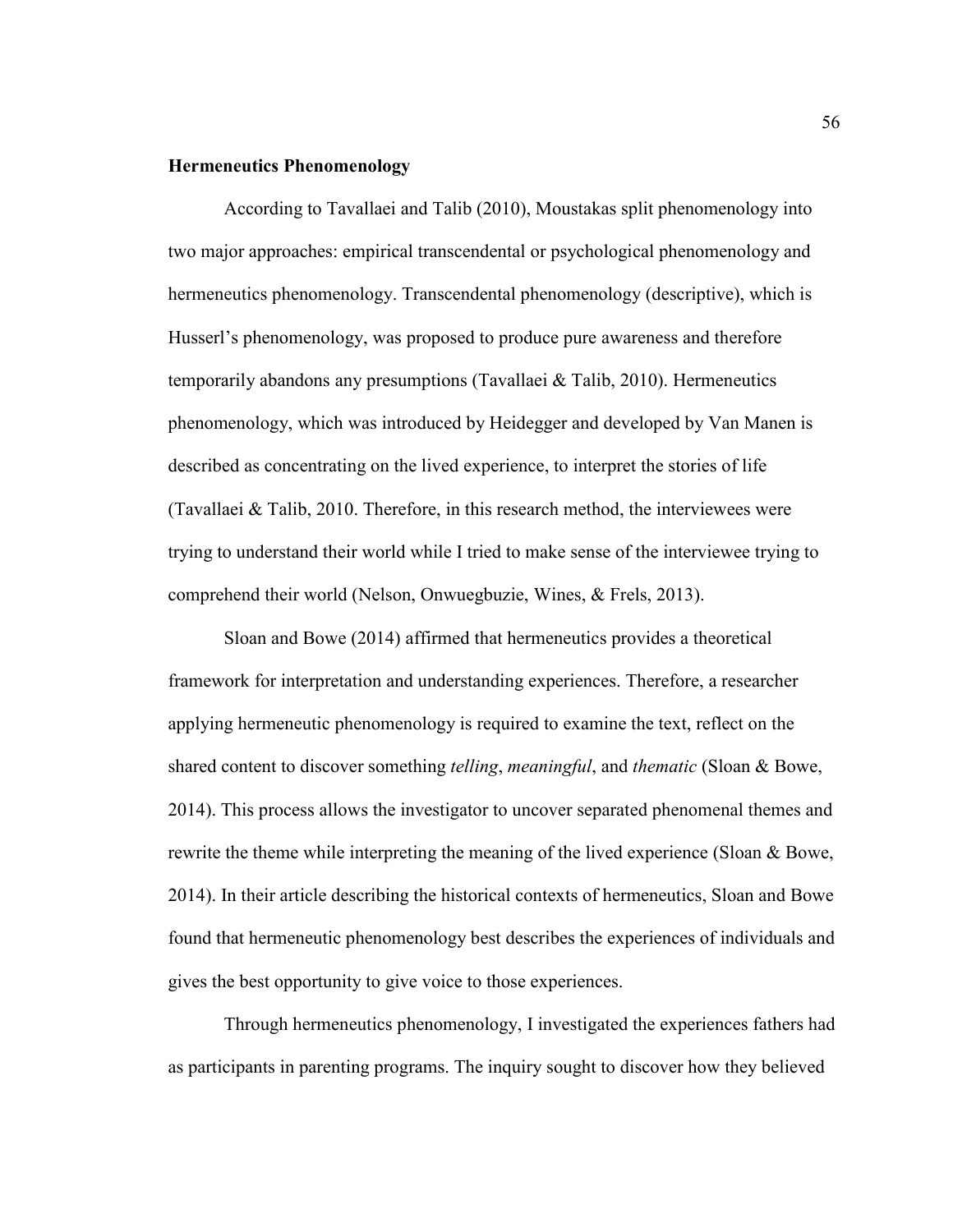their involvement in these programs affected their willingness and ability to be involved with their children at the conclusion of the program. This approach also gauged the motivations behind the fathers' lack of involvement. Hermeneutics was also appropriate for this study on father engagement because it allowed me to gain a deeper understanding of fathers' experiences while they were engaged in fatherhood programs. It also allowed me to collect and interpret data as well as the construction of a description of the experiences (see Aagaard, 2017).

# **Role of the Researcher**

The primary role I maintained at the onset of the study was to select a methodology that allowed me to achieve my research goals (see Kumar, 2012). Beyond this, I served as the central instrument in data collection and interpretation in this qualitative research (see Stewart, 2010; Xu & Storr, 2012). As the primary researcher and instrument in this qualitative study, I retained consciousness of the predispositions, assumptions, and beliefs I might have brought to the research setting (see Peredaryenko & Krauss, 2013). Understanding those tendencies and biases were essential, as this study included unstructured qualitative interviews. Stewart (2010) affirmed this reflexivity as an ongoing consideration of what was known, how it was known, and how the researcher responds to participants. Essentially, it retained researcher reliability by focusing on the choices and decisions that were made during the research procedures (Fusch  $\&$  Ness, 2017). Therefore, this awareness was necessary for understanding my ability to impact the collection of empirical data and avoid threatening the trustworthiness of the research (Pezalla, Pettigrew, & Miller-Day, 2012).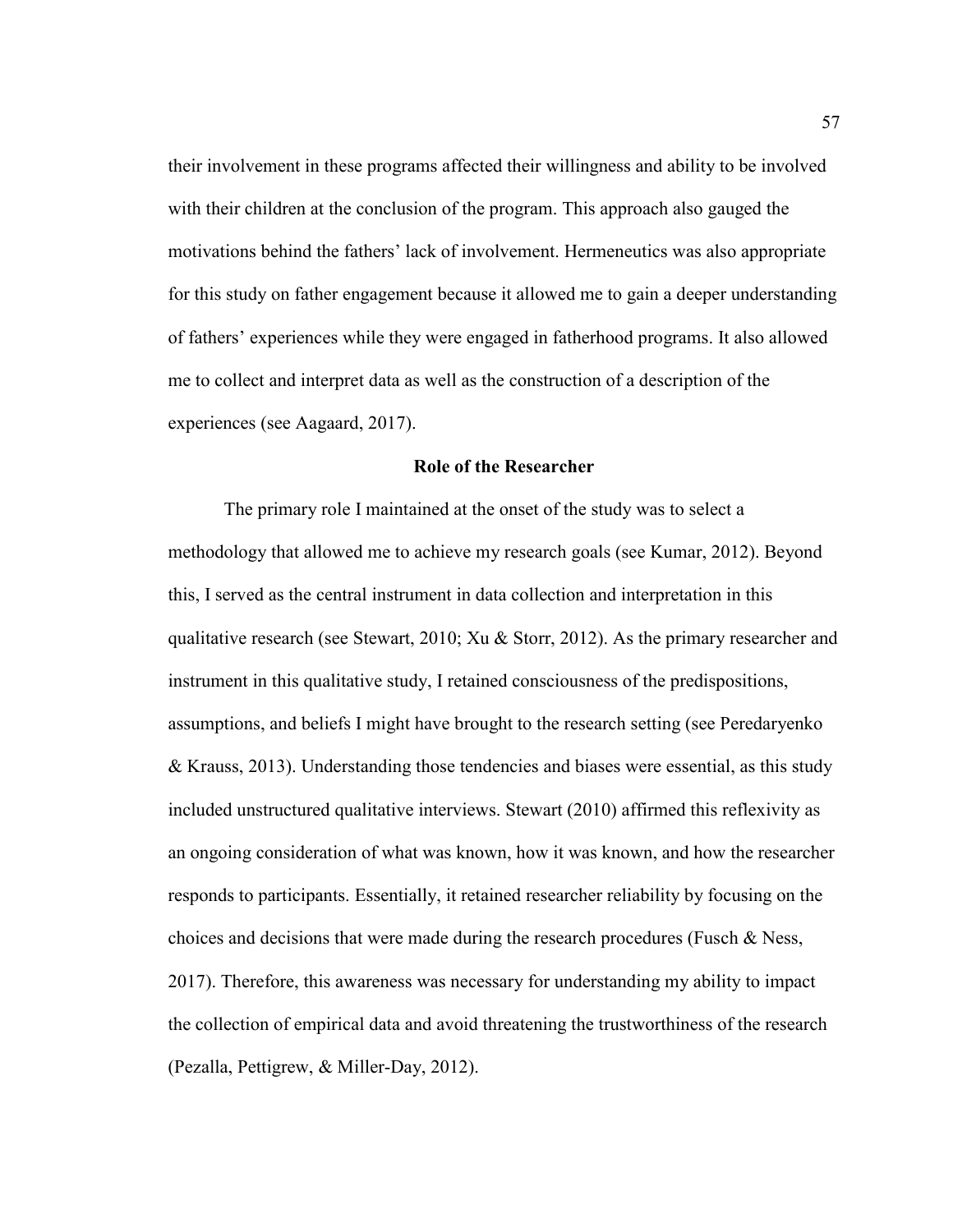Disclosure from the participants served as the description of their experience of the phenomenon. To prevent bias and overanalyzing of data, a third-party consultant was employed to review themes and codes to determine the quality and effectiveness of transcript evaluation (see Turner, 2010). According to Chenail (2011), without humility, proper preparation, and reflexivity, the researcher as the instrument serves as the ultimate threat to the fidelity and trustworthiness of qualitative research. Furthermore, without rigor and bias management, these challenges endanger the quality of the study (Chenail, 2011). While it was essential to understand the study from the perspective of participants, it was also important to maintain proper boundaries about subjectivity and objectivity (Peredaryenko & Krauss, 2013). Reflexivity as a technique helped to keep this balance in avoiding bias (Peredaryenko & Krauss, 2013). One method of implementing reflexivity was by using reflective writing or reflective journaling to maintain a boundary between the observed phenomenon and subjectivity (Peredaryenko & Krauss, 2013). The implementation of these techniques helped to avoid bias and give true meaning to the reported experiences.

Reflective journaling allowed me to examine personal assumptions and belief systems about the topic (see Fusch & Ness, 2017). As the topic of fatherhood is one that is personal to me due to personal and professional experiences, the need to control for personal biases was critical. Practicing reflective journaling allowed me to visualize the thoughts I had towards the study and participant responses. Therefore, if my viewpoints or experiences were in danger of threatening the research, journaling permitted changes to be made to the research design, methods, and approaches (see Fusch & Ness, 2017).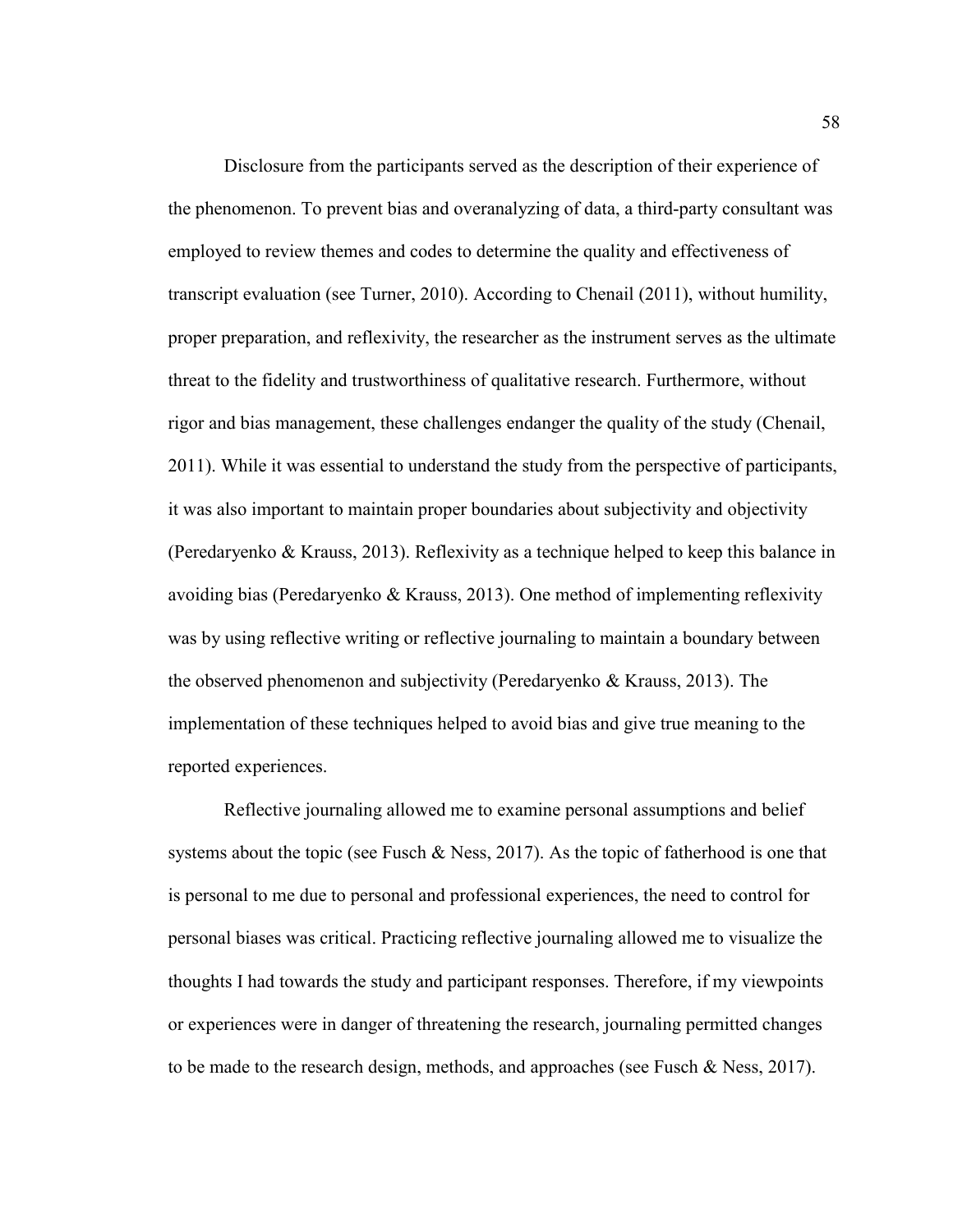One of the potential changes that could have resulted pertained to the interview protocol. As with any study, I needed to consider personal bias, judgment, and personal beliefs about the phenomenon (Bourke, 2014). Bias in research can occur for several reasons. Chenail (2011) suggested these reasons can include researcher mental uneasiness, poor preparation, or conducting inappropriate interviews. Pilot testing was a procedure that allowed me to test my methods and determine if they performed as expected (see Chenail, 2011). The pilot study was conducted by enlisting a small group of participants with similar criteria as the actual participants to partake in an abbreviated format of the study (see Chenail, 2011). As a result, any necessary adjustments were made based on the performance of the pilot.

Within the actual research data collection process, I also had additional responsibilities. For this study, I made connections to locate participants, established rapport with participants, and oversaw data collection and analysis procedures. Realizing that I was a part of the dominant culture in society, I also understood how variables such as my beliefs, political stance, and the cultural background could affect the research process (see Bourke, 2014). Therefore, it was imperative to establish trust with participants and recognize personal biases to avoid harm and creating further ostracism (Bourke, 2014). Furthermore, to maintain the integrity of the study, it was necessary to describe what was given in immediate experience without being, "obstructed by preconceptions and theoretical notions" (Kafle, 2011, p. 189).

My interest in researching this topic stemmed from my childhood that existed without the regular involvement of my father. He ultimately passed away when I was 19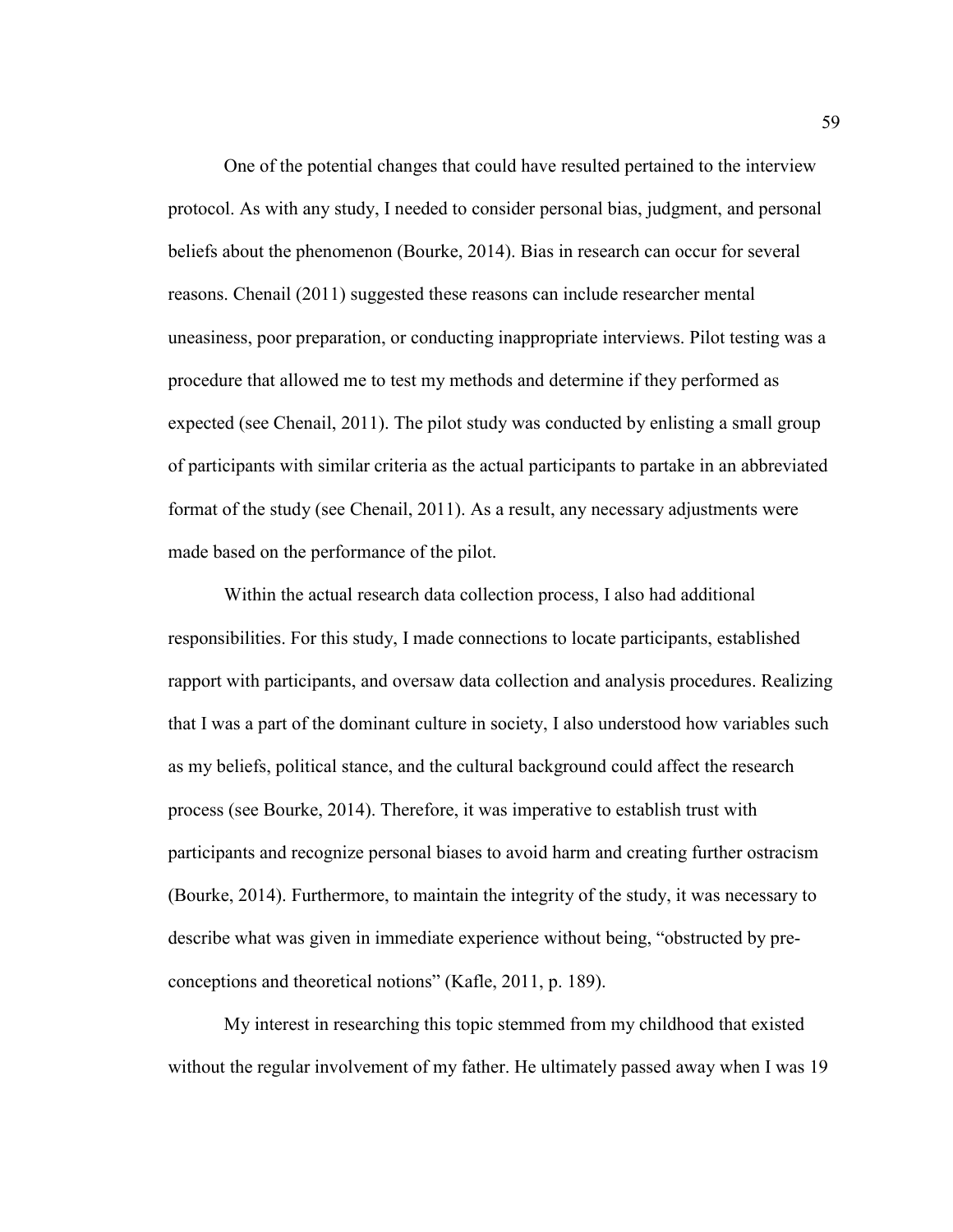years old. Growing up while having resentment for him, I vowed to be a better father than the one I had. As the youngest of my father's three children, I continue to experience the drawbacks resulting from his absence and wonder what caused him not to remain present. As a young adult, I eventually became a single father who was engaged in every aspect of my child's life despite the circumstances I had to endure. I never had to be encouraged to take care of my child. Instead, I have always been self-motivated. I previously attended a court-ordered parenting class for my daughter's mother as well as myself. This class was for the betterment of our parenting relationship as opposed to addressing the issue directly related to my being a father. I believe acknowledgment of these experiences was important when considering the experiences of the participants of this study. I also understood the potential conflicting information that might be shared by these participants.

I also previously worked in a fatherhood-parenting program for fathers who were court-ordered to attend and graduate the program to improve their situation with their children. Circumstances surrounding their admittance into the program included child support, visitation, absence, discipline, and the coparenting relationship. What I learned from my participation in this program was that some fathers were eager to participate, some were displeased that they needed to attend, and others lacked motivation and dropped out after the first few sessions. It was unclear why these men opted not to see the program through. However, other personal observations revealed facilitators who were not invested as they held side conversations during classes or were not always welcoming to these men who might have felt some level of vulnerability about having to attend such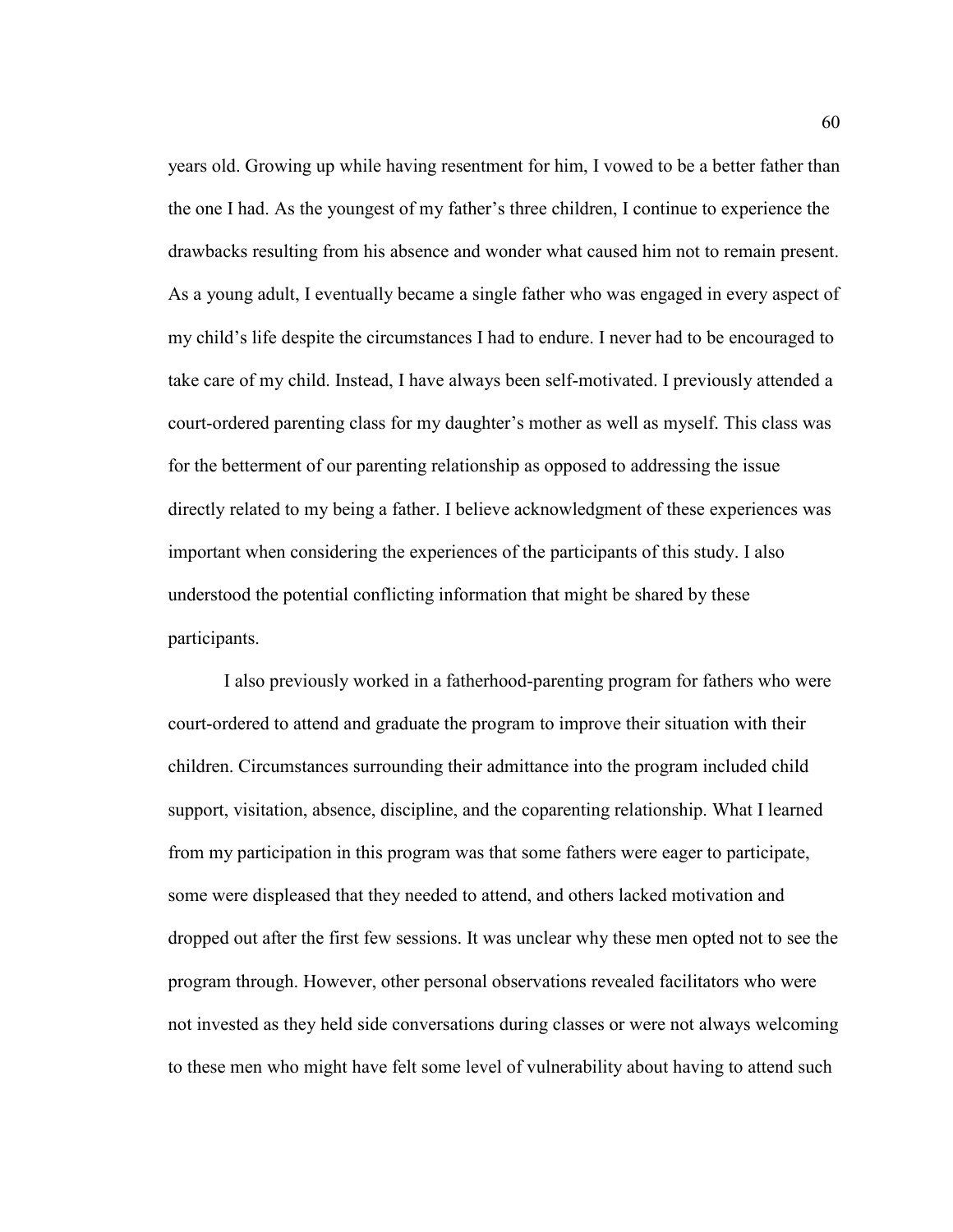a program. Other personal observations revealed men who were disinterested in learning how to improve their situations. These observations supported some of the findings of previous researchers who reported that some parenting programs do not adequately meet the needs of African American and minority fathers. These factors along with my experiences with fatherhood served as an inspiration to conduct this study. To avoid the bias that could have existed during this phase of data collection and analysis, selfreflection became an integral part of the process concerning recognizing my subjectivity (Peredaryenko & Krauss, 2013). I demonstrated the mindfulness to question the influence of my personal experiences and presumptions on my observations.

Two additional phenomenological reduction methods for addressing bias were the ideas of epoche and bracketing. The concept of doing the epoche meant I suspended personal beliefs and laid aside the natural attitude and assumptions that would otherwise arrest the lived experience explored through phenomenological research (Butler, 2016). Doing the epoche also involved me acquiring a new point of view (Yüksel  $&$  Yıldırım, 2015) and ridding myself of bracketed knowledge that would hinder the authenticity of the phenomenon (Bevan, 2014). Bracketing was also used to alleviate the possible adverse effects of silent preconceptions about the phenomenon (Tufford & Newman, 2012). Bracketing safeguarded me from the collective effects of material that could be emotionally challenging (Tufford & Newman, 2012). One way to assume phenomenological reduction and bracket when interviewing or interacting with participants was by avoiding questions and statements that were saturated in theory (Bevan, 2014). Committing to this process allowed me to remain accurate with recording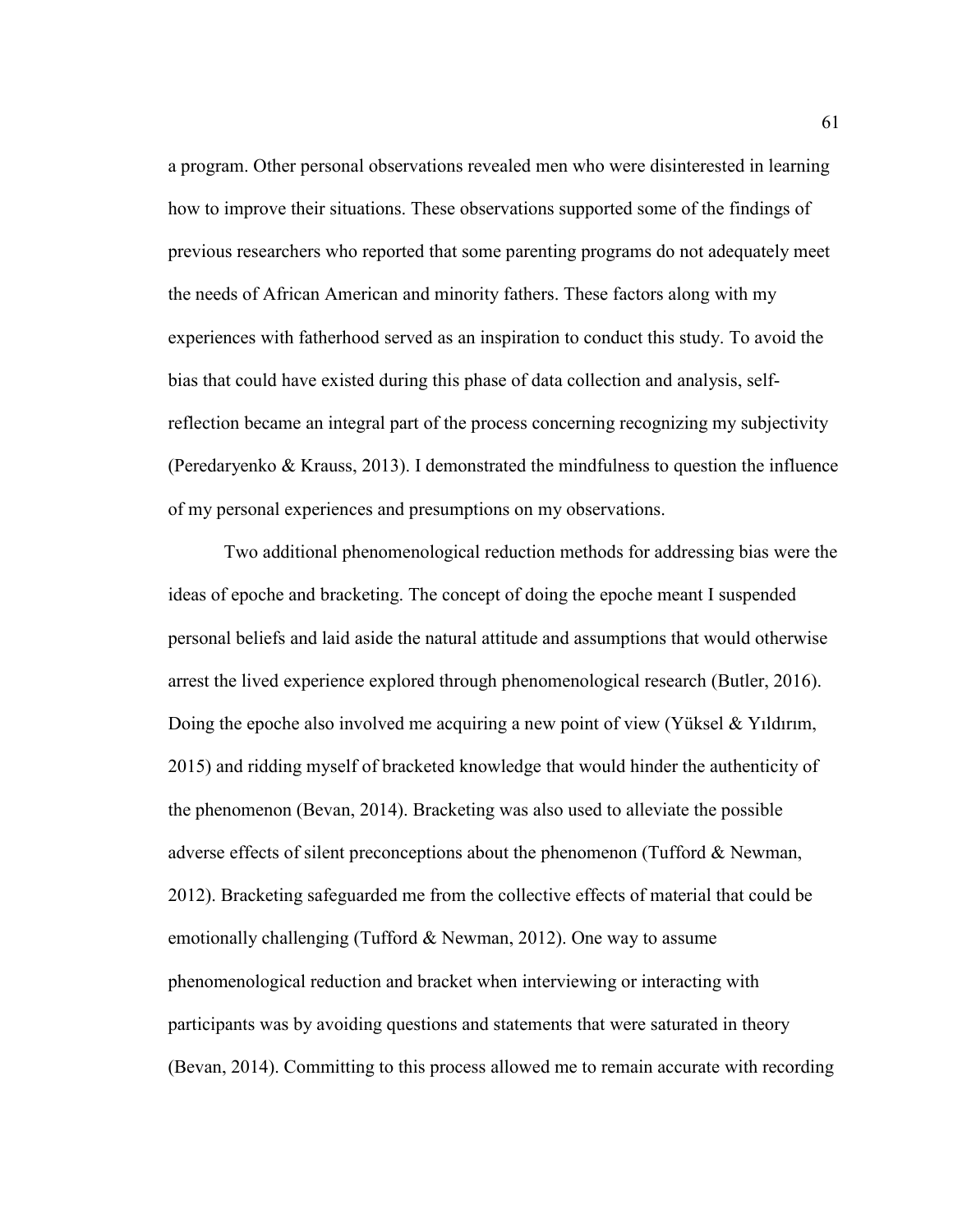the experiential descriptions of the participants subsequently conserving a necessary level of validity (Bevan, 2014). Through the implementation of these steps, I separated myself from the forethoughts in order to gain unhindered knowledge from the participants.

### **Methodology**

# **Participant Selection**

The purpose of this study was to acquire a deep understanding of the experiences of fathers and how these experiences structured their involvement with their children. The participants for this study were uninvolved or underinvolved African-American fathers between the ages of 18-45, who participated in and completed a fatherhood program. Additional criteria included their relationship with their child or children being infrequent, irregular, or nonexistent. Uninvolved was defined as having minimal to no contact with their children, meaning they had no face to face interaction with their child within the past 6 months to a year. Furthermore, their interactions totaled no more than three to four connections in a year.

Participants were 9 African American men recruited from the Philadelphia metropolitan area. These individuals were selected based upon their attendance and involvement in fatherhood programs situated within their respective communities. To assure protection of confidentiality of the participants, their names and the names of the programs were not mentioned. The sample size was based upon qualitative inquiry, which uses small sample sizes. Considering that qualitative research designs seek an indepth, rich understanding that participants have of a phenomenon, this methodology used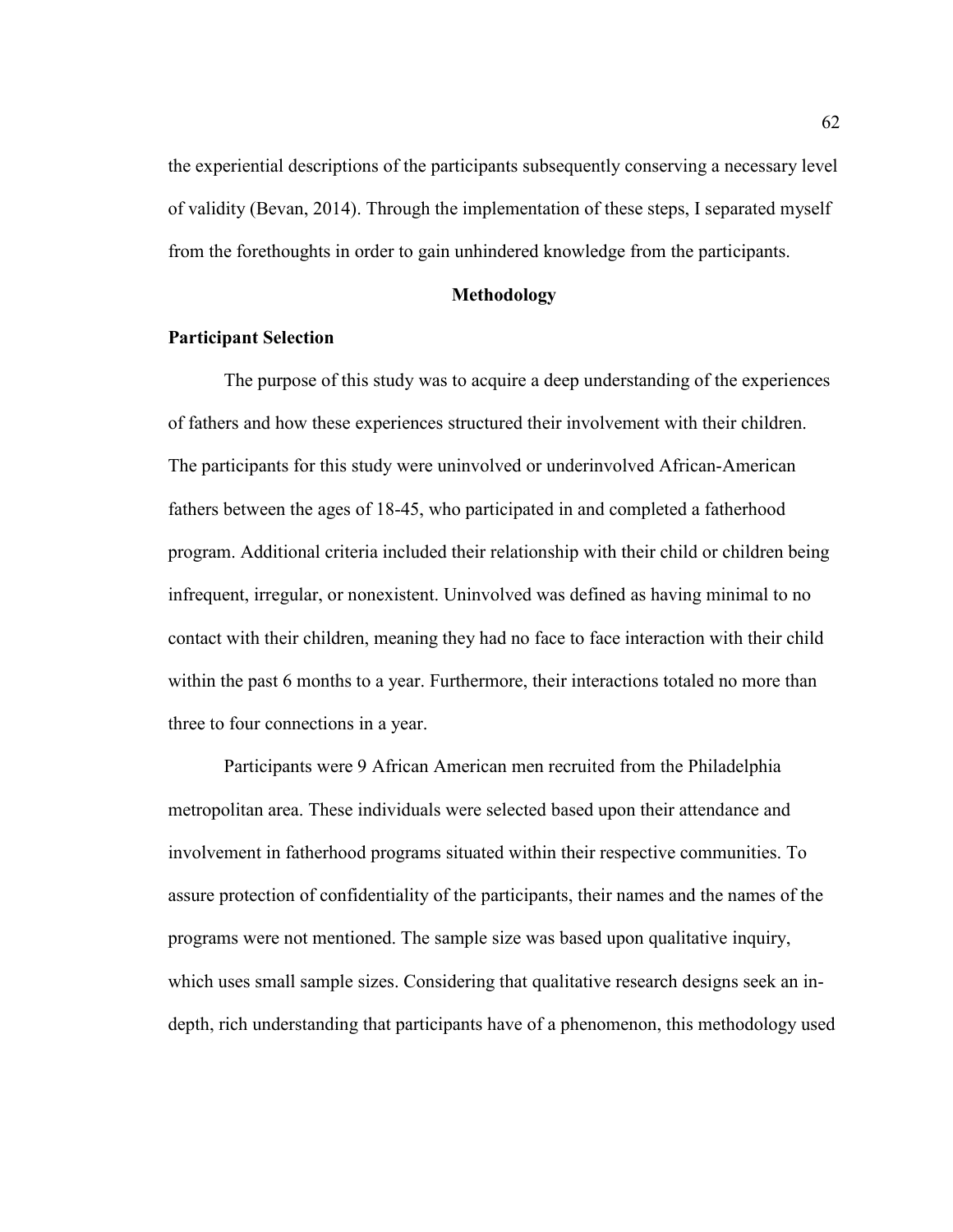a small sample to focus on their experiences (Malterud et al., 2016). This focus on quality interviews with a smaller sample of participants added empirical rigor (see Hunt, 2011).

The use of purposeful sampling focused on obtaining participants who fit the sampling criteria age range of 18-45 years old. This age range was selected with the intent of acquiring a variety of individuals who had knowledge and awareness of the phenomenon (Palinkas et al., 2015). Previous studies on fathers also used purposeful sampling with ages ranging from 18-55 with median ages being 29 and 34 years old (Bryan, 2013; Jessee & Adamsons, 2018). Purposeful sampling is often used in qualitative research with limited resources to locate information-rich cases who have direct knowledge of or experience with the phenomenon (Palinkas et al., 2015). This indicates that the selection approach is deliberate as it seeks to have participants who have had the specific experience of the phenomenon the researcher is looking for (Englander, 2012). As with this study I desired to make sense of fathers' experiences in fatherhood programs, the participants were designated cautiously and provided a demonstrative illustration of the phenomenon (see Gentles, Charles, Ploeg, & McKibbon, 2015). Therefore, participants for this research study were purposefully selected using a homogeneous sampling strategy.

## **Sample Size**

Qualitative research methods use small samples to obtain an in-depth understanding of the phenomenon (Dworkin, 2012). While many research experts have varying perspectives on determining sample size, most agree that qualitative samples should be large enough to confirm that the majority of important perceptions are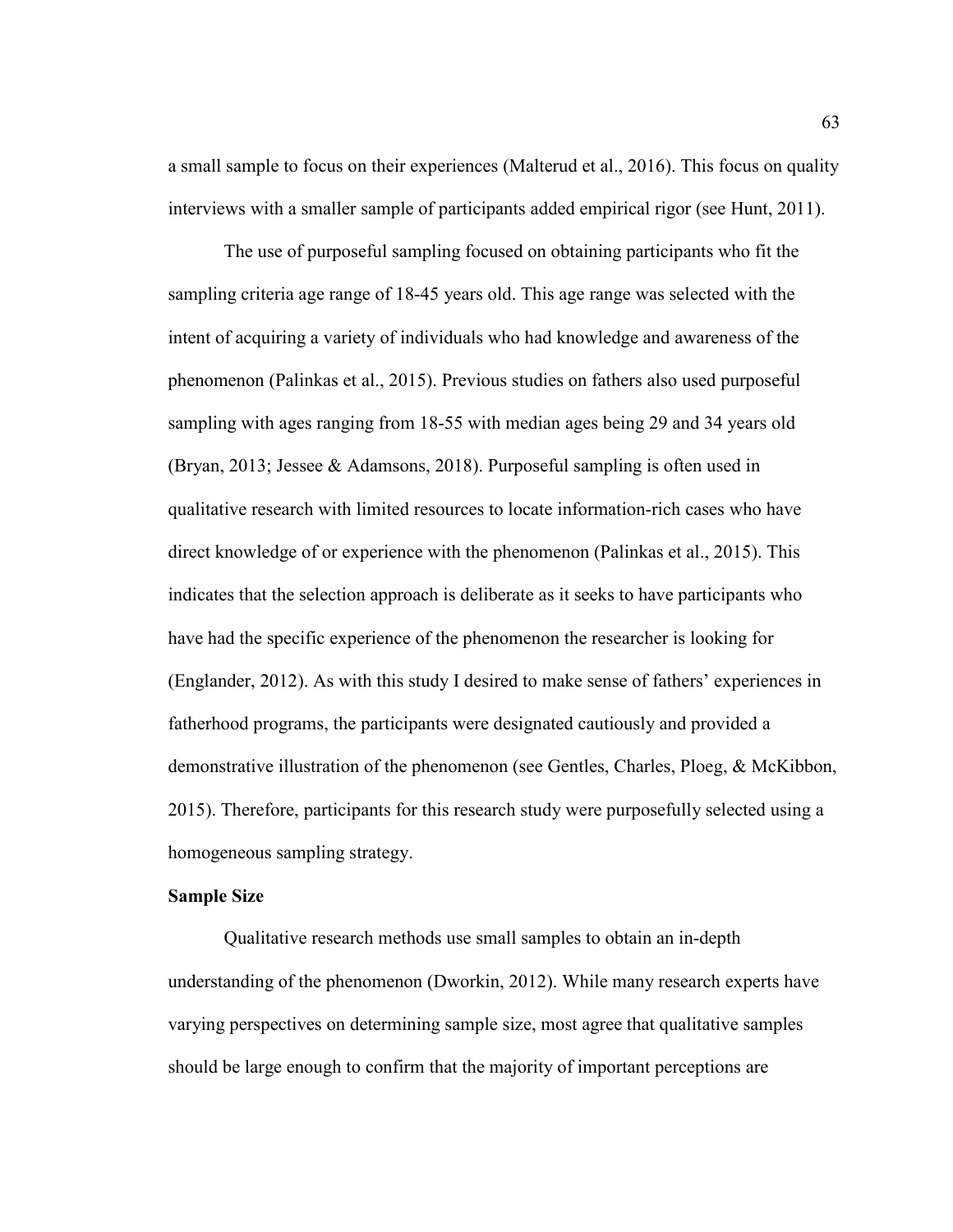disclosed to clarify the specifics (Malterud et al., 2016). Samples sizes that are unfitting can be repetitive if they are too large while those that are too small can leave questionable findings (Suri, 2011). While there are no particular guidelines for sample sizes, all chosen sample sizes should be large enough to capture an assortment of experiences but small enough to avoid repetition (see O'reilly & Parker, 2013).

 Choosing a reduced number of interpretations aids in verifying the appropriateness of a sampling strategy (Griffith, 2013). This holds if the smaller samples are truly in-depth (Dworkin, 2012). Homogeneous samples help to describe a subgroup in depth (Suri, 2011). Patton recommends purposeful sampling as it gives the researcher flexibility to construct a larger or smaller sample if necessary (Griffith, 2013). Ultimately, smaller purposeful sampling will be successful if the investigator identifies sampling strategies, which speak to the synthesis purpose efficiently, appropriately, and ethically (Suri, 2011). For this study, I sought a sample size of eight to ten individuals.

## **Accessing Participants**

Participants were recruited from various community organizations including fatherhood programs, community centers, barbershops, and churches located in the Philadelphia, Pennsylvania area. If more participants needed to be recruited, they would also have been recruited from an additional metropolitan area. Fatherhood programs, community centers, and churches offer an array of programming, services, and activities that are catered towards the needs of African American males from the community for varying means. Barbershops in urban areas are also a commonplace that solicits the business of men.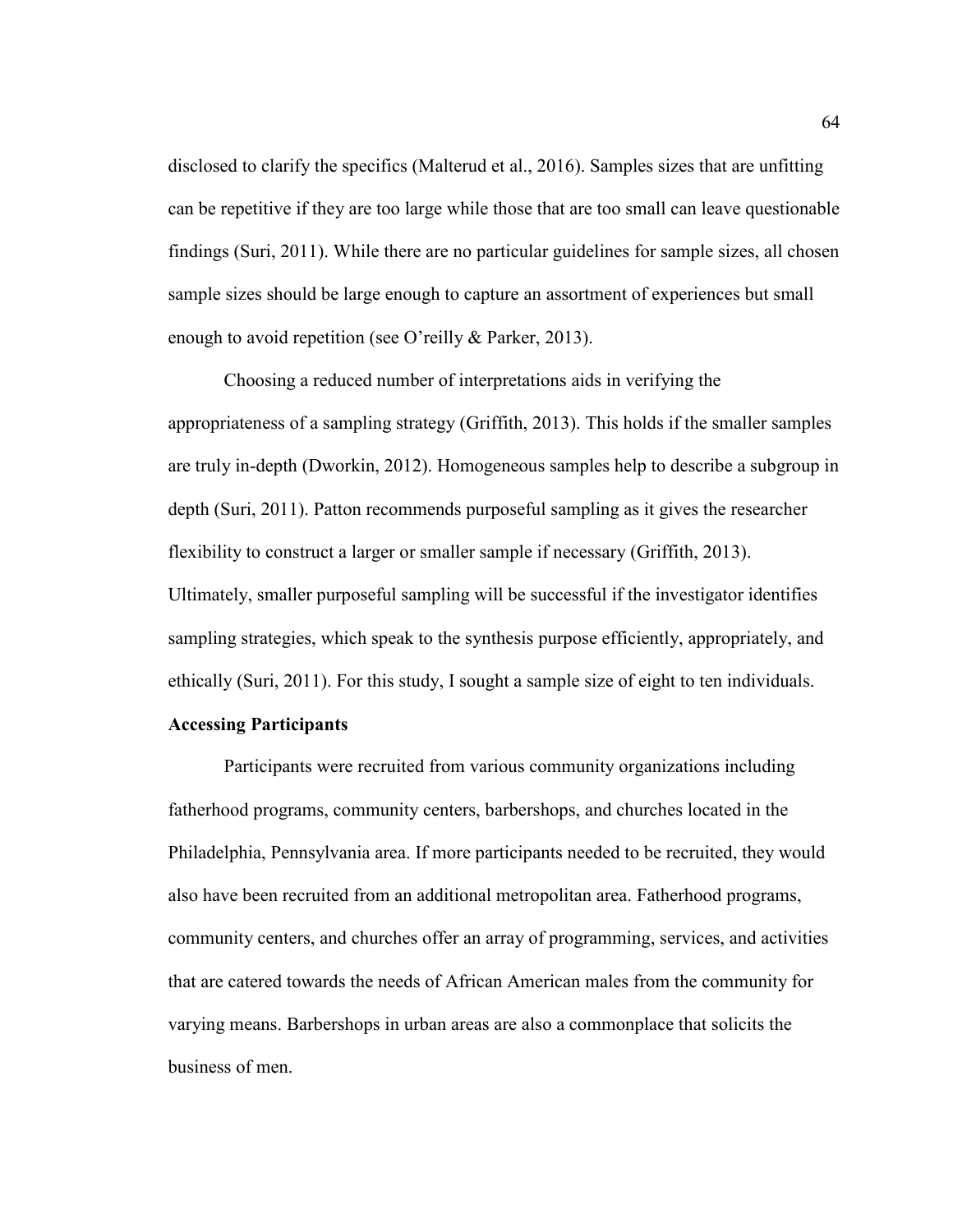To recruit at these businesses, I met with program directors, church clergy, and the barbershop owners from each site. Information on the study was provided to them along with the manner in which the collected data would be used after the interviews. Additionally, I explained to them how the study could potentially benefit the community. In return, I sought written proof and permission for their approval to promote the study at their organizations and places of business. Once permission was granted, I provided each establishment with the informational letters and flyers for the study to post on their bulletin and information boards. My contact information for the study was also provided on the literature to allow potential participants to contact me to set initial interviews to determine if they met the criteria as listed in the following section.

## **African American Fathers**

 For this study, the research population was comprised of African American males over the age of eighteen at the time of their child's birth and no older than 45 years old. They were unmarried, a nonresidential biological father, and responsible for the care of at least one biological child. They also had residency in an urban community in the Philadelphia metropolitan area. The fathers previously participated in a fatherhood program via court order or voluntarily within the last five years for at least six weeks or six sessions depending on the organization of the program. This timeline was chosen to assure that the participant attended at least half of the sessions in the program considering many fatherhood programs consisted of at least 8-12 sessions (Cowan et al., 2010) and could also provide specific details related to their experiences. This also guaranteed that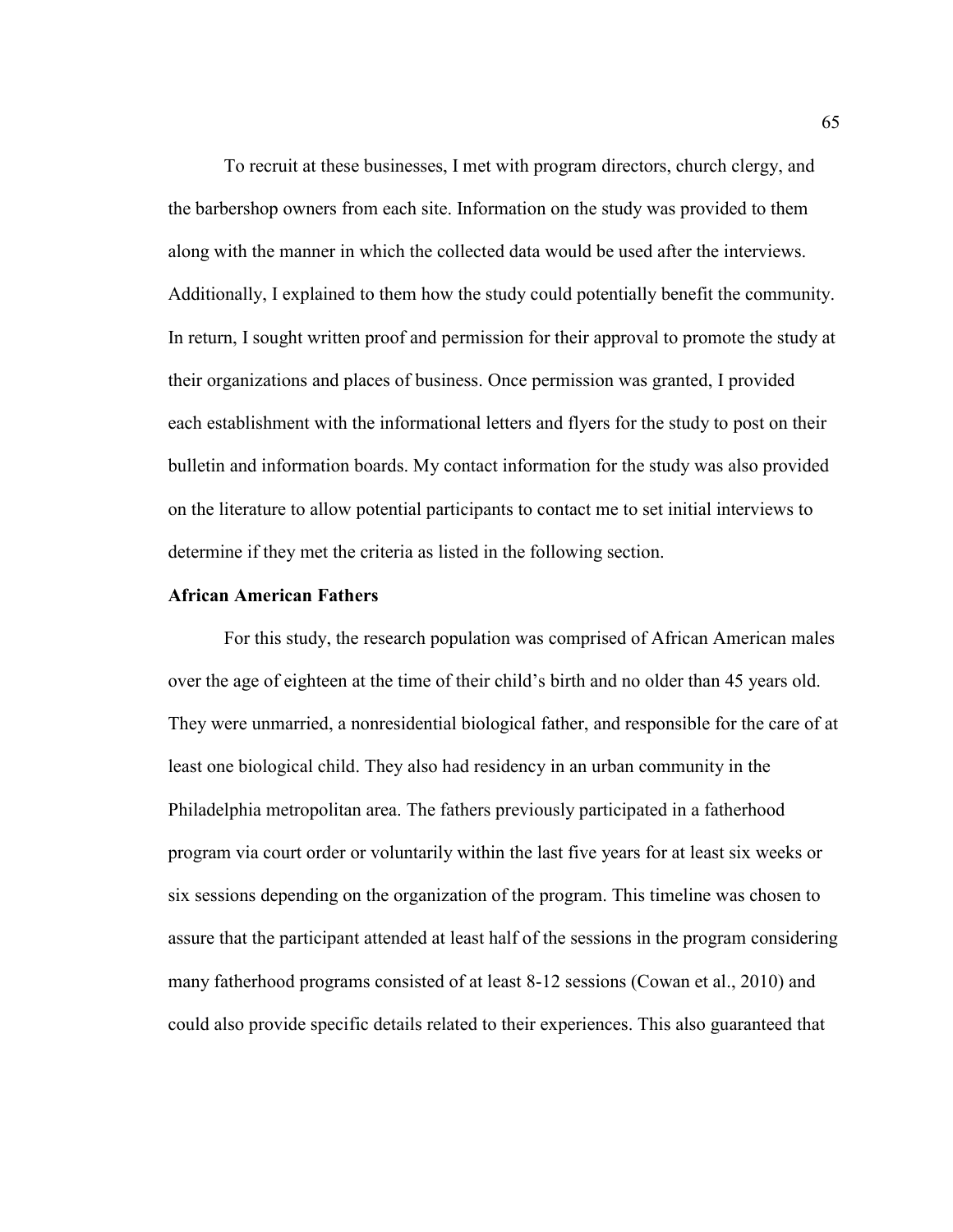the father granted himself the opportunity to engage in the coursework before stepping away from the program.

 Additionally, they were classified as under or uninvolved by the study's defining criteria. To be considered uninvolved, they demonstrated minimal to no contact with their child by not seeing their child or sporadically interacting with them for six months or longer with no more than 3-4 contacts in a year. Those who met these requirements progressed on to the interview phase of the research process.

## **Program Attendance**

 The participants were selected based upon attendance to and involvement in programs situated in urban communities. To qualify as a program attendee, participants needed to be officially enrolled in a fatherhood or parenting program and attended the program a minimum of six weeks or half of the program's sessions.

#### **Involvement**

 For the purpose of this study, an under or uninvolved father was defined as a nonresidential biological caregiver who was primarily physically absent from their child(ren) without incarceration, court orders, or other involuntary reasons serving as factors. Participants were selected on the basis of being permanent residents outside of the child's physical home.

### **Instrumentation**

 During the study, participants participated in a semistructured interview to explore their experiences as members of their respective parenting programs and their involvement after that. Interviewing is one of the most prevalent forms of qualitative data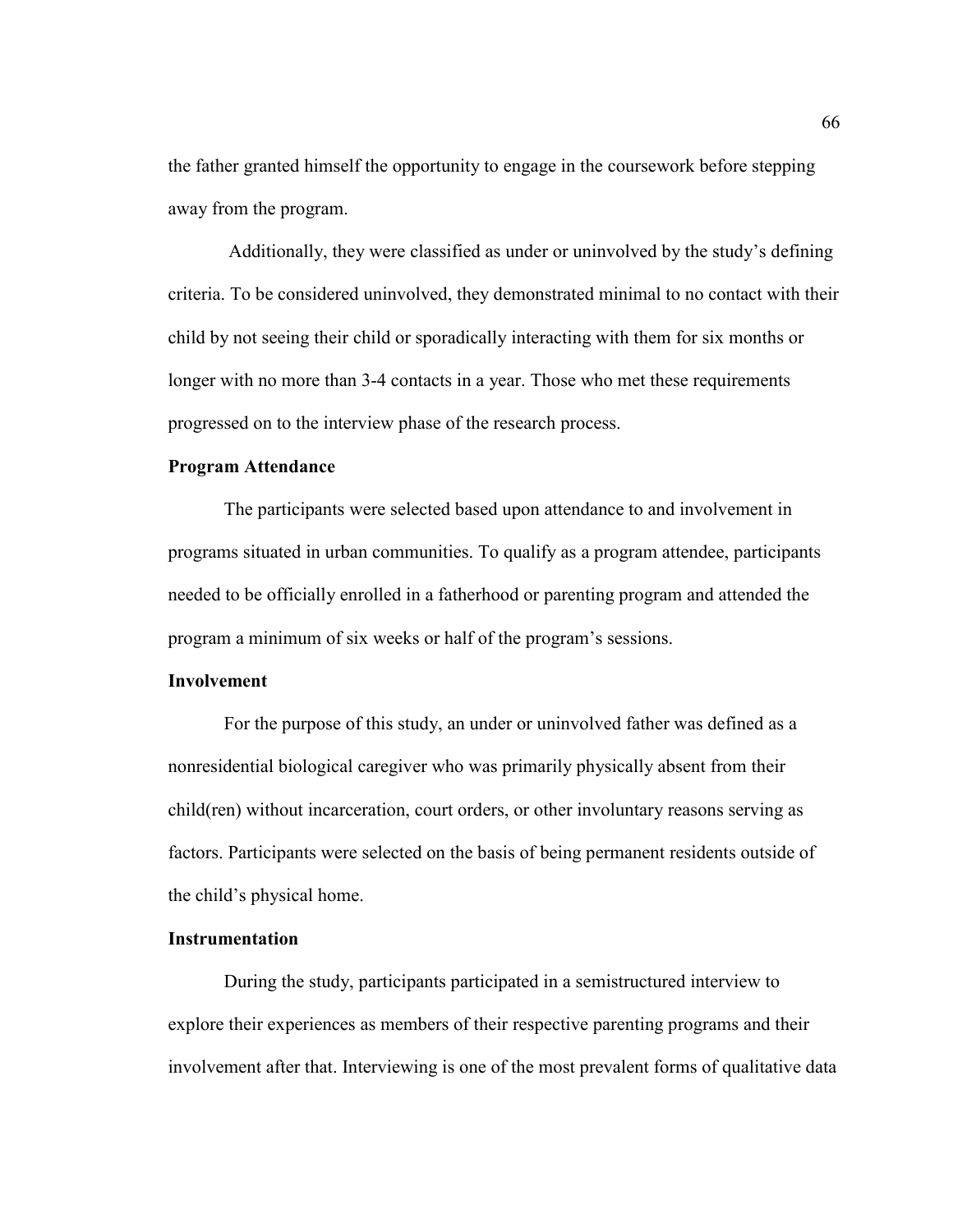collection when studying phenomenon because it gathers the meaning of the participant's experience within a phenomenon and while producing understanding (Anyan, 2013). I developed and posed general questions to obtain their experiences and backgrounds to gather data, which led to textural and structural descriptions. Participants were asked to engage in a discussion about their experiences before, during, and after participation in the fatherhood programs. The information collected during the interviews led to an indepth understanding of their experiences as fathers before and after attending the programs. Interviewing also intended to enhance rapport building and trust by clarifying my role as the researcher, as well as my experiences with the phenomenon. Additionally, creating a comfortable environment where the participants did not feel constrained or uncomfortable led to more productive interviews where the participants were willing to share information (Turner III, 2010).

For this study, the interview was scheduled with open-ended questions, which were flexible in their ordering and relevant to the research topic (Madill, 2011). These questions were designed to produce the most relevant information for this study by examining their experiences as consumers of the fatherhood programs (see Appendix A). The use of the semistructured interview permitted the implementation of additional openended questions that further investigated the topic based on participant responses. Questions were developed based upon previously reviewed father engagement literature and discussing the study with other experts (Coakley, 2013; Doyle et al., 2014). Participants were interviewed on an individual basis.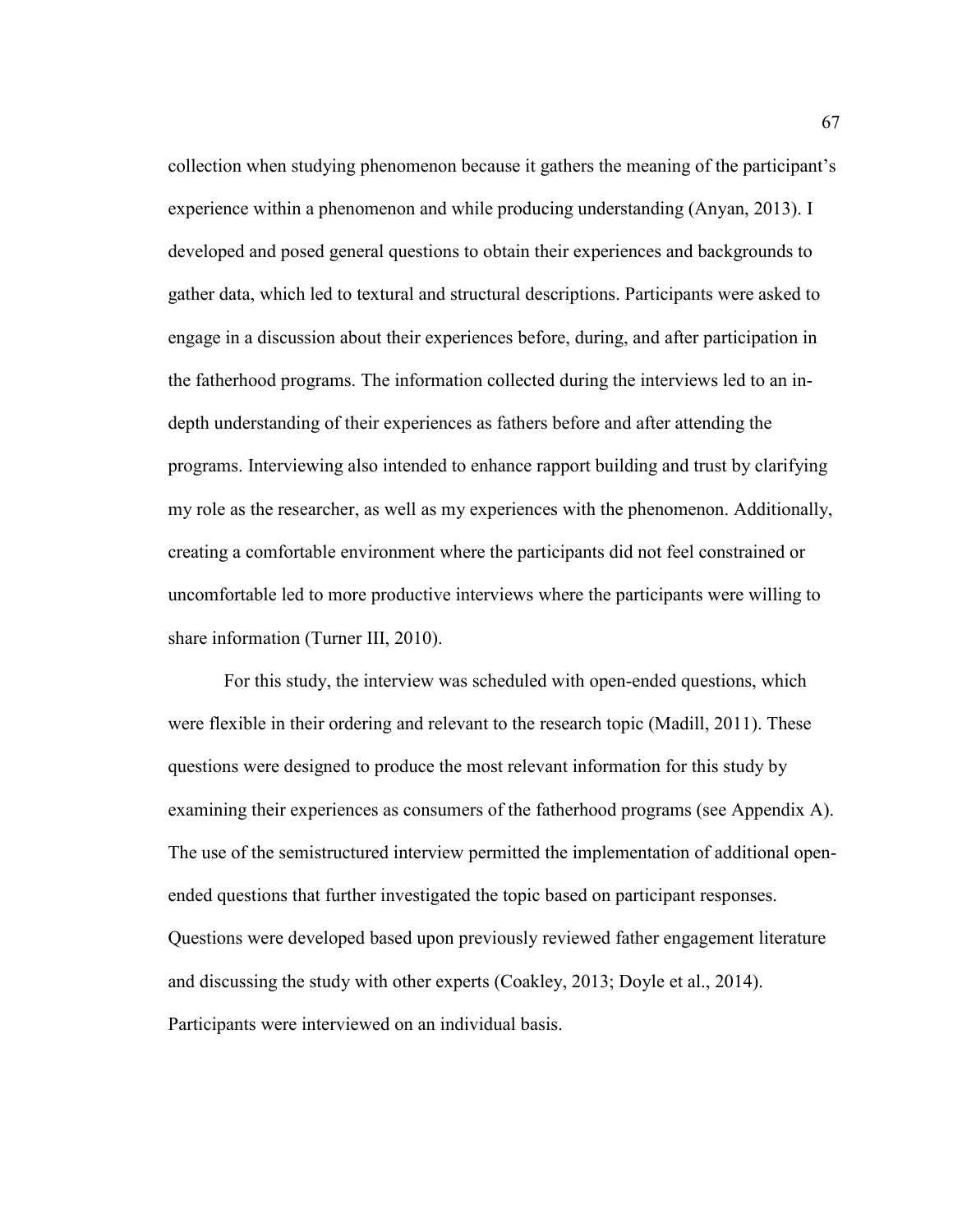#### **Data Collection Techniques**

 Participants had the opportunity to contact me via phone and email in response to the recruitment flyers, which were placed on information boards and areas of the recruitment establishments. Volunteers were verified for meeting the inclusion criteria during the initial phone or email contact. Thereafter, they were scheduled for a face-toface meeting to receive information for the study and all data collection procedures to assure awareness of the process and involved steps. At that time, a consent form was provided for participants to accept the confidential nature of the study, their input, and the right to withdraw at any given time. Once consent was given, participants completed a brief demographic form during this meeting. Thereafter, they met with me for the semistructured interview and to review the results. Confidentiality was ensured before beginning the interview process, through the use of pseudonyms for each participant.

I chose the face-to-face interview as my strategy of data collection due to its effectiveness and reliability in obtaining information directly from the individual while taking into account the revelation of the individual's story based on their experiences. Face-to-face interviews also helped build trust and rapport (Nandi & Platt, 2017). These factors were a result of me listening and endeavoring to make participants feel comfortable and able to disclose' their experiences (Miller, 2017). Ultimately, it was necessary to demonstrate empathic responding, multicultural awareness, knowledge, and reflexivity among other skills as the researcher in order to obtain successful interviews (Nelson et al., 2013).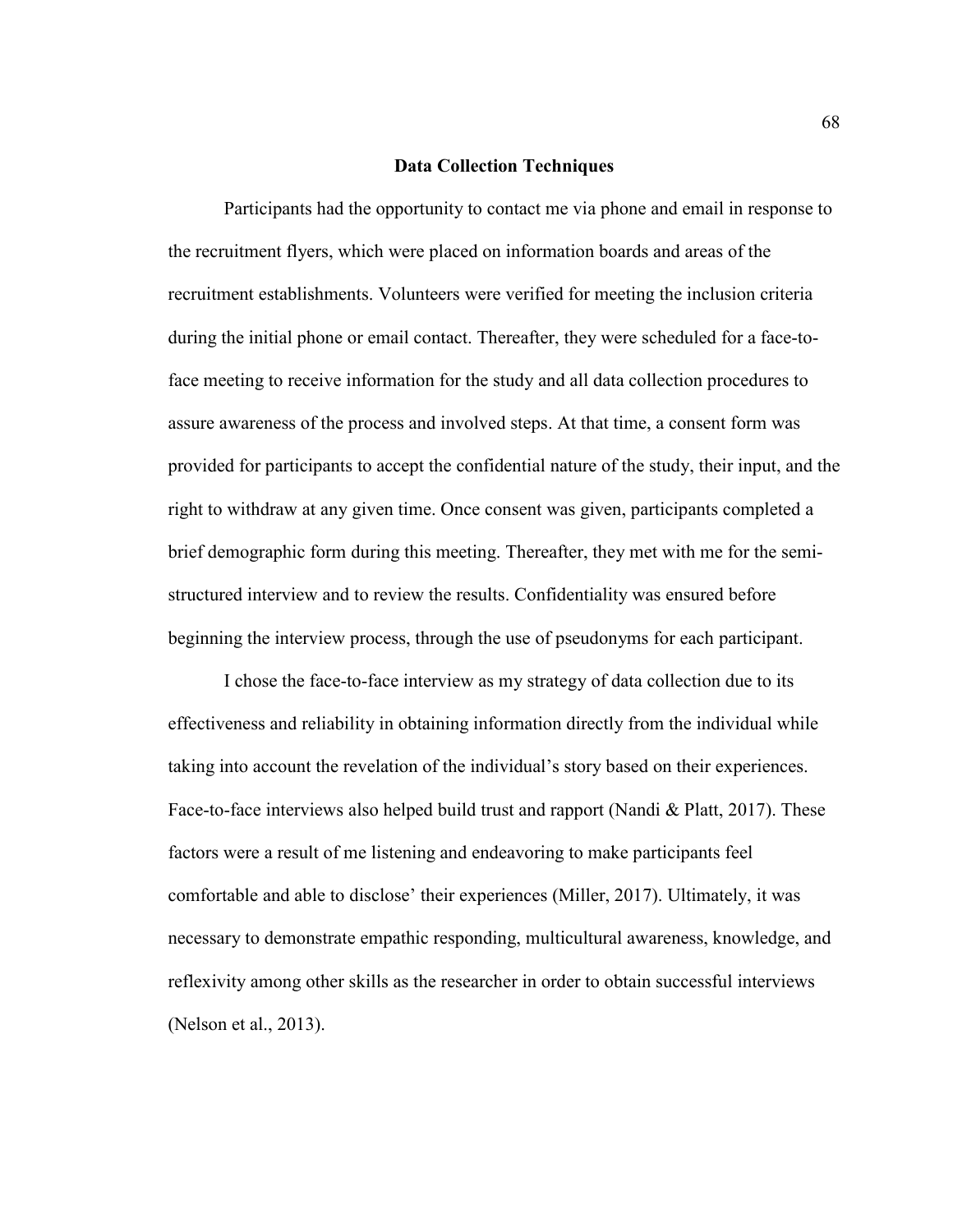Face-to-face interviews took place in a setting that had minimal distractions (see Turner, 2010). For my study, this was in the quiet room of a church or the participant's home to maintain confidentiality and privacy. I conducted one to two interviews per week based upon the participants' availability. Additionally, while doing interviews, researchers have a responsibility to collect, analyze and report data without compromising the identities of their respondents (Kafle, 2011). To ensure confidentiality of the data and participants, neither their names nor the names of their affiliated agencies were used. Instead, pseudonyms were used to avoid identification.

 Upon completion of the interviews, I transcribed the recordings verbatim and analyzed the data as summarized in the Data Analysis section. The transcripts were evaluated to distinguish common themes. Thereafter, I arranged an additional interview to implement member checking to appraise and validate themes. Upon completion of this follow-up interview, participants received a \$25 gift card as a "Thank You" for their contribution to the study.

The interview process for this data collection utilized an interview protocol. An interview protocol is designed to create a 'trial' version of what will be said before the interview and at the conclusion of the interview (Jacob & Furgerson, 2012). It also provides prompts for collecting informed consent and reminders to remind the interviewer of the information that she or he is interested in collecting (Jacob  $\&$ Furgerson, 2012). The interview protocol was comprised of three background questions for the participants and six to eight open-ended interview questions designed around the research questions. This method was chosen due to its ability to use appropriate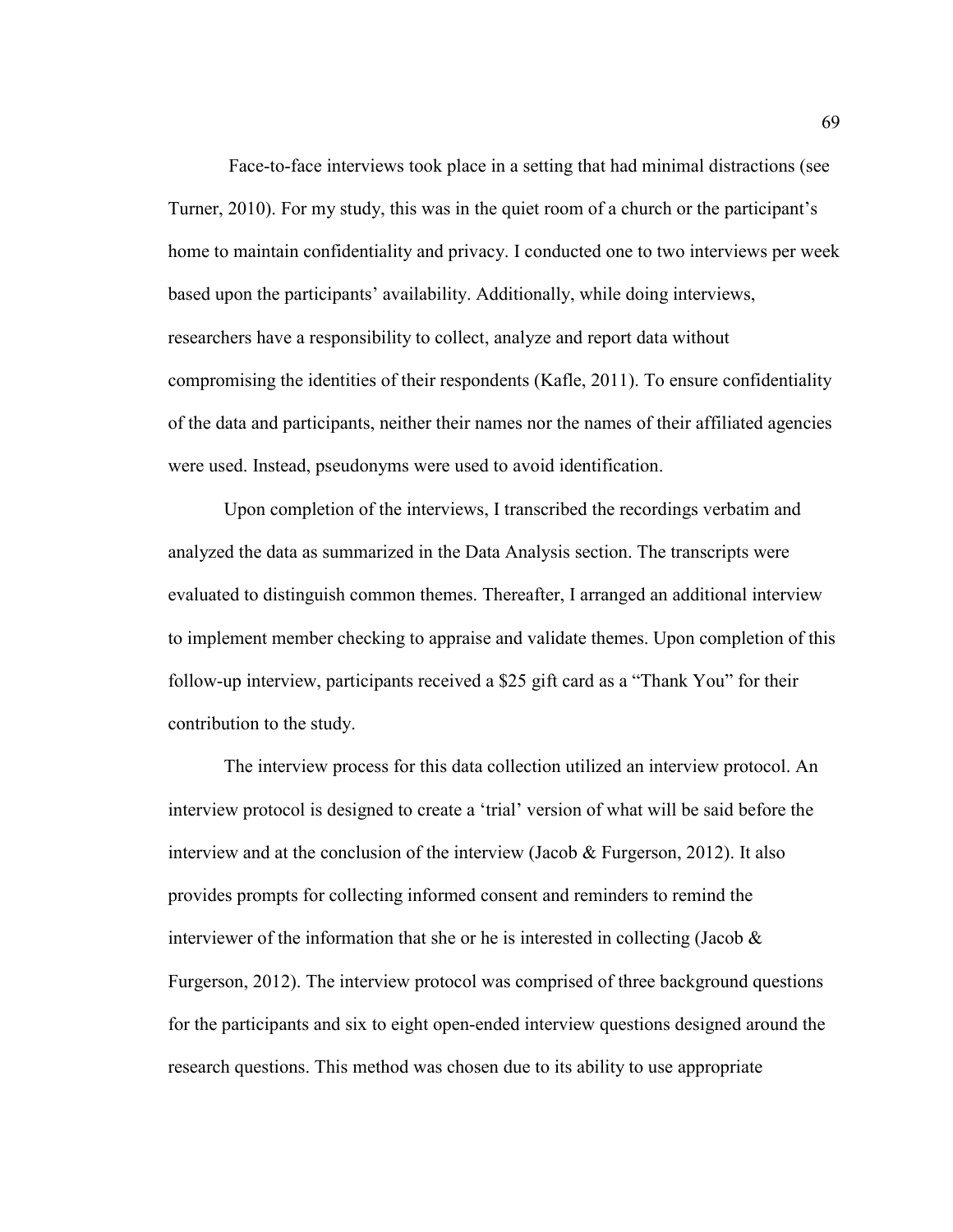questioning in probing into the participants' experiences. This made the data collection procedure appropriate for the study with the fathers' perspectives.

## **Data Management and Analysis Techniques**

This qualitative study used an inductive approach to help construct a theory. Induction was appropriate for phenomenological research because it allowed the essential elements to materialize from the patterns, which were uncovered through the cases in the study (Tavallaei  $\&$  Talib, 2010). This type of analysis employed specific foundational sources, which included documentation, observations, and records (Gioia, Corley, & Hamilton, 2013). The inductive analysis allowed me to become immersed in the data and move through a process of discovery of the inquired topic thus discovering important patterns, themes, and interrelationships (El Hussein, Hirst, Salyers, & Osuji, 2014). Accordingly, other data analysis strategies such as iterative classification were implemented to help support this approach. Iterative categorization is a systematic technique for managing analysis that is compatible with analytical induction (Neale, 2016). Ideally, reflexivity was a part of the analysis process as it allowed me to use empathy and relevant prior experience to analyze data and interpret meanings (Sloan & Bowe, 2014). From each transcript, new documents containing 'hermeneutic reductions' represented findings for each participant emerged (Sloan & Bowe, 2014).

As the participants were interviewed and provided responses, field notes were taken. Taking notes is a strategy, which is encouraged for reflection and analysis purposes (Fleck, Hudson, Abbott, & Reisbig, 2013). Note taking for this study was done by hand and recorded with an appropriate audio device. This recorder was useful in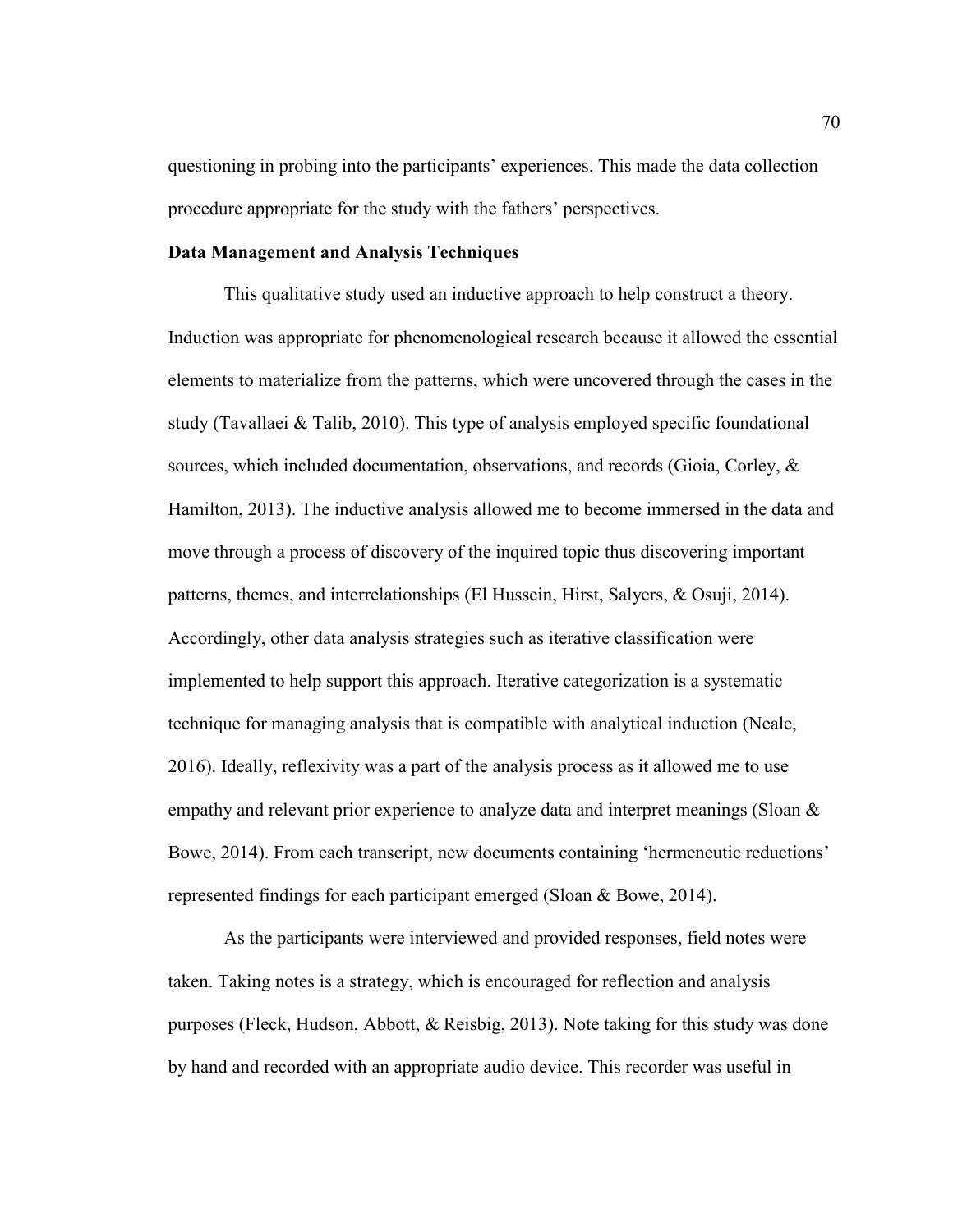providing a reliable means of storing, labeling, and time stamping each interview. Another strategy was identifying codes and comparing data. Coding was important and appropriate as it was essential to the process of reducing data into meaningful segments (Neale, 2016). Codes were applied to chunks of interview data after the information was read carefully and reflected on for its core meaning (Miles, Huberman, & Saldana, 2014). These reoccurring patterns were further clustered into smaller pattern codes and themes. This strategy was appropriate as it provided analytic meanings for assertions.

The final strategy of comparisons was the comparison and contrasting of the data. Woods, Paulus, Atkins, and Macklin (2016) upheld the appropriateness of these strategies for data analysis and representation in phenomenology. Collectively, data collection measures resulted in copious notes and transcripts for me to evaluate. Data collection was essential as participants shared their thoughts on their predicaments, needs, expectations, experiences, and understandings as partakers in the respective programs (Anyan, 2013).

Other forms of data management and analysis were lent to the use of software programs. The use of qualitative data analysis software simplified storage, coding, comparing, recovering material, and linking information (Woods et al., 2016). Computerbased software was advantageous for protecting data, organizing handwritten information in digital format, and assisting with coding information. The interviews were transcribed verbatim with Microsoft Word. This strategy was appropriate as it provided analytic meanings for assertions.

The general analysis process for a qualitative study consists of three main phases: preparation, organizing and reporting (Vaismoradi, Turunen, & Bondas, 2013). After all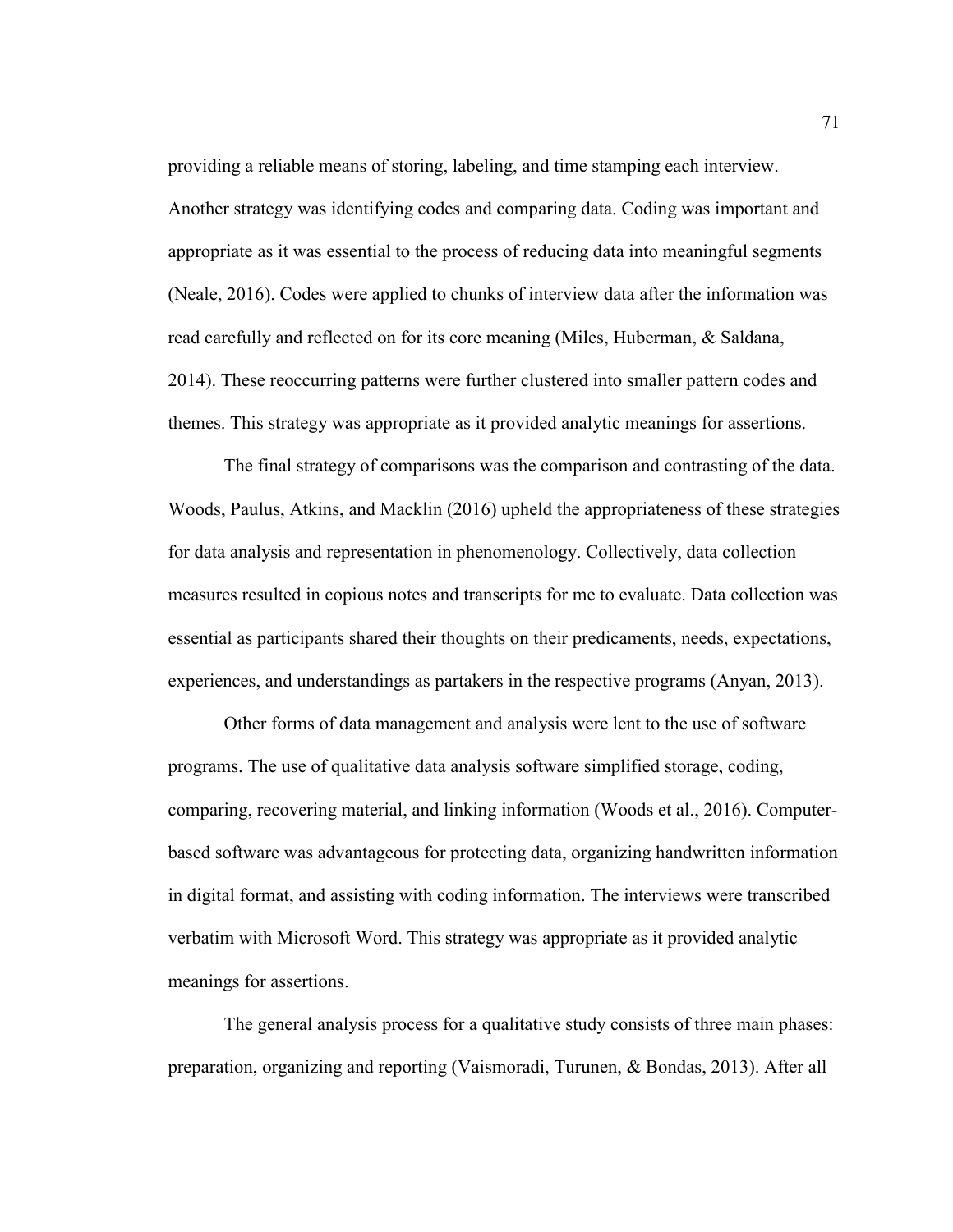the interviews were transcribed, I saved and organized each in a protected file. A number system was implemented along with pseudonyms to substitute the participants' names to further establish confidentiality. The process of identifying common factors between the participants' reports began after I carefully read all the interviews. This phenomenological study implemented Colaizzi's (1978) method for data analysis. Colaizzi's (1978) method calls for validation of results by returning to participants of the study (Chan, Fung, & Chien, 2013). This process helped to confirm that participants' experience was correctly interpreted and determine if their responses to any questions needed to be corrected (Chan, Fung, & Chien, 2013). It also guaranteed that the researcher took measures to avoid misinterpreting the data. Colaizzi's (1978) methodology included a total of eight steps.

## **Step 1: Transcription**

I appraised all field notes, recordings, and transcripts from the interviews several times to gain an initial understanding of the participants' experiences and insights related to participating in fatherhood programs (Shosha, 2012). This stage afforded me the opportunity to engage in the data with meaning while coding the opinions, feelings, and ideas that arose from the participants.

## **Step 2: Extraction**

The second phase presented the opportunity to extract noteworthy phrases from each transcript to gain more in-depth focus on the data (Shosha, 2012). Findings from these statements were recorded on a separate sheet.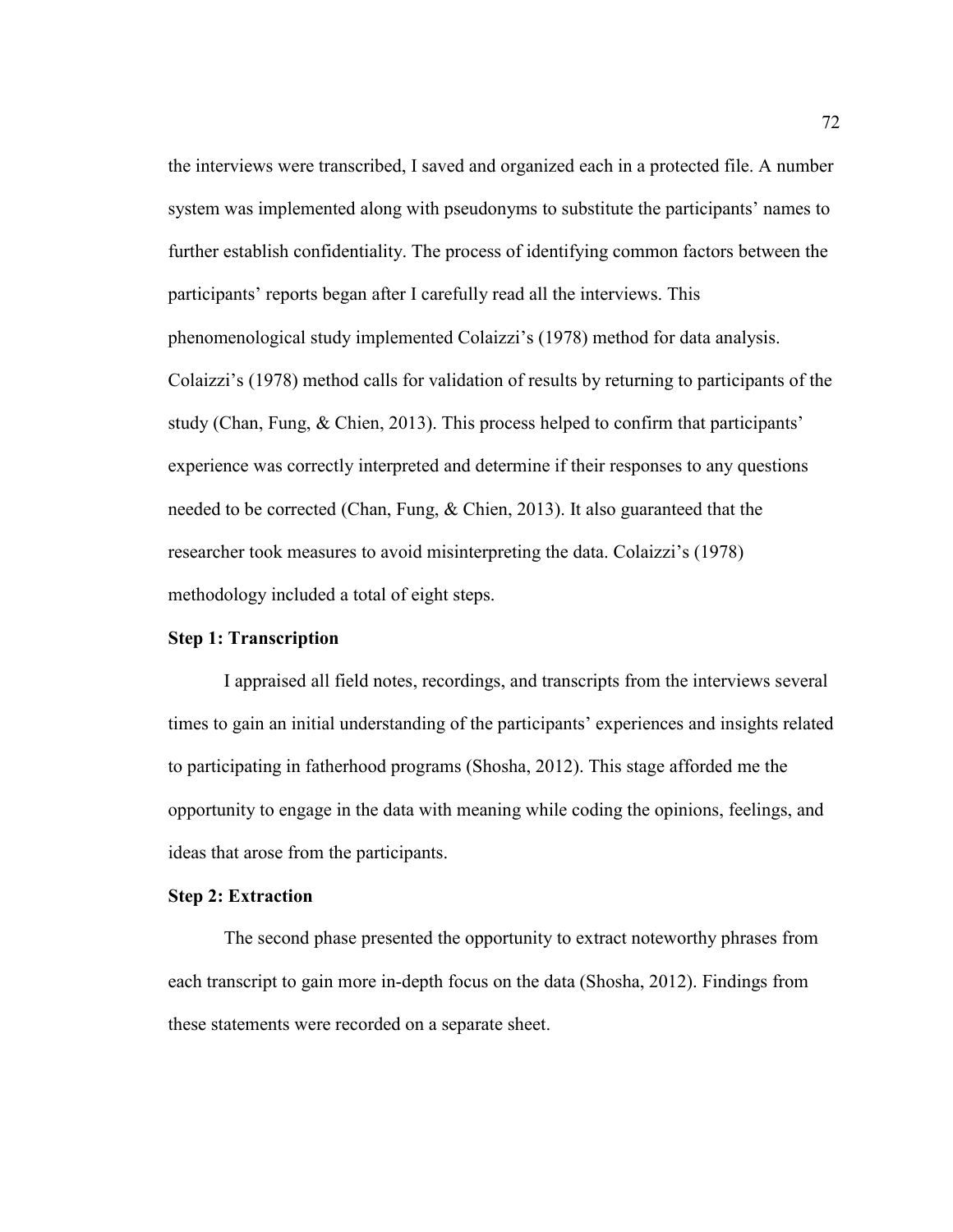## **Step 3: Creation of Formulated Meanings**

Upon reviewing the interviews a second time, meanings were then formulated from these statements and coded in categories that reflected exhaustive descriptions (Shosha, 2012). Thereafter, commonalities were documented.

## **Step 4: Aggregation and Theme Development**

This stage lent itself to organizing formulated meanings into similar groups of themed clusters (Abalos, Rivera, Locsin, & Schoenhofer, 2016). Each themed cluster was then coded to encompass all of the formulated meanings associated with that group of meanings. After that, groups of clusters that reflected a particular vision issue were incorporated together to form a distinctive construct.

## **Step 5: Exhaustive Description**

An exhaustive description was developed based on the experiences communicated by the participants. This description was generated by way of a synthesis of the theme clusters and formulated meanings (Abalos et al., 2016).

### **Step 6: Interpretive Analysis**

At this stage, I analyzed the data to articulate symbolic representations (Edward  $\&$ Welch, 2011).

### **Step 7: Identifying the Structure**

This stage produced an elimination of redundant descriptions that weakened the description (Shosha, 2012). Colaizzi (1978) suggested implementing a rigorous analysis of the exhaustive explanation of the phenomenon subsequently leading to the identification of the structure of the phenomenon (Abalos et al., 2016).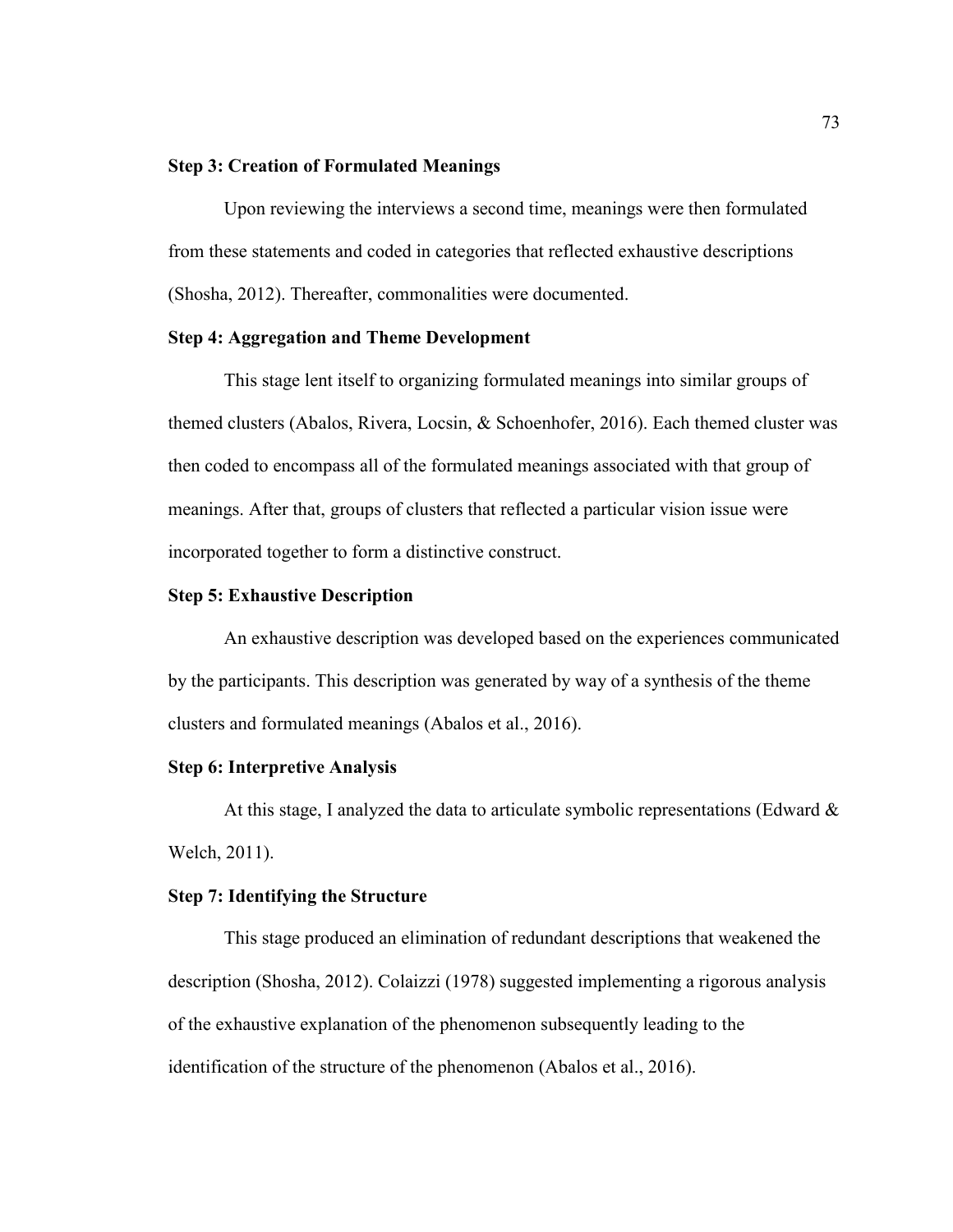#### **Step 8: Returning to Participants for Validation**

 This stage was of great importance, as it used member checking by making a return to the participants to validate their responses. At this stage, I scheduled a follow-up appointment with the participants and performed any adjustments based on their feedback (Abalos et al., 2016). Any additional information from the participants was also be added at this time.

## **Data Confidentiality**

Confidentiality was important to the integrity of the study (Petrova, Dewing, & Camilleri, 2016). Therefore, all materials collected for the research study were kept confidential. Records included informed consent forms, surveys/questionnaires, notes, recordings, transcribed documents, and journals. Additional types of data management were lent to the use of software programs. The software was relied on more so for data management and interpretation procedures rather than analysis. Digital and electronic documents were stored on this researcher's password-protected computer and locked in storage devices to be kept for five years and only viewed by the researcher or anyone working on the study in a private setting until destroyed. While there are no formal rules for destruction, the data for this study will be destroyed when it is no longer needed for the purpose of the study. This information was disclosed during the initial interviews and be incorporated in the written agreement. Destruction of data will include shredding paper documents, deleting electronic files from computers and associated equipment, and destroying at a granular level if necessary.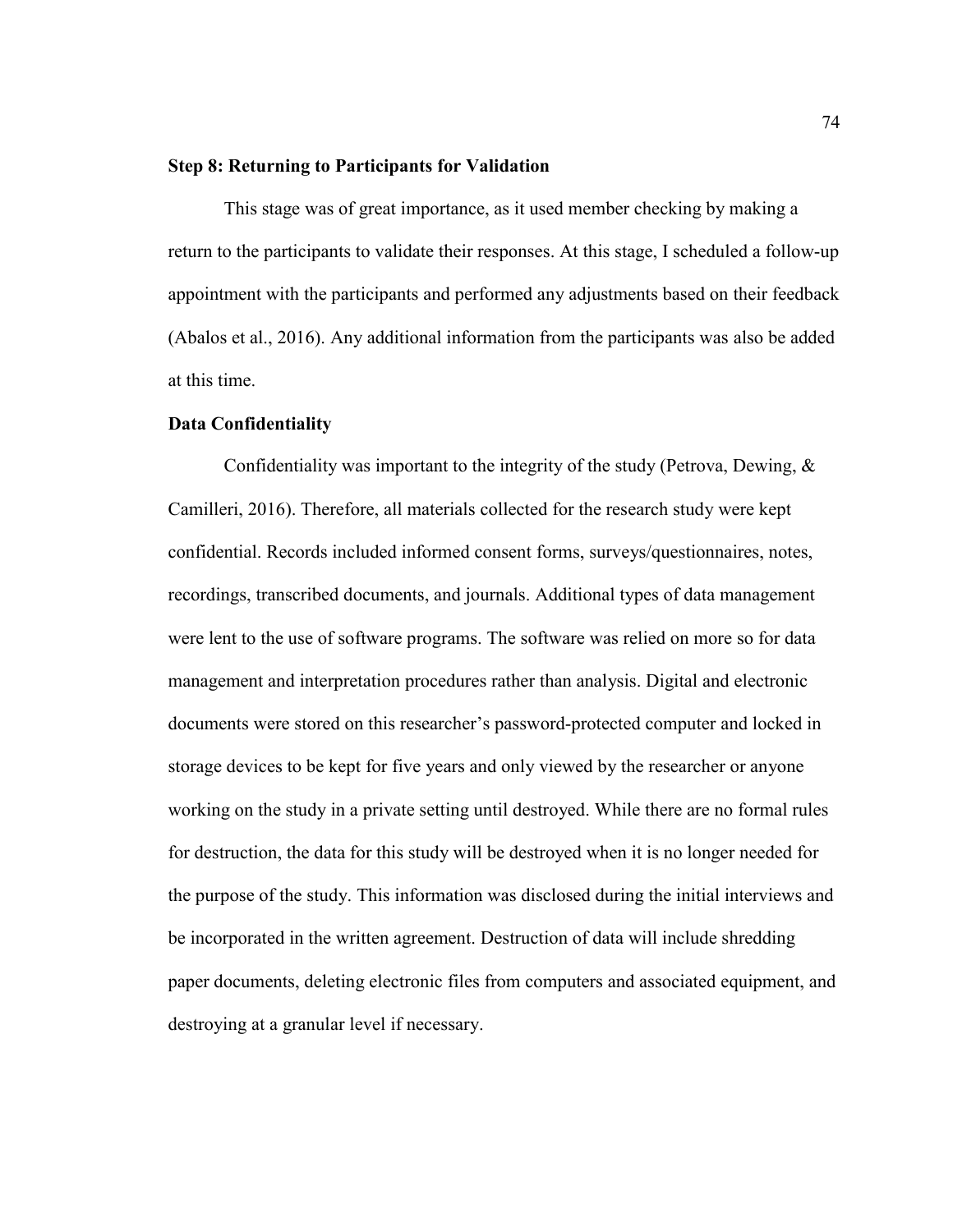## **Data Interpretation**

 Qualitative data interpretation or explaining findings to answer 'why' questions is a fundamental principle of research that begins with interpreting meanings (Leung, 2015). In this hermeneutic study, participant stories were examined based on the evidence stemming from interviews as the study was concerned with the understanding and interpretation of the phenomenon (Leung, 2015). Next, it cycled through the three steps of the hermeneutic circle: naïve reading, structural analysis, and comprehensive understanding or interpreted whole (Holm & Dreyer, 2018). Each interview was worked exhaustively to understand how the participants made sense of their experiences (West, 2013). During the analysis and interpretation phase, reflexivity led to continual reflection of interpretations of my experience and the phenomenon to move beyond partiality and assure trustworthiness (Leung, 2015).

## **Verification of Trustworthiness/Authenticity**

The trustworthiness of quality research is encompassed in credibility, transferability, dependability, confirmability, and authenticity (Elo et al., 2014). To maintain trustworthiness and authenticity in a study, a stance of neutrality is required by the researcher (Coakley, 2013). Neutrality is not easy to attain; therefore research strategies for this study maintained freedom from personal biases, theoretical predispositions, and selective perception (Coakley, 2013). In this study, trustworthiness was scrutinized in every phase of the analysis process including preparation, organization, and reporting (Elo et al., 2014). Using member checking supported this idea.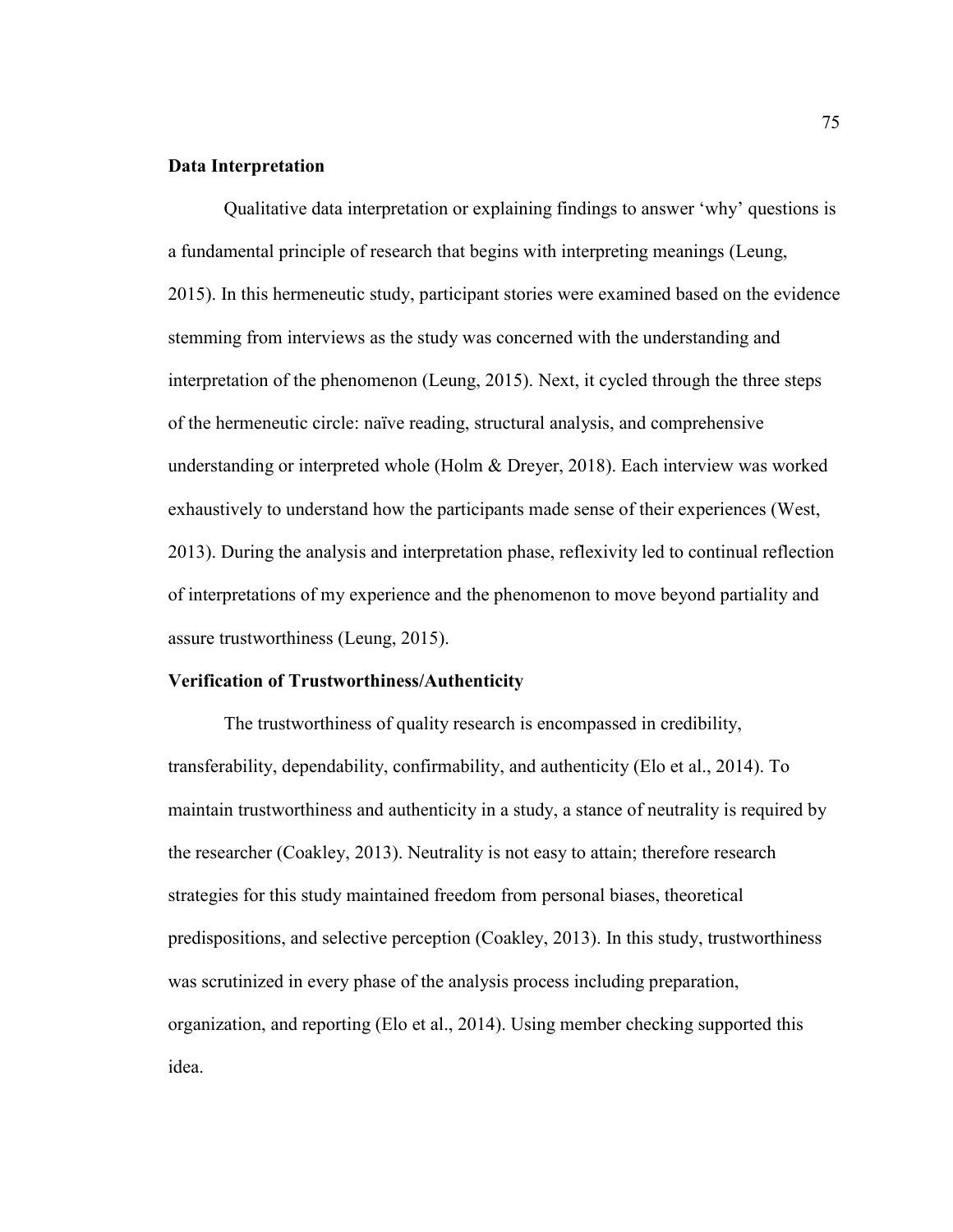In order to maintain trustworthiness and neutrality, I accurately depicted the fathers' perceptions about their experiences and as previously stated presented a comfortable interview process. I conducted and recorded all of the interviews and transcribed them verbatim. All themes that emerged were included to ensure variability of data, even if the theme came from the report from only one father. My personal bias was kept to a minimum by adhering to the interview guide, using reflection journals, pilot testing, member checking, and using a third-party consultant before and during the official research process.

## **Establishing Credibility and Reliability**

Member checking is a qualitative procedure that helps demonstrate credibility by avoiding traps via soliciting participants' views of findings and interpretations (Birt, Scott, Cavers, Campbell, & Walter, 2016). That is, it allows the participants the opportunity to affirm whether or not the analysis is consistent with their experiences (Birt et al., 2016). In this study, participants were able to observe the categories that developed from the data and transcripts of narratives made by the researcher. Where necessary, individuals were able to edit, elaborate, clarify, and remove their words from narratives. Providing participants with my interpretations of the narratives verified plausibility (Birt et al., 2016).

In order to accomplish trustworthiness through credibility and reliability, I only used proven techniques with sustained engagement in the field. Evidence that supported my observations, understandings, and suppositions was presented. Just as important, I maintained ethical validation and substantive validation. With that, my interactions with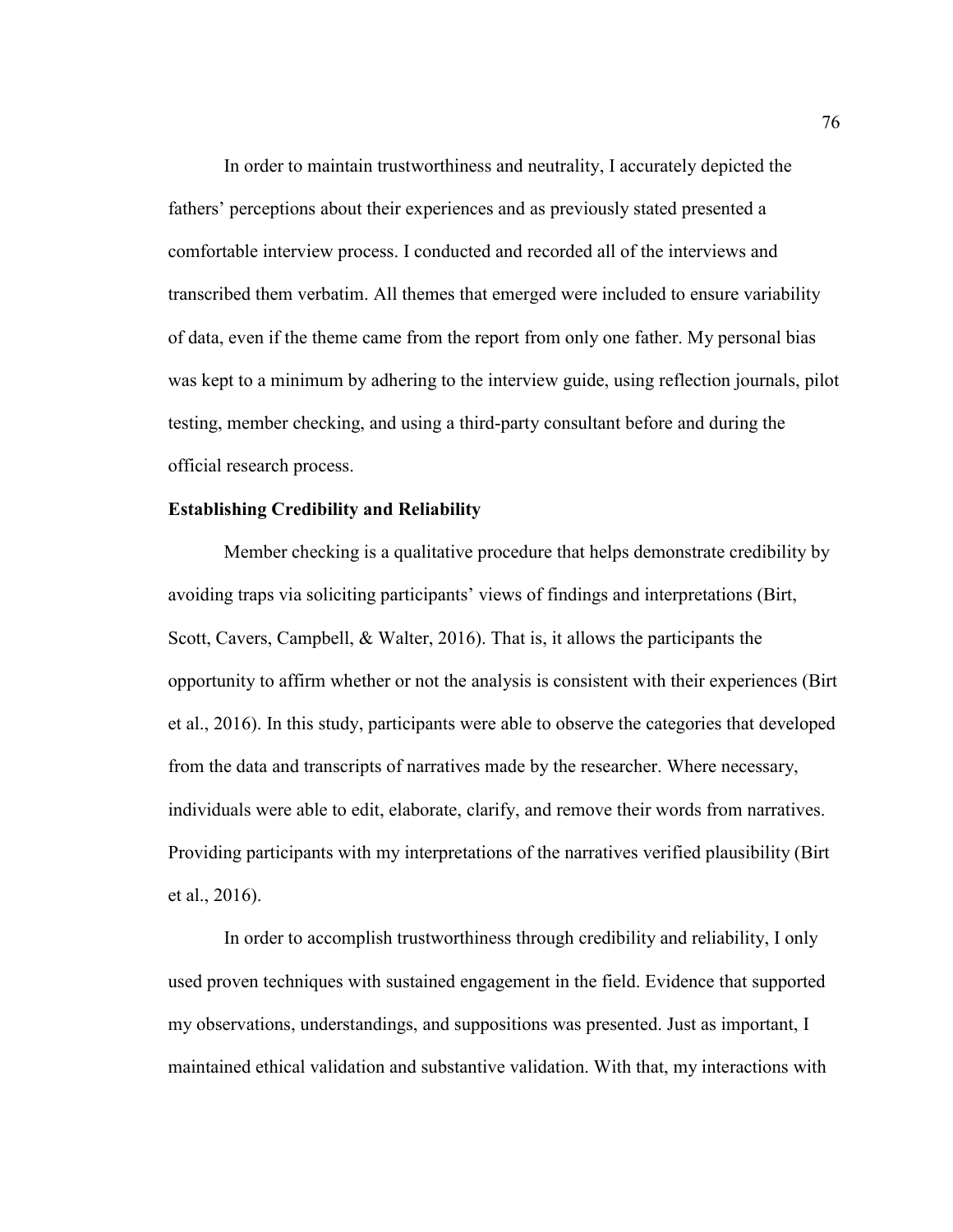participants was in their best interest to avoid being led by any personal biases or fulfilling any personal motives. I also routinely questioned my moral assumptions as well as political and ethical viewpoints. Other validation strategies included clarifying my biases through reflection and reflexivity in addition to external audits. Reliability was addressed through the use of proper instruments, detailed field notes, and intercoder agreement.

## **Additional Ethical Procedures**

Solicitation of participants for studies bears a responsibility to consider ethical issues when handling confidential information. Foremost, affiliations like the American Psychological Association and Institutional Review Boards condemn deceitful and covert research practices and other procedures that do not protect human subjects (Bhattacherjee, 2012; Warrell & Jacobsen, 2014). Participants of this study were provided with details about the purpose and procedures of this study, which were approved by the institutional review board (IRB). Those who chose to contribute were provided with a form of consent outlining these details, the purpose and use of disclosed information, and how their confidentiality would be protected. Beyond these steps, volunteers were assured that they had the right to discontinue participating at any given time. Should the need have risen for outside counseling due to the individuals' participation, I previously obtained advance agreement to have information available for counseling services at several local agencies to support them.

 Each aspect of this research study was conducted objectively and scientifically to decrease judgment and biases. I ensured that all participants and their views remained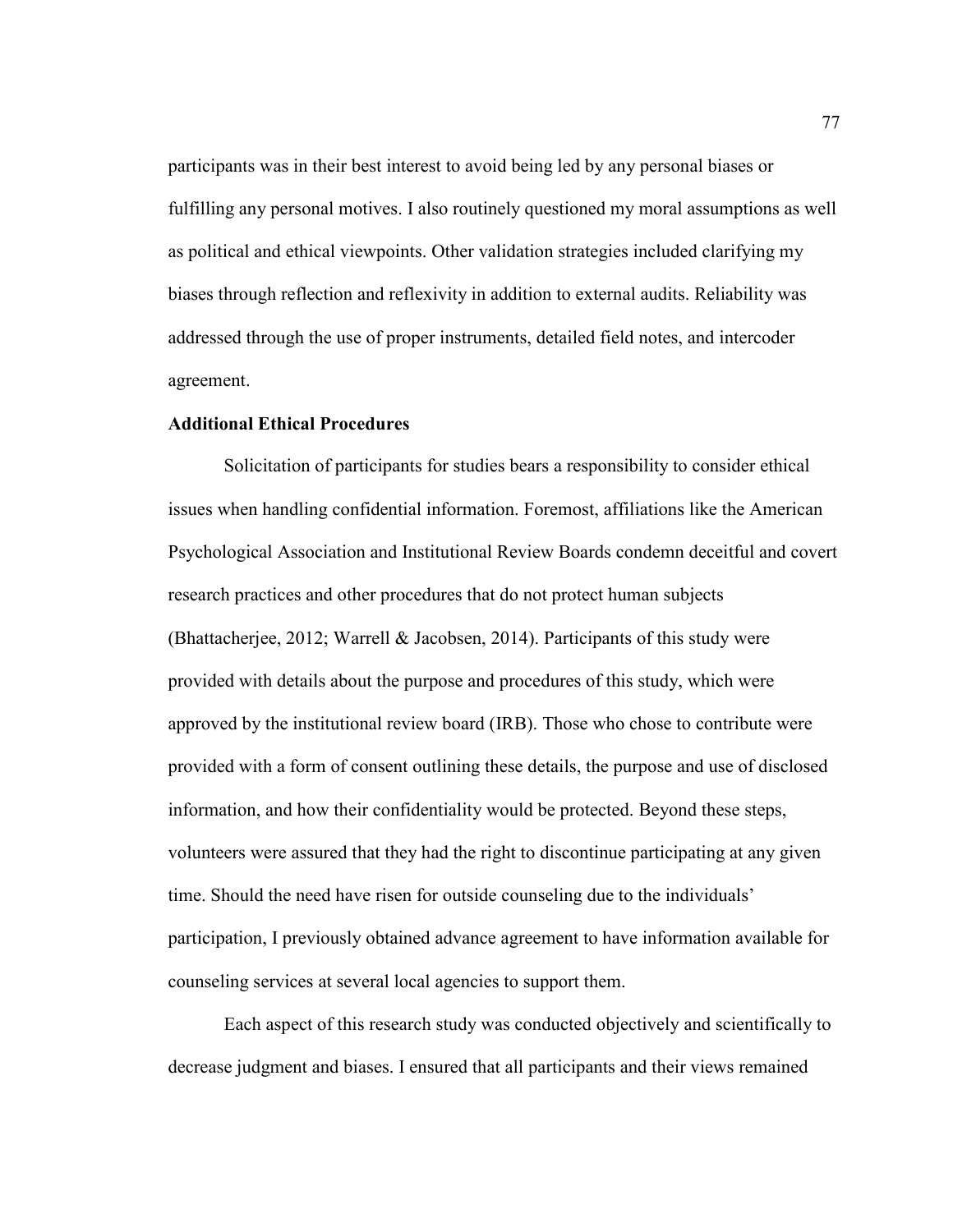private. I refrained from using the names of participants in documentation except for informed consent. Any written or verbal information surrendered to the researcher, or any assistants remained confidential, properly stored, within the confines of the study, until appropriately discarded. Additionally, undisclosed information that was necessary for a client was requested from them privately. The final ethical consideration related to ethical guidelines for the American Psychological Association and American Counseling Association. All statues of these organizations were respected and obeyed with regards to solicitation of participants, use of technology, confidential information, and maintaining discretion.

### **Summary of Research Design**

 The research design practice is much dependent upon the researcher's ability to understand the topic, facilitate interaction with participants, and share rich data regarding their experiences (Chenail, 2011). Therefore, the research methodology is built upon the procedures implemented by the researcher (Chenail, 2011). As the evaluator, I carefully scrutinized my choices to ensure that my efforts were purposeful, appropriate, and ethical. Each step of this design maintained a rationale for the chosen strategies and methods. In the scope of a phenomenological study, I employed a hermeneutical approach to understanding the lived experiences of African American fathers who remained under-involved after participating in fathering programs. A sample of eight to ten African American fathers aged 18-45 was the chosen source to gather data based on their experiences as participants in fatherhood programs and their involvement thereafter.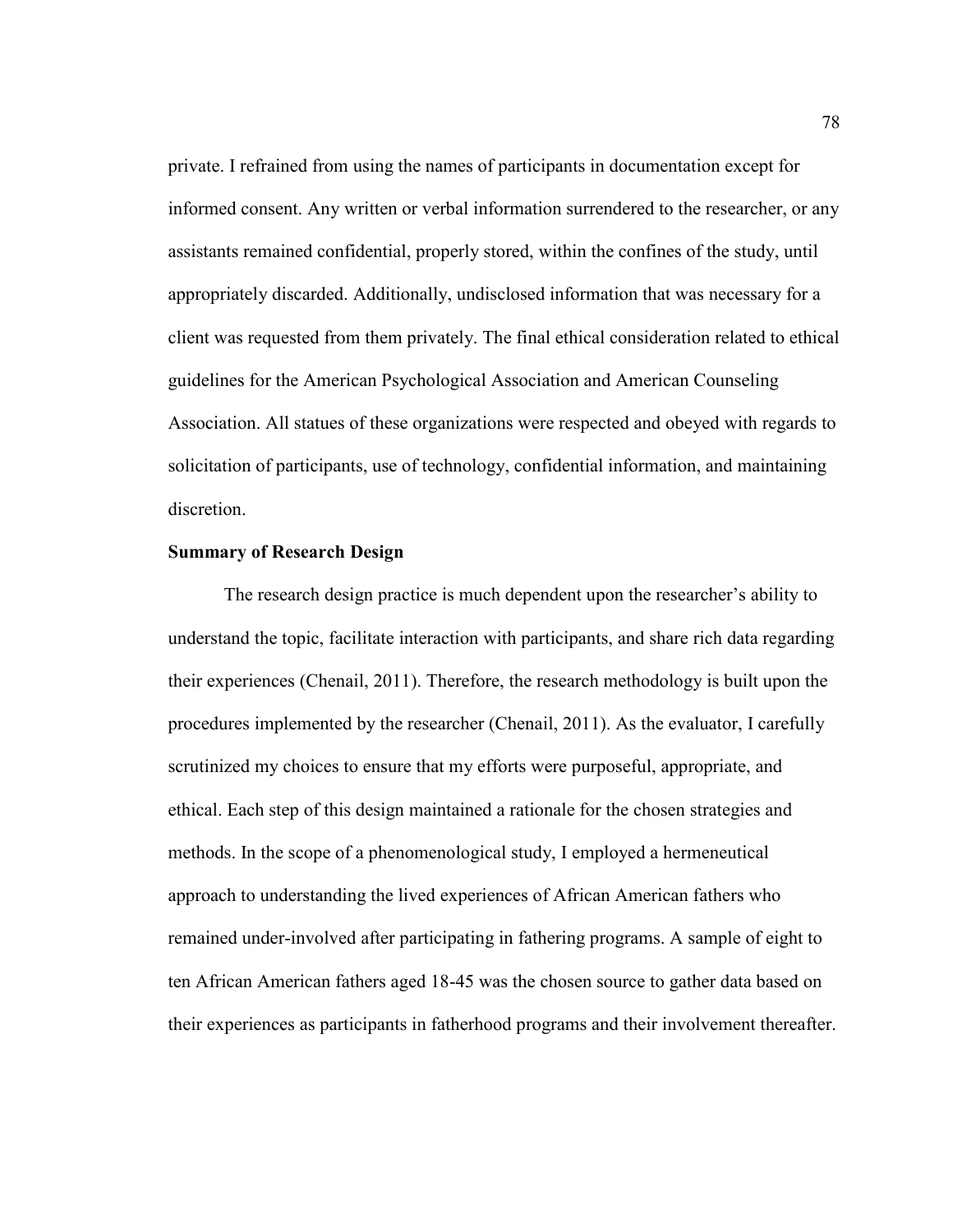The plan for this study was to use methods that were previously proven useful in studying father engagement.

I believe the chosen methodology was appropriate for this research study because it captured the essence of participants' lived experiences about their participation in fatherhood programs and the impact on their involvement. The study gauged their thoughts and feelings about the value of the programs, impact on their parenting skillset, satisfaction with the programs, as well as perceptions about their closeness to their children. The information that was disclosed by them was coded into themes while using member checking as a part of the process of ensuring credibility. Ideally, the methods for this study were appropriate, as they were used in other studies on fatherhood issues related to involvement and programs. The themes and findings from the participant interviews are outlined in Chapter 4.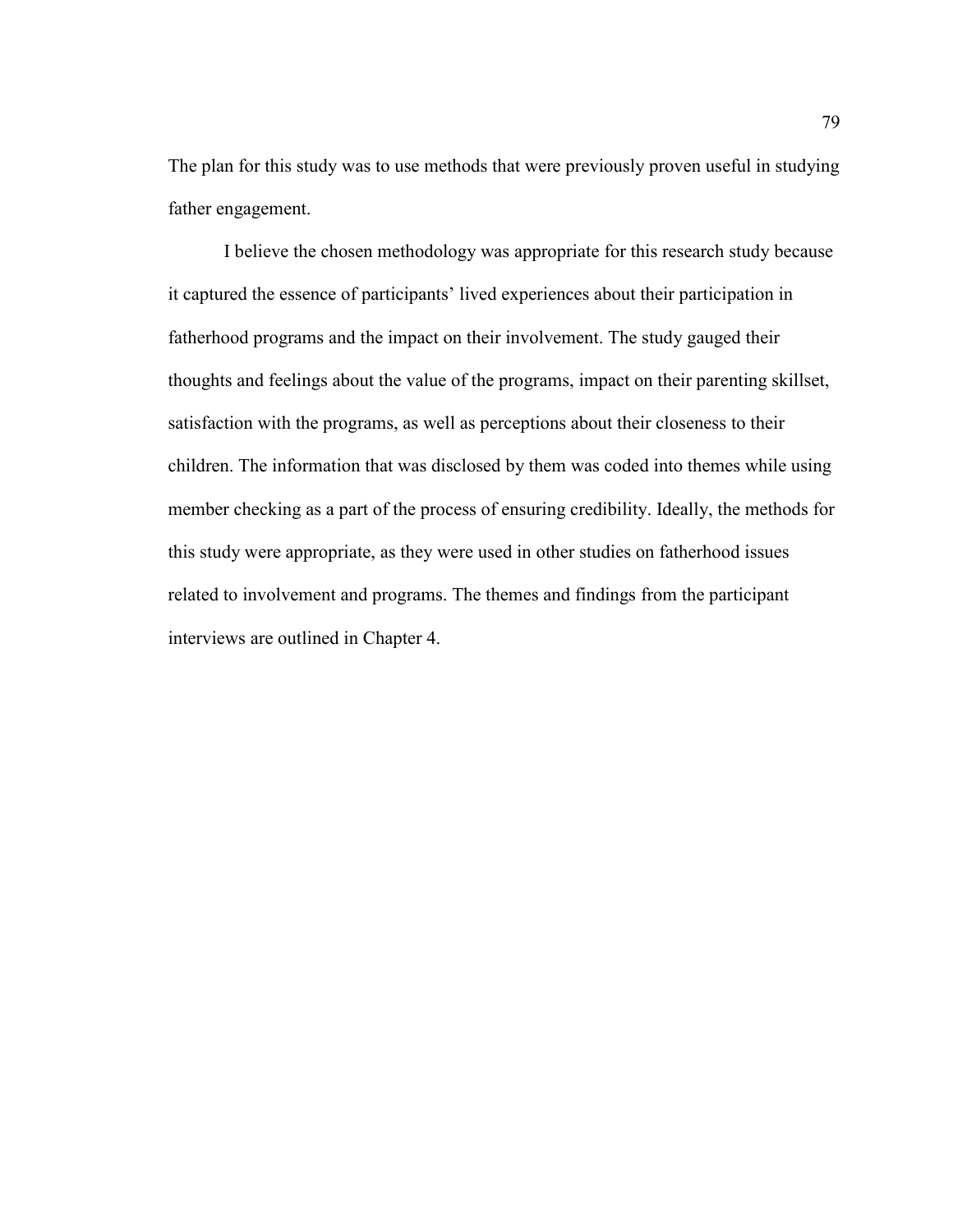### Chapter 4: Results

## **Introduction**

The purpose of this phenomenological study was to gain understanding of the experiences of African American fathers who have participated in fatherhood programs but remained uninvolved with their children thereafter. I applied a hermeneutic phenomenological approach to collect the data. The conceptual framework used for the study was the family systems theory. To gather the data for this study, I conducted semistructured interviews from nine different participants. The study was shaped by the following research question:

> 1. How have the lived experiences of noncustodial African-American fathers aged 18-45 years old who participated in fatherhood programs influenced their lack of involvement and engagement in the lives of their children?

In this chapter, I present the discoveries from this phenomenological study. Data was produced for the study by obtaining participant demographics, conducting semistructured interviews, creating transcripts, and coding for themes. Using hermeneutic phenomenology allowed the study to progress by illuminating details from participant experiences. Additionally, member checking was used to appraise and validate themes during data analysis. These approaches were applied to ensure credibility, transferability, dependability, conformability, and authenticity and are subsequently discussed. The chapter concludes with a detailed summary of the major outcomes pertaining to the research question.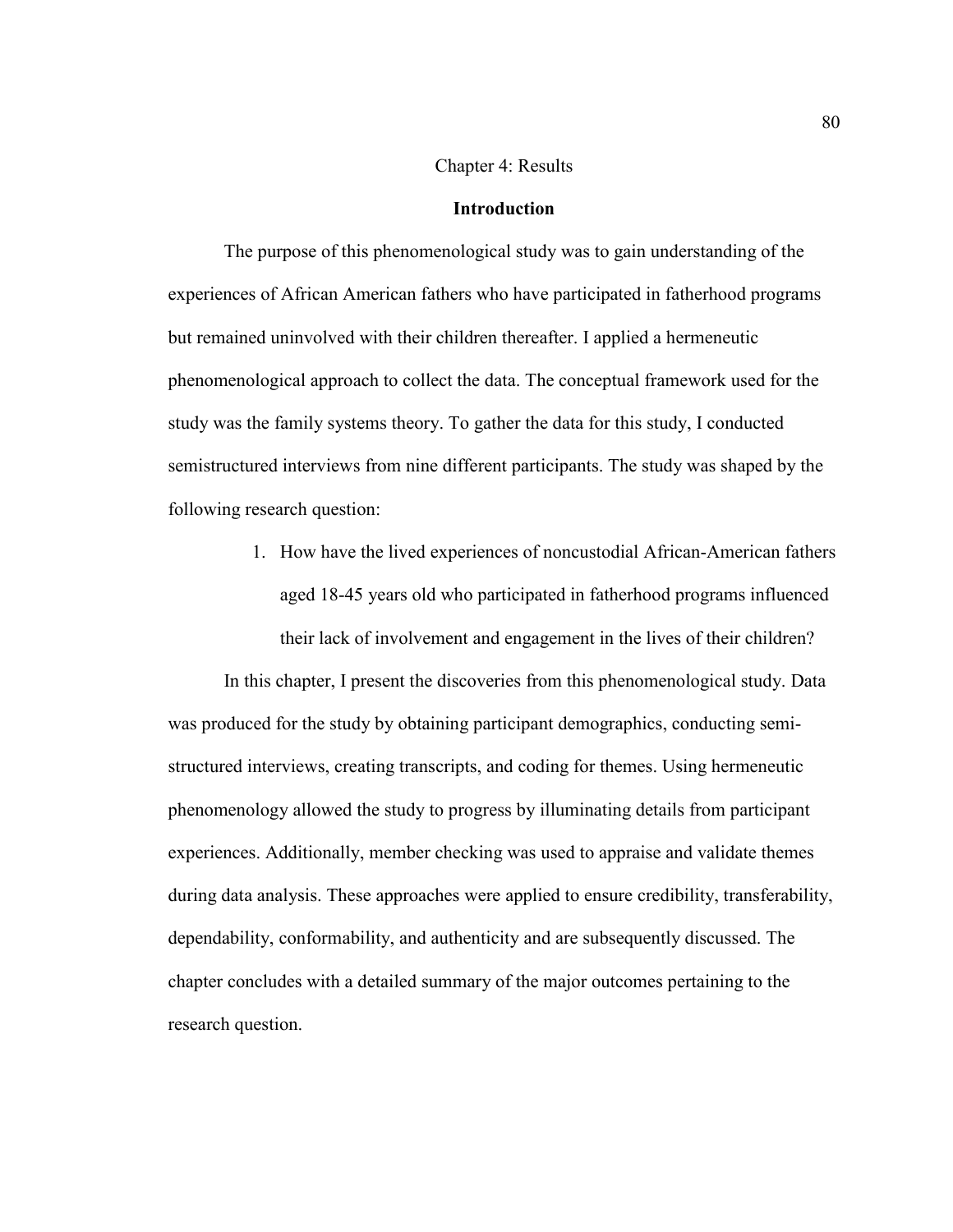#### **Pilot Study**

A pilot study was conducted for the purpose of checking for personal bias and establishing efficacy of the interview process and selected questions. Three fathers who did not qualify for the actual study due to age or ethnicity volunteered to participate in this process. These participants encountered the same protocol that the main study participants followed. When these individuals contacted me for participation in the study, it was determined that they did not meet all of the eligibility requirements as two were beyond the age range (46 and 49) and one was of Hispanic descent. I conducted the interviews at a scheduled time agreed upon with each participant. During the interviews, I implemented the same questions that were eventually used for the main study. The pilot study did not result in any suggested changes to the main study. The participants expressed their understanding of the study and its purpose and demonstrated their ability to effectively provide answers to the questions without any setbacks. Additionally, they declared that the study posed no obvious bias.

### **Research Setting**

The research was primarily conducted using face-to-face interviews in the City of Philadelphia. Six participants agreed to hold their interviews in a living room or family room within their respective homes when no one else was present. Another participant completed his interview in a private classroom in his home church. Two participants who could not meet in person requested a phone interview and a video call. To ensure privacy and confidentiality, I requested that each of them choose a time when no one was home or would be present with them. Additionally, I clarified that no else was physically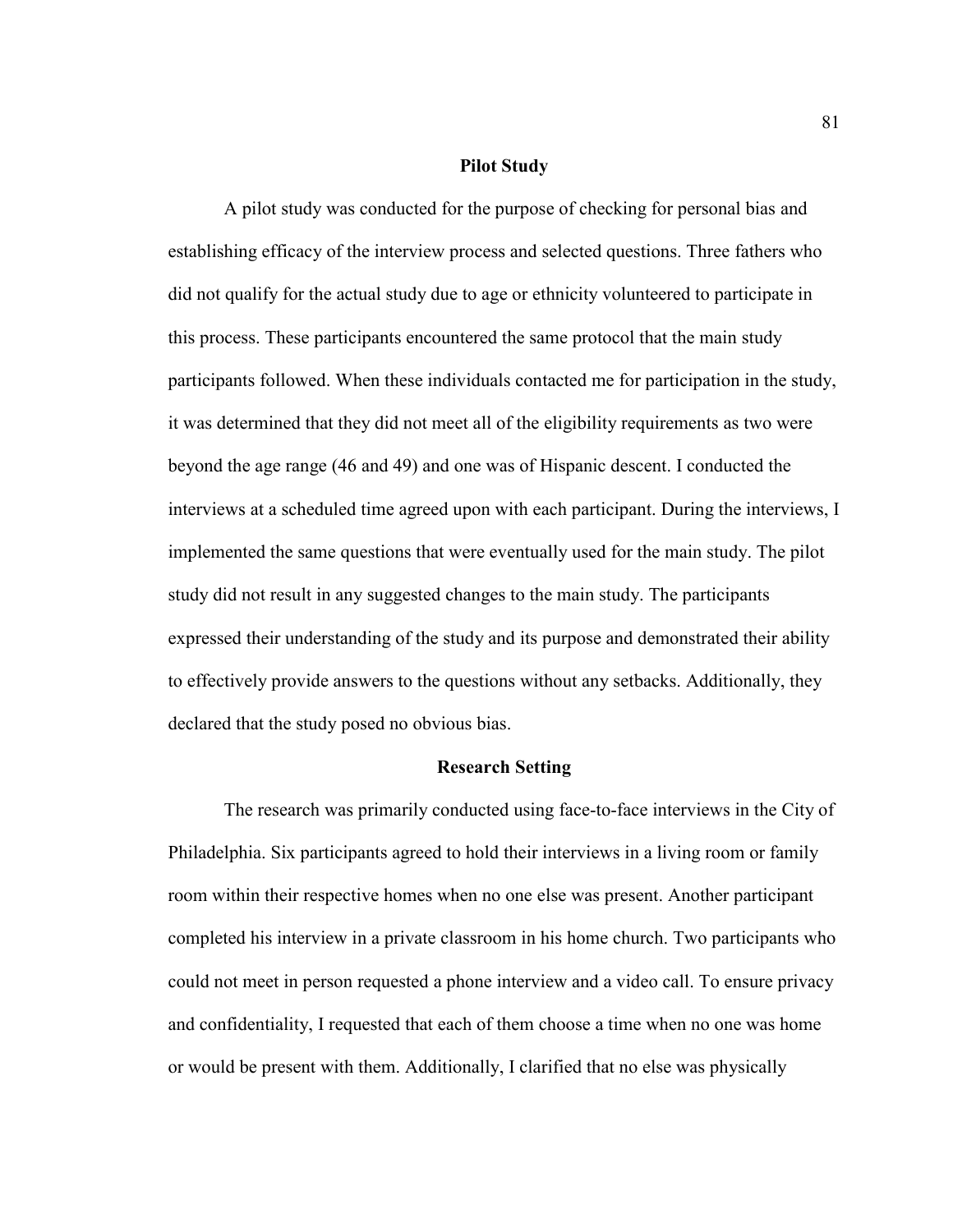present or able to see or hear me. Prior to the start of each interview, participants were given background information on the study, then completed and signed the informed consent form.

### **Participants Using Pseudonyms**

## **Nick**

 Nick, a 42-year-old father with court appointed visitation rights has a 14-year-old daughter and 11-year-old son. He described his fatherhood experience as rewarding because he believed his relationship with his children was improving overall. However, his report confirmed that his involvement with his children remained inconsistent. Nick attended a fatherhood program due to court order, but also stated that he believed attending this program did not improve his involvement as it offered him no support with his situation.

### **Jerome**

Jerome, age 42, has five children ranging from ages 6 to 19. Three of the children live near him and he spends time with them once or twice per year. He sees the other children who do not live in close proximity no more than once per year to once each year and a half. Jerome attributed his poor relationship with his children to strained relationships with their mothers and the children's residence. He also stated that he tries to avoid stress related to the coparenting relationships. He attended a fatherhood program after he was taken to court by one of his children's mothers and stated that the program was of no benefit to him.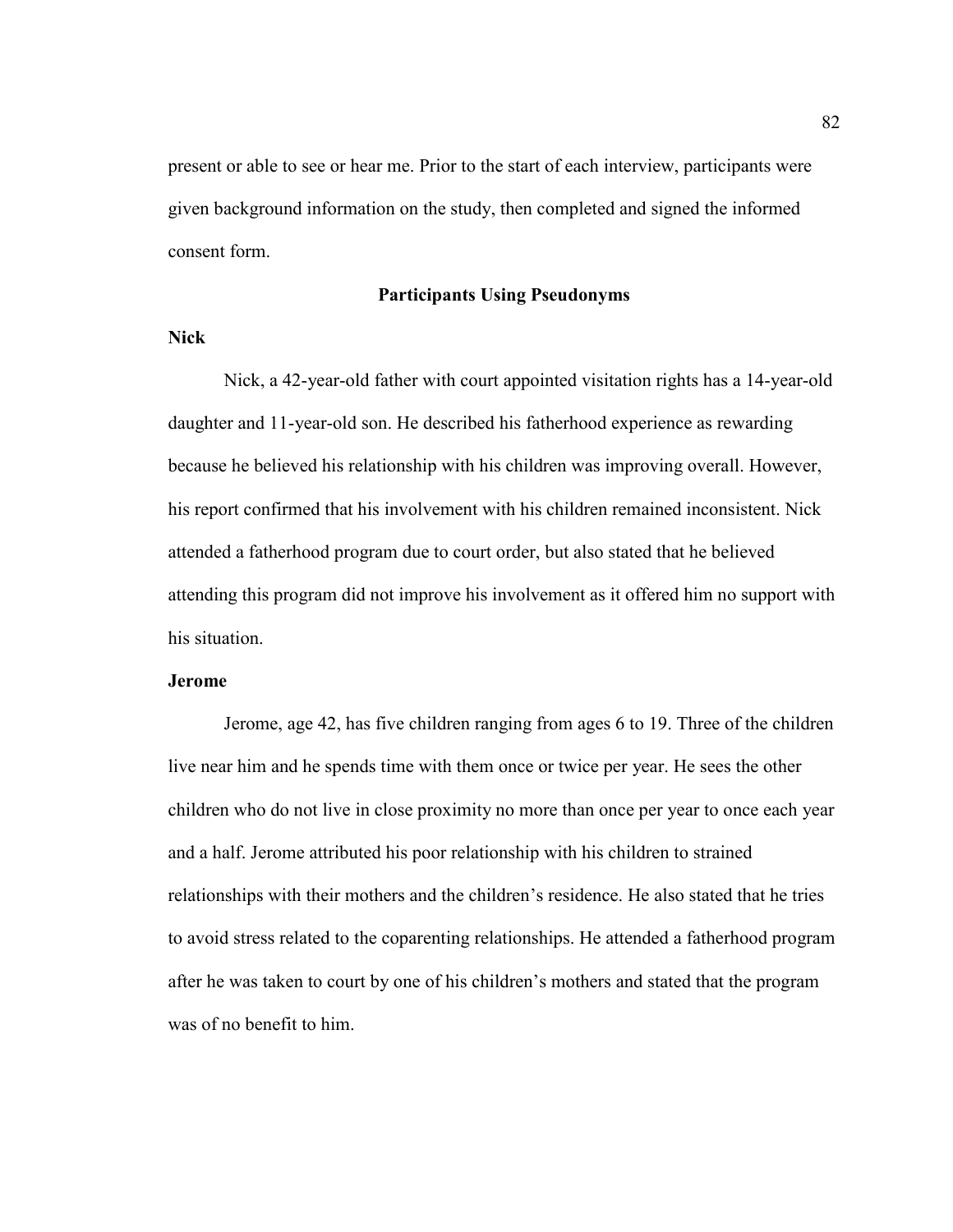### **Blake**

Forty-four-year-old Blake has two biological children aged 8 and 11. He has a parenting agreement that was established through the courts but admitted that it is not consistently adhered. The agreement was established upon his request due to being unable to see his children after his divorce. Blake reported going as long as 6 months at a time without seeing his children. He chose to participate in a fatherhood program while working through his situation in family court and shared that the program had minimal impact on his involvement.

## **Reese**

Reese, a 35-year-old father is the only father who was recently awarded legal custody and can be considered residential after previously not having consistent physical contact with his child. He attained guardianship of his 7-year-old daughter as a result of the mother relinquishing her rights after she relocated to another part of the country with a man she started dating. He was chosen as a part of the study as he shared why he was previously uninvolved and why he still recognizes himself as underinvolved. He also admitted that his daughter continues to spend months at a time with his mother and sister. He stated that he has a very busy life between work and other obligations. Although the mother relinquished her rights, his daughter is allowed to spend time with her when requested. Reese stated that years prior, the mother made it extremely difficult for him to see her as he would not see her 6 or more months at a time. He blamed his poor attendance and lack of fight for his daughter on his own passivity and unawareness.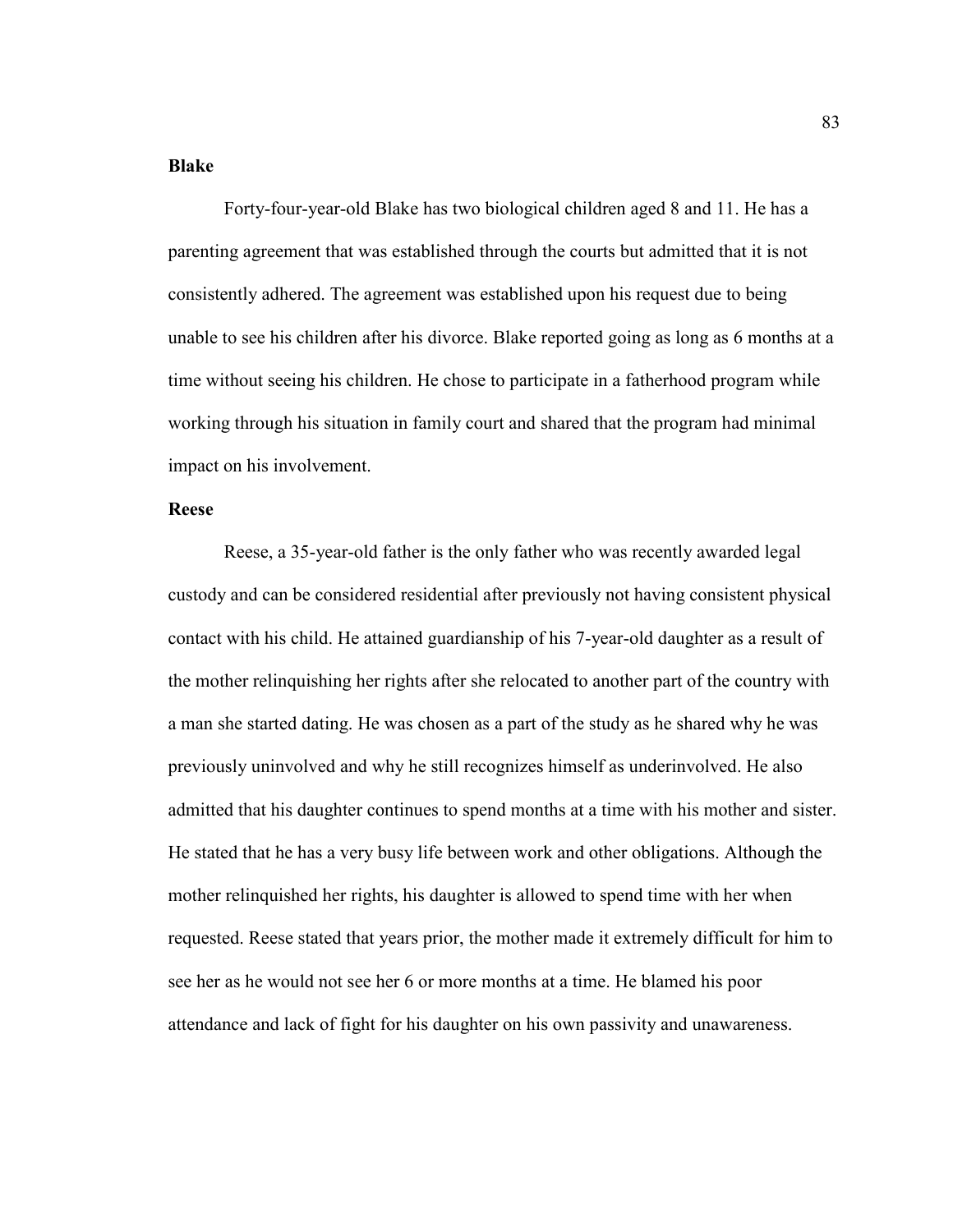Reese reported that his participation in a fatherhood program showed him shared experiences with others, but did not provide him with any tools to aid his involvement. **Wally** 

Wally is a married 42-year-old father with a 15-year-old son. Wally attended a fatherhood program upon the referral of a friend after experiencing extended periods of time without seeing his son and one occasion where he only saw him twice within a year. He believes that fatherhood programs try to help men stay active by giving ideas on how spending time with their children. However, he felt the program did not offer him any relevant assistance.

## **Lenny**

A divorce several years ago led Lenny, aged 41 to become a nonresidential father to his 4-year-old daughter. He admitted to being very passive with his daughter's mother and not seeing his daughter for extended periods of time. Lenny eventually sought help from a father enrichment program. He attested that his participation in the program did not result in him spending more time with his daughter, but rather taught him how to better navigate their interactions.

## **William**

At 41 years old, William has four children ages (19, 16, 14, and 11) with two different women. He described his fatherhood experience as *horrible* and not how he intended it to be. He confirmed that he does not see his children due to stress he endures from the mothers seeking revenge on him by leveraging the children. He stated that out of frustration and for his peace of mind, he chose to stop trying to see them and have distant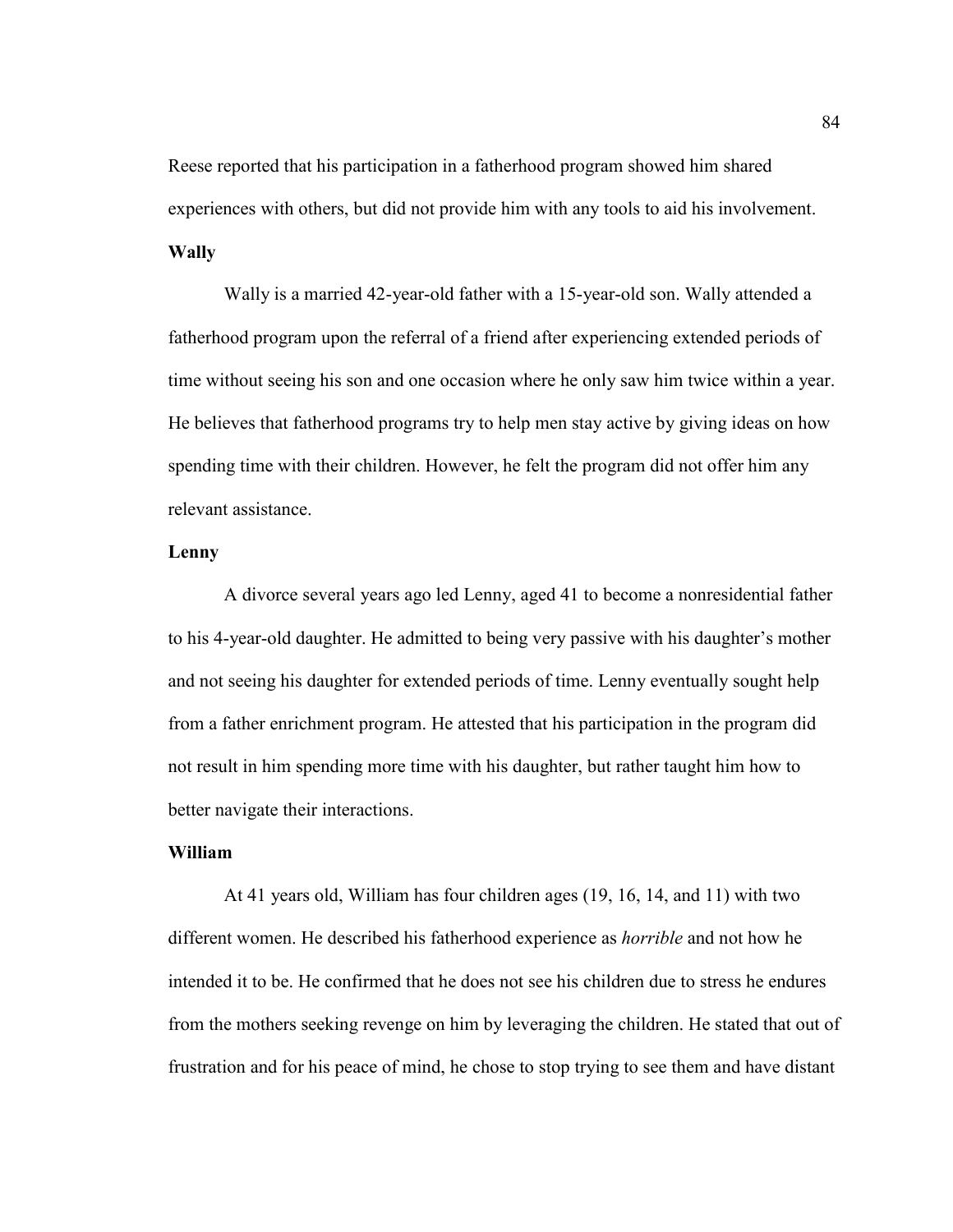relationships with them until they are older. William stated his participation in a fatherhood program did not improve his situation, as he has not seen any of his children in over 2 years.

# **Carlton**

Carlton age 44, attended a fatherhood program hoping to attain consistent time with his 13-year-old daughter and 10-year-old son after he and his wife divorced. He has biweekly visitation but explained that he does not see the children according to this schedule. While participating, he noticed the curriculum focused on what fathers could do to be better parents as opposed to how coparenting could be more amicable. He reported that he grew frustrated with the program and stopped attending after five sessions.

## **Roland**

Roland is a 28-year old the nonresidential father of an 11-year-old daughter and 4-year-old twin boys. Roland was initially court ordered to attend a fatherhood program due to his lack of physical and financial involvement. He affirmed that during that period of his life, he was young and immature and could not handle the responsibilities of being a father. Roland stated that he attended fatherhood programs at two different time periods in his life and only benefited from the first program as it stressed the importance of being employed and staying out of jail. Presently, he still does not see his daughter more than twice per year.

#### **Demographics**

The recruitment efforts produced a total of nine men who qualified for the study. Table 1 highlights the demographic information of these men and residence status with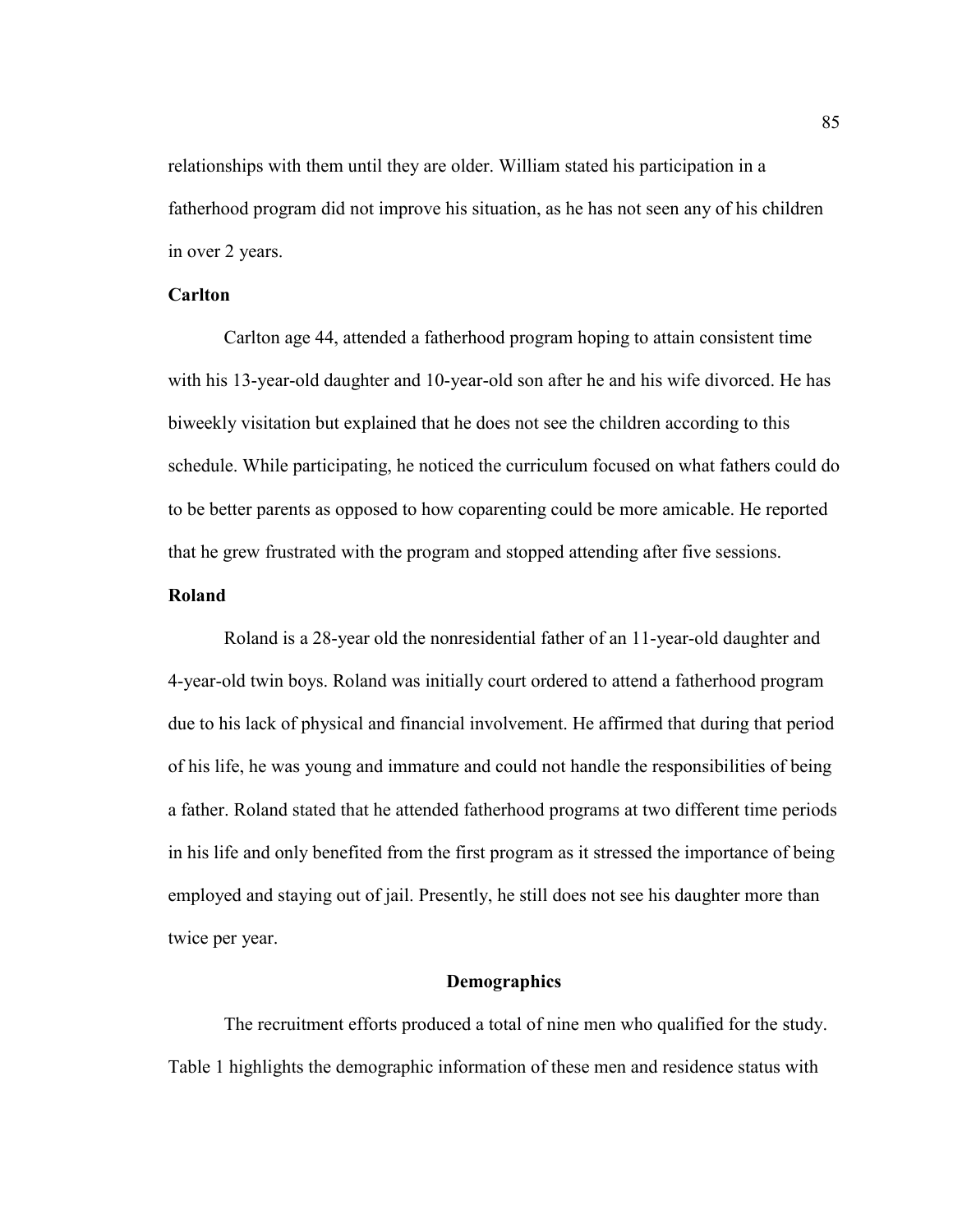their children. All nine of the participants self-identified as African American in the age range of 28 to 44 years old having between one to five children. They all reported going six or more months without having face-to-face with their child(ren). They also specified if they had children with more than one woman and the nature of their relationship with their child's mother. Eight of the nine men did not presently live with their children while one recently obtained primary legal custody after he initially had no relationship with his child. He is now the legal guardian of his child due to the mother relinquishing her rights.

The participants' current visitation rights as awarded by the court are also depicted in Table 1. Three of the participants have biweekly visitation rights with their children. While they have the right to have their children at these times, their level of engagement was reported as going as far as 6-7 months and one to two times per year with seeing their children. Jerome was the only participant who has no court order in place. He reported that he sees three of his children once or twice per year and the others every year to year and a half. The remaining four participants are granted one weekend per month with their children. Wally reported seeing his son two times per year. The other three fathers confirmed seeing their children one to two times per year.

Table 1

| Name   | Age | No. of<br>Children | Residency<br>Status with<br>Children | Visitation Rights | Level of<br>Engagement |
|--------|-----|--------------------|--------------------------------------|-------------------|------------------------|
| Nick   | 42  |                    | Nonresident                          | Bi-weekly         | 6-7 months             |
| Jerome | 42  |                    | Nonresident                          | No order          | 1-2                    |

#### *Participant Demographics*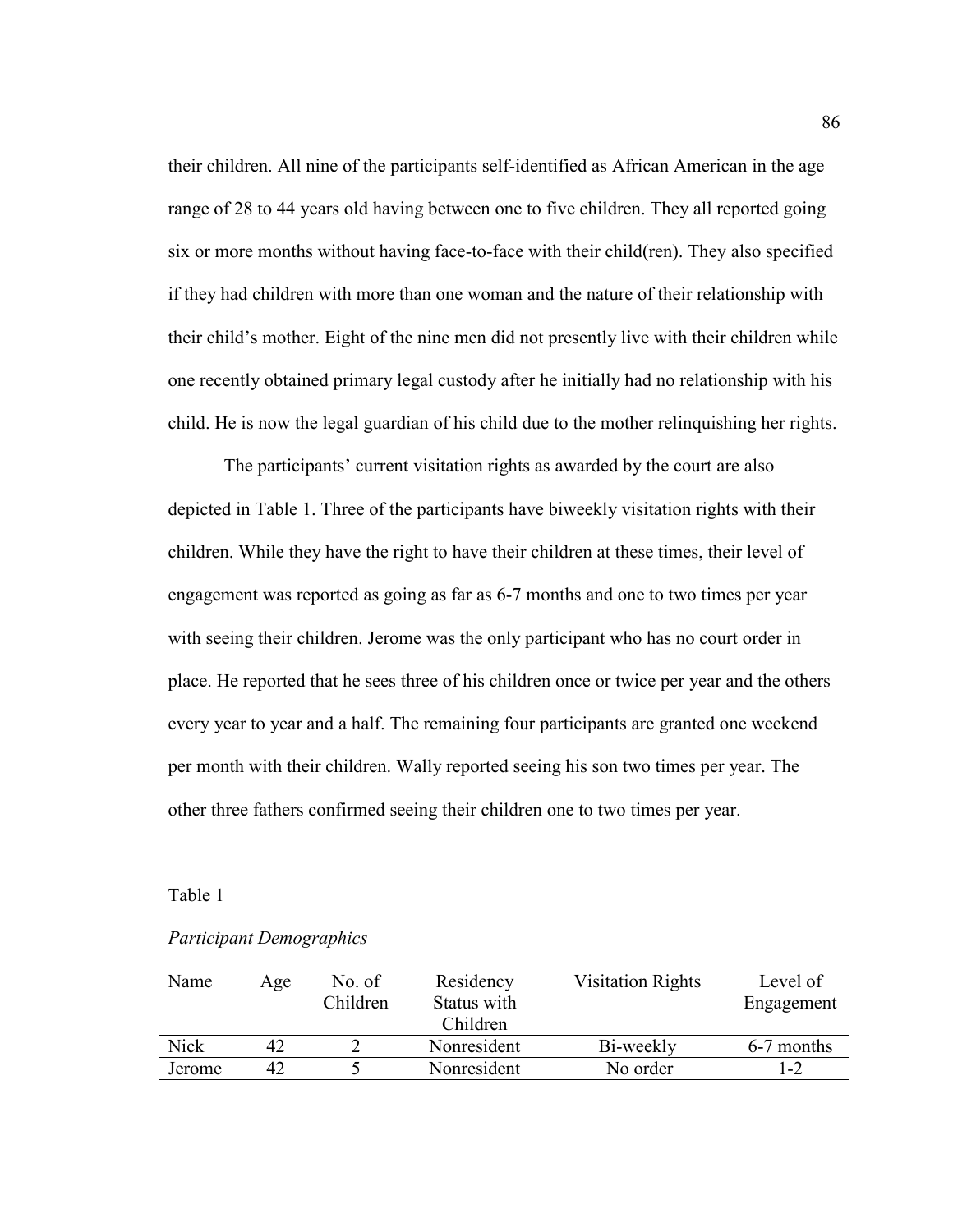|         |    |                |             |                 | times/year   |
|---------|----|----------------|-------------|-----------------|--------------|
| Blake   | 44 | $\overline{2}$ | Nonresident | Bi-weekly       | 6 months     |
| Reese   | 35 |                | Part-time   | Legal custody   | 6-7 months   |
|         |    |                | Resident    |                 |              |
| Wally   | 42 |                | Nonresident | 1 weekend/month | 2 times/year |
| Lenny   | 41 |                | Nonresident | 1 weekend/month | $1 - 2$      |
|         |    |                |             |                 | times/year   |
| William | 41 | $\overline{4}$ | Nonresident | 1 weekend/month | 2 years ago  |
| Carlton | 44 | 2              | Nonresident | Bi-weekly       | $1 - 2$      |
|         |    |                |             |                 | times/year   |
| Roland  | 28 | 3              | Nonresident | 1 weekend/month | $1 - 2$      |
|         |    |                |             |                 | times/year   |

Table 2 outlines the type of programs attended and the nature of the fathers' attendance in the fatherhood programs. The reports of the men determined that none of them attended the same programs and the programs they attended were either community-based or religious based. Public offices in the city or other nonprofit organizations offered the community programs. Local churches provided the religious programs. Nick and Blake were the only fathers who attended the programs in a church. Nick's participation was mandatory as part of his court order. Blake chose to attend his program in search of assistance with his court proceedings. Both participants stated that they completed the program. When asked why they completed the program, they both stated that being in the program allowed them to feel as though they were not alone as others surrounded them with similar circumstances. Nick also confirmed that he knew in the back of his mind he should not quit since his attendance was mandatory.

 Seven of the participants attended programs that were afforded to the local community. Three of the fathers (Jerome, Carlton, Roland) attended via court mandate. Carlton was the only one out the three who did not finish the program. He confirmed that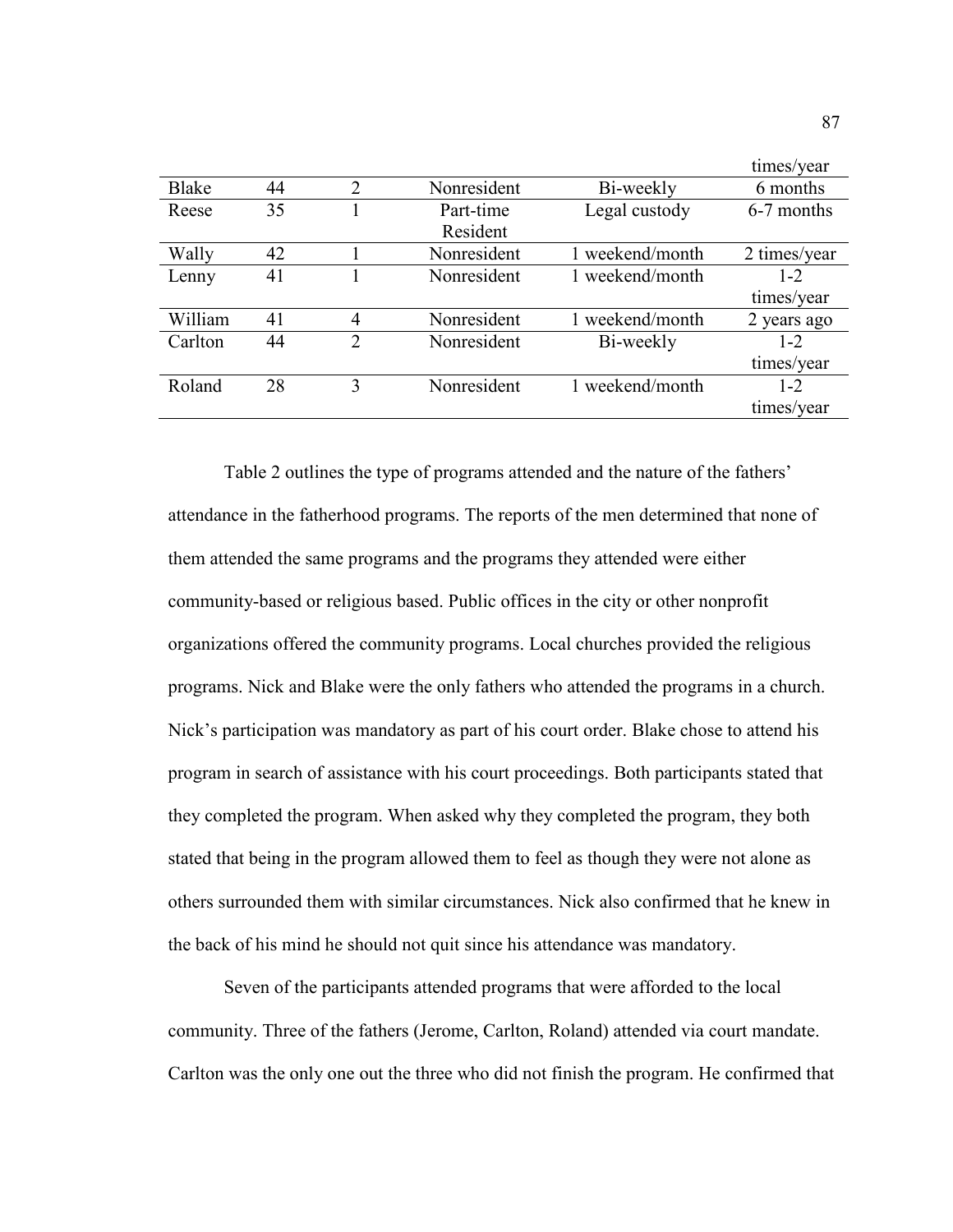he grew frustrated with the program and as a result stopped attending. He stated, "I got absolutely nothing out of that program. I would not go back." Jerome and Roland confirmed they finished the duration of their programs due to the court mandate.

The remaining four participants attended on a voluntary basis for support with their individual situations. William and Wally did not complete the programs. In his interview, William stated,

It just wasn't for me. It wasn't what I was looking for. I thought they would be able to tell me how to deal with the stress and work with the mothers, but it was just a lot of complaining and encouraging us to step our game up.

Wally reported that his termination from the program was connected to ongoing troubles he was having with his children's mother. He stated in his interview, "I just didn't care anymore. I was tired. She was getting on my nerves and I was wondering what I was fighting for." These perspectives purported the notion from several of the participants that the outcomes were through no fault of their own.

 Reese and Lenny were the two participants who completed the program. Both confirmed that they wanted to obtain all they could from their programs. Reese stated,

To be honest, I wanted to do better, and I still do, so that was the only reason I stuck with it. I don't believe it offered me anything that led to me doing more, but I also did not want to turn my back on my child.

Lenny attested to appreciating the insight his program provided on dealing with the ranging emotions his child might present and her overall development. He recounted, "It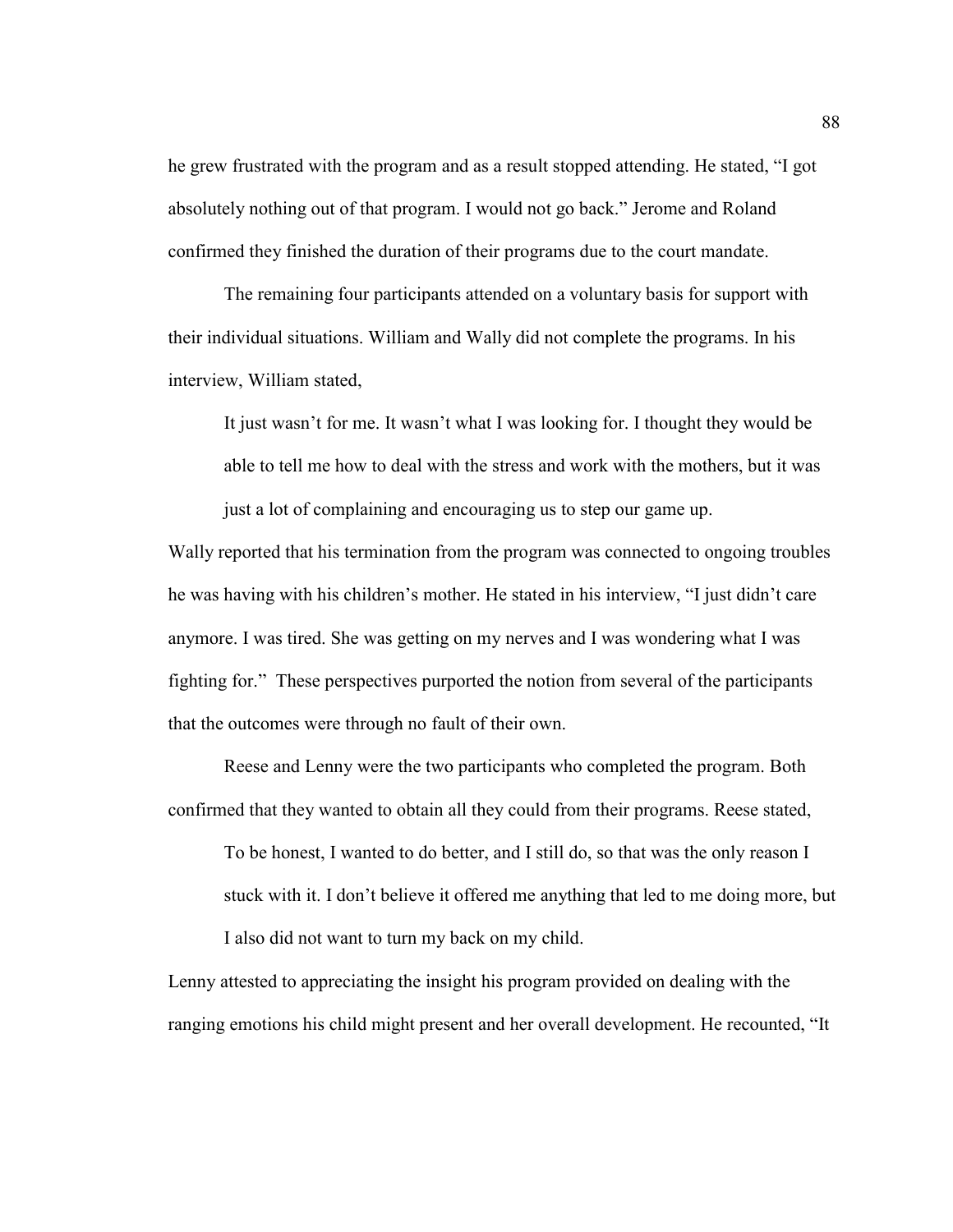did give me some tools to work with my daughter, but I can't say it showed me how to

manage the stress I encounter dealing with her mother."

Table 2

| Name    | Type of Program        | <b>Program Participation</b> | Completed Program |
|---------|------------------------|------------------------------|-------------------|
| Nick    | <b>Religious Based</b> | Mandatory                    | Yes               |
| Jerome  | Community-Based        | Mandatory                    | Yes               |
| Blake   | Religious Based        | Voluntary                    | Yes               |
| Reese   | Community-Based        | Voluntary                    | Yes               |
| Wally   | Community-Based        | Voluntary                    | No                |
| Lenny   | Community-Based        | Voluntary                    | Yes               |
| William | Community-Based        | Voluntary                    | No                |
| Carlton | Community-Based        | Mandatory                    | N <sub>0</sub>    |
| Roland  | Community-Based        | Mandatory                    | Yes               |

### **Data Collection Procedures**

 As the central instrument in the data collection and analysis process, I understood my responsibility to remain aware of any biases or assumptions I could bring to the research setting. Two steps I implemented to avoid this were using reflective journaling and consulting with a third-party to review themes and codes. Journaling allowed me to examine and suspend my personal assumptions and beliefs (epoche) while the consultation regulated the quality and effectiveness of my transcript evaluation.

 Once contacted by potential participants, I made arrangements to have a prescreening via telephone and scheduled a date to review informed consent information and conduct the interview. During the prescreening call, all participants were deemed eligible based on the inclusion criteria. Callers who met the criteria arranged a meeting day and time to complete the interview at a location of their choice.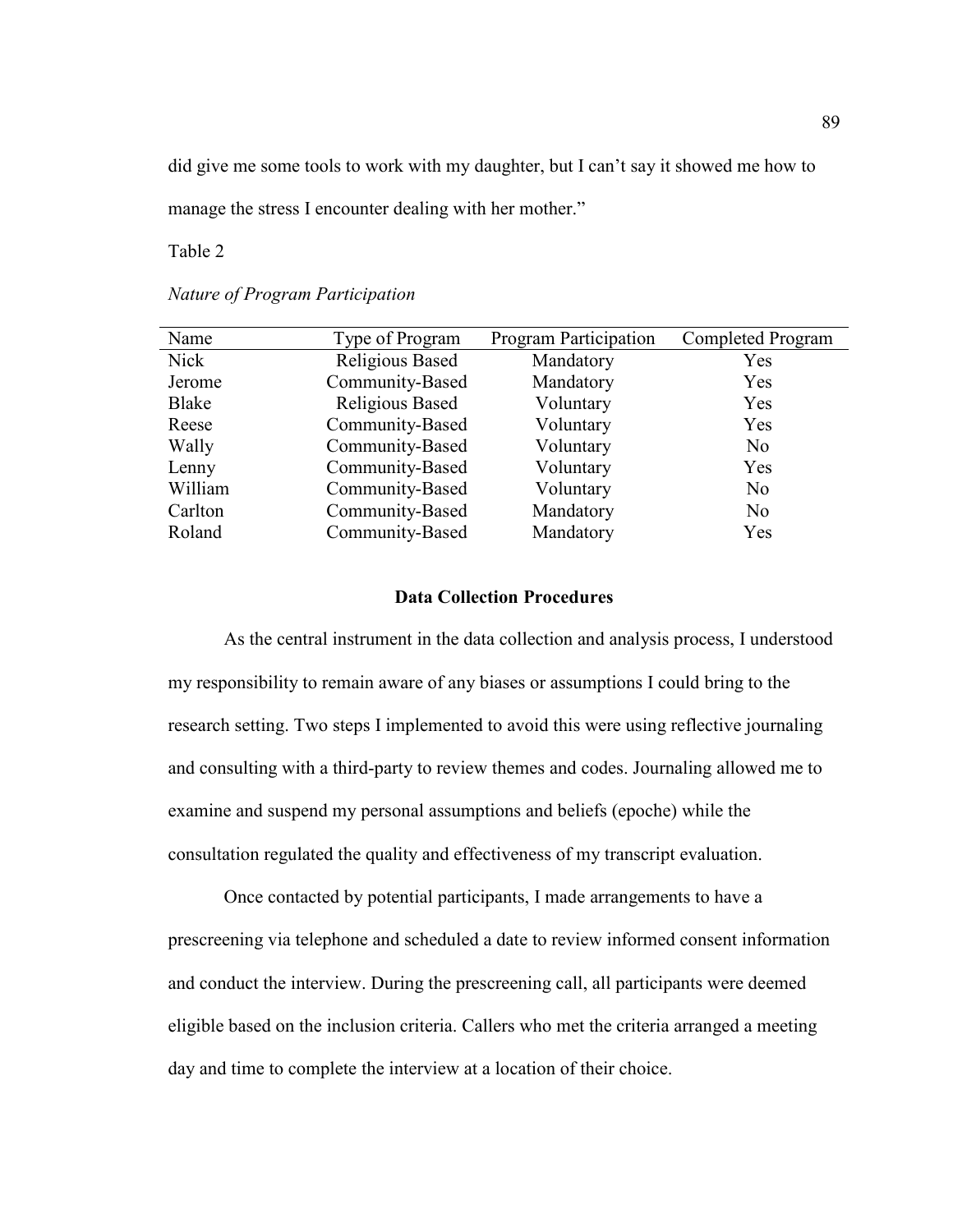Prior to beginning each interview, I reviewed the background of the study, my motivation for conducting the research topic, and asked each participant to read and sign the informed consent form. This consent presented a written summary of the study, the IRB approval number, expiration date, IRB contact information and \$25 gift card provided as a thank you for their participation. Additionally, the consent form included the inclusion criteria, data collection procedures as well as the voluntary nature of the study risks and benefits. After participants confirmed they understood everything on the form and had no further questions, they signed a copy of the consent form for my records and received a copy to take with them.

 I implemented seven face-to-face interviews, one phone interview, and one video call using semistructured interviews and questions I created for the study. The interview protocol also included follow-up probing questions to extricate more details based on the participants' responses. A copy of the interview questions is located in Appendix C The times of the interviews lasted between 43 and 79 minutes, with an average time of 58 minutes. Face-to-face interviews were conducted in the participants' home or in a private room in a local church. Two interviews were conducted via telephone call and video call respectively. During all interviews, I remained attentive with active listening to provide support and comfort. I also offered participants the opportunity to break from questioning if needed. No participants required a break from the interviews. There were no significant interruptions or issues during completion of interviews. Participants were provided a thank you card and \$25 gift certificate after the interview in appreciation of their contributions.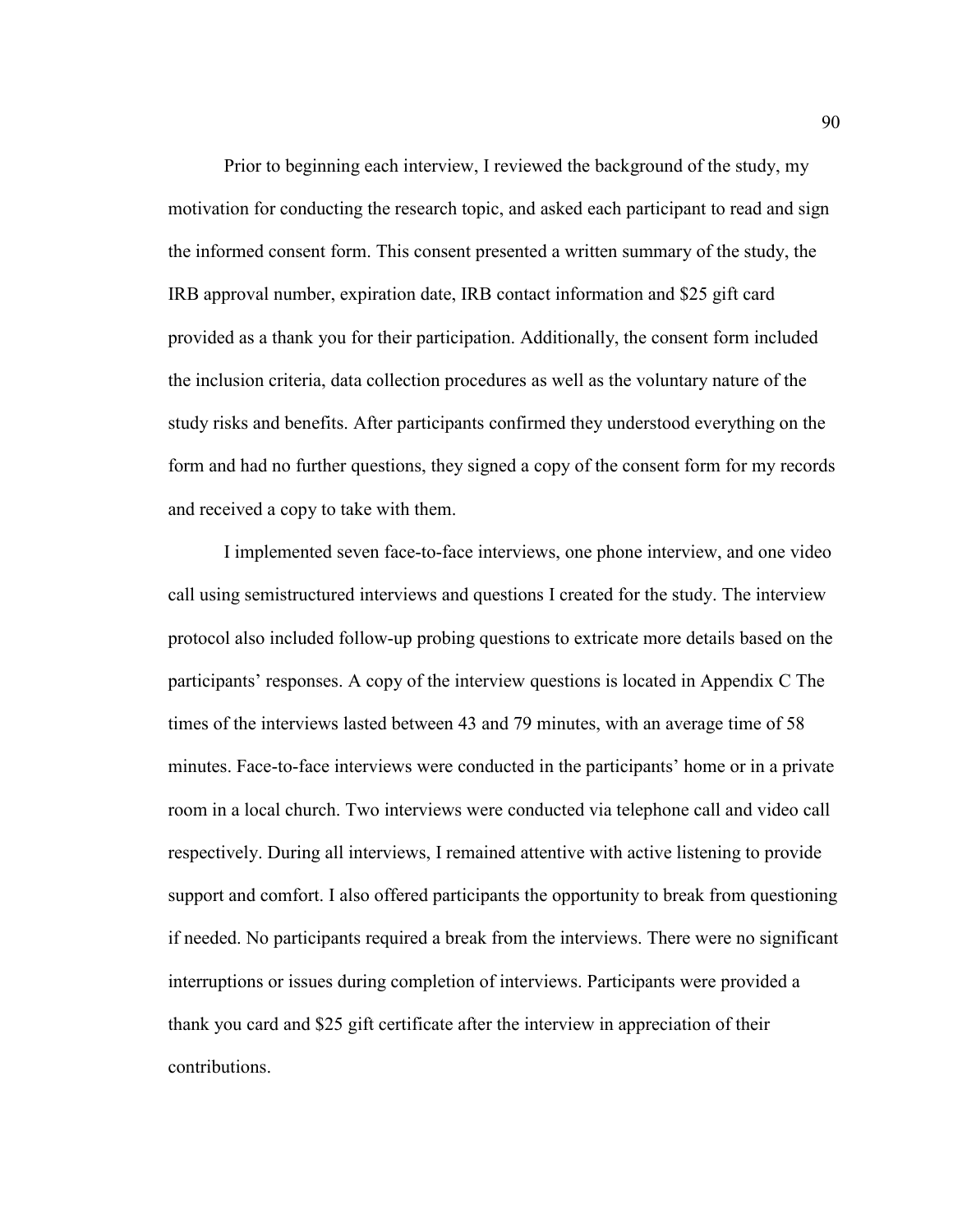The implementation of semistructured interviews and open-ended questions allowed participants to respond to the interview in a relaxed manner with transparent responses. A recurrence during many of the interviews was the participants answering later questions without me having to ask. Many of their responses were extensive and carried into the other questions. Another adjustment made during some interviews was reordering the questions as the responses dictated the flow of the interview. While the participants spoke, I also attended to body language, eye contact, voice tone, and changes in speech to determine any areas I needed to revisit at the end of the interview or during analysis. All of the participants provided deep detailed responses that demonstrated passion and in many cases, frustration in their disclosure as evidenced by word choices and changes in their tone. For example, eight of the nine participants used vituperative language when speaking of their children's mothers and sounded vulnerable at times when speaking of their children. The participants validated these findings when I acknowledged them. At the conclusion of each interview, the participants affirmed their willingness to discuss the results of the findings and confirm the accuracy of their responses.

 To record the interviews, I used a digital recorder and a voice recording application to document each interview. Checking the recorder prior to the start of every interview assessed its proper functioning. I also informed the participants that I would be taking field notes as necessary to take account of nonverbal cues, specific responses, and additional questions during their interview. I later used these notes during analysis procedures and for clarification purposes during member checking. The recordings were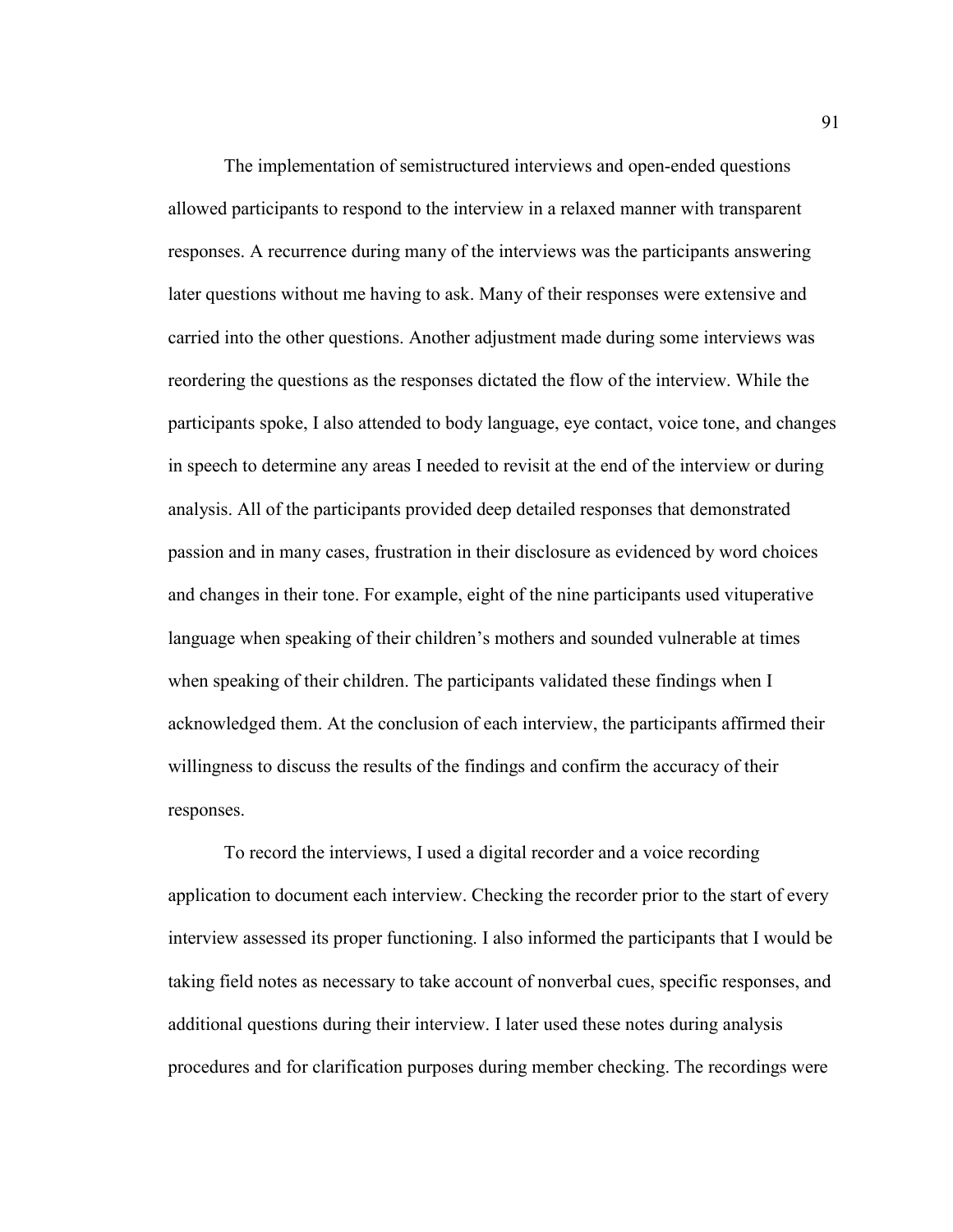manually transcribed verbatim within 3-5 days of each interview and saved in a secure file in Microsoft Word. The recordings had to be played multiple times to assure accuracy in transcription.

 Qualitative research demands that the researcher collect data until saturation occurs (O'Reilly & Parker, 2013). Upon completion and review of the nine interviews, no new data was materializing as indicative of saturation, thus I withdrew the search for further participants. With this realization, I continued to follow the procedures outlined in Chapter 3 for analyzing the data.

## **Data Analysis**

 I conducted an inductive, phenomenological design along with iterative categorization to theorize the participants' experiences by allowing meaningful patterns and themes to emerge in response to the interview questions (El Hussein, Hirst, Salyers, & Osuji, 2014). Next, I identified common factors between the participants' reports by implementing Colaizzi's (1978) method for data analysis without the additional step of symbolic representation. This process included the following steps to benefit the development of themes:

## **Step 1: Transcription**

 This phase of analysis consisted of reviewing the field notes, digital recordings, and transcripts from the interviews several times to gain an understanding of the participants' experiences and perceptions based on the questions. At the transcription, broad concepts began to emerge amongst the participants.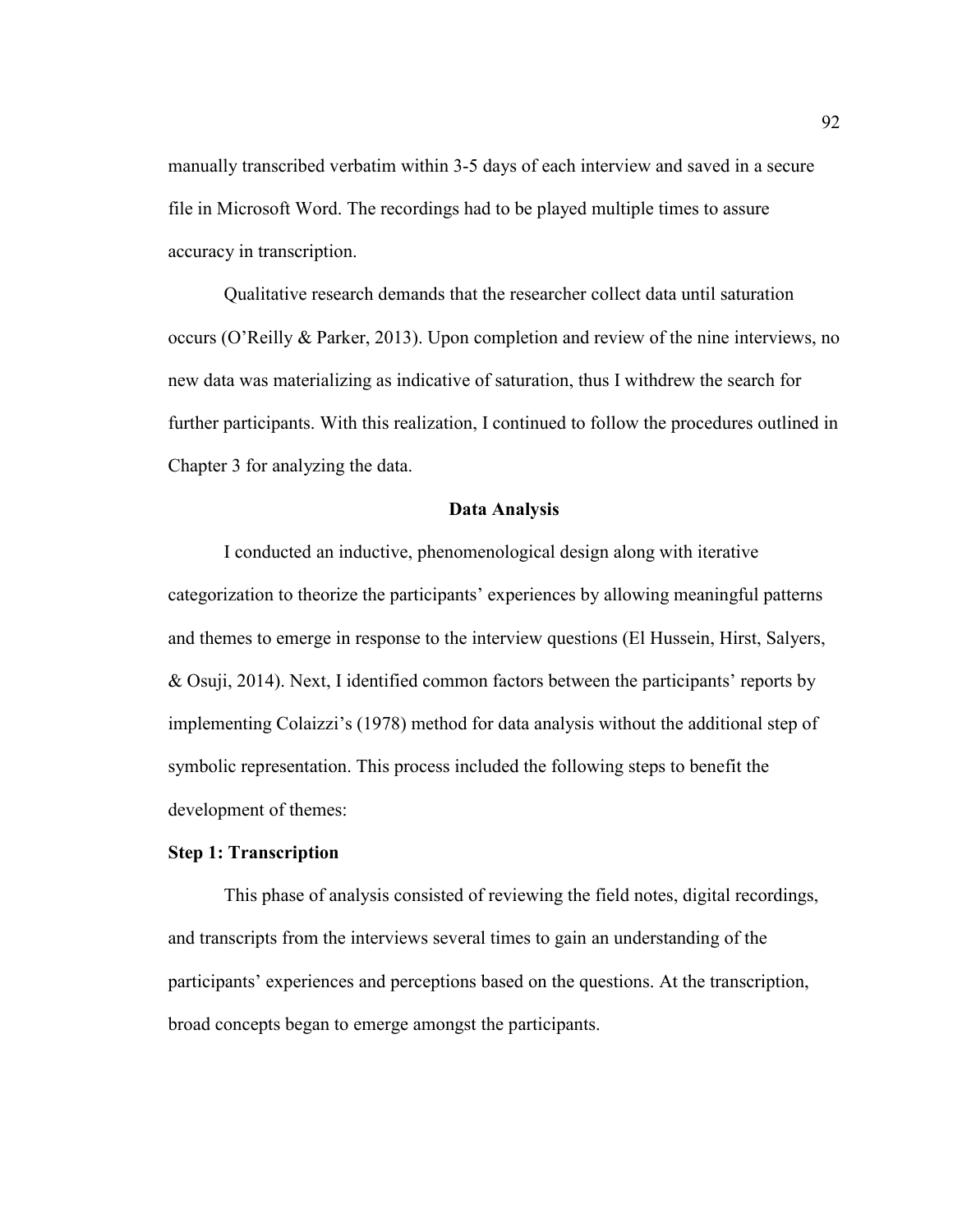## **Step 2: Extraction**

The second stage of analysis provided the opportunity to excerpt noteworthy phrases the transcripts to gain allow comprehensive focus on the data. The discoveries from this phase were compiled on a separate sheet of paper.

### **Step 3: Creation of Formulated Meanings**

 At this juncture, meanings were reformulated into general statements stemming from the participants' narratives (Edward  $&$  Welch, 2011). In order to accomplish this, I needed to review the interviews multiple times. This process allowed participants' individual statements to illuminate. These types of narratives reoccurred and began to lead to emergent themes. Some of these themes were 'Lack of Personal Accountability' and 'Personal Motivation to be Present and Involved'. Thereafter, they were coded in categories. According to El Hussein et al. (2014), these categories should reflect the exhaustive descriptions gathered from the participants.

### **Step 4: Aggregation and Theme Development**

The fourth step of the analysis process consisted of aggregating formulated meanings into themed clusters. Colaizzi (1978) recommended organizing formulated meanings into similar groups (Edward & Welch, 2011). Some of these developed from statements such as "staying consistent", "remaining present", and "having a great relationship". One theme that developed from this cluster was 'Awareness of the Fatherhood Relationship'.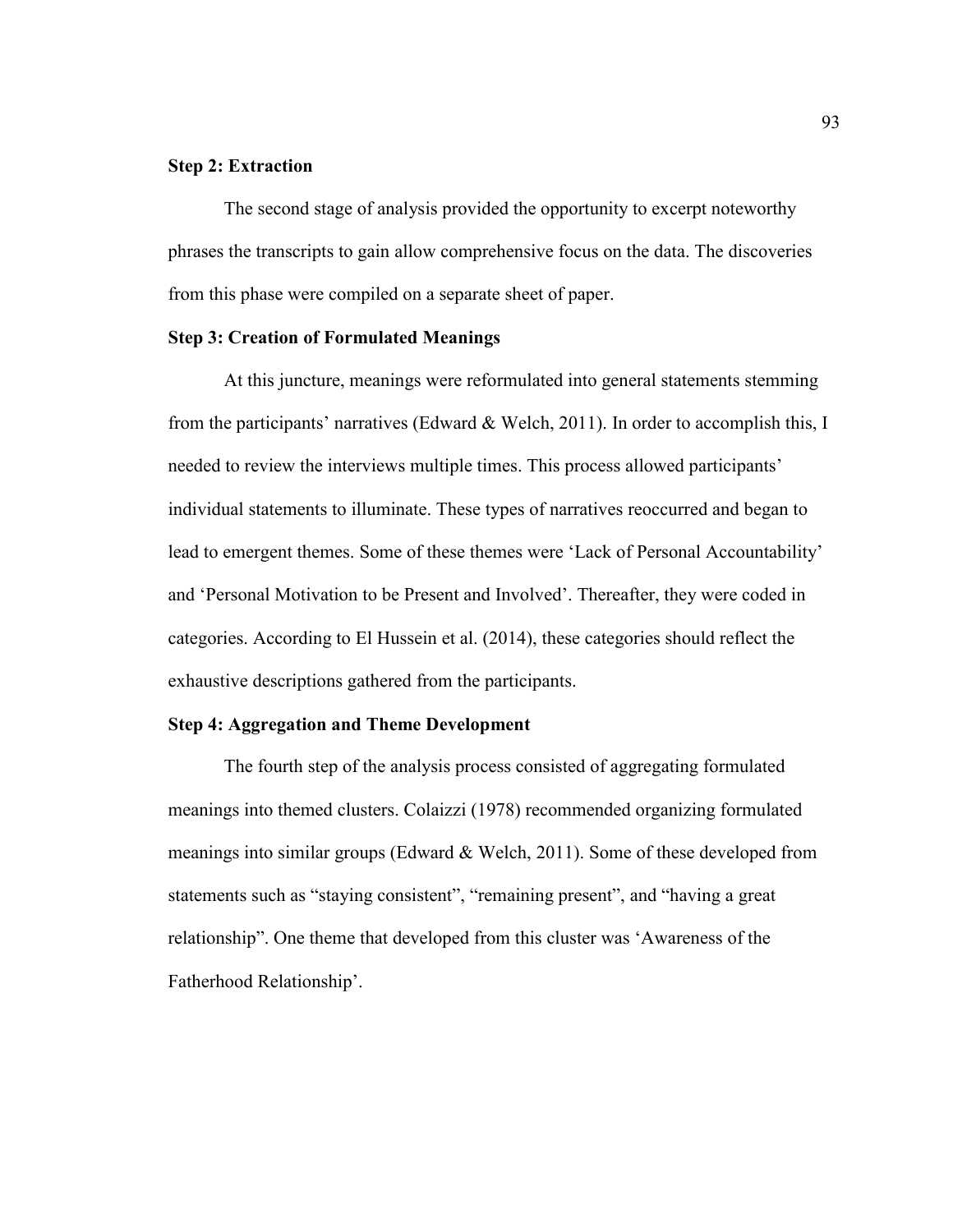## **Step 5: Exhaustive Description**

This step was constructed by synthesizing the theme clusters and formulation of meanings (Edward  $&$  Welch, 2011). For example, when the participants made comments such as, "She's selfish", "It's supposed to be about the kids", and "I can't stand that broad", I was able surmise their discontent with their children's mother. These factors were indicative of their desire to be active in their children's lives and their discontent with the mothers. This led to the determination of 'Negative coparenting relationship' as evidence supporting the theme 'Lack of Personal Motivation to be Involved'.

## **Step 6: Identifying the Structure**

This identification of the phenomenon's fundamental structure was developed though thorough analysis of the exhaustive description of the experiences. Understanding the structure included understanding participants' intentionality, awareness, desires, emotions, and actions. These factors became evident during this extensive explanation. Completion of this step allowed the themes to take form from common narratives.

## **Step 7: Returning to Participants for Validation**

 The final step consisted of member checking which is defined as returning to the participants to validate the findings. At this point, any alterations to the findings are adjusted if participants found that they did not align with the meaning they intended to convey. During this phase, no alterations were made. However, four participants further elaborated on their needs and suggestions for the programs.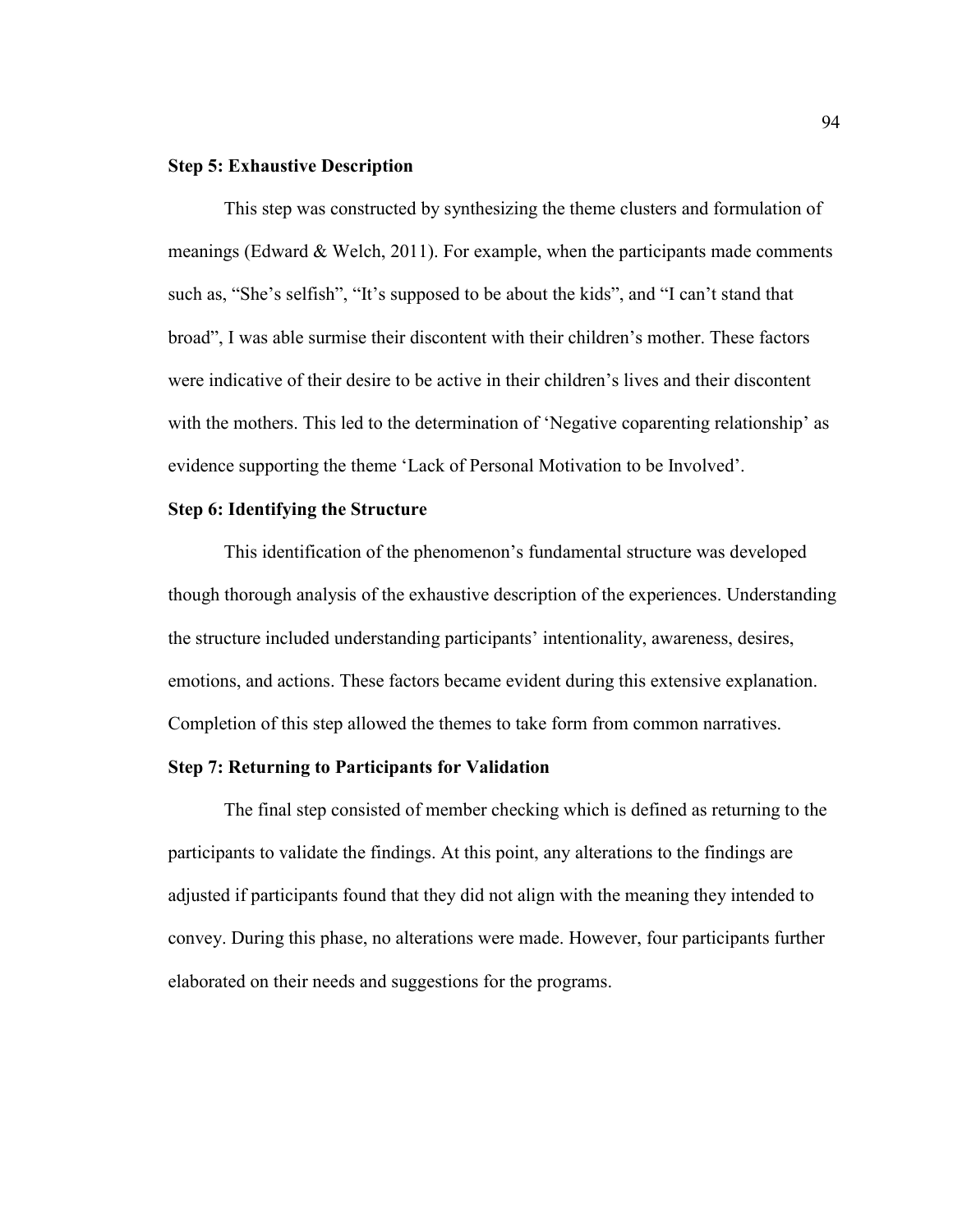# **Thematic Outcomes**

 The data analysis resulted in several overarching themes: awareness, personal motivation, emotional stress, support, program dissatisfaction, accountability, and fathering behavior. These themes are outlined in Table 3 along with the evidence that supports them.

Table 3

*Theme Identification* 

| <b>Theme</b>                             | <b>Evidence</b>                           |
|------------------------------------------|-------------------------------------------|
| Lack of Personal accountability          | False Blame (mothers & system)            |
|                                          | Choice to be uninvolved                   |
|                                          | Low involvement                           |
|                                          | Self-interest                             |
|                                          | Attitude about program                    |
|                                          | Premature termination from program        |
|                                          | Fathering behavior after - (what about it |
|                                          | Consistent                                |
|                                          | No change after participation             |
|                                          | Presence                                  |
| Awareness of the Fatherhood Relationship | Rewarding                                 |
|                                          | Challenging                               |
|                                          | Great                                     |
|                                          | Good                                      |
|                                          | Not good                                  |
|                                          | Stressful                                 |
|                                          | Difficult                                 |
|                                          | Horrible                                  |
|                                          | Conflicting thoughts versus actions       |

Continued on next page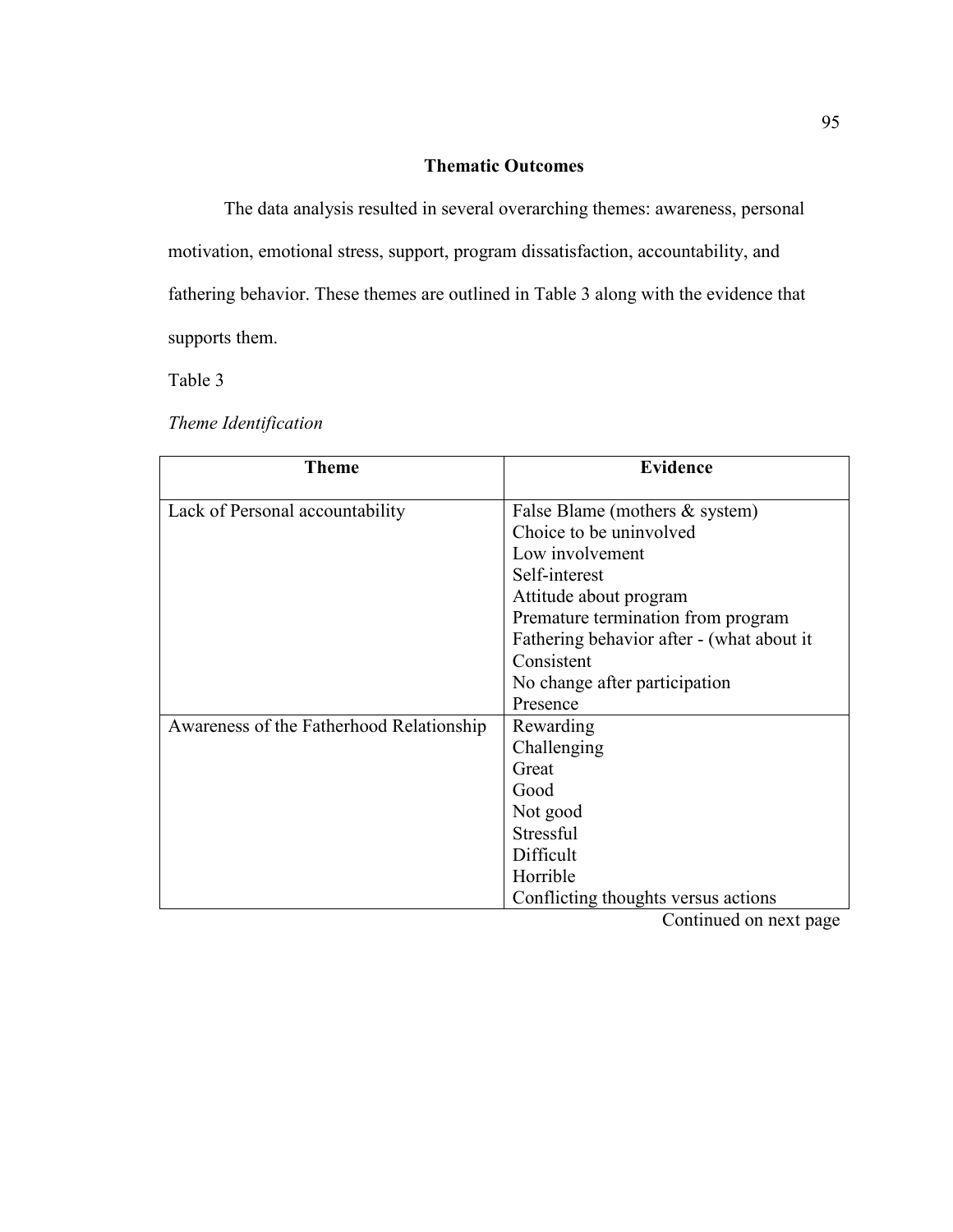| Theme                                 | Evidence                              |
|---------------------------------------|---------------------------------------|
| Motivation to be present and involved | Desire                                |
|                                       | Positive thoughts about children      |
|                                       | Regular time/visits                   |
|                                       | Giving my children what I didn't have |
|                                       | Positive role model                   |
|                                       | Belief vs behavior                    |
|                                       | Support-Financial/Economic            |
|                                       | Legal/Emotional/Mental                |
| Lack of motivation to be involved     | Negative coparenting relationship     |
|                                       | Avoidance of Mental/emotional stress  |
|                                       | Anger                                 |
|                                       | Lack of access to child               |
|                                       | Sadness                               |
|                                       | Anxiety                               |

# **Lack of Personal Accountability**

The foremost theme that was evident and consistent throughout the subsequent themes pertained to the participants' level of personal accountability for his low engagement. This theme was repetitive throughout the data analysis process that was represented by each participant and pertained to their hesitance to take responsibility for their ongoing lack of involvement after they attended their program. Some of the evidence that supported the theme was false blaming the mothers, the family court system and the fatherhood programs. The participants frequently talked about their decisions to take a step back to preserve their stress levels. Essentially, they seemed to place blame everywhere but on themselves. While the men repeatedly stated they wanted to be involved, their testimonies presented the reasons they allowed themselves to be less involved. The participants repeatedly directed their attention to the external factors they believed prohibited them from being involved as opposed to acknowledging the internal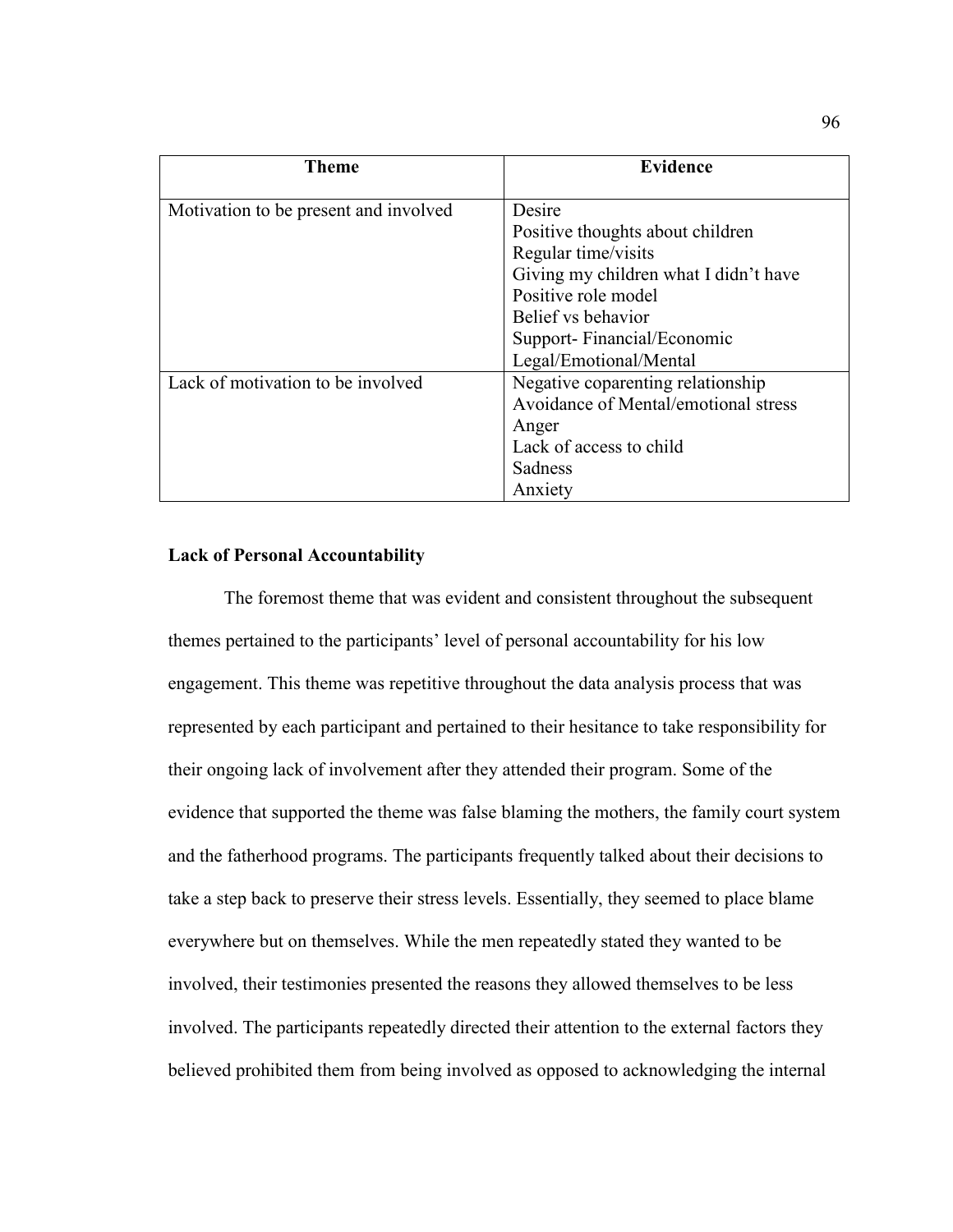factor of their own motives which allowed them to remove themselves from their children. This theme is evidenced by the men who focused on the strained relationships with their children's mothers, struggles with the court system, and the stress they endure. Other evident factors consisted of the participants not acknowledging their level of involvement as a problem and the notion that their personal interests and desires outweighed the importance of their children's needs.

When asked why they do not remain present despite their stated desire to be actively involved and be a good father, the participants struggled with giving earnest and self-reflective responses. None of the participants provided a response that confidently confirmed or denied if these external circumstances are used as a reason to avoid personal responsibility. One observation noted was the physiological responses to the question. For example, Nick presented a calm demeanor letting out a peaceful sigh. He then acknowledged his actions as a desire to avoid the parental conflict that he described as repetitive. He did not address the variance between stated wishes for his children and chosen actions. Nick stated, "When I fall back, I'm just thinking about my sanity because it is so much stress. I do want to see my children, but I don't know how to manage the constant drama and not take it out on them." Similarly, Jerome turned his head as to look to the side and made a 'hmmm' sound before stating, "Honestly, I never thought about it that way. I figure it's easier to avoid the nonsense by not dealing with the mom. While I know it doesn't replace me seeing them, I do still try to call my kids." Reese appeared to be surprised as his eyes widened slightly. He shared that he could be focused on his own needs more than his daughter's. He responded stating, "Wow!" When asked the meaning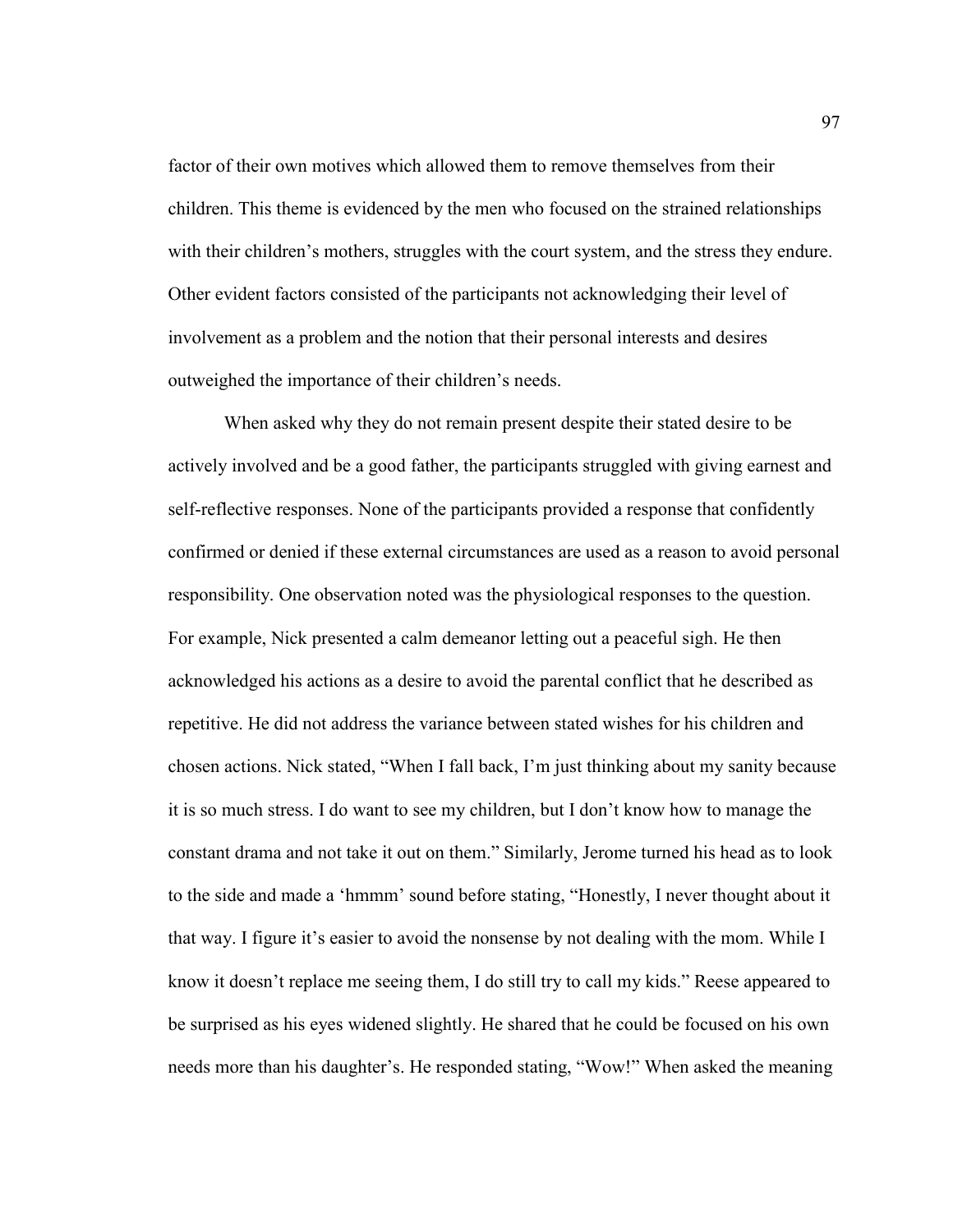behind his response, he replied, "Not sure what to say about that. It sounds a little selfish." He also blamed his early absence on being passive and unaware of his rights. Each participant gave similar responses of surprise or perplexity. Only one of the participants gave a response that did not reflect the others.

William shared the most candid and emphatic response of all participants while reiterating why he terminated his program attendance prematurely. His body language and verbal response expressed his willingness to do what he wanted for himself first as opposed to his children. William released a noticeable sigh and uttered,

Listen. Despite my frustration about what I've been through behind these kids, I love all of them. But dealing with them two  $b*****$ .....I need peace of mind even if it means I can't see my kids. They brainwashing them anyway. Plus, I ain't gon' be no good to them anyway if I'm stressed behind the moms. So I might as well do what I can for me and not have the unnecessary stress."

He went on to disclose his frustration with the program instructors telling the fathers there was no reason to not be involved which led to him terminating after four sessions. These statements supported similar responses he provided at other points of his interview where he stated he could have a relationship once they are older. I asked if he was implying that his happiness was more important than being involved while enduring stress. He responded, "I guess it is. And that's probably bad to say, but I guess so."

The men were also invited to reflect on information they heard during the father programs along with personal changes they noticed thereafter. The responses to this question yielded findings that contributed a narrative confirming their belief that the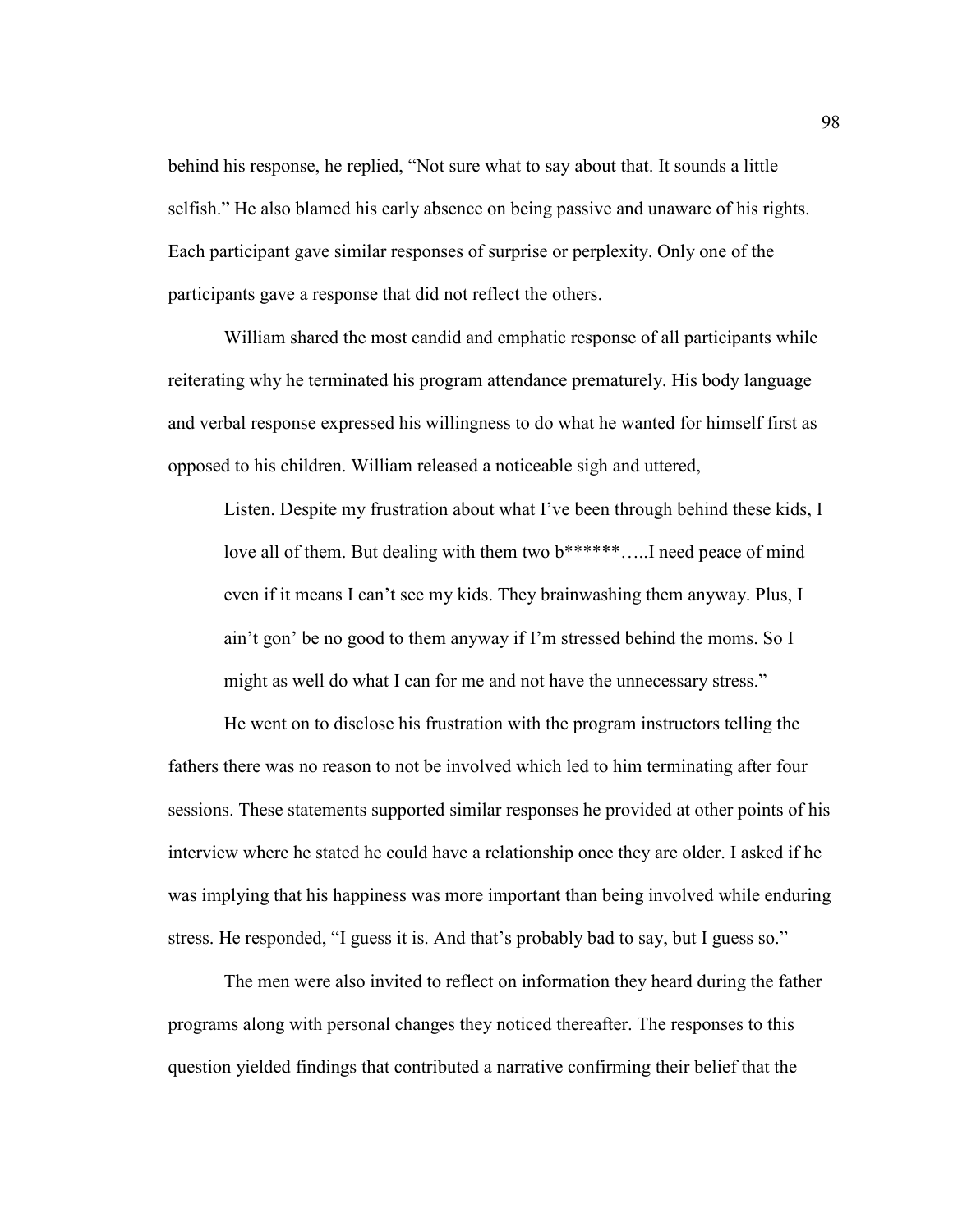fatherhood programs did not benefit them and they were not responsible for their lack of involvement. Blake affirmed that he took his program seriously and remained invested through completion. However, he did not believe his participation in the program produced any new revelations about himself or made him take notice of his level of involvement. This revelation was echoed by other participants who also drew on their recollections. Wally stated, "I see myself as the same man. No better, no worse. Not saying I'm bad, but you know. I'm doing the best I can." Lenny appeared to take pride in his increased ability to exercise more patience with his daughter as he shared how he can remain calm when she does not understand instruction he is giving her. Contrarily, he affirmed he could not offer any insight on how he could be more patient with his daughter's mother in order to see his daughter more often. These reflective thoughts demonstrated an inability to consider the conflict between what they say they desire with their children versus how they actually decide not to perform.

Responses pertaining to their attitudes about the program regarded when termination took place, whether or not the programs improved their involvement, and how fathers believe programs view them. Many of the participants placed blame for their low involvement on the programs. When asked if they completed the program, 6 fathers completed the entire program while 3 did not. Of the six that completed their programs Nick, Jerome, and Roland were mandated to attend. Carlton was also ordered to attend but did not complete the program. He stated "I attended a few sessions, but realized they talked to us like deadbeats and I know I'm not that type of father." Wally and William attended programs voluntarily and opted to terminate early. Wally affirmed that he left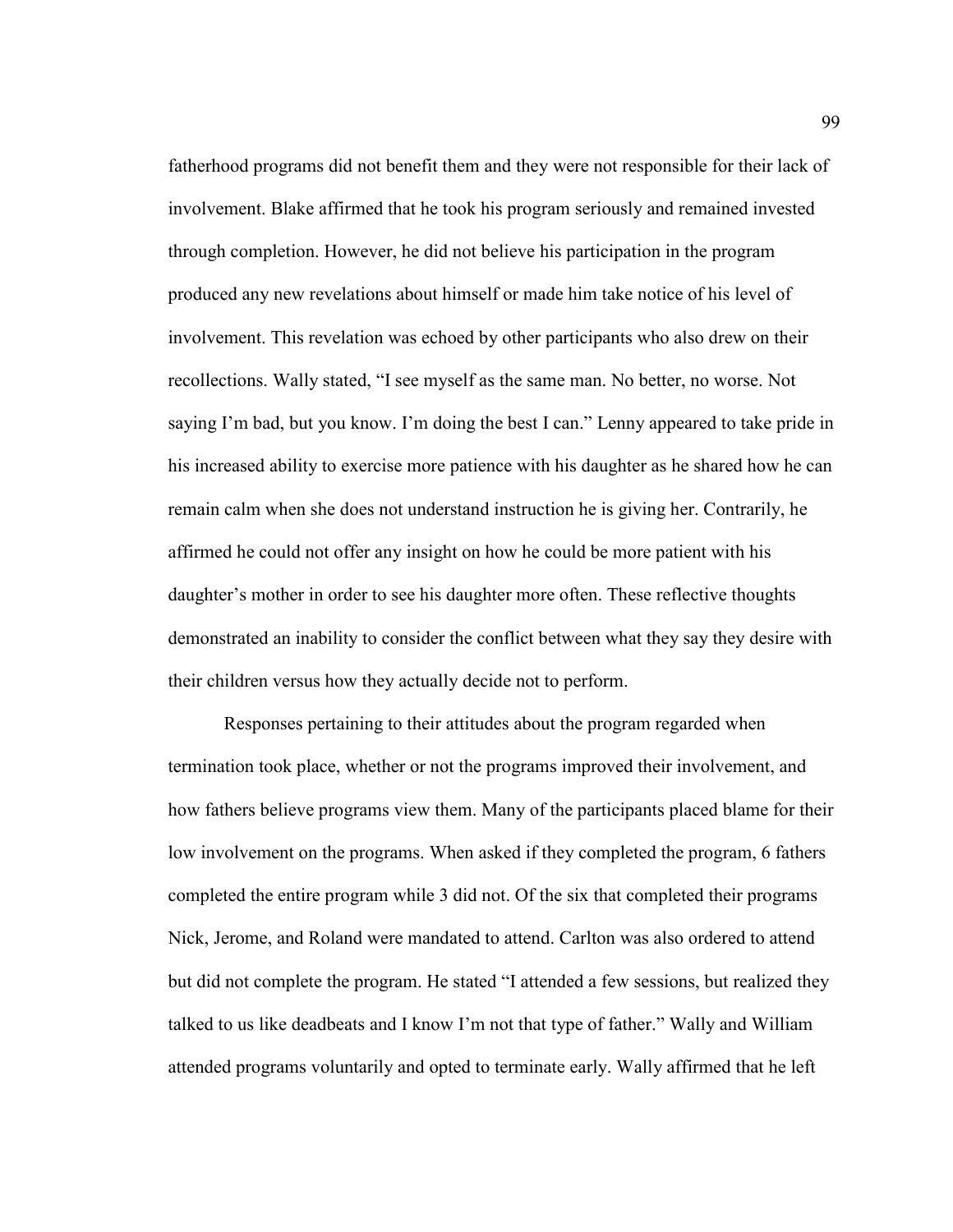because the program did not help him. William stated, "It was a waste of time to be honest. They had us sit there listening to them tell us why we need to be more involved when the problem wasn't that I didn't want to be but their moms wouldn't let me."

 The other fathers who attended voluntarily and completed their programs had similar thoughts to Roland, William, and Wally. Blake stated "They meant well and their intentions are good, but when you're a man or should I say father trying to do right by your kids and you have other factors preventing that, you don't want to hear about what you need to do to be a better father. You want help with your circumstances." Reese affirmed that he possessed desire to be active prior to joining a program, but did not gain anything that showed him how. Lenny affirmed that his program did help him partially with managing his emotions, but not with feeling alone. He explained, "It would have been nice if they could have referred me to a therapist or counselor, but they didn't have that information."

When asked about the purpose of fatherhood programs, the men described it as supporting men becoming better fathers. The participants seemed to believe these programs only want to hear men's stories, tell them how to discipline properly, and how to interact with their children. Each father with the exception of William and Jerome stated they anticipated more from the program than what was offered. William stated that his only expectation was that he would gain some peace of mind about his coparenting relationships. Several of the fathers scoffed at the notion that they could have possibly not been as invested in the programs as they thought they were. Jerome admitted that he did not want to do his program and completed it because it was mandatory. When we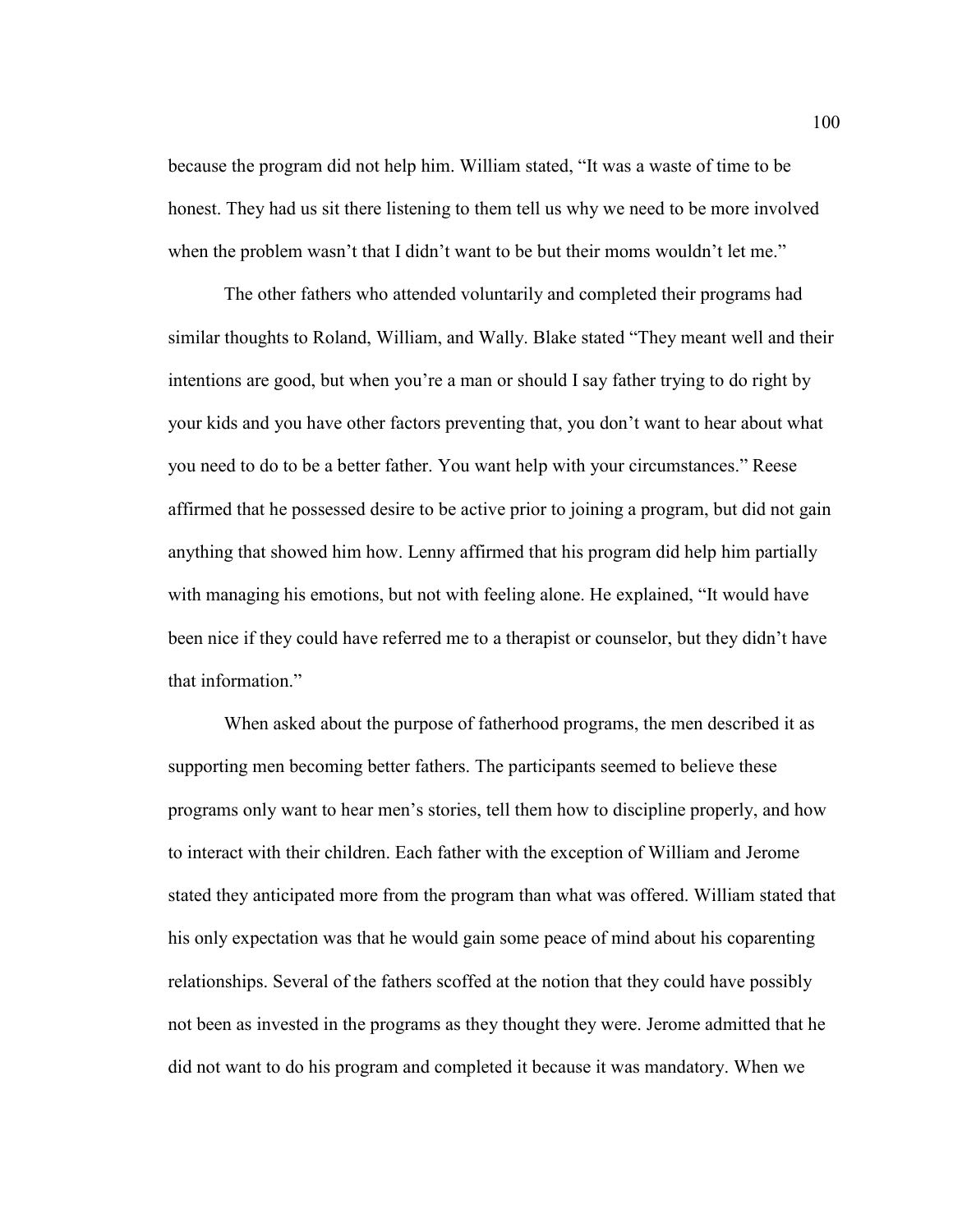reviewed this portion of his interview, he stated that he did not believe his attitude toward the program had a subsequent effect on decisions he made pertaining to his involvement with his children

While the participants believed the fatherhood programs offered some positive attributes with helping single men, they also believed their behavior was not impacted as it pertains to the amount of involvement with their children. Carlton recollected his experience saying, "Nah there was no change for me. I'm fine with my kids. I just want more time. That program didn't give me that." Wally reported, "It was okay and it dropped a jewel here and there, but nothing I didn't know already and nothing to increase my access." These responses continued to sustain their notion that the programs should have done something for them as opposed to them taking more initiative to engage with their children.

Each participant repeatedly expressed the idea that they wanted more time with their children, but continuously reported doing the opposite. When responding to the inquiry about their desires and actions conflicting, they repeatedly diverted their focus back to stress and parental conflict. The fathers did not identify their lack of initiative to increase interaction with their children as something that required significant change. William summed up his interview stating he does not have much faith in fatherhood programs because they do not do enough to hold mothers accountable like they do fathers. Jerome presented an opposing perspective as he stated, "They just need to make some changes and not make us out to be the bad guys." These testimonies speak to what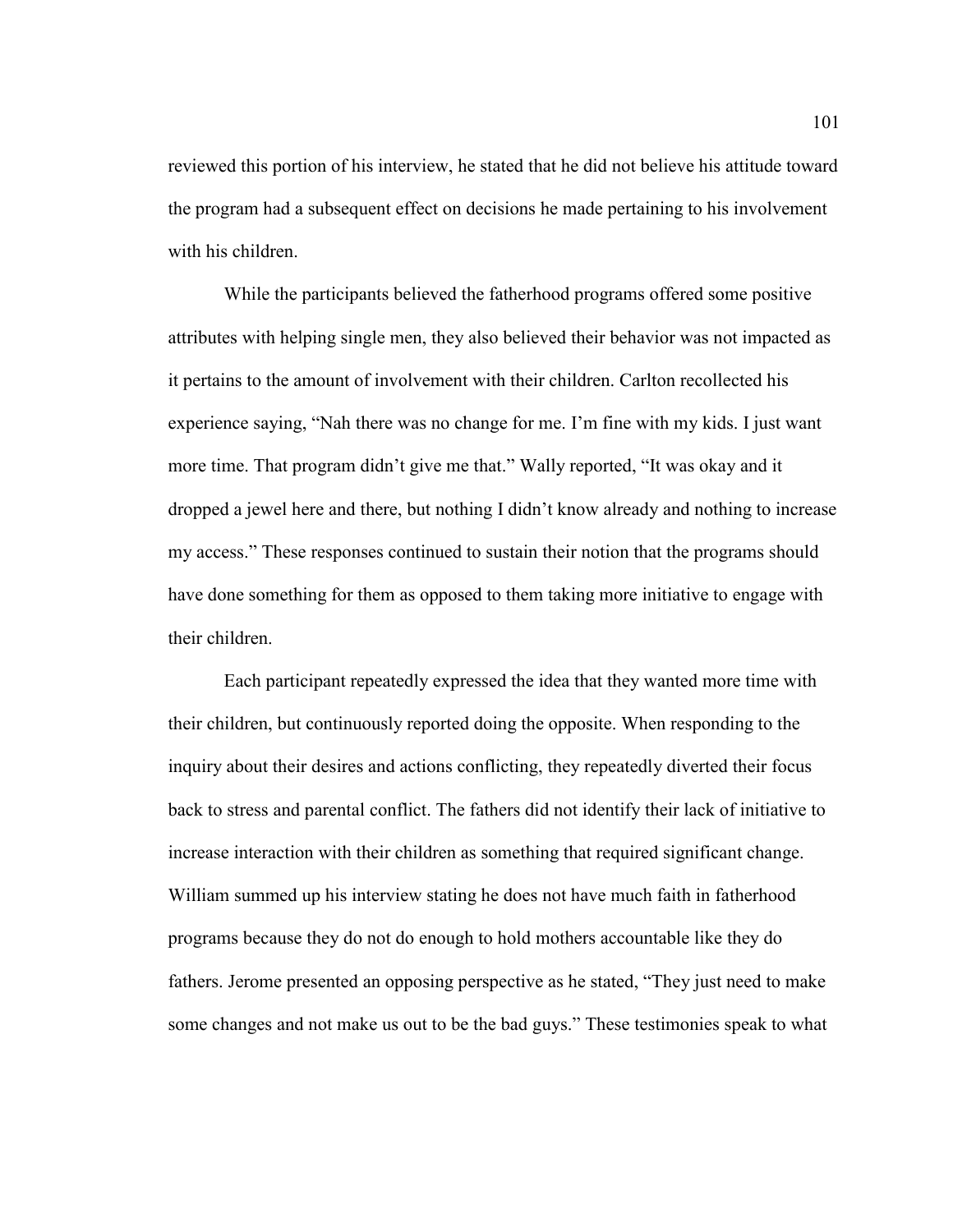the participants generally believe is missing from fatherhood programs as opposed to what they might be avoiding with their actions.

# **Awareness of the Fatherhood Relationship**

 This secondary theme related to the participants' personal awareness of their relationship with their children coupled with their experiences. When asked to describe their experiences as a father, the men presented several descriptions, which were either positive or negative. The positive responses described how the men felt about their general relationship with their children. Nick, Reese, Wally, and Lenny described the interaction and relationship as, "rewarding," "great," or "good." Nick based his experience on the ability to witness his children growth transitions and learn lessons from him. Lenny also indicated that he enjoyed watching his daughter learn from their unscripted experiences as well as the skills he purposefully attempts to teach her. He stated, "I love being able to witness her grasp and understand math and chess skills I show her when we're together." Reese and Wally also offered positive descriptions of their experiences. Reese stated, "I was blessed to gain primary custody while she is a very young age and have the influence I wanted on her. And I see that paying off. My family is a big part of that." Wally demonstrated appreciation for what his experience has taught him such as being less selfish, learning patience for his child, and dealing with the circumstances by attempting to maintain a working relationship with the mother.

 Noteworthy, was the men acknowledging these ideas despite having limited engagement. When Nick was asked how he believes his absence impacts his children, he stated that he knows it hurts them, but does not believe they are suffering. He confirmed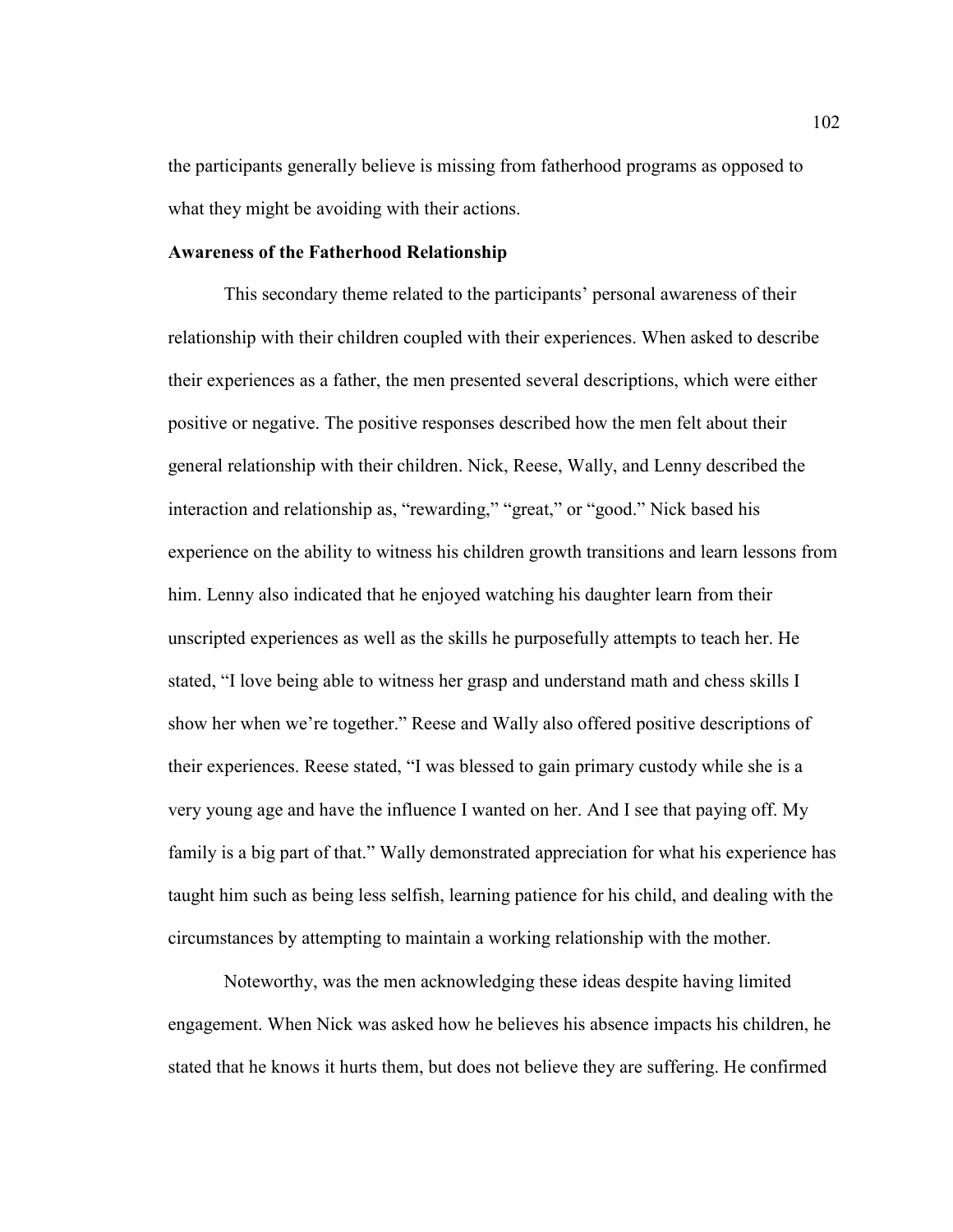that he tries to make the time together meaningful by teaching his son sports and talking to his daughter about topics that are important to her. Wally stated that there is often conflict with his son if they speak via telephone and his son has canceled some of their visits with short notice. He also stated that he thinks this behavior is attributed to his son's age rather than his lack of engagement. At one point, he stated, "I know I have to just let him be a teen." Responses like these from the participants presented a lack of connection between their actions, their thoughts about their relationship with their children, and their limited involvement with their children.

The single area the participants identified as a negative experience pertained to not seeing their children as much as they desire. When questioned about the reason for this occurrence, they attributed it to their relationship with their children's mother. Their responses did not demonstrate consideration for their role in exhibiting low engagement. Seven of the nine fathers described this experience as 'challenging'. The other two men described their experiences as 'difficult' and 'horrible'. As they disclosed their thoughts, they focused on their children's mothers and what they believed these women added to the coparenting relationship. Carlton reported his children's mother as evil and vindictive stating, "She couldn't handle herself financially and while I couldn't see them, she enforced child support on me. Her intentions towards me were just evil and vindictive. And to avoid the conflict, I just talk to them on the phone." When asked about his decision to avoid conflict, he spoke about personal health struggles and the need to take care of himself. His response about his actions conflicted with his stated desire to have time with his children.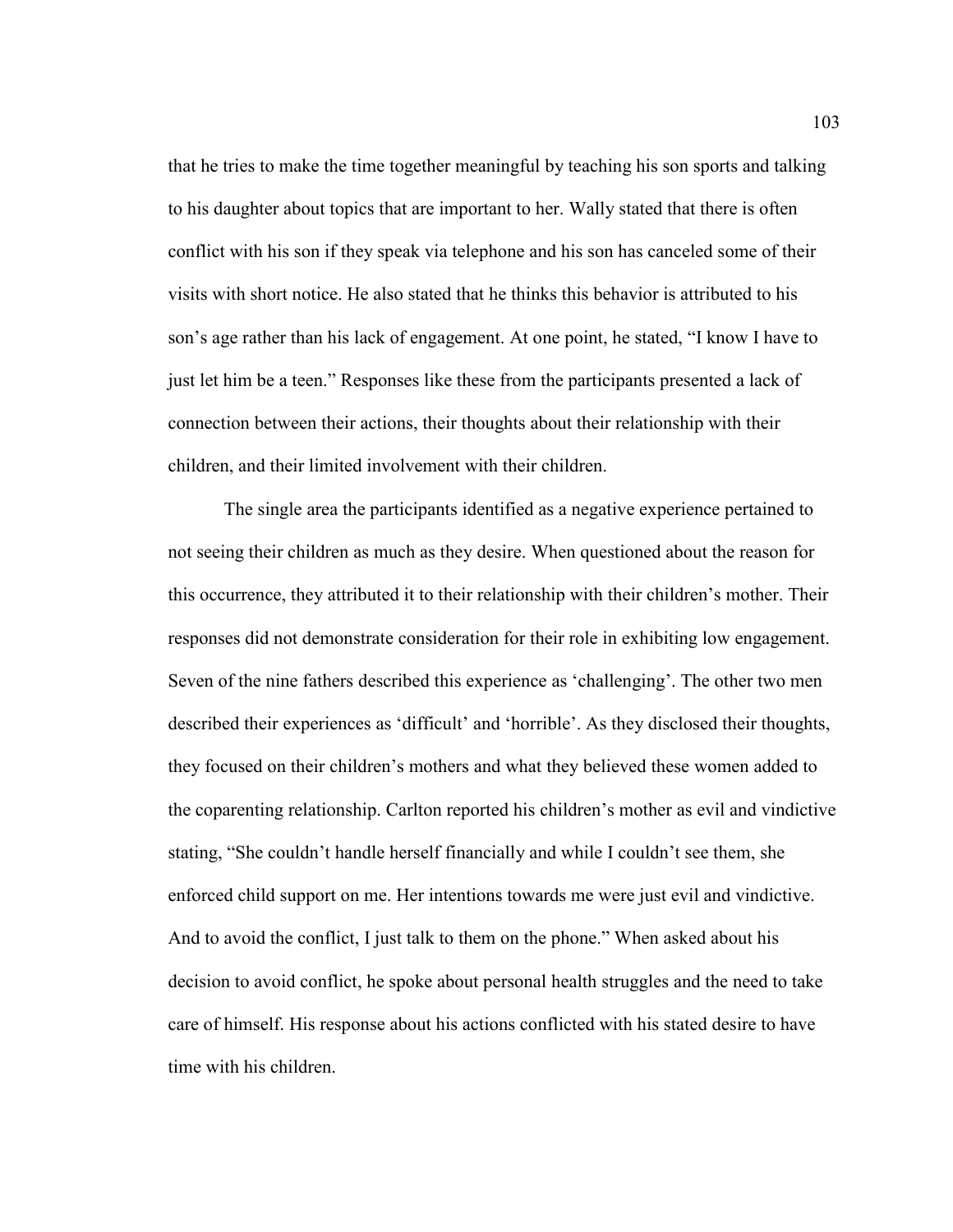During their narratives about their experiences, seven of the fathers placed much emphasis on how they felt about their ability to have direct involvement with their children. They spoke about the satisfaction of noticing their children's mental and physical growth when they do see them. Two fathers did not share the same sentiments. Roland and William attested to their absence causing them to miss out on many milestones and routine moments. William confirmed that his time with his children was better when they were younger and his relationship with the mothers contained less turmoil. At one point he explained:

In the past my experience was great. I loved seeing them grow up, do different things and actually watch them have both of our personalities. It was good going to visit them when they were in daycares and stuff like that. Now, my experience as a father is not great. It's terrible. I just want them to grow up.

### **Motivation to be Present and Involved**

 The third theme, which surfaced from the data was the expressed motivation to be present and involved in their children's lives. Notably, their expressed motivation was unaligned with their inability to be personally accountable. Except for William, each participant directly stated his desire to be involved or have more involvement with his child(ren). When asked to describe their motivation for fatherhood or what motivates them to be present, participants used phrases such as "my duty", "they didn't ask to be here", and "it's my job". Each father verified in their own way their individual importance in their children's lives. Blake avowed, "I'm their father. It's my responsibility." Reese verified his sentiments stating his responsibility as a man and also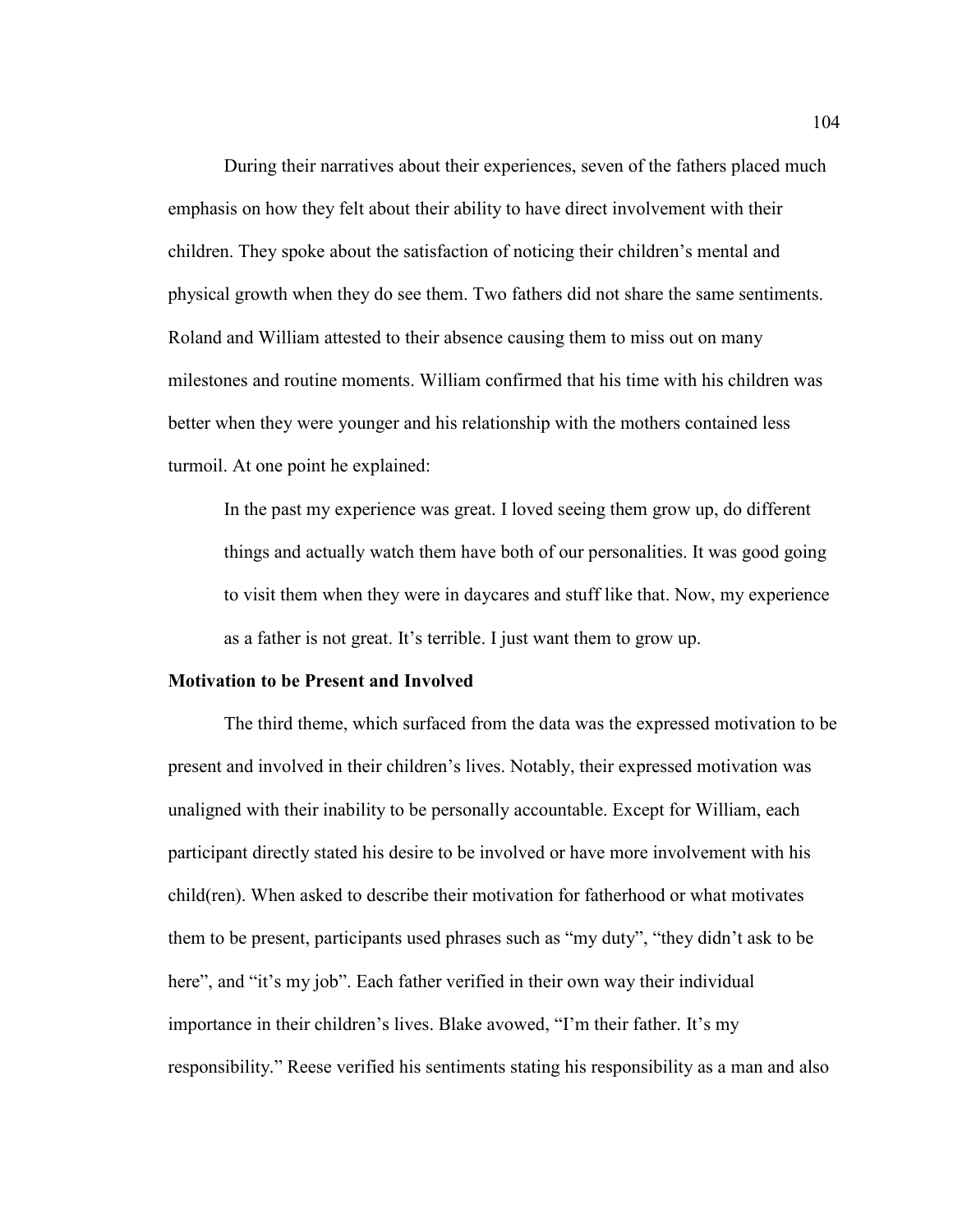remembering what it was like to not have his own father. He stated, "She's my child. That's what a man is supposed to do. My father wasn't there for me." Nick's perspective partially aligned with Reese's as he recalled his father being around but not always being present and engaged. He affirmed his thoughts declaring, "I want to give them things I didn't have."

 While the other fathers exhibited motivation, their reasons for wanting to be involved remained distinct. Wally who grew up with is father involved verbalized the importance of sacrificing to be present. He stated that he truly desires to be a good involved father similar to his own. While he sees his son about twice per year, he still asserted, "Part of my motivation is so my son could never say I wasn't there. He needs to know that I sacrificed to be around." This statement presented a direct conflict between his thoughts and actions. Lenny's stated desire was to be a positive role model. He stated, "I do not want my kids to be jacked up. I had a great life. I want to give my children that." William and Roland who both have multiple children whom they do not see up to a year or more at a time expressed wanting better circumstances, but also seemed to have just as much motivation to prove a point. Roland indicated "I give my twin boys extra love and attention because I am not able to do that with my oldest daughter. I'd like to show her mom that I can be a good father. I'm not getting that opportunity with my daughter and despite what her mom thinks about me, I'm not that guy I was over ten years ago."

 Regardless of their personal experiences, the fathers expressed the importance of their children having better experiences as they developed. Jerome stated, "I want a great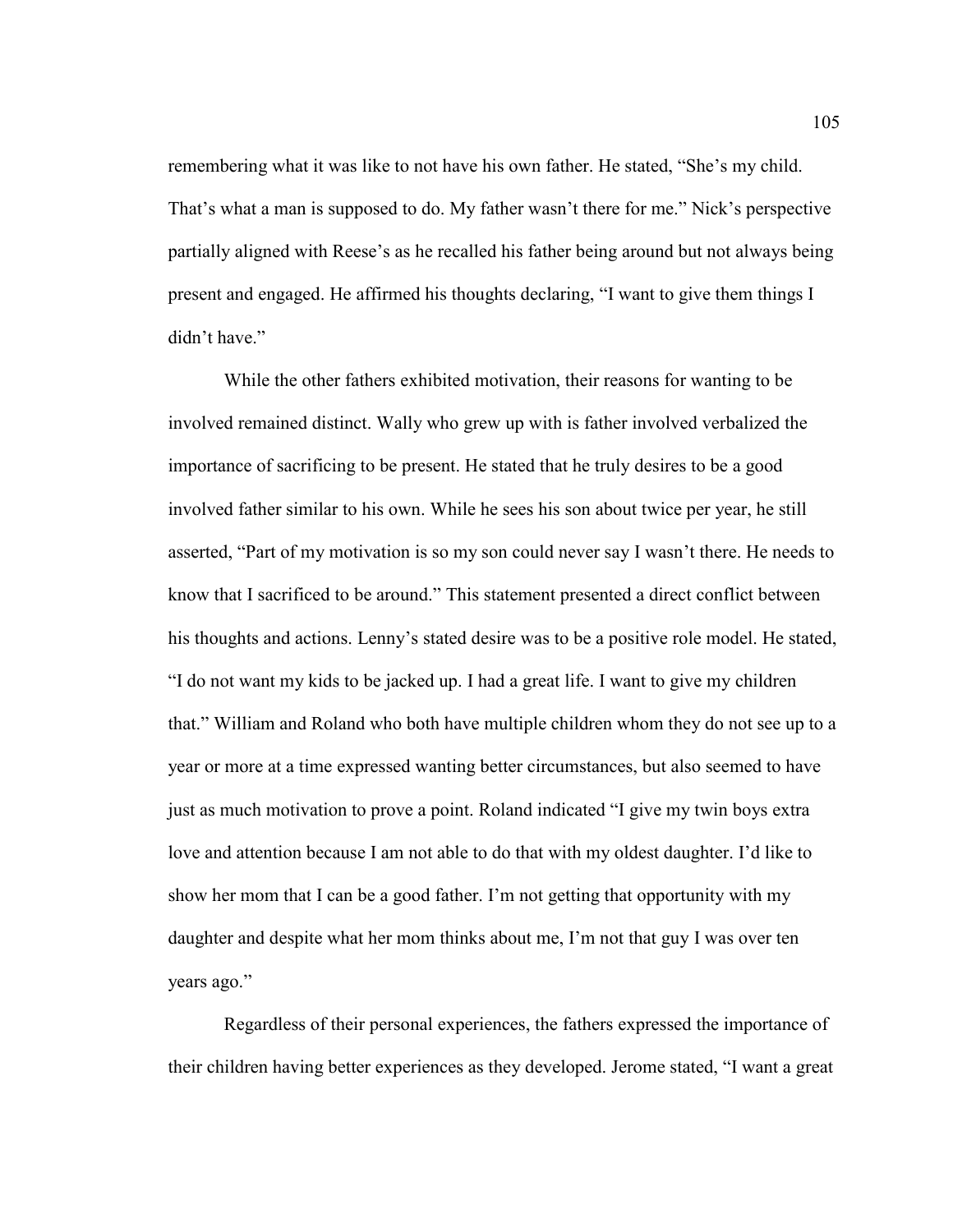relationship with them. I think my experience could have been better which ultimately for me is just having a great relationship with my children." Carlton also reflected on his upbringing pertaining to his experiences and who his father was a parent. He stated that his father was far from perfect, but always provided resources and taught him some valuable lessons. He articulated, "What I didn't have from my dad is who I became. What my dad was is who I want to be for my kids."

 As identified with the first theme, the reports from the participants presented a contradiction between what was expressed versus what was actually performed. Each account from the participants openly articulated a desire to be involved, but also inadvertently demonstrated opposing behaviors. Jerome and William expressed love for their children and the desire to give them a stable life, but also stated that they made conscious decisions to remove themselves from their children when they experienced tension and stress. Roland emphasized his longing for an increased relationship with his daughter, but continuously identified her mother as the reason he allows extensive periods to occur without spending time.

Eight of the nine participants confirmed court approved visitations for their children, but also described their involvement to be less than what they had been granted. When asked why they elect not to focus on the opportunities they have to be involved as opposed to the stated barriers, the fathers struggled to offer a definitive response. Blake seemed unsure of himself attesting that he puts forth the effort, but occasionally allows his emotions to dictate his actions. Wally and Nick both believed they should not take blame for their children's mothers making the coparenting process more difficult. Nick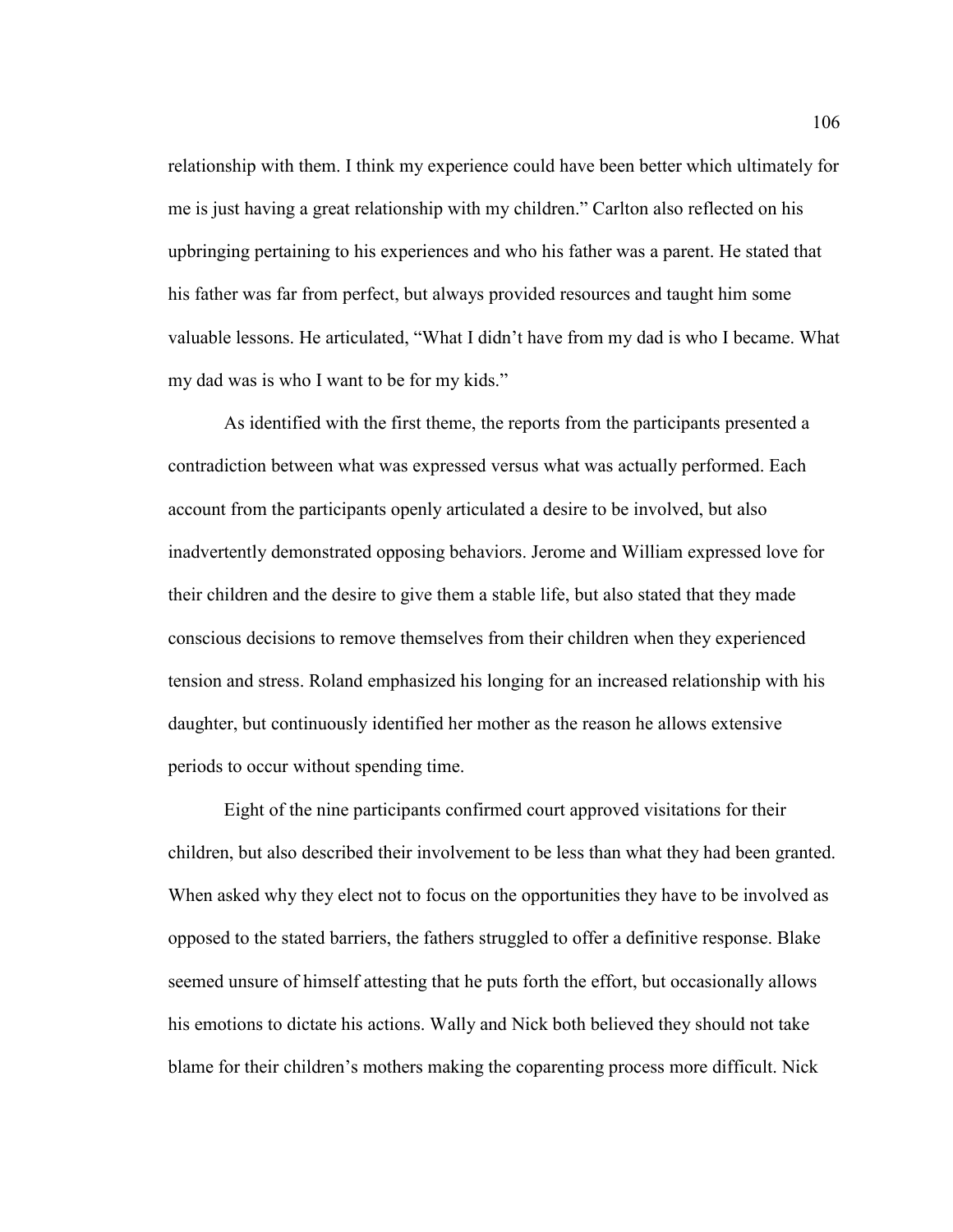asked, "How can I be viewed as the bad parent when I tell her my plans and she fights it? So I step back to avoid the issue." Carlton stated, "The reality is my kids' mom makes this process harder than it should be. You have a father that wants to be here, but you're pushing him away."

Additional evidence pertained to the expression of a need for support in their roles. The men believed with specific types of support in place, they would be more involved. This idea was closely connected to their motivation to be involved as they identified stress as a reason they avoided responsibility. The fathers identified mental and emotional support, legal advice, economic support and resources as needs to help them improve their situations in order to be more present with their children. Most faulted the programs for not providing this resource. This idea is later tied into the suggestions they provided for improving fatherhood programs.

The primary words that illuminated from the narratives in relation to support were "support", "advice", "help" and "resources." Most of the fathers indicated that they believe fatherhood programs mean well, but do not provide the necessary tools to navigate coparenting. Blake stated in his interview,

"One thing I was looking for was for that program to have at least a session where we got into dealing with the mother, what to do when she tries to sabotage our time with our children, and the emotional stress that comes with that. And that never happened."

All nine participants stated that they believed the outcome of their situation would have been better if they could afford an attorney or legal assistance. Nick reported that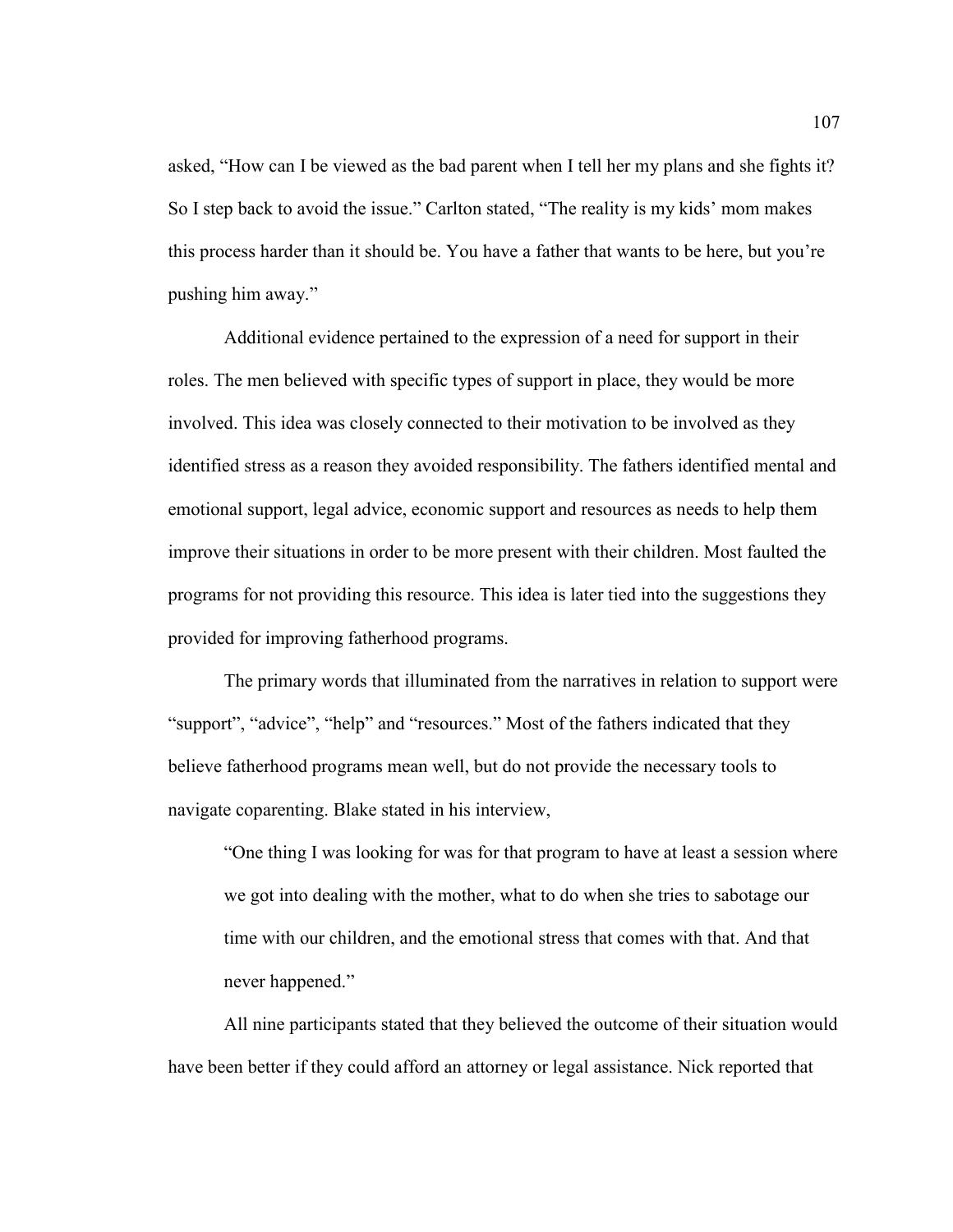during his time in family court, "I had one of those mediators because the lawyers I talked to weren't in my range. You know the money." Roland spoke of his court appointed attorney. He stated, "I had a lawyer around 23 when she took me back to court for child support. I asked him to talk about my visits and he said the judge wouldn't grant it because I missed a few payments. That's helping me? If I had the money, I would have sent it." Reese, Blake, and Carlton all narrated that they did not believe they would receive a fair hearing and decided not to talk to attorneys. Wally maintained that fathers should know their rights and have access to resources that can help them understand what they are entitled to and how to advocate for themselves.

#### **Lack of Motivation to be Involved**

The final theme that emerged from the data pertained to the fathers' motivation to be involved. The previous themes reported that the participants' stated desires did not coincide with the actions they demonstrated. The actions they expressed were indicative of a desire to satisfy their personal needs as opposed to remain consistently engaged with their children. The participants often focused on the parental relationship and emotional stress as reasons they made the choice to step away from their duties. The participants often described the relationship as "challenging", "not good", and "stressful". Jerome described his relationship with two of his children's mothers as challenging due to them no longer being together. Nick identified mental and physical stress as part of his experience and attributed it to opposing perspectives with his ex-wife. He stated, "So it was the mental thing that mental stress and the physical. So it's the challenge of being a parent or being a father….It's just making sure that your kids are whole enough to handle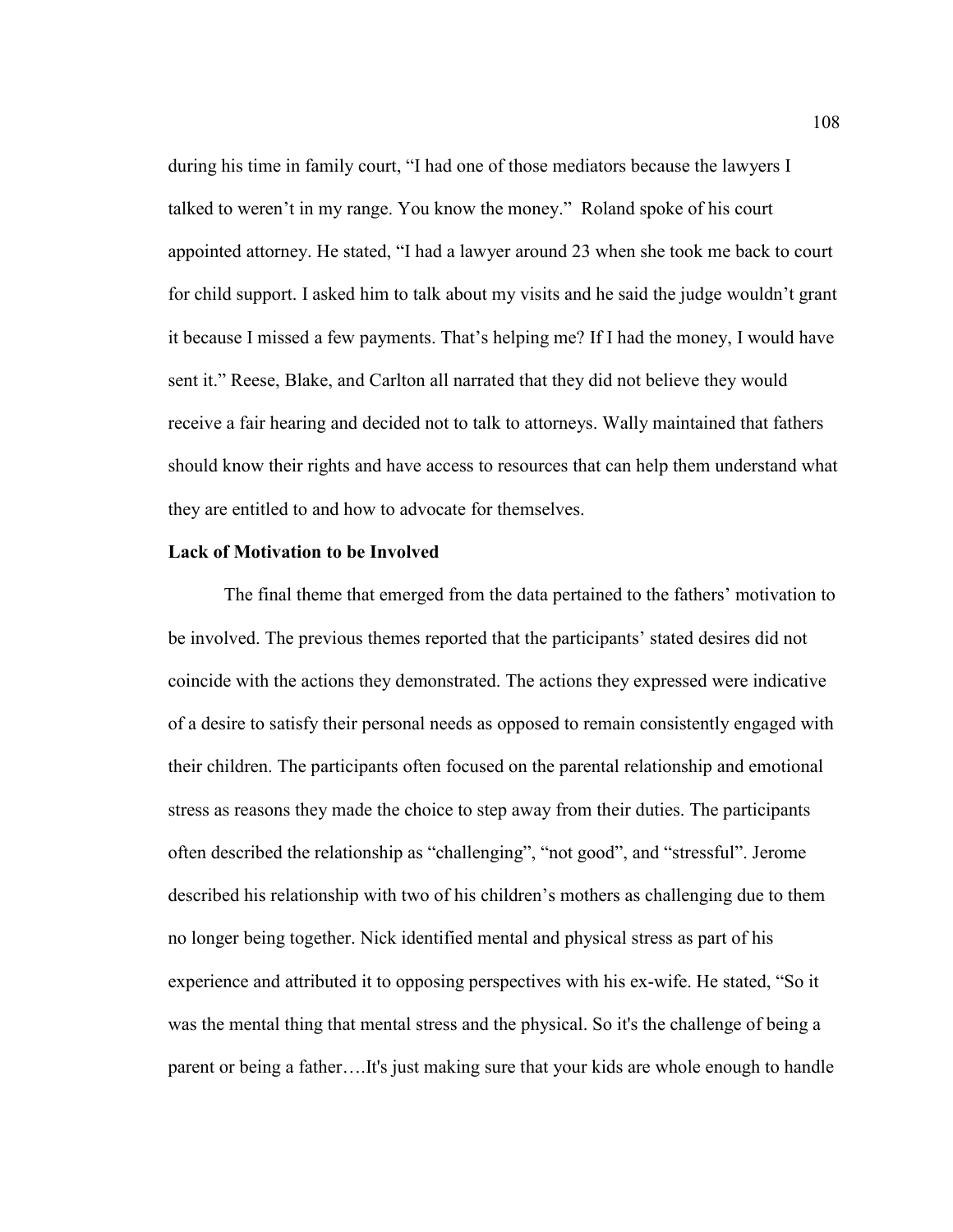the parent that's not trying to be on the same page." William responded to a follow up question stating, "It's not good. My relationship with my kids' moms is not good. That's the nicest way I could describe it."

All but three of the participants repeatedly spoke about their coparenting experiences as negative and a motive for their hesitation to be engaged. Blake and Reese mentioned their children's mothers from the aspect of what led to their present situations. They did not provide much insight about them during their interviews. Wally stated that his coparenting relationship with his son's mother is positive primarily, however "There are times when she makes this more difficult than it needs to be.

Some of the participants indicated strong feelings of anger about their overall situations, stepping away in response to the anger, and the need for emotional support. These expressions related to statements that conveyed hostility and resentment. At one point in his interview, Roland exclaimed, "I mean, what the hell am I supposed to do? I'm trying to see my damn kid and all she wants to do is tell me I'm not a man and why my daughter will never respect me! Part of me has wanted to choke her, but that's not an option."

Additional emotions exhibited by fathers were sadness and anxiety. Nick, William, Lenny, and Reese expressed being in a dark or sad place when they went for extensive periods without seeing their children. Nick articulated, "I think I was more hurt and sad than angry. I isolated myself from my family. My friends couldn't help me." William's tone changed and sounded more grief stricken has he reflected. He stated, "I reached a point of depression and not really wanting to live anymore. I couldn't really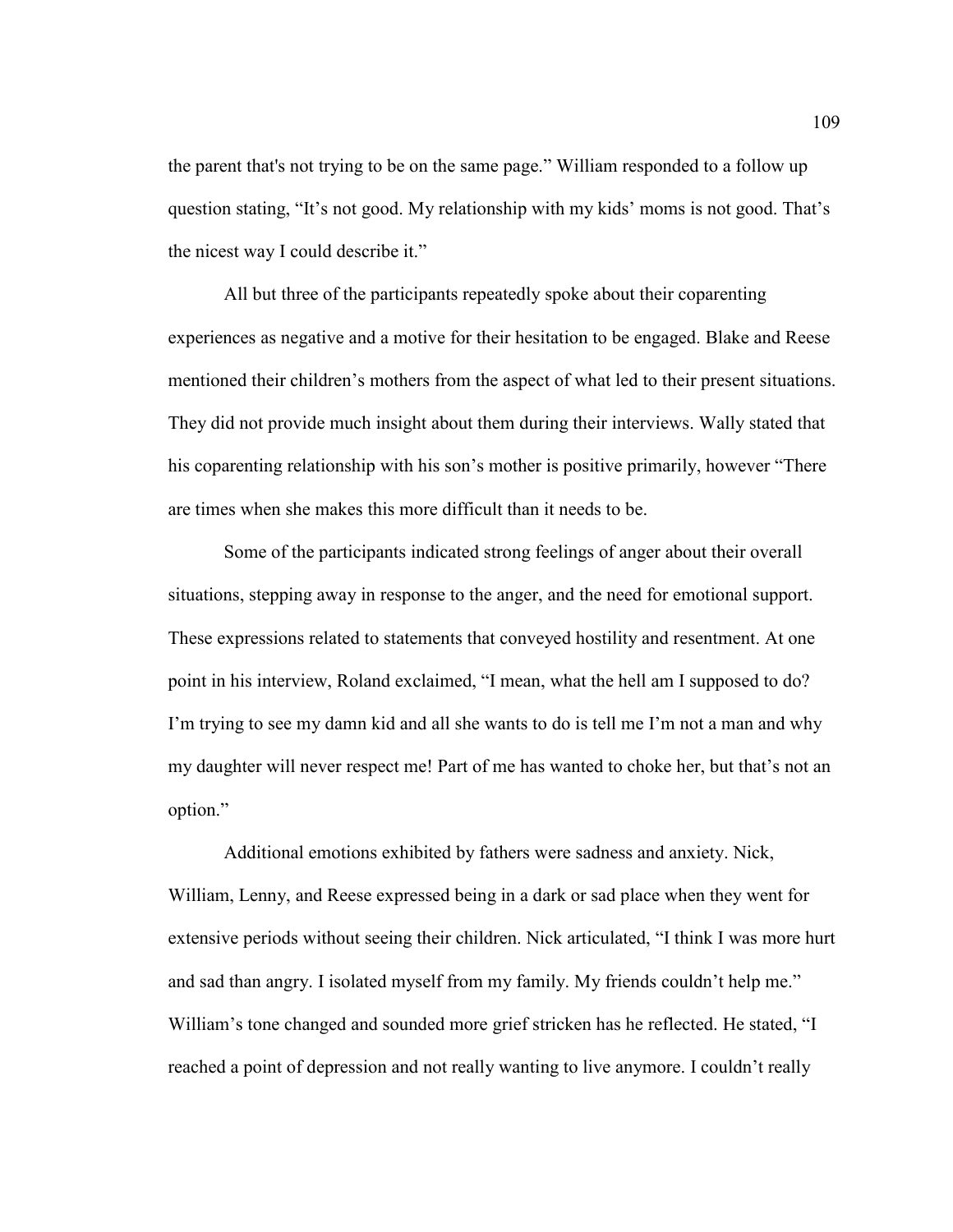understand how it could get better." He ultimately stated that he felt it was best for him to leave the situation and deal with his children when they are older. Lenny stated "I'm just not the same when I don't have my daughter. It's almost like a state of depression and anxiety." The participants used these sentiments as a means to validate their inconsistent involvement. These thoughts and attitudes confirm the displaced connection between their stated motivations and performed behaviors.

### **Summary**

The African American men in this study shared their experiences as nonresidential fathers both before and after participating in fatherhood programs. While some fathers were mandated to attend these programs and some attended voluntarily, they gave distinct reasons why they did or did not complete the programs. For most, they identified external factors as the reasons for their low engagement. They placed blame on the programs not addressing their specific circumstances and the mothers of their children making the coparenting relationship more difficult than they believed it should be. Overall, these men expressed a desire to have an active part in their children's lives. However, this desire did not prove accurate based on their stated actions. The fathers believed their greatest needs pertained to being able to effectively respond to the external situations that they feel deter their parenting as opposed what could be occurring with them mentally and emotionally. As evidenced by the themes that emerged from their experiences, the participants acknowledged the improvements that fatherhood programs and mothers could make to better serve them without identifying what they can do to improve their circumstances and level of engagement. In Chapter 5, I offer a discussion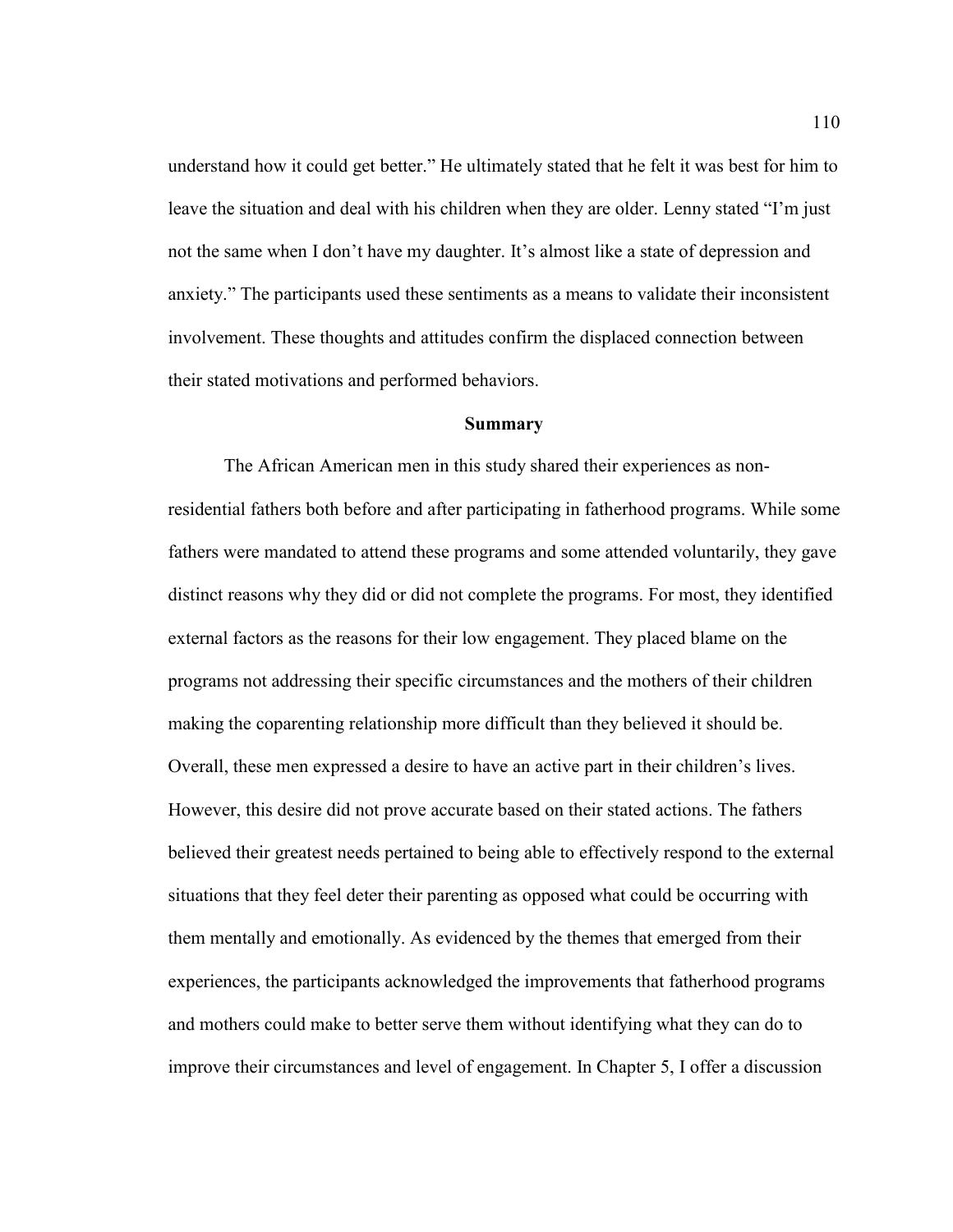of the findings as well as recommendations and implications for social change and future research.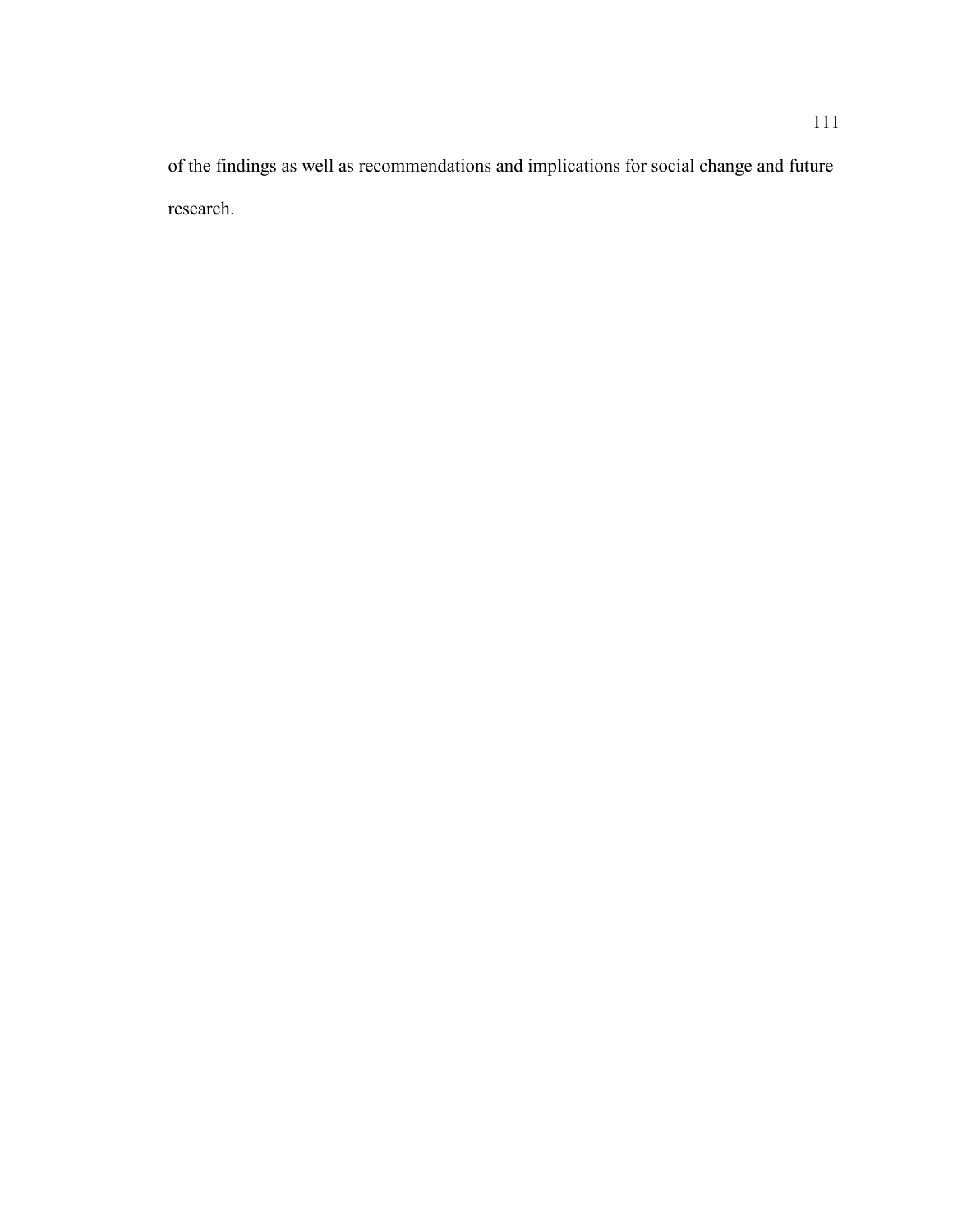### Chapter 5: Discussion

# **Introduction**

The purpose of this study was to acquire an understanding of the lived experiences of African American fathers between ages 18 and 45 who attended fatherhood programs and how their experiences with these programs affected their involvement with their children thereafter. Procuring the insights of this population was significant because previous research found that while more than \$300 million has been invested in fatherhood programs, 17.4 million children (67%) still reside in households without a biological father (Threlfall & Kohl, 2015). This lack of presence leads to an unfavorable impact on their children's behavior, cognitive development, academic achievement, and self-confidence (Frank et al., 2015; Hill et al., 2016). My objective for conducting this study was to recognize how their experiences in these programs impacted their involvement with their children and how fatherhood programs contributed to their fathering experience. Participants explained their experiences that led to participation in these programs, their understanding of fatherhood programs, and what programs should do to better serve them. They also described their current relationship with their children. Their disclosure and my conclusions will function as a voice for fathers to inform fatherhood programs, social welfare agencies, and other government representatives who provide services to nonresidential fathers.

Seven of the nine participants reported having negative or unproductive relationships with their children's mother. They repeatedly confirmed that this leads to undue emotional stress and frustration and often resulted in them not making efforts to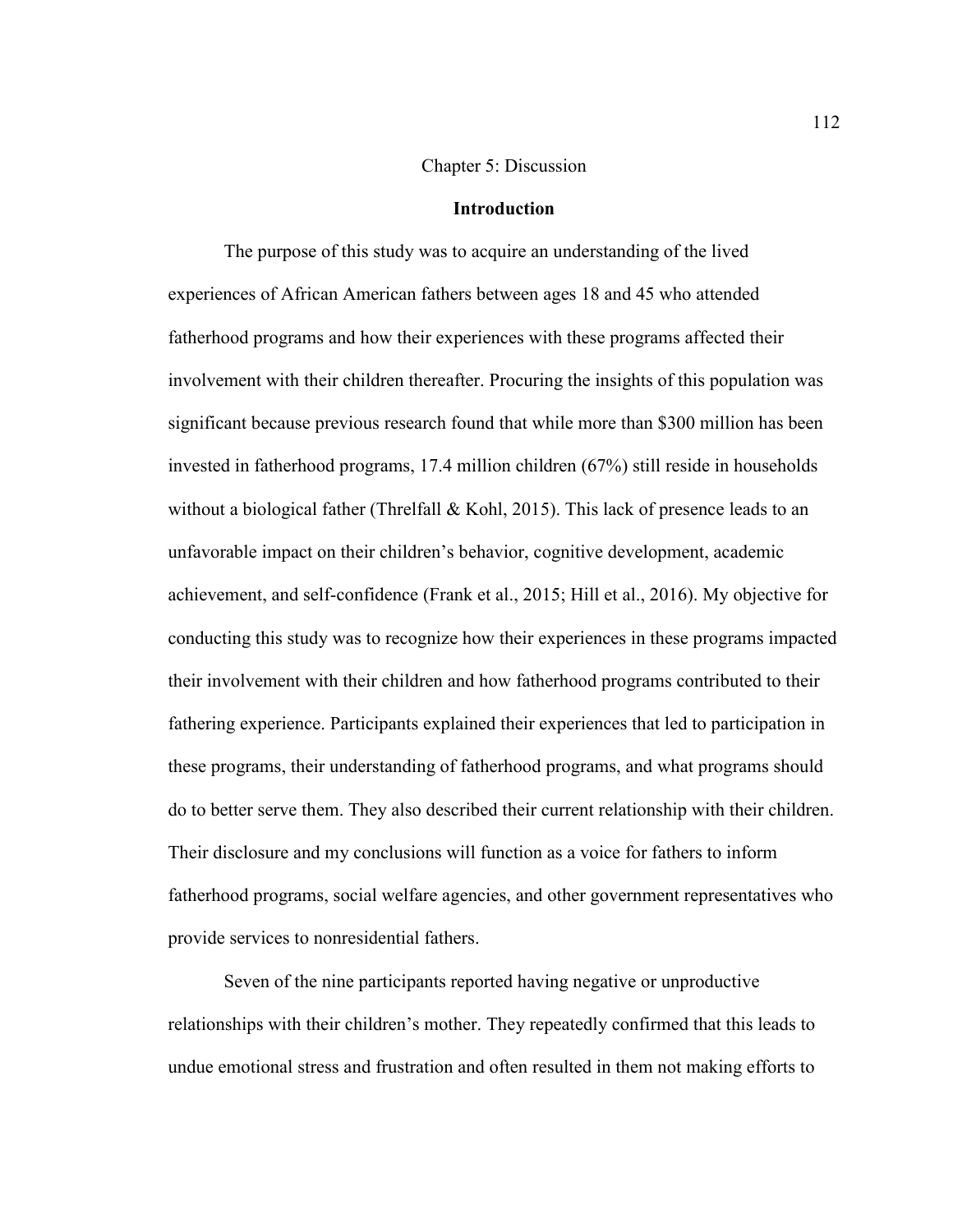see their children. Other than avoidance, they did not specifically state alternative reasons why they allowed the stress to dictate their actions. Five of those seven men confirmed that they made attempts to have an amicable relationship with the mother to no avail. In total, eight of the nine men expressed frustration in their situations and of often falling back as a result of the emotional stress. Of the nine participants, five were court ordered to attend a fatherhood program. The other four attended their respective programs voluntarily.

My study employed a phenomenological methodology with hermeneutic inquiry to allow nine African American nonresidential fathers to openly share their experiences. Hermeneutic inquiry concentrates on discovering the experiences of individuals by obtaining their narratives and giving a voice to their experiences (Sloan & Bowe, 2014). The use of semistructured interviews afforded an opportunity for participants to reflect on and provide transparent responses about their experiences and share them in a peaceful manner. To identify common themes between their experiences, I used an eight-step data analysis strategy to explore their narratives.

 The outcomes of this study revealed that participation in fatherhood programs did not result in a direct impact on fathers' behaviors. More specifically, the occurrences experienced by these fathers in their respective programs did not result in an increase in engagement or increased desire to be engaged in the lives of their children. The participants articulated their ideas about what motivate them to be an active father and what deters this process from taking place as they see and desire it. They demonstrated their thoughts about their willingness to fight against obstacles or to relinquish their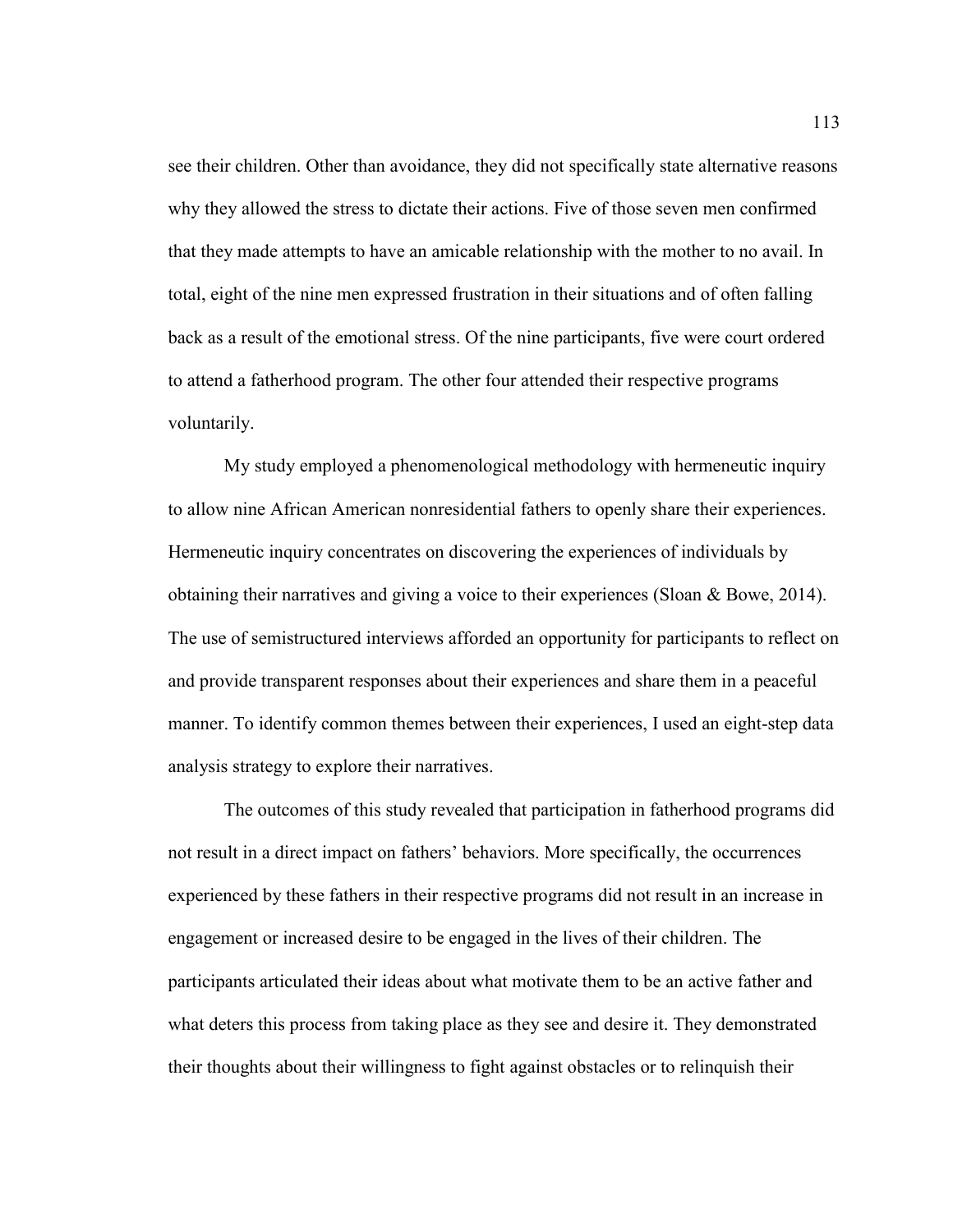involvement to their personal circumstances. Reflecting on these positive and negative experiences, their expressions presented a firm desire to be involved with their children than may be understood by others. Within this chapter, I submit the findings based on the conceptual framework and previously reported literature. I also present limitations of the study, social change implications, and make recommendations for future research.

# **Interpretation of the Findings**

Fatherhood and the importance of the father and child relationship have been the focus of academic research in recent years (Adamsons, 2013; Adamsons & Pasley, 2016; Coates & Stover, 2014). One finding from studies is that African American fathers make up the largest group of inattentive fathers in this country (Bocknek, Brophy-Herb, Fitzgerald, Schiffman, & Vogel, 2014) despite the existence of and participation in fatherhood education programs and parenting programs (Mchale et al., 2012). Previous studies have reported a lack of evidence of the effects of programming on the well-being of fathers and their children (Bronte-Tinkew et al., 2014; Glynn & Dale, 2015; Wilson et al., 2016). My intention for this study was to fill the research gaps regarding to African American fathers' perceptions and experiences related to their engagement with their children after participating in a fatherhood program and how they can be better served.

 My designed research question for this study focused on the experiences of nonresidential African American fathers aged 18 to 45 who participated in fatherhood programs. The research question resulted in seven themes, which emerged from the interview narratives. These themes included (a) awareness, (b) fatherhood motivation, (c) emotional stress, (d) desire for support, (e) personal accountability, (f) program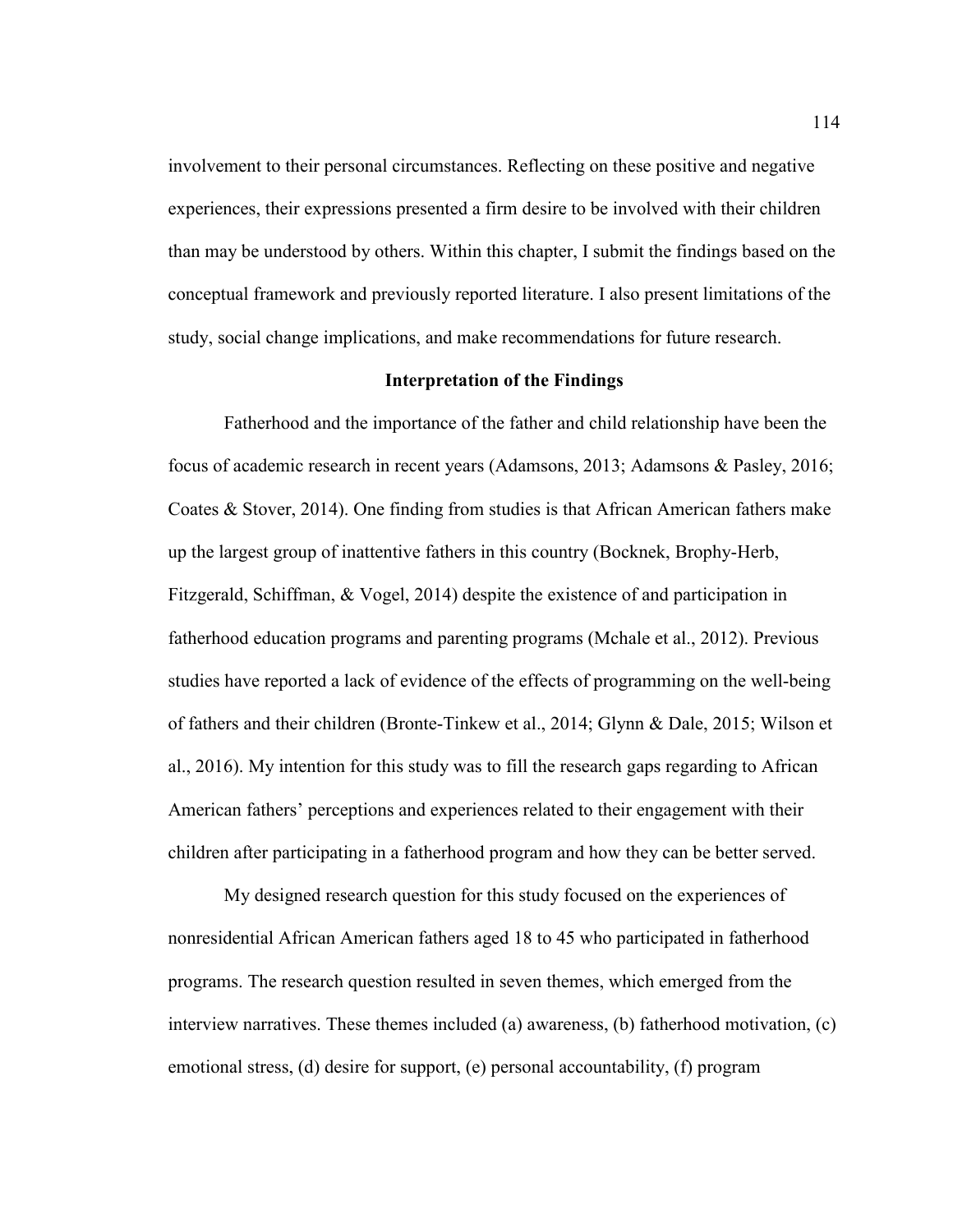dissatisfaction, and (g) fathering behaviors. These themes reflect previous factors confirmed to impact men as reported in previous studies (Castillo & Sarver, 2012; Fagan & Cherson, 2015; Ferguson & Morley, 2011; Miller & Maskaly 2014). Each participant communicated his perception of his fathering experiences, his experience as a program member, and what he recognized as reasons why he continued to present poor involvement after attending his program. They described their history with their children's mother, nonresidential status, desire to be present, involvement with fatherhood programs, and suggestions for improved support. Noteworthy was the fact that these men did not directly acknowledge their lack of involvement. For example, most of the participants expressed a desire to have a good relationship with the children, but repeatedly exhibited ambiguous behaviors in times of emotional stress. The stress reported by the fathers was reported in previous studies that focused on the coparenting relationship and father engagement (Fagan & Lee, 2014; Threlfall & Kohl, 2015; Wong et al., 2013). When questioned about this reality, many of the participants seemed astonished or bewildered based on their commentaries and body language. What this indicated is that their stated beliefs did not align with their actual beliefs.

 The recollections of their accounts generally aligned with the findings of Cooper et al. (2015), who reported that the social experiences of African American males have an impact on their parenting practices. Through individual reports, the fathers testified that their historical interaction with their children's mothers before and after program attendance as the primary factor impacting their involvement. In addition, they denied any influence from the fatherhood programs or their own willingness to remain involved.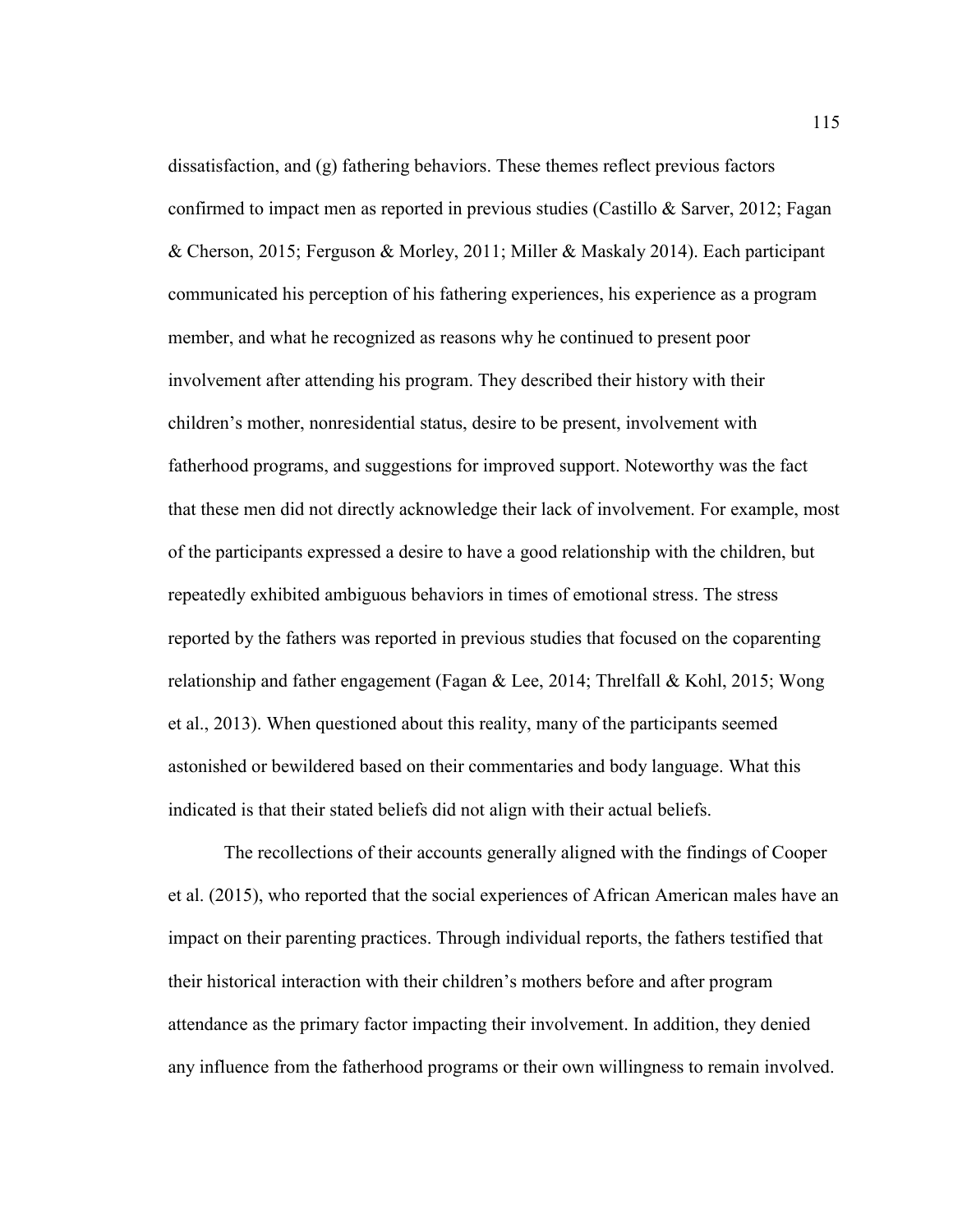The participants discussed their belief that it is important for programs and government agencies to not see them as the problem, but also recognize how mothers impede their involvement and needs resulting from this. The participants repeatedly did not discuss the notion that their lack of involvement is personal choice as much as it is circumstantial. The denial of personal accountability was evident throughout the research process.

 As it pertains to fatherhood programs, participants expressed their understanding of these programs as designed to encourage men to take responsibility for their children and improving their relationships. The participants acknowledged that while there are many men who have no interest in being fathers, this is not their story. They indicated that despite their own experiences with their father, it has no bearing on their current desire to be present. While they accounted negative relationships with their children's mothers, they expressed an ultimate desire to be active participants with their children. Contrary to this, they affirmed that in many instances they chose their well-being over the stress of constantly fighting about their children. Surprisingly, they struggled to recognize themselves as a part of the issue.

### **Family Systems Theory Represented in Findings**

 The family systems theory provides a framework for investigating father engagement in relation to fatherhood programs. Fagan and Kaufman (2014) previously reported that fathers remain involved or uninvolved depending on the level to which they are viewed as a relevant and essential part of the family system (Fagan & Kaufman, 2014). A significant finding of this study is that all of the fathers reported their children's mothers as the primary reason their involvement with their children is strained but did not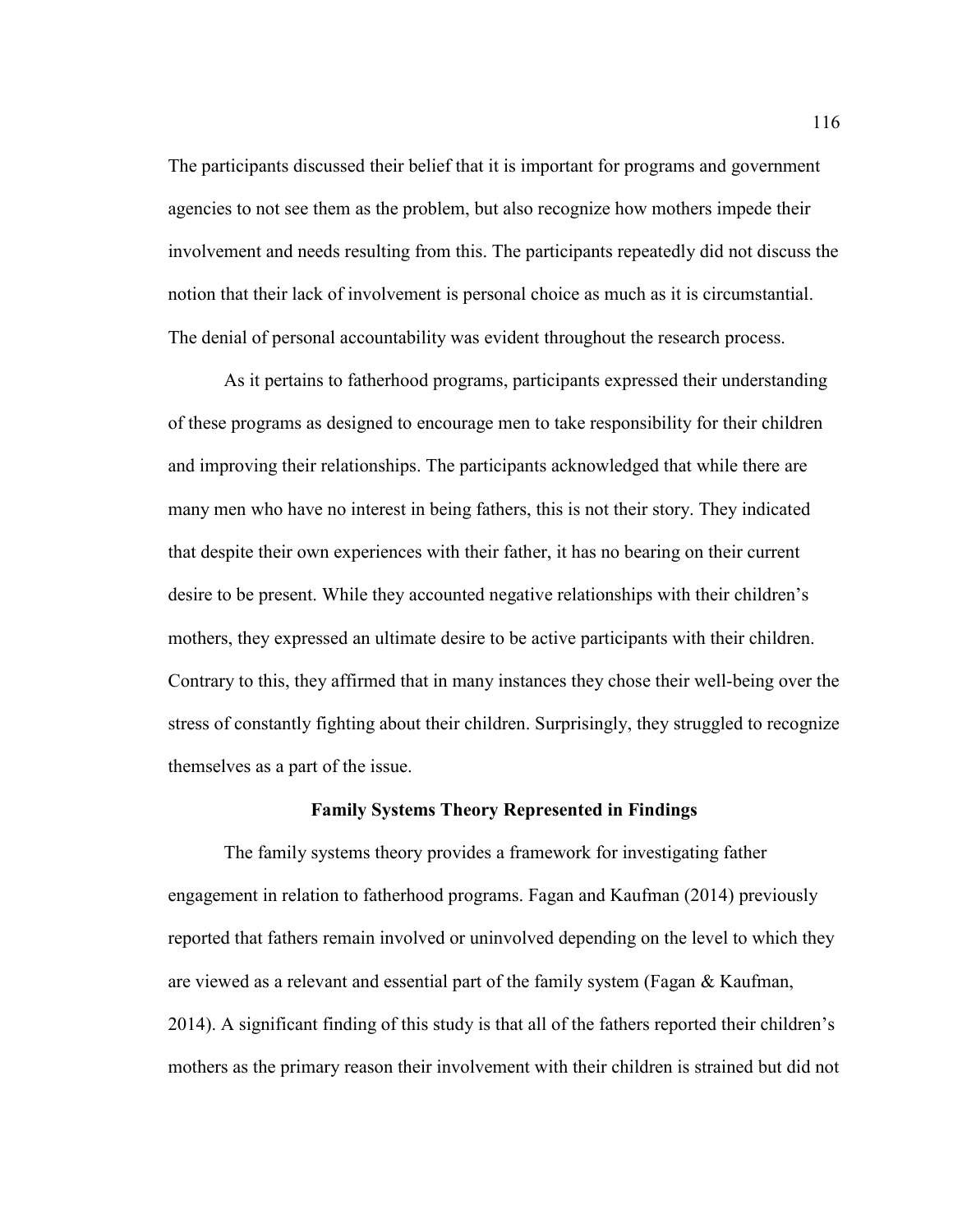identify themselves also as a cause in this phenomenon. Furthermore, it is indicative that they did not recognize their own importance and impact in the family system as they continued to remove themselves from maintaining a relevant role in their children's lives. This finding is supported by Sun's (2016) report that family systems theory identifies the family as a unit with interdependent members who impact each other's thoughts, emotions, and actions. Responses and behaviors presented by the participants during their interviews substantiated major concepts and fundamentals associated with family systems theory. Their admissions indicated that behaviors of members in a system affect all members as their lack of involvement did not improve their engagement with their children or their interaction with the coparent.

 In their interviews, all of the fathers reported that adverse behaviors presented by their children's mother at some point impacted their level of involvement with their children. Each participant, regardless of their current status affirmed that their relationship with their child diminished as the relationship with the mother became more strained. Absent was a personal focus on their internal decision to walk away during stressful periods as opposed to taking advantage of their parental rights. Also absent was an awareness of the role they have in their diminished relationship with their children. This finding emulated a conclusion made in a 2014 study on outcome measures of fatherhood programs. Fagan and Kaufman (2014) concluded that a nonresidential father is less likely to be involved with his child if other family members do not accept him as an equal part of the system. The participants in this study validated this notion, but also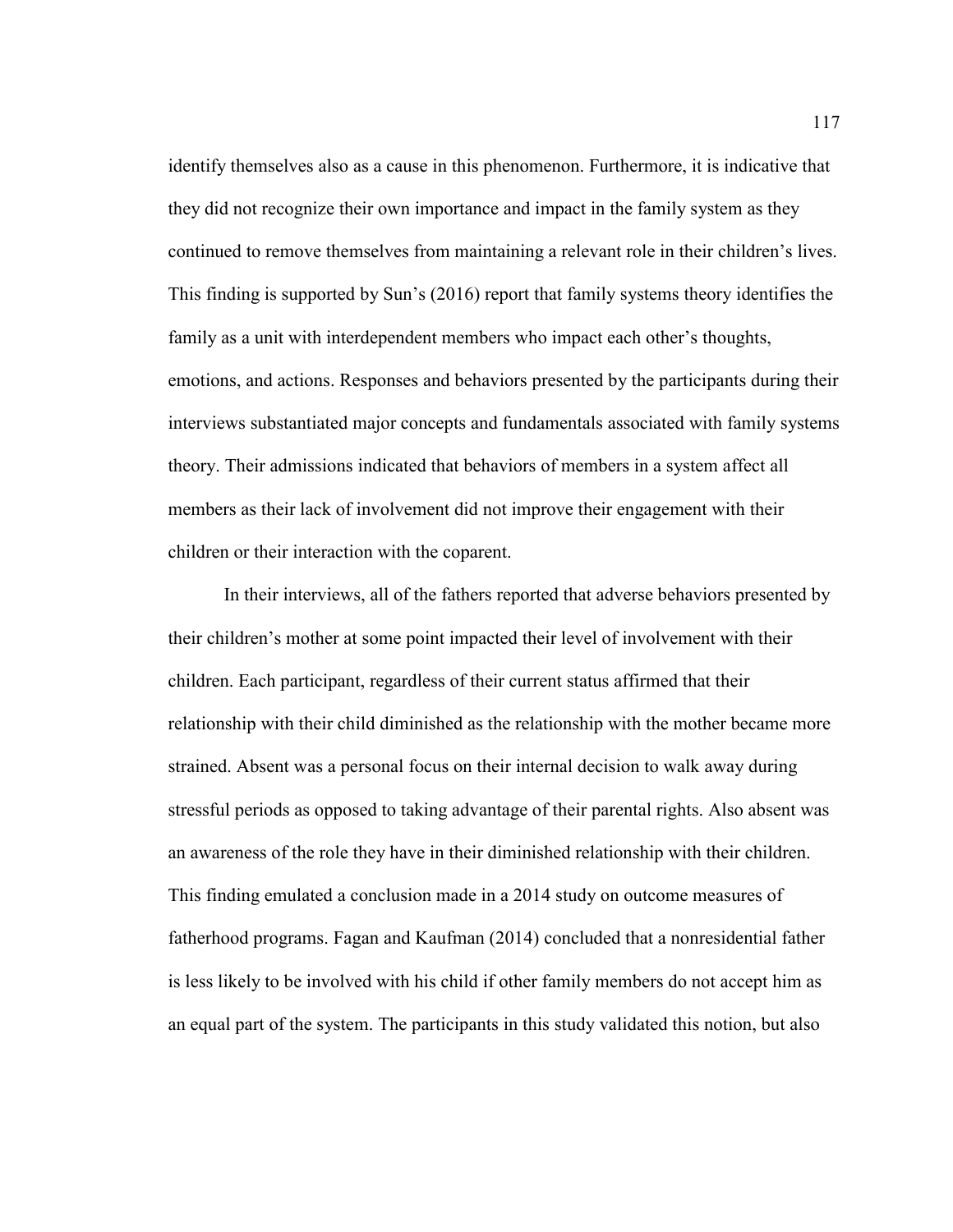presented the idea that they do not hold themselves as accountable for their circumstances as they do the external factors they described.

 Themes that emerged based on the participants' narratives included their lack of personal accountability for their actions after attending fatherhood programs, awareness about their fatherhood role, personal motivation to be involved, and the lack of motivation to be involved. This study found that certain behaviors reported by the participants and their children's mother were varied amongst their respective situations. What was consistent amongst the participants was the decision to remove themselves from their situations or decrease their level of engagement due to their focus on external circumstances.

 When asked how the programs could make improvements in order to enhance their experience, seven of the nine participants suggested a component that included involving the mother. Based on the participants' responses to this question, they believed that their engagement remains lower than desired because fatherhood programs do not appear to focus on educating mothers. This account further purported the idea that these fathers lack the awareness to view themselves as an essential part of the issue of their lack of involvement. The fathers believed that the mothers must realize the impact their behaviors even though they do not recognize their own actions and willingness to be more involved. The participants proved that African American fathers express a desire to be involved with their children and have an amicable relationship with their children's mother; however, their actions do not coincide. Essentially, this finding confirmed the suggestion that fathers become educated and equipped to help reduce the parental conflict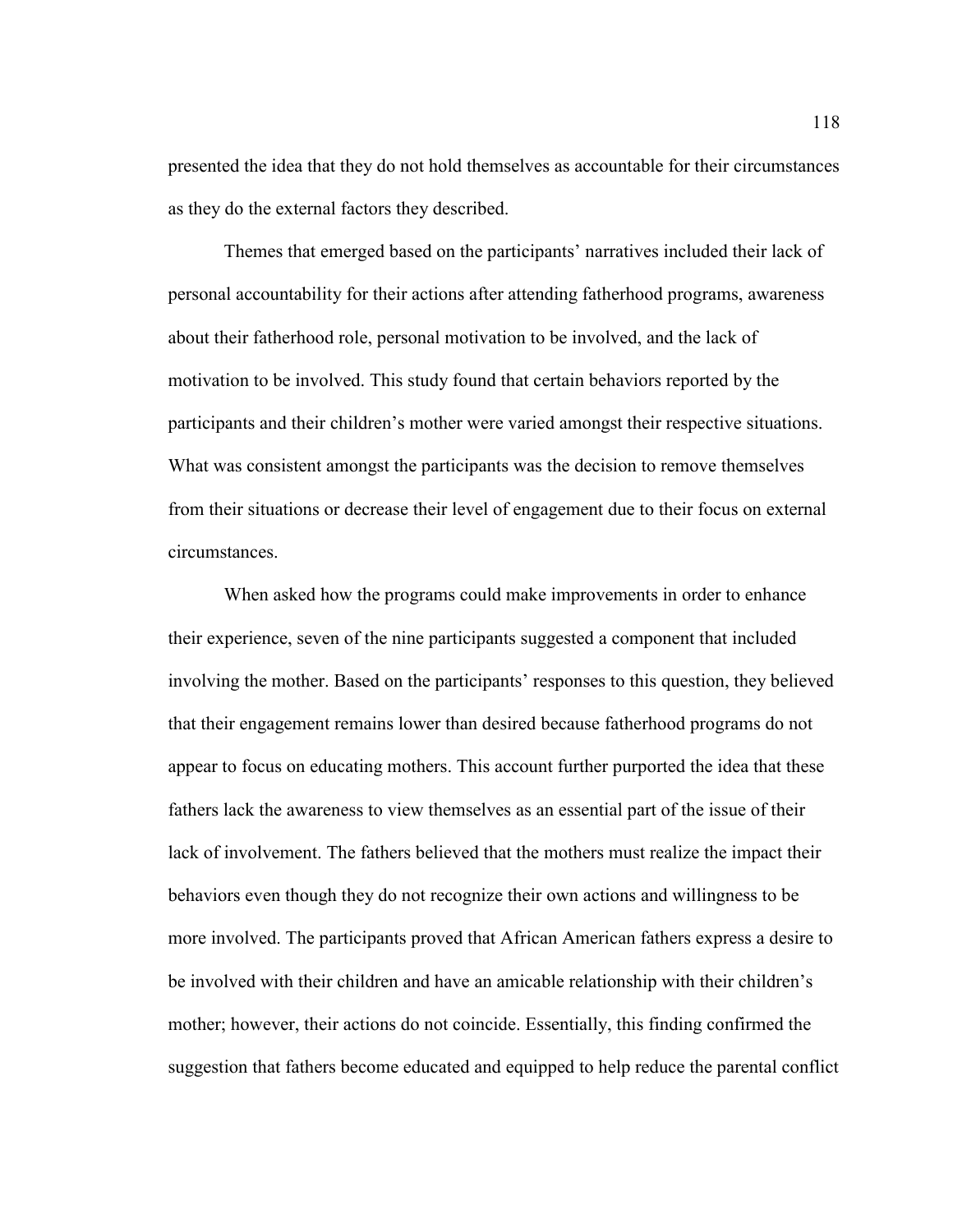(Holmes et al., 2013). The participants also consistently identified a failure of the fatherhood programs to focus on the parenting relationship and less on how to be engaged with the children. This thought also indicates their removal of personal responsibility and the separation of their admitted intent and personal behavior.

 My conclusions also validated Bowen's (1968) affirmation of the interdependence between nonresidential fathers and the family system and the need for fatherhood programs to measure the quality of coparenting relationships and offer social support for the coparenting relationship (Fagan & Kaufman, 2014; Helm, 2018). Nine themes were uncovered based upon responses to the interview questions. However, I discussed four as they tied directly to the research question and the most meaningful feedback on the fathers' views of their level involvement based on their experiences. The chosen themes were identified as the most relevant because the participants repeatedly provided narratives with evidence that supported the themes. They also have not been previously studied in relation to poor father involvement after attending fatherhood programs.

### **Limitations of the Study**

 The study included a sample of nine African American men aged 18 to 44 from the Philadelphia area who offered their stories and experiences of fatherhood and as participants in fatherhood programs. The principal limitation was relying on the participants' disclosure based on their own self-reports. These reports were contingent upon each participant's recall of his experiences and his willingness to be honest in response to the interview questions and be honest with himself. In order to protect the study against this limitation, due diligence was done throughout the interview process as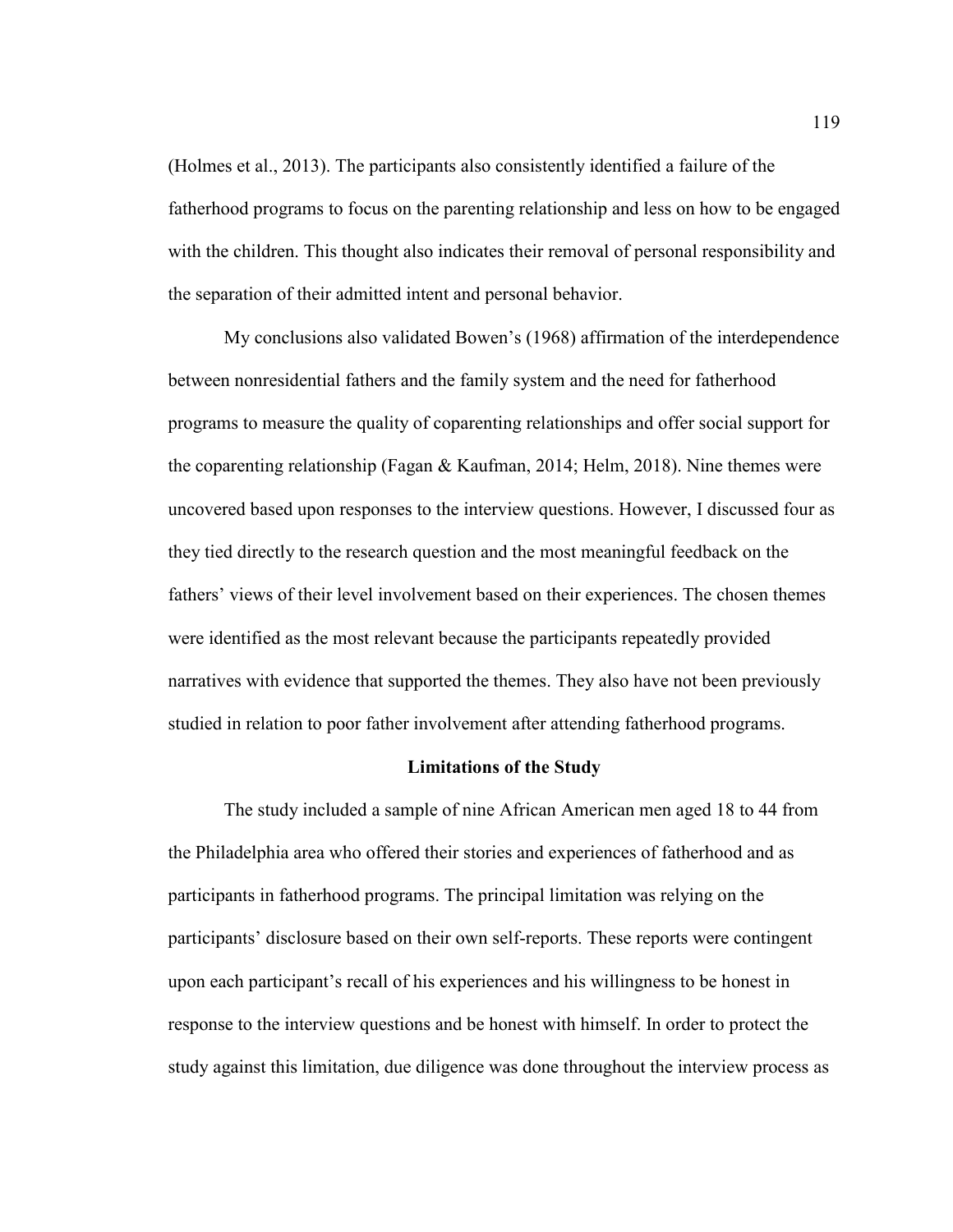participants were probed to determine consistency and how their responses aligned with previous statements they presented. Member checking also occurred, with the intent of corroborating stories from the participants, validating their experiences, and clarifying the information they provided. The consent form was reviewed in detail prior to the start of the session. Participants were asked if they understood the importance of the study, assured of confidentiality, and informed that their transparency throughout would be greatly appreciated, as it would enlighten the findings. This process offered the participants encouragement to provide clear and accurate narratives about their experiences to the best of their ability.

 The second limitation of this study was the controlled sample size. This indicates that the findings from this study cannot be generalized across a larger population. Furthermore, the study did not incorporate the insights and experiences of individuals who were not selected as a part of this group. A third limitation of the study pertains to its scope. The fathers were selected from one geographical location with similar demographics. This eliminates the narratives of men from other areas. The study was also narrowed to one particular research design. The final limitation was the reliance solely on interview data. No other data was reviewed as part of the research conducted in this study.

## **Program Suggestions**

The participants' thoughts and attitudes toward their respective programs encouraged their suggestions as to where they felt the programs could change and make improvements. The descriptions that connected to this area were *mentoring/peer*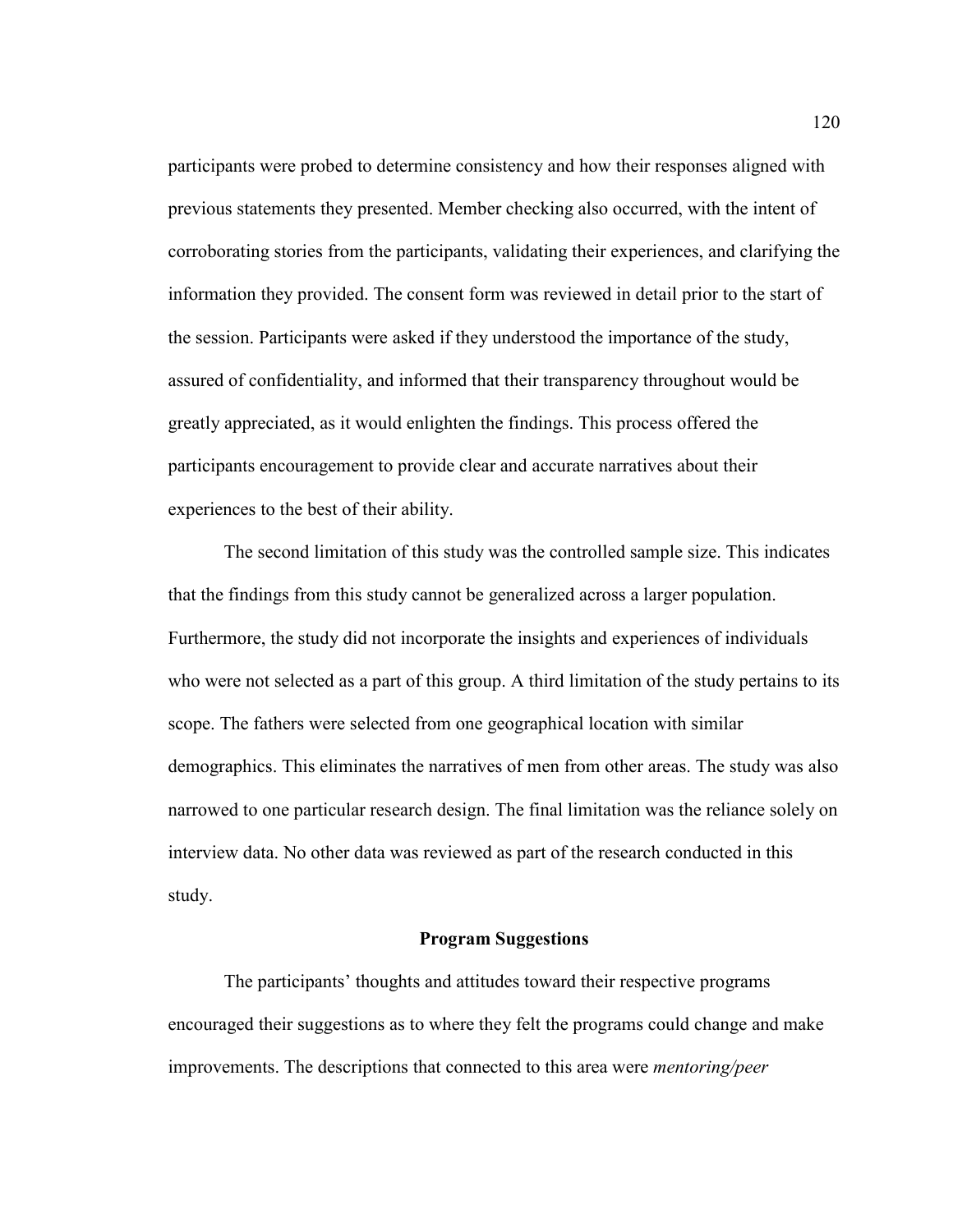*relationships, mother involvement, support, accountability and ongoing relationships,*  and *resources*. While the participants struggled accepting personal accountability, they suggested mentoring as a means of being accountable in their roles. Participants also expressed wanting assistance with the practical application of fathering as well as the ability to forge relationships with other men. The last need that was addressed by the men was pertained to resources. Some of the resources that were suggested were web-based information, court documents, and employment assistance. Several fathers articulated the need for access to physical resources to read on their own such as a list of local websites and agencies that assist fathers and provide economic resources.

### **Recommendations for Future Research**

 Considering the findings of the study, future investigations on fatherhood and engagement can add to and build on this study and preceding studies. With this understanding, I propose several key recommendations for future exploration. The foremost suggestion concerns the target population. Researchers could expand their focus on nonresidential fathers from other urban areas that were mandated to attend fatherhood programs. In order to gain more in-depth information, a quantitative or mixed study could be conducted to consider distinctive variables such stated intent, actual behavior, blame, and personal accountability and the influence on involvement. Moreover, implementing a non-participant observation would provide a direct representation of father's behaviors in fatherhood programs or give more meaning to narratives and experiences.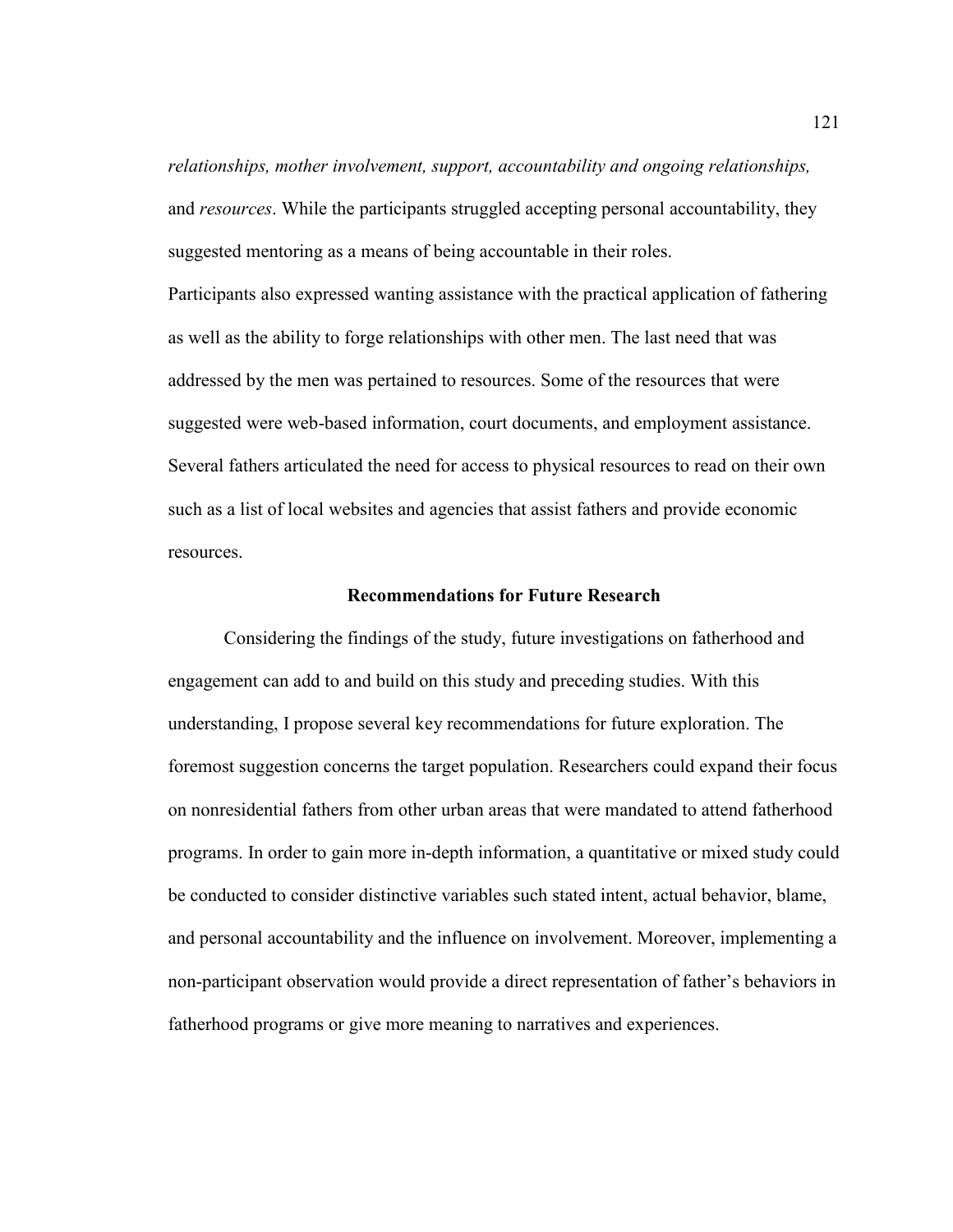Another consideration is choosing an alternate methodology such as a case study. Implementing a case study would allow the researcher to focus on a smaller sample of fathers prior to and after his participation in a fatherhood program. A case study would also allow the researcher to make field observations of the participant in his natural environment while also observing his interactions with the fatherhood program, his children, and the mother of his children. The case study approach could highlight the father's experiences by giving an inclusive representation of his experiences based on observation as opposed to relying on his recall. Additionally, implementation of a case study approach could lead to enlightening conversations with the participant as opposed to recollections in response to interview questions.

## **Implications for Social Change**

 The fathers who participated in the study were afforded the opportunity to revisit their fatherhood experiences and participation in fatherhood programs. As they shared their testaments, they seemed to be appreciative of the opportunity to have someone listen to their story as delivered directly from their mouths and recollections. Their willingness and enthusiasm to convey their stories will offer insight on improving their ongoing experience but also other men who find themselves in similar situations. A key piece that was missing from their recollections is willingness to be accountable for their choices to remove themselves from their children's lives when the situations became stressful. The outcomes of this study offer insight into understanding the thought processes of this group African American fathers who are willing to report to fatherhood programs for assistance.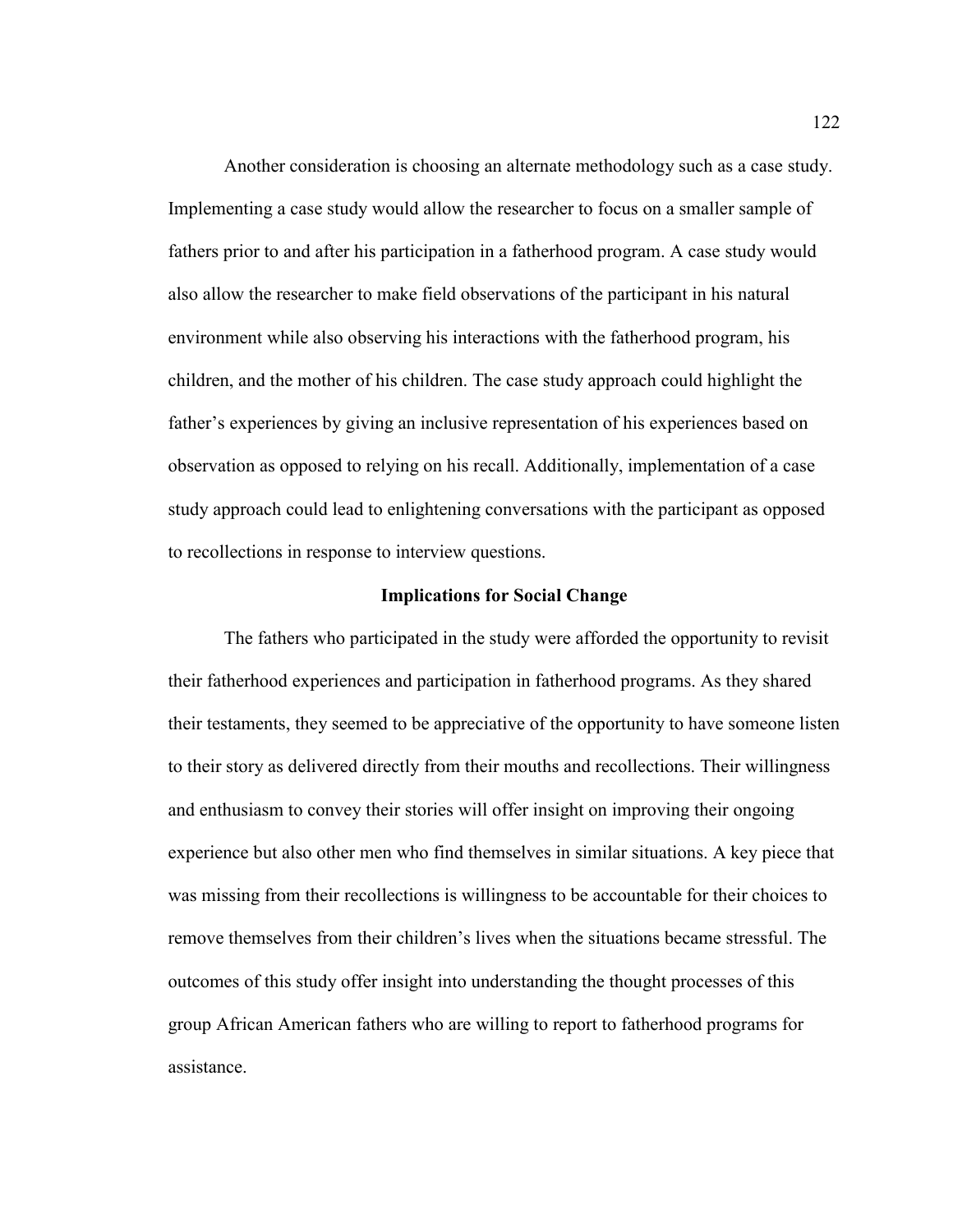The results of this study showed that fathers have a perspective that do not directly align with the behaviors they exhibit outwardly. Despite their current and past levels of involvement, all of the participants expressed their desire to have a consistent and functional relationship with their children but did not demonstrate the effort to make that a reality. The study also offered insight into the participants' thoughts about fatherhood programs. The collective idea about these programs is that while they offer a range of helpful services for fathers, men believe they neglect to offer assistance in the areas of coparenting, mental and emotional welfare, economic and legal support. This study presents a need for ongoing exploration of the perceptions of fatherhood programs maintained by nonresidential fathers.

 Future researchers, community stakeholders, clergy, and other national organizations can incorporate the discoveries of this study pertaining to father engagement and fatherhood programs and utilize it with continued discussions on improving this issue. The findings highlighted through this study will assist in improving and creating new interventions for fathers who rely on public agencies for help with raising children as a nonresidential parent. One consideration that should be made when offering future program models and interventions is taking into account the coparenting relationship but also challenging the thoughts and behaviors of fathers. Likewise, they should also explore the behaviors presented by fathers, their motivations, and educate them on the repercussions of their actions. As indicated by this study, fathers reported adverse relations between co-parents having an impact on their willingness to be involved and how much they are able to be involved. However, fathers should also be made aware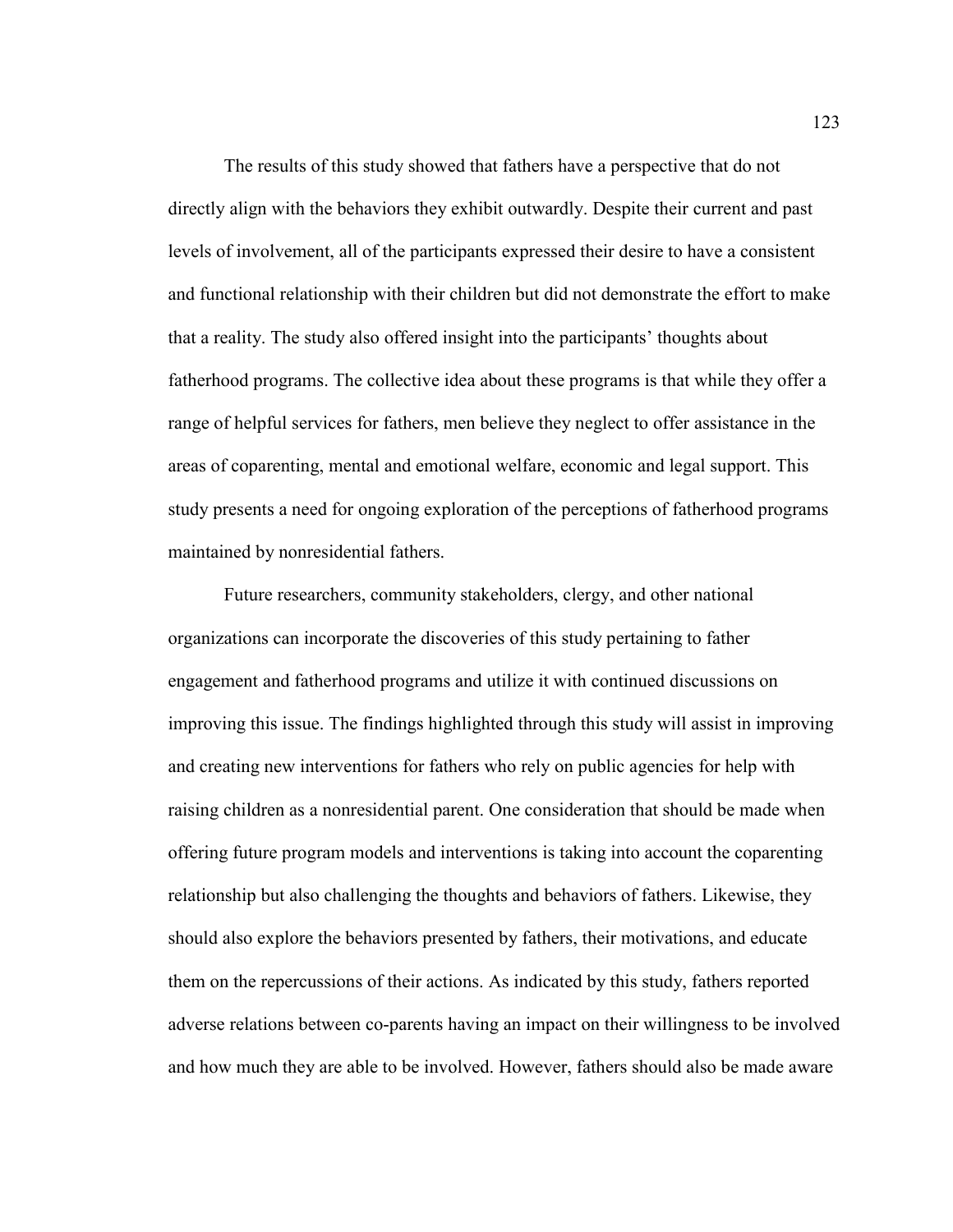of their own internal factors that impact their involvement. This understanding should motivate service professionals to learn more about the underlying negative forces that exist within this population and address these issues in their respective programs.

 Based on the findings of this study, lack of accountability and blaming behavior are at the core of low engagement for this population. Incorporating a mentoring sponsorship module for peer support, which holds fathers accountable to another father who has found success in their role, can enhance outcomes. Such a component would provide fathers with a resource and personal connection to build their skillset beyond the program sessions. Decreasing lectures and increasing the dialogue between programs and participants would allow the programs to learn more about the specific needs of fathers. Fatherhood programs can also implement a segment that incorporates mothers to bridge the relationship between parents. These programs would also better serve fathers by offering legal support and therapeutic services as a resource for fathers who struggle emotionally and require legal services. Support groups for nonresidential fathers could continue focus on the direct relationship between the father and child, but also provide education on the legal system, personal economics, and the coparenting relationship.

# **Summary and Conclusion**

 Father engagement and involvement has been the focus of many studies in recent decades. This topic has been researched from various perspectives: many, which have not included fathers. This study focused on the insight of nonresidential African American fathers to gather understanding of their experiences while also filling a gap that was missing from previous research. This study was effective in highlighting how fathers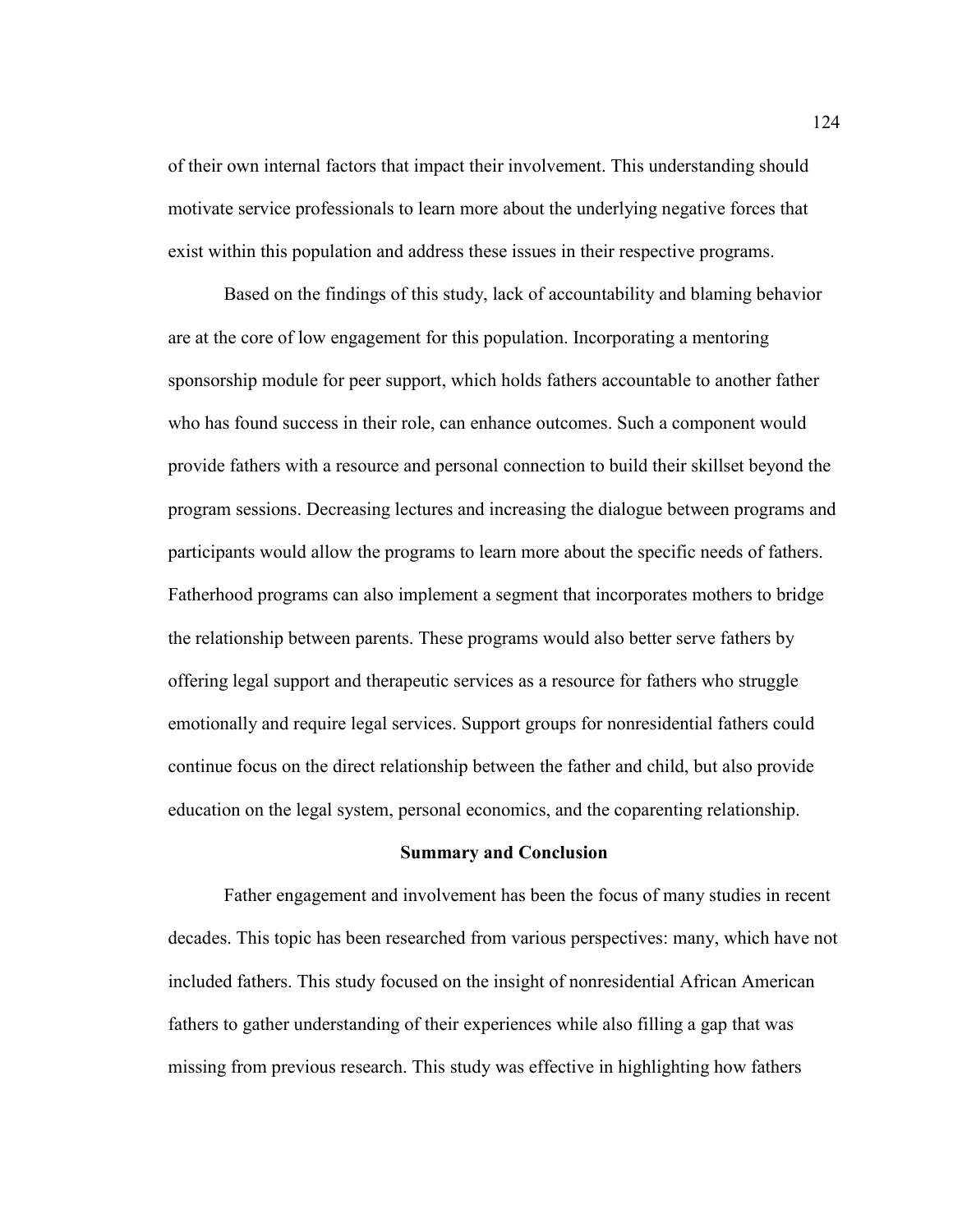report their experiences versus how they actually happen. This study is also operative in providing this population with a voice by recognizing their experiences, perceptions, frustrations, and needs. The greatest insight from the study pertained to fathers acknowledging their lack of engagement but not acknowledging their conscious decisions to step away from their children. Other formidable perceptions were that fatherhood programs though helpful do not address other needs presented by this population. The participants collectively corroborated to feeling alone in their parenting process and misunderstood by society. Moreover, the fathers adamantly expressed their desire to have strong bonds and consistent involvement with their children. While their actions did not align with this, it would be practical to implement programs to address these behaviors and other researchers to explore this aspect of the phenomenon.

 This study also helped to extract the understanding that fatherhood programs should offer interventions more tailored to exploring how fathers view themselves rather than fostering the assumption that they have no desire to be engaged with their children. With the assistance of their experiences and insights, these very programs can now be informed about what fathers find most necessary in helping them to navigate their thoughts and behaviors. It should be noted that while the outcomes of this study are not generalizable to the greater population, the study can serve as a platform to begin offering fatherhood programs sound information on how to restructure their programs. As they begin to implement these changes, fathers who participate in the future should report enhanced experiences and improved engagement outcomes.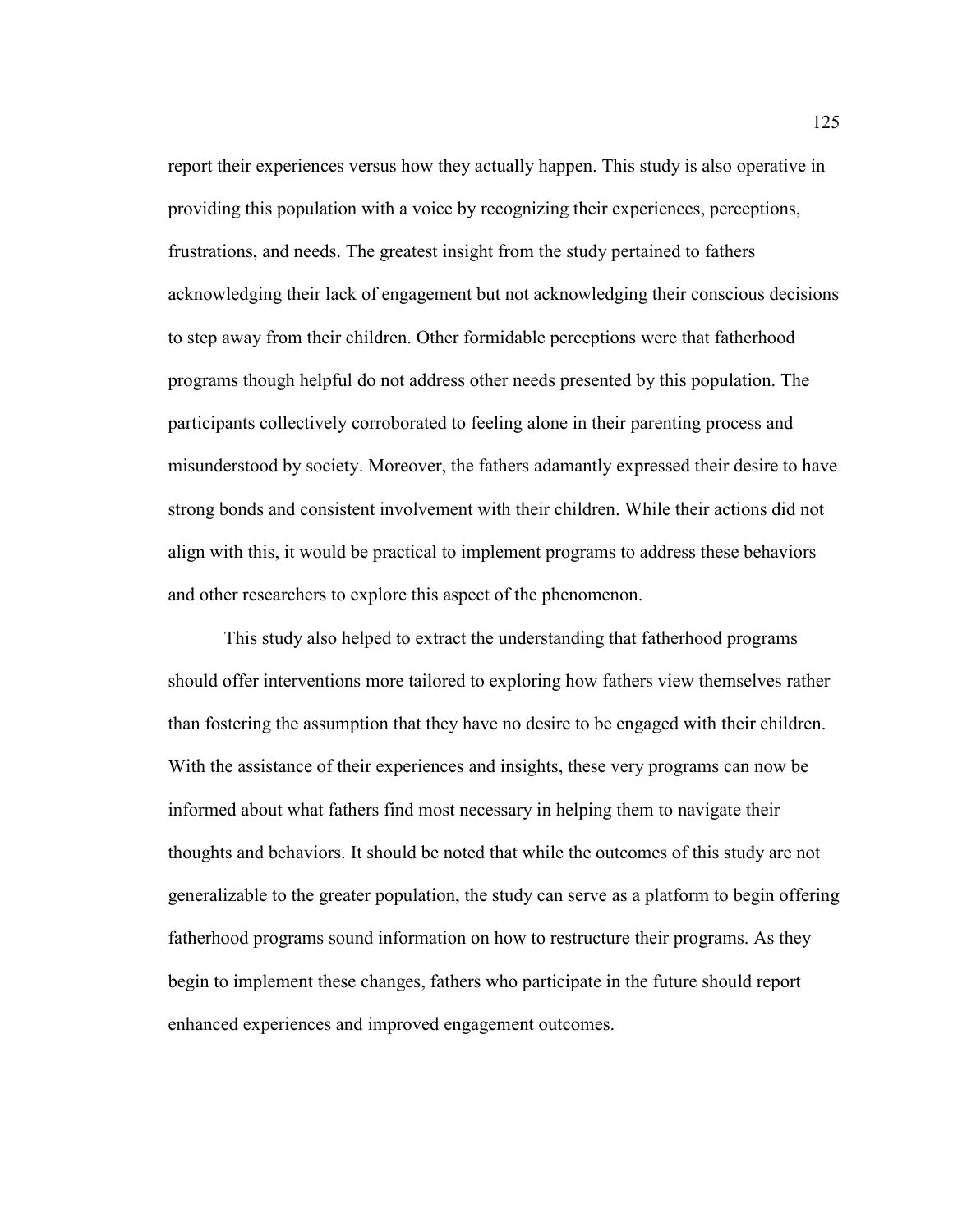### References

- Aagaard, J. (2017). Introducing postphenomenological research: A brief and selective sketch of phenomenological research methods. *International Journal of Qualitative Studies In Education*, *30*(6), 519-533. doi:10.1080/09518398.2016.1263884
- Abalos, E. E., Rivera, R. Y., Locsin, R. C., & Schoenhofer, S. O. (2016). Husserlian Phenomenology and Colaizzi's Method of Data Analysis: Exemplar in Qualitative Nursing Inquiry Using Nursing As Caring Theory. *International Journal for Human Caring*, *20*(1), 19–23. doi:10.20467/1091-5710.20.1.19
- Adamsons, K. (2013). A longitudinal investigation of mothers' and fathers' initial fathering identities and later father-child relationship quality. *Fathering: A Journal of Theory, Research, and Practice About Men as Fathers*, *11*(2), 118-137. doi:10.3149/fth.1102.118
- Adamsons, K., & Pasley, K. (2016). Parents' fathering identity standards and later father involvement. *Journal of Family Issues*, *37*(2), 221-244. doi:10.1177/0192513X13514407
- Agache, A., Leyendecker, B., Schäfermeier, E., & Schölmerich, A. (2014). Paternal involvement elevates trajectories of life satisfaction during transition to parenthood. *European Journal of Developmental Psychology*, *11*(2), 259-277. doi:10.1080/17405629.2013.851025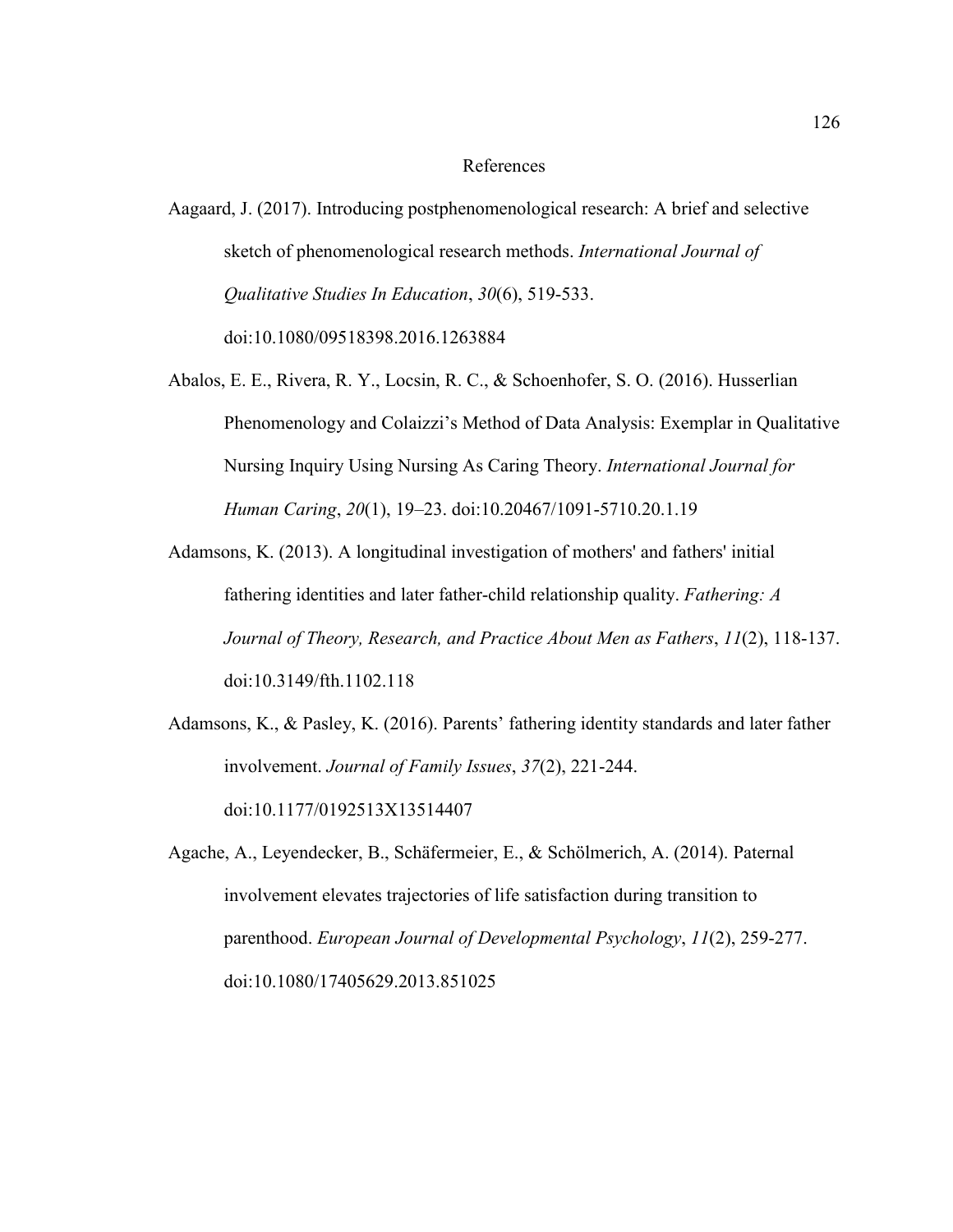Allen, Q. (2016). 'Tell your own story': Manhood, masculinity and racial socialization among black fathers and their sons. *Ethnic & Racial Studies, 39*(10), 1831-1848. doi:10.1080/01419870.2015.1110608

Alvarez, A. (2018). Drawn and written funds of knowledge: A window into emerging bilingual children's experiences and social interpretations through their written narratives and drawings. *Journal of Early Childhood Literacy*, *18*(1), 97–128. doi:10.1177/1468798417740618

Anyan, F. (2013). The influence of power shifts in data collection and analysis stages: A focus on qualitative research interview. *Qualitative Report, 18*(18), 1-9. Retrieved from https://search-ebscohost-

com.ezp.waldenulibrary.org/login.aspx?direct=true&db=a9h&AN=87514136&sit e=eds-live&scope=site

Anderson, S., Aller, T. B., Piercy, K. W., & Roggman, L. A. (2015). 'Helping us find our own selves': exploring father-role construction and early childhood programme engagement. *Early Child Development and Care*, *185*(3), 360-376. doi:10.1080/03004430.2014.924112

Austin, Fieldstone, L., & Pruett, M. K. (2013). Bench Book for assessing parental gatekeeping in parenting disputes: Understanding the dynamics of gate closing and opening for the best interests of children. *Journal of Child Custody: Research, Issues, And Practices, 10*(1), 1-16. doi:10.1080/15379418.2013.778693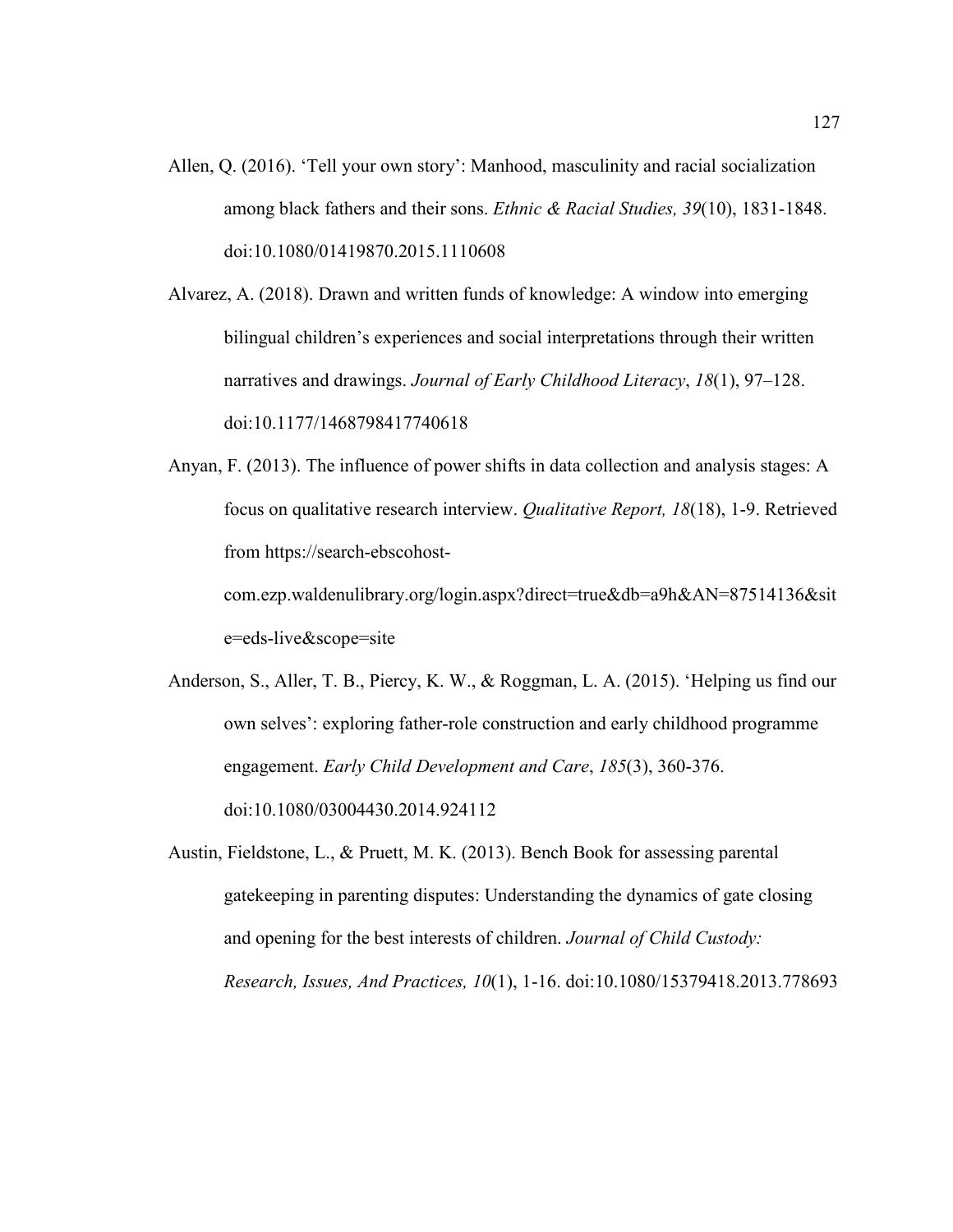- Austin, W.G., Pruett, M. K., Kirkpatrick, D., Flens, J. R., & Gould, J.W. (2013). Parental gatekeeping and child custody/child access evaluation: Part I: Conceptual framework, research, and application. *Family Court Review, 51*(3), 485-501. doi:10.1111/fcre.12045.
- Bar-On, I.K. & Scharf, M. (2016). The reconstruction of fatherhood across two generations: From experiences of deficiency, strictness, precocious maturity, and distance to indulgence, permissiveness, and intimacy. *Journal of Family Issues, 37*, 645-670. doi:10.1177/0192513X14528712
- Barthelemy, J. J., & Coakley, T. M. (2017). Fathering attitudes and behaviors among low-income fathers. *Journal of Family Social Work*, *20*(5), 399-415. doi:10.1080/10522158.2017.1302379
- Baum, N. (2015). The unheard gender: The neglect of men as social work clients. *British Journal of Social Work*, *46*(5), 1463-1471. doi:10.1093/bjsw/bcv074
- Bawa, P., & Watson, S. L. (2017). The looking glass effect: A phenomenological study of graduate Asian students' English writing challenges. *Journal of Research Initiatives*, *2*(3), 7.
- Bellamy, J. L., Thullen, M., & Hans, S. (2015). Effect of low-income unmarried fathers' presence at birth on involvement. *Journal of Marriage and Family*, (3), 647. doi:10.1111/jomf.12193
- Bevan, M. T. (2014). A method of phenomenological interviewing. *Qualitative health research*, *24*(1), 136-144. doi:10.1177/1049732313519710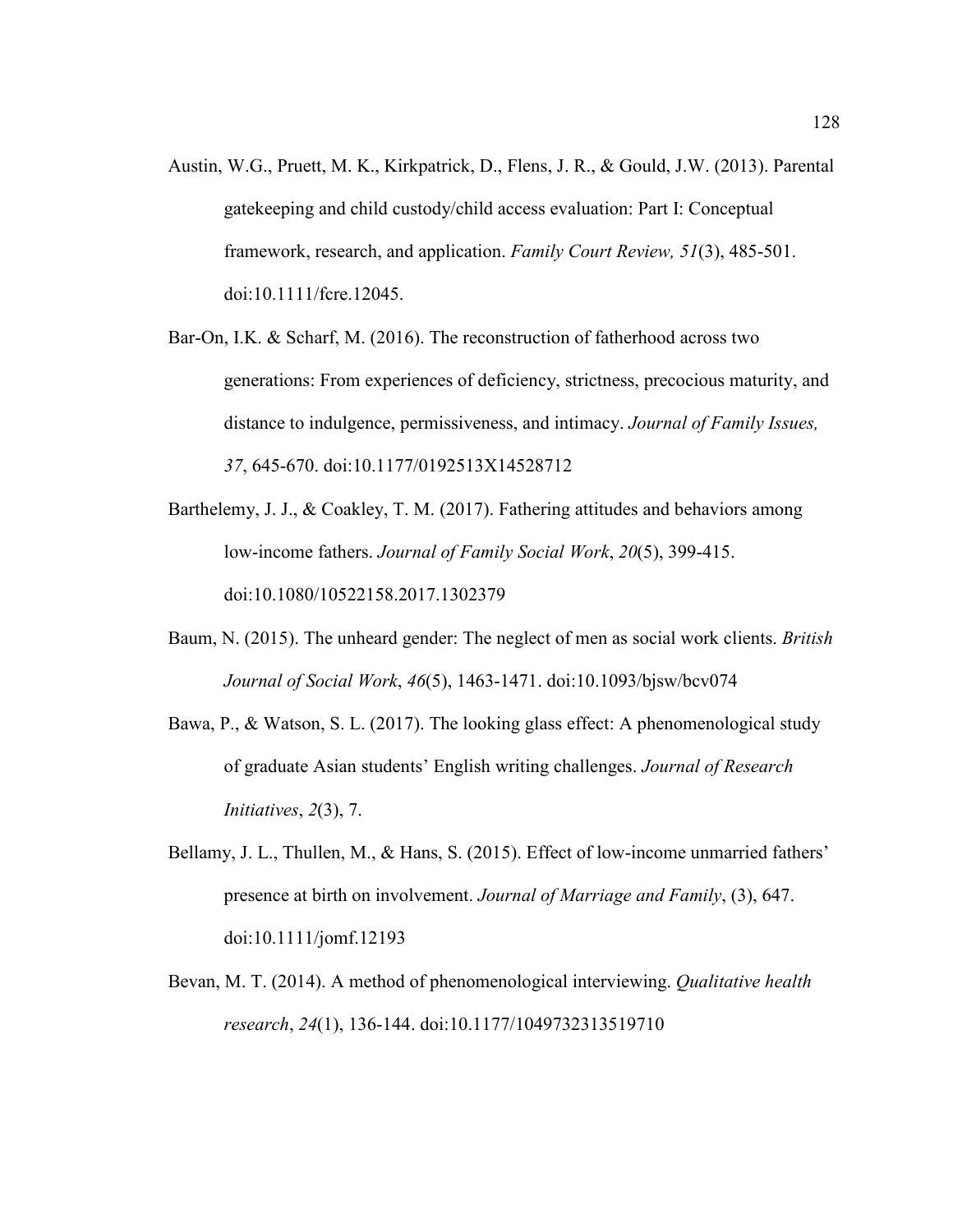- Bhattacherjee, A. (2012). *Social science research: principles, methods, and practices*. Textbooks Collection. Book 3. Retrieved from: http://scholarcommons.usf.edu/oa\_textbooks/3
- Birt, L., Scott, S., Cavers, D., Campbell, C., & Walter, F. (2016). Member checking: a tool to enhance trustworthiness or merely a nod to validation?. *Qualitative Health Research*, *26*(13), 1802-1811. doi:10.1177/1049732316654870
- Bocknek, E. L., Brophy‐Herb, E., Schiffman, R. F., & Vogel, C. (2014). Stability of biological father presence as a proxy for family stability: Cross-racial associations with the longitudinal development of emotion regulation in toddlerhood. *Infant Mental Health Journal*, *35*(4), 309-321. doi:10.1002/imhj.21454.
- Bourke, B. (2014). Positionality: Reflecting on the research process. *Qualitative Report*, *19*(33), 1-9. Retrieved from https://search-ebscohostcom.ezp.waldenulibrary.org/login.aspx?direct=true&db=a9h&AN=97566584&sit e=eds-live&scope=site
- Braxton-Newby, M. & Jones, T. (2014). Authentic engagement: Practice with African American males. *Journal of African American Studies, 18,* 260. doi:10.1007/s12111-013-9272-3.

Brodie, K, Paddock, N., Gilliam, C., & Chavez, J. (2014). Father involvement and child welfare: The voices of men of color. *Journal of Social Work Values and Ethics, 11*(1). Retrieved from https://search-ebscohostcom.ezp.waldenulibrary.org/login.aspx?direct=true&db=edb&AN=95102459&sit e=eds-live&scope=site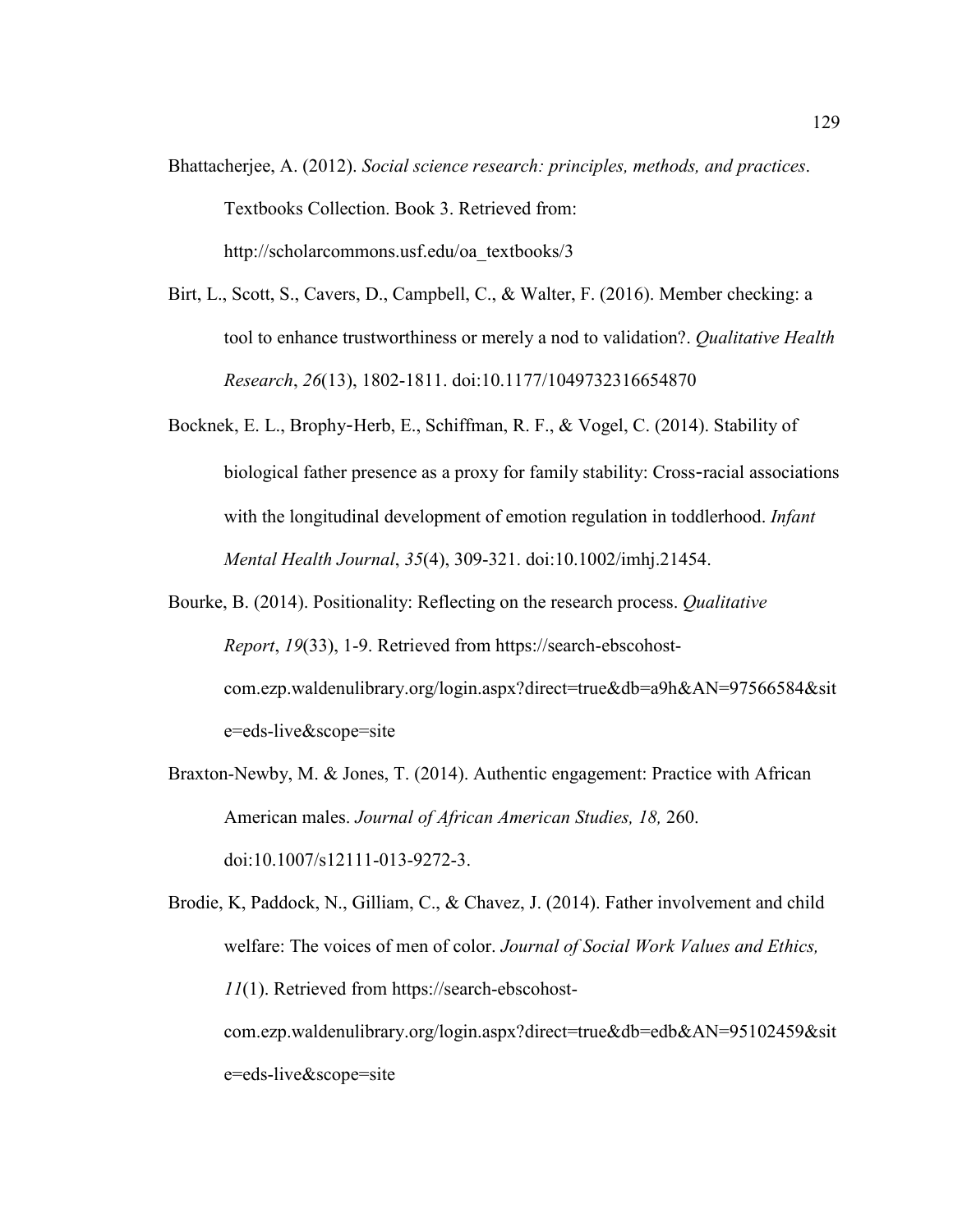- Bronte-Tinkew, J., Burkhauser, M., & Metz, A.J. (2014). Elements of promising practices in father support programs: evidence-based research results on initiatives aimed at fathers. *Child Abused. Theory, Research, Practice*, *13*(3), 192- 228. doi:10.3149/fth.1001.6
- Bryan, D. M. (2013). To parent or provide? The effect of the provider role on lowincome men's decisions about fatherhood and paternal engagement. *Fathering: A Journal of Theory, Research, and Practice About Men as Fathers*, *11*(1), 71-89. doi:10.3149/fth.1101.71
- Butler, J. L. (2016). Rediscovering Husserl: Perspectives on the epoche and the reductions. *Qualitative Report*, *21*(11), 2033-2043. Retrieved from https://ezp.waldenulibrary.org/login?url=https://search-proquestcom.ezp.waldenulibrary.org/docview/1847465599?accountid=14872
- Caldwell, C. Antonakos, C. L., Assari, S., Kruger, D., Loney, E., & Njai, R. (2014). Pathways to prevention: Improving nonresident African American fathers' parenting skills and behaviors to reduce sons' aggression. *Child Development, 85*(1), 308-325. doi:10.1111/cdev.12127.
- Caldwell, C. Antonakos, C. L., Tsuchiya, K., Assari, S., & De Loney, E. (2013). Masculinity as a moderator of discrimination and parenting on depressive symptoms and drinking behaviors among nonresident African American fathers. *Psychology of Men & Masculinity, 14*(1), 47-58. doi:10.1037/a0029105.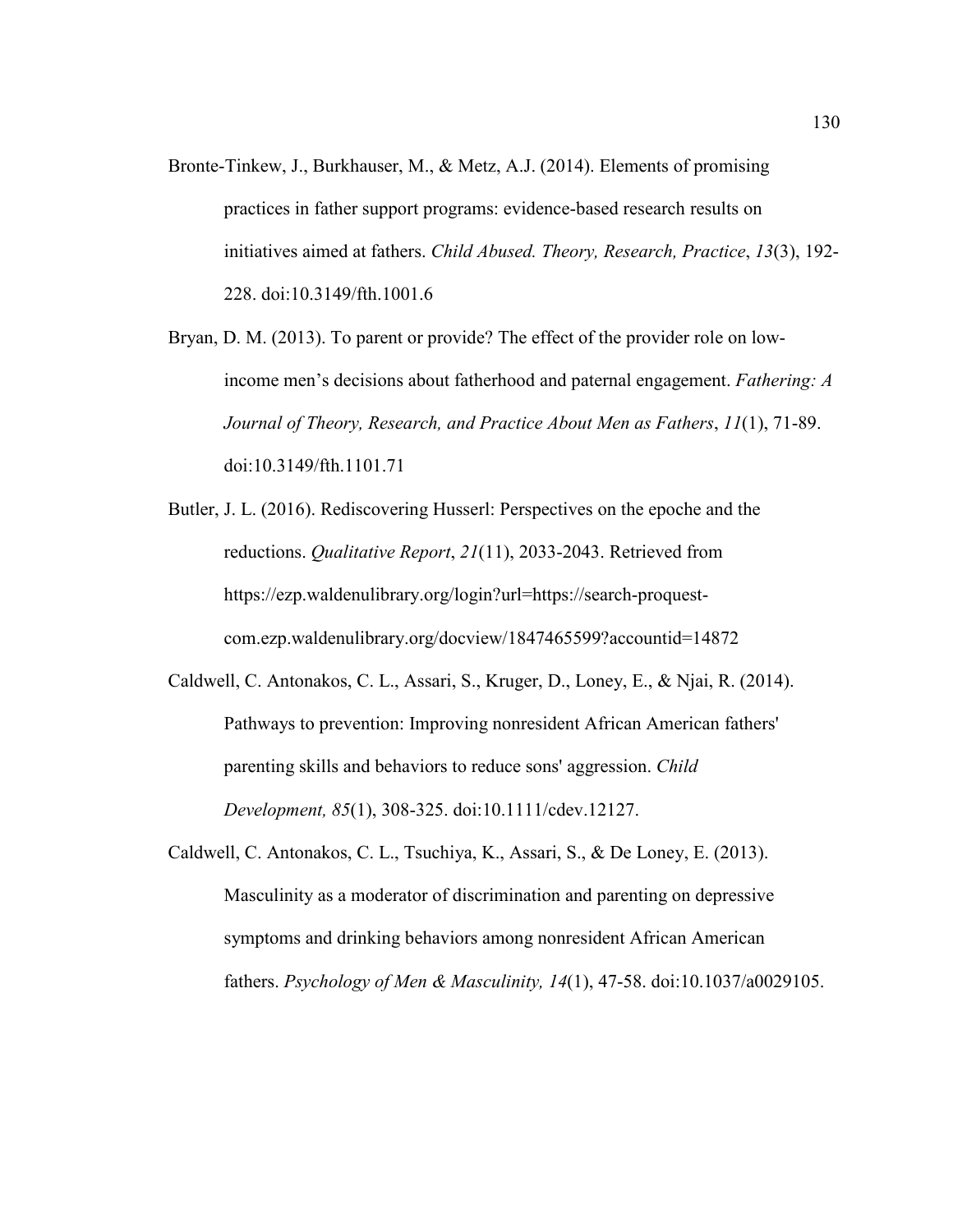Caldwell, C. Rafferty, J., Reischl, T. M., De Loney, E., & Brooks, C. L. (2010).

Enhancing parenting skills among nonresident African American fathers as a strategy for preventing youth risky behaviors. *American Journal of Community Psychology*, *45*(1-2), 17-35. doi:10.1007/s10464-009-9290-4

- Cannon, E. A., Schoppe-Sullivan, S. J., Mangelsdorf, S. C., Brown, G. L., & Szeczyk Sokolowski, M. (2008). Parent characteristics as antecedents of maternal gatekeeping and fathering behavior. *Family Process*, *47*(4), 501-519. doi:10.1111/j.1545-5300.2008.00268.x
- Carlson, J., Edleson, J. L., & Kimball, E. (2014). First-time fathers' experiences of and desires for formal support: A multiple lens perspective. doi:10.3149/fth.1203.242
- Case, A., Todd, N., & Kral, M. (2014). Ethnography in community psychology: Promises and tensions. *American Journal of Community Psychology*, *54*(1/2), 60-71. doi:10.1007/s10464-014-9648-0
- Castillo, J. T., & Sarver, C. M. (2012). Nonresident fathers' social networks: The relationship between social support and father involvement. *Personal Relationships, 19*(4), 759-774. doi:10.1111/j.1475-6811.2011.01391.
- Chaitin, J. (2014). "I need you to listen to what happened to me": Personal narratives of social trauma in research and peace-building. *American Journal of Orthopsychiatry, 84*(5), 475-486. doi:10.1037/ort0000023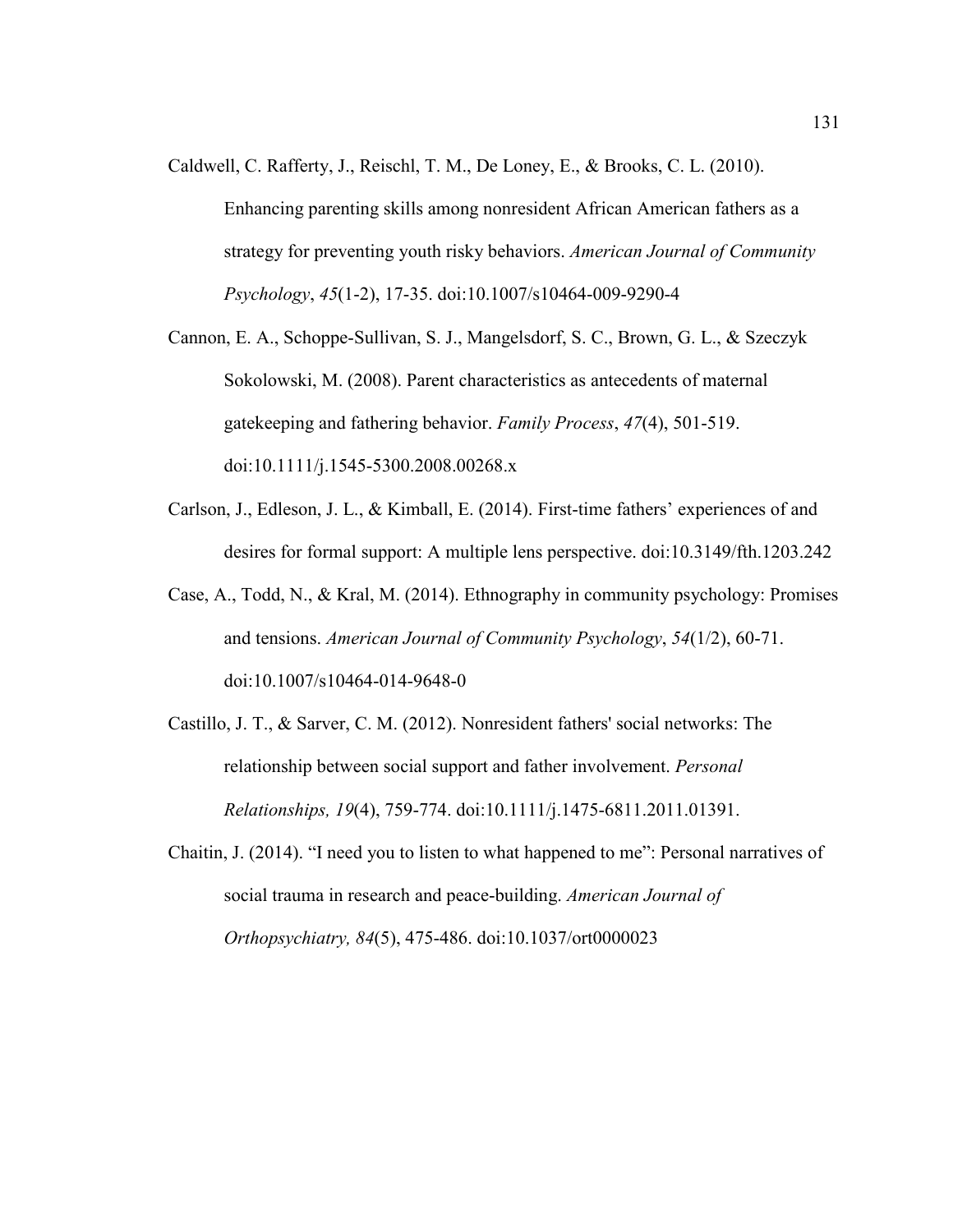- Chan, Z. C., Fung, L., & Chien, T. (2013). Bracketing in phenomenology: only undertaken in the data collection and analysis process? *The Qualitative Report*, *18*(30), 1. Retrieved from https://search-ebscohostcom.ezp.waldenulibrary.org/login.aspx?direct=true&db=a9h&AN=89736518&sit e=eds-live&scope=site
- Chenail, R. J. (2011). Interviewing the investigator: Strategies for addressing instrumentation and researcher bias concerns in qualitative research. *The Qualitative Report*, *16*(1), 255. Retrieved from https://eric.ed.gov/contentdelivery/servlet/ERICServlet?accno=EJ914046
- Coakley, T. M. (2013). An appraisal of fathers' perspectives on fatherhood and barriers to their child welfare involvement. *Journal of Human Behavior in the Social Environment, 23*(5), 627-639. doi:10.1080/10911359.2013.775935.
- Coakley, T. M., Shears, J. K., & Randolph, S. D. (2014). Understanding key barriers to fathers' involvement in their children's lives. *Child & Youth Services, 35*(4), 343- 364. doi:10.1080/0145935X.2014.972550.
- Coakley, T. M., Washington, T., & Gruber, K. (2018). Assessing child welfare agency practices and attitudes that affect father engagement. *Journal of Social Service Research*, *44*(3), 365–374. doi:10.1080/01488376.2018.1476286
- Coates, E. E., & Phares, V. (2014). Predictors of paternal involvement among nonresidential, Black fathers from low-income neighborhoods. *Psychology of Men & Masculinity, 15*(2), 138-151. doi:10.1037/a0032790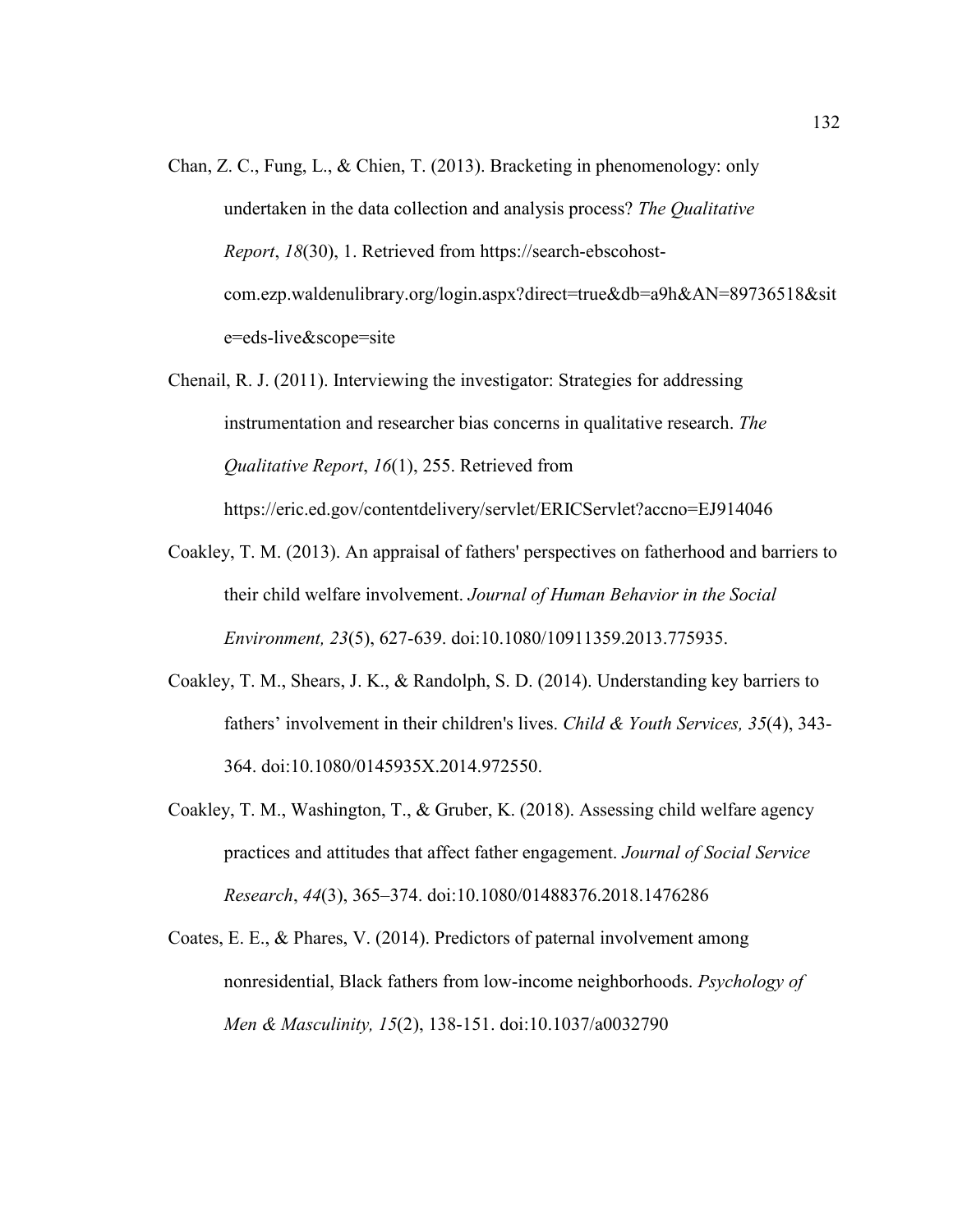- Coates, E. E., & Stover, C. S. (2014). Relationship of reflective functioning to father- child interactions in a sample of men with IPV. doi:10.1037/e556102014-001
- Cooper, S. M., Smalls-Glover, C., Metzger, I., & Griffin, C. (2015). African American fathers' racial socialization patterns: Associations with racial identity beliefs and discrimination experiences. *Family Relations*, *64*(2), 278-290. doi:10.1111/fare.12115/
- Cowan, P. A., Cowan, C. P., & Knox, V. (2010). Marriage and fatherhood programs. *The Future of Children*, *20*(2), 205-230. doi:10.1353/foc.2010.0000
- Cowan, P. A., Cowan, C. P., Pruett, M. K., Pruett, K., & Gillette, P. (2014). Evaluating a couples Group to enhance father involvement in low-income families using a benchmark comparison. *Family Relations, 63*(3), 356-370. doi:10.1111/fare.12072.
- Dion, M. R., Zaveri, H., & Holcomb, P. (2015). Responsible fatherhood programs in the parents and children together (pact) evaluation. *Family Court Review*, *53*(2), 292- 303. doi:10.1111/fcre.12140
- Doyle, O., Estroff, S., Goldston, D. B., Dzirasa, E., Fontes, M., & Burriss, A. (2014). "You gotta have a good help mate": African American Fathers' Coparenting Experiences. *Psychology of Men & Masculinity, 15*(4), 377-386. doi:10.1037/a0034732
- Dworkin, S. L. (2012). Sample size policy for qualitative studies using in-depth interviews. *Archives of Sexual Behavior, 41*, 1319–1320, doi:10.1007/s10508- 012-0016-6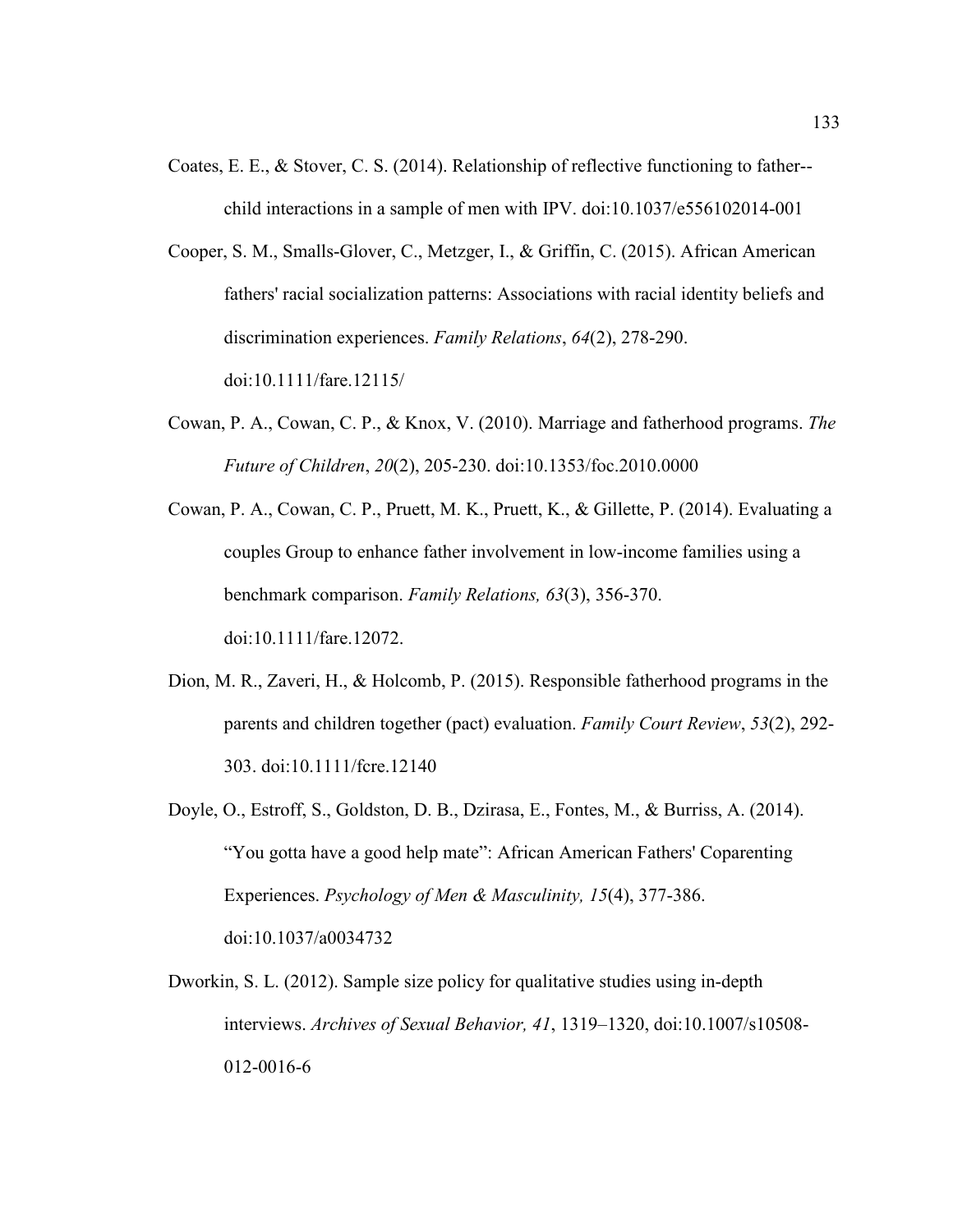- Edward, K. L., & Welch, T. (2011). The extension of Colaizzi's method of phenomenological enquiry. *Contemporary Nurse*, *39*(2), 163-171. doi:10.5172/conu.2011.39.2.163
- El Hussein, M, Hirst, S., Salyers, V., & Osuji, J. (2014). Using grounded theory as a method of inquiry: Advantages and disadvantages. *The Qualitative Report, 19*(13), 1-15. Retrieved from https://nsuworks.nova.edu/tqr/vol19/iss27/3/
- Elo, S., Kääriäinen, M., Kanste, O., Pölkki, T., Utriainen, K., & Kyngäs, H. (2014). Qualitative content analysis: A focus on trustworthiness. *Sage Open*, *4*(1). Retrieved from https://doaj.org/article/e290cbb3af08461e9a4932e6a966047b
- Englander, M. (2012). The interview: Data collection in descriptive phenomenological human scientific research. *Journal of Phenomenological Psychology*, *43*(1), 13- 35. doi:10.1163/156916212X632943
- Englander, M. (2016). The phenomenological method in qualitative psychology and psychiatry. *International Journal Of Qualitative Studies On Health And Well-Being*, *11* doi:10.3402/qhw.v11.30682
- Fagan, J., & Cabrera, N. (2012). Longitudinal and reciprocal associations between coparenting conflict and father engagement. *Journal of Family Psychology,* 6, 1004. doi:10.1037/a0029998
- Fagan, J., & Cherson, M. (2015). Maternal gatekeeping: The associations among facilitation, encouragement, and low-income fathers' engagement with young children. *Journal of Family Issues*, 0192513X15578007.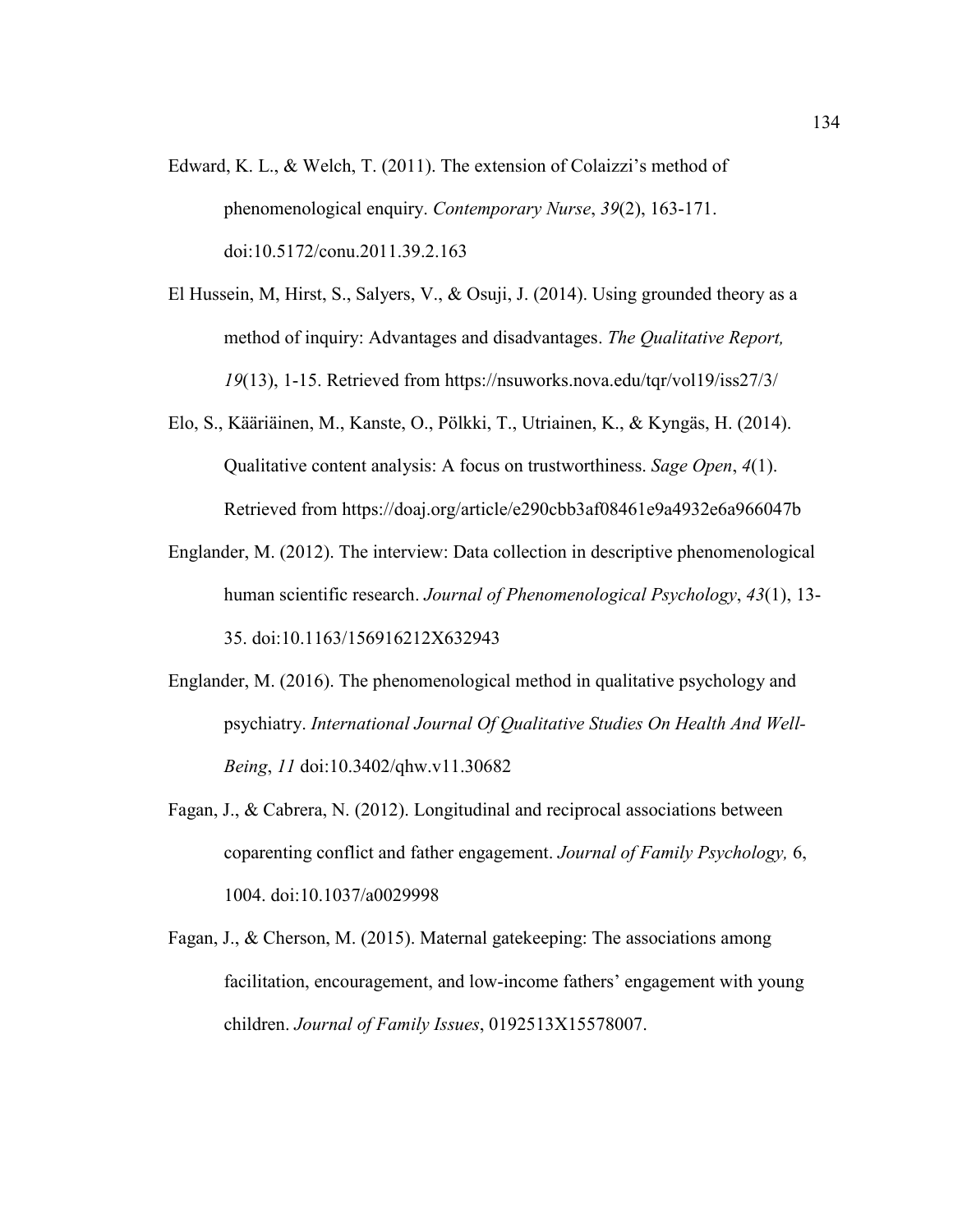Fagan, J., & Kaufman, R. (2014). Reflections on theory and measures for fatherhood programs: Father involvement and co-parenting outcomes. *Fatherhood Research and Practice Network.* doi:10.1606/1044-3894.2015.96.19

Fagan, J., & Kaufman, R. (2015). Co $\Box$ parenting relationships among low $\Box$ income, unmarried parents: Perspectives of fathers in fatherhood programs. *Family Court Review*, *53*(2), 304-316. doi:10.1111/fcre.12152

- Fagan, J., & Kaufman, R. (2015). Reflections on theory and outcome measures for fatherhood programs. *Families in Society*, *96*(2), 133-140. doi:10.1606/1044- 3894.2015.96.19
- Fagan, J., & Kaufman, R. (2015). Self-reported personal challenges of fathers in responsible fatherhood programs. *Fatherhood Research & Practice Network.*
- Fagan, J. & Lee, Y. (2014). Longitudinal associations among fathers' perception of coparenting, partner relationship quality, and paternal stress during early childhood. *Family Process, 53*(1), 80-96. doi:10.1111/famp.12055.
- Fagan, J., & Palkovitz, R. (2018). Coparenting and relationship quality effects on father engagement: Variations by residence, romance. *Journal of Marriage & Family, 73*(3), 637-653. doi:10.1111/j.1741-3737.2011.00834.x.
- Ferguson, S., & Morley, P. (2011). Improving engagement in the role of father for homeless, noncustodial fathers: A program evaluation. *Journal of Poverty, 15*(2), 206-225. doi:10.1080/10875549.2011.563175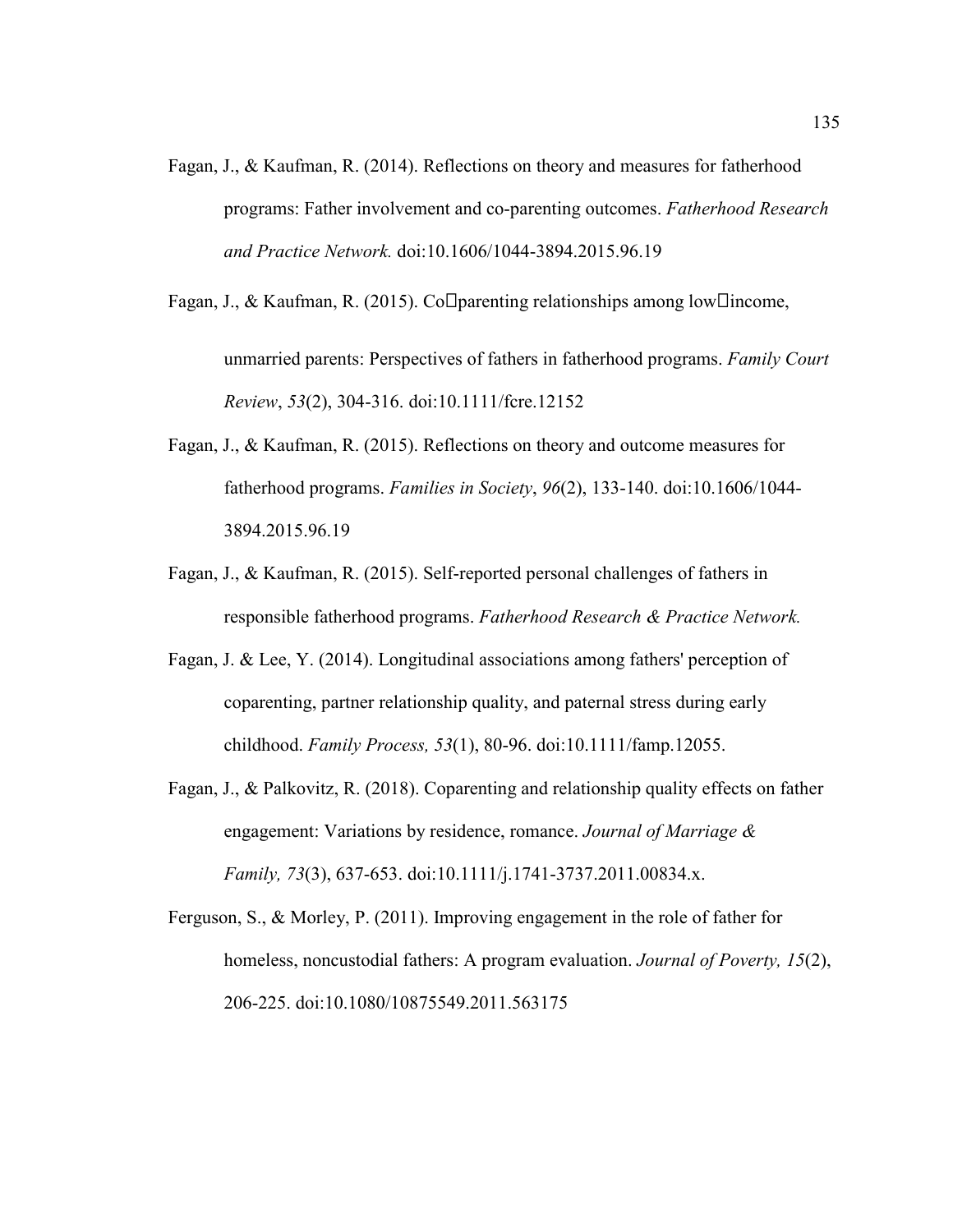- Fleck, M. O., Hudson, D. B., Abbott, D. A., & Reisbig, A. M. (2013). You can't put a dollar amount on presence: Young, non-resident, low-income, African American fathers. *Issues in Comprehensive Pediatric Nursing*, *36*(3), 225-240. doi:10.3109/01460862.2013.818744
- Flouri, E., Narayanan, M. K., & Midouhas, E. (2015). The cross‐lagged relationship between father absence and child problem behavior in the early years. *Child: Care, Health and Development*, *41*(6), 1090-1097. doi:10.1111/cch.12236
- Fox, G. L., Nordquist, V. M., Billen, R. M., & Savoca, E. F. (2015). Father involvement and early intervention: Effects of empowerment and father role identity. *Family Relations*, *64*(4), 461-475. doi:10.1111/fare.12156.
- Frank, T. J., Keown, L. J., & Sanders, M. R. (2015). Enhancing father engagement and interparental teamwork in an evidence-based parenting intervention: A randomized-controlled trial of outcomes and processes. *Behavior Therapy*, *46*(6), 749-763. doi:10.1016/j.beth.2015.05.008
- Fusch, G. E., & Ness, L. R. (2017). How to conduct a mini-ethnographic case study: A guide for novice researchers. *The Qualitative Report*, *22*(3), 923-941. Retrieved from https://nsuworks.nova.edu/tqr/vol22/iss3/16
- Garasky, S., Stewart, S. D., Gundersen, C., & Lohman, B. J. (2010). Toward a fuller understanding of nonresident father involvement: An examination of child support, in-kind support, and visitation. *Population Research & Policy Review, 29*(3), 363-393. doi:10.1007/s11113-009-9148-3.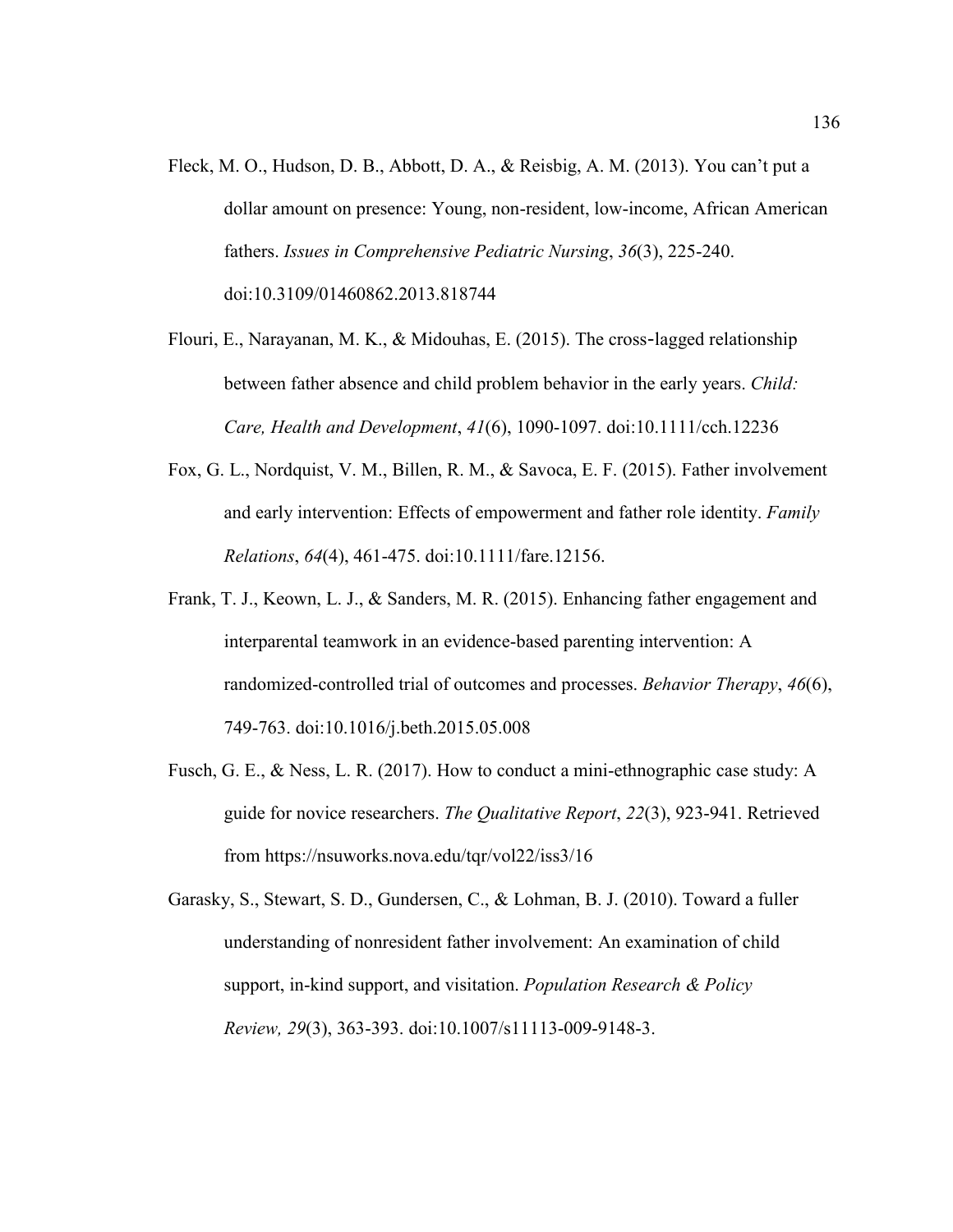- Gentles, S. J., Charles, C., Ploeg, J., & McKibbon, K. A. (2015). Sampling in qualitative research: Insights from an overview of the methods literature. *The Qualitative Report*, *20*(11), 1772. Retrieved from http://nsuworks.nova.edu/tqr/vol20/iss11/5
- Gillette, M. T., & Gudmunson, C. G. (2014). Processes linking father absence to educational attainment among African American females. *Journal of Research on Adolescence (Wiley-Blackwell), 24*(2), 309-321. doi:10.1111/jora.12066.
- Gioia, D. A., Corley, K. G., & Hamilton, A. L. (2013). Seeking qualitative rigor in inductive research: Notes on the Gioia methodology. *Organizational Research Methods*, *16*(1), 15-31. doi:10.1177/1094428112452151
- Giorgi, A. (2015). The Phenomenological Psychology of J.H. van den Berg. *Journal of Phenomenological Psychology*, *46*(2), 141. doi: 10.1163/15691624-12341292
- Glynn, L., & Dale, M. (2015). Engaging dads: Enhancing support for fathers through parenting programs. *Aotearoa New Zealand Social Work Review*, *27*(1/2), 59-72. Retrieved from https://search.informit.com.au/documentSummary;dn=187023262934284;res=IE LNZC
- Goldberg, J. S. (2015). Coparenting and nonresident fathers' monetary contributions to their children. *Journal of Marriage & Family, 77*(3), 612-627. doi:10.1111/jomf.12191.
- Goldberg, J. S. (2015). Identity and involvement among resident and nonresident fathers. *Journal of Family Issues, 36*(7), 852. doi:10.1177/0192513X13500963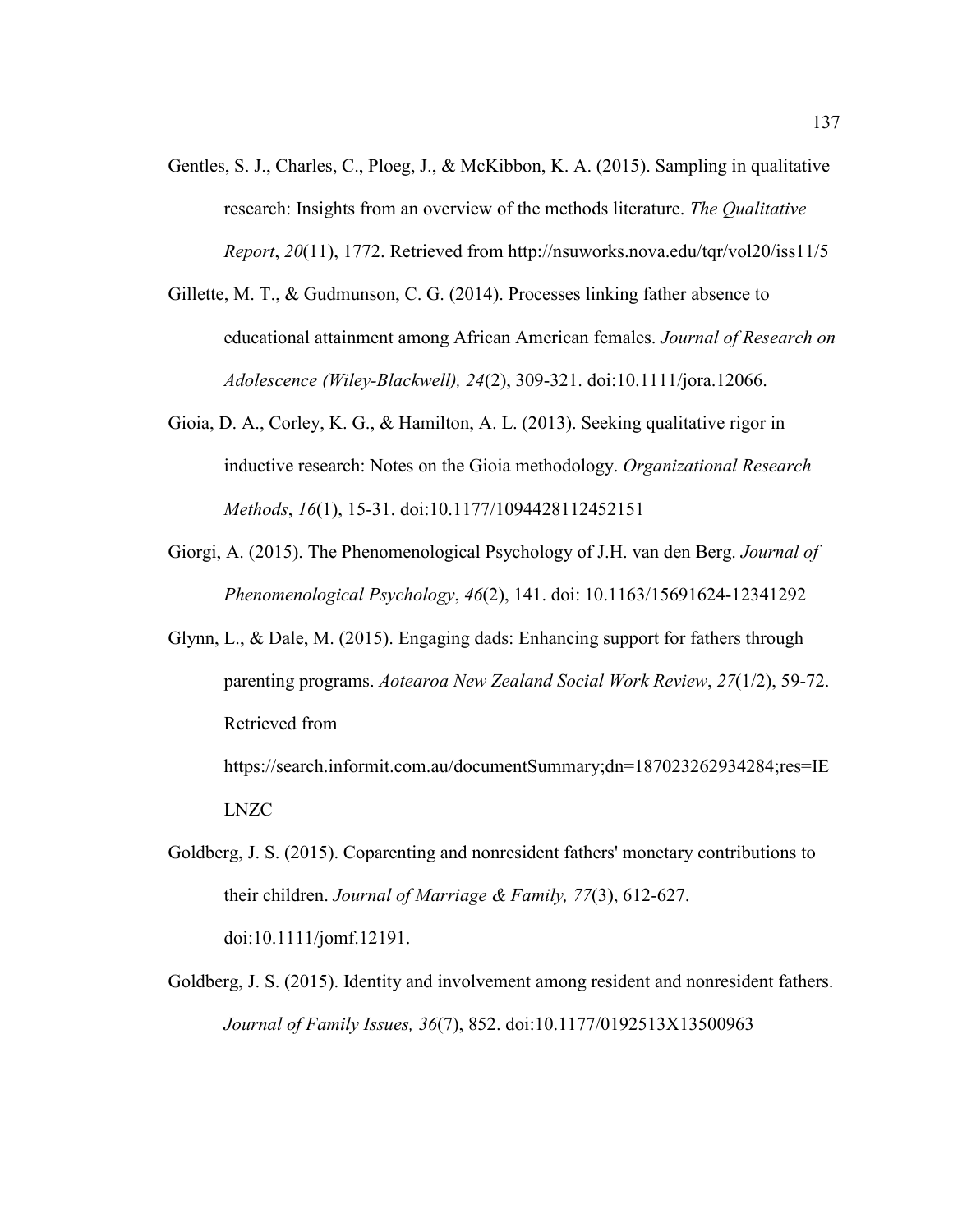- Gonzalez, M., Jones, D. and Parent, J. (2014), Coparenting experiences in African American families: An examination of single mothers and their nonmarital coparents. *Family Process,* 53: 33–54. doi:10.1111/famp.12063.
- Goodall, J., & Montgomery, C. (2014). Parental involvement to parental engagement: a continuum. *Educational Review*, *66*(4), 399-410. doi:10.1080/00131911.2013.781576
- Griffith, D. A. (2013). Establishing qualitative geographic sample size in the presence of spatial autocorrelation. *Annals of the Association of American Geographers, 103*(5), 1107-1122.
- Guendelman, S., Nussbaum, J., Soliday, A., & Lahiff, M. (2018). Hispanic immigrant father involvement with young children in the United States: A Comparison with US-Born Hispanic and White non-Hispanic Fathers. *Maternal and Child Health Journal*, 1-9. doi:10.1007/s10995-018-2496-z
- Haland, K., Lundgren, I., Eri, S., & Liden, E. (2014). The meaning of men's experiences of becoming and being fathers, in men who have subjected their partners to violence. *Fathering, 12*(2), 178-195. doi:10.3149/fth.1202.178
- Hays, D. G., & Wood, C. (2011). Infusing qualitative traditions in counseling research designs. *Journal of Counseling & Development*, *89*(3), 288-295. doi:10.1002/j.1556-6678.2011.tb00091.x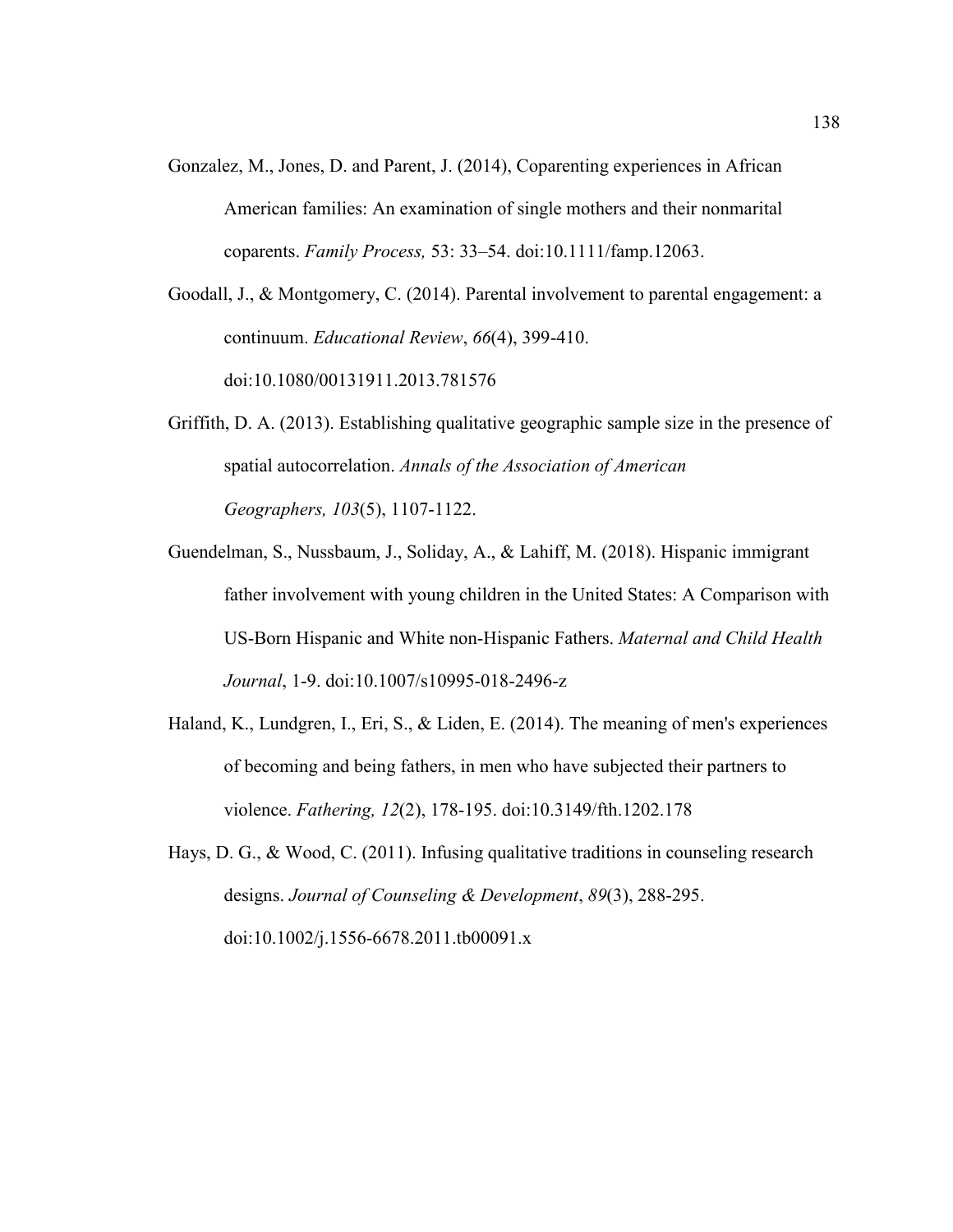Helm, K. M. (2018). Family systems theory. *Salem Press Encyclopedia of Health*. Retrieved from

https://ezp.waldenulibrary.org/login?url=https://search.ebscohost.com/login.aspx? direct=true&db=ers&AN=93871813&site=eds-live&scope=site

Herland, M. D., Hauge, M., & Helgeland, I. M. (2015). Balancing fatherhood: Experiences of fatherhood among men with a difficult past. *Qualitative Social Work, 14*(2), 242-258. doi:10.1177/1473325014528737.

- Hibbs, S. D., Rankin, K. M., DeSisto, C., & Collins, J. W. (2018). The age-related patterns of preterm birth among urban African-American and non-Latina White mothers: The effect of paternal involvement. *Social Science & Medicine*. doi:10.1016/j.socscimed.2018.05.050
- Hill, S. E., Leyva, R. P., & DelPriore, D. J. (2016). Absent fathers and sexual strategies. *The Psychologist*, *29*(6), 436-439. Retrieved from https://searchebscohostcom.ezp.waldenulibrary.org/login.aspx?direct=true&db=edswss&AN=000376477 200031&site=eds-live&scope=site
- Hofferth, S.L., & Goldscheider, F. (2010). Family structure and the transition to early parenthood. *Demography, 47*(2), 415-437. Retrieved from https://www.ncbi.nlm.nih.gov/pmc/articles/PMC3000024/
- Holm, A., & Dreyer, P. (2018). Nurse Datient communication within the context of

 $non\Box$ sedated mechanical ventilation: A hermeneutic $\Box$ phenomenological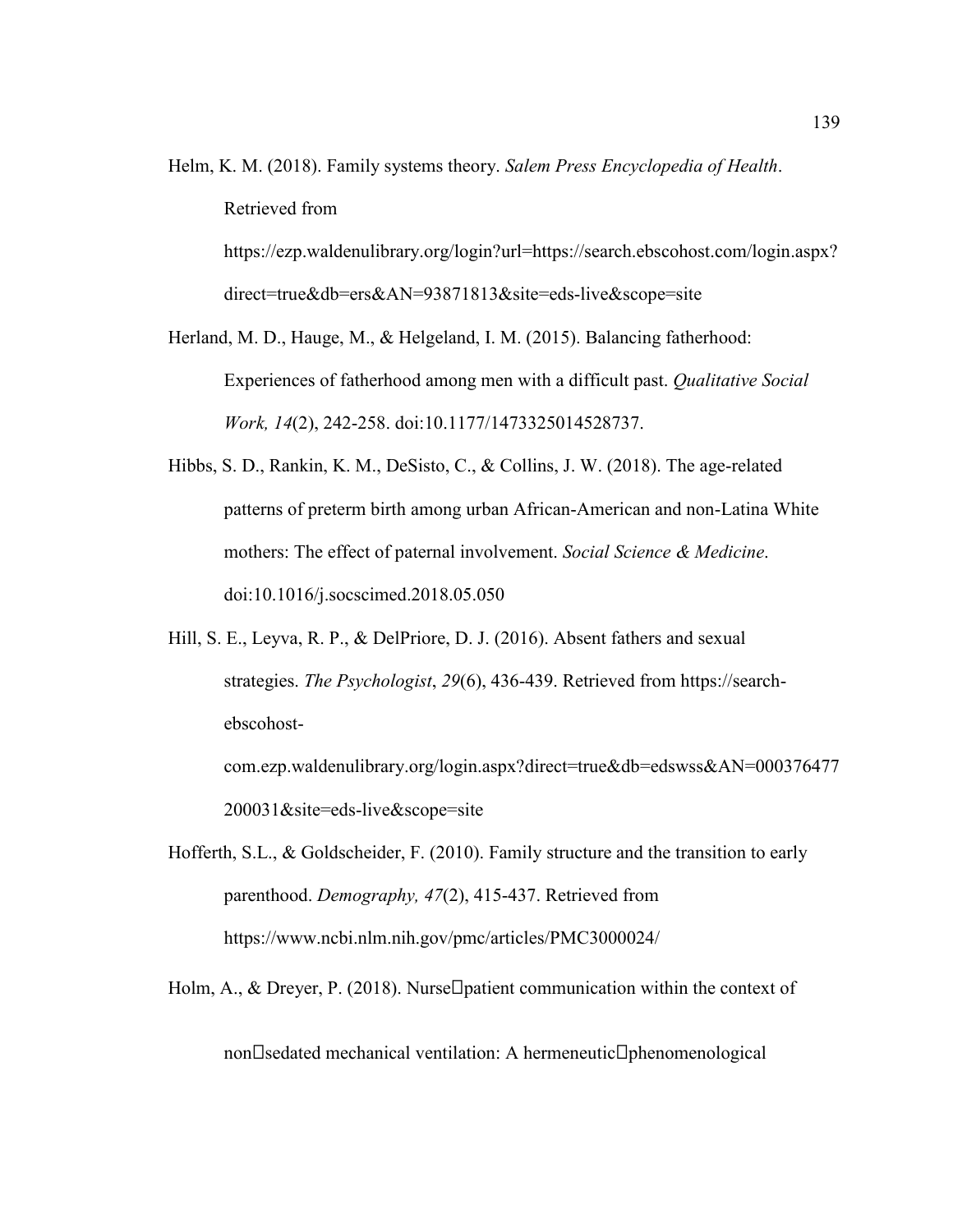study. *Nursing in Critical Care*, *23*(2), 88-94. doi:10.1111/nicc.12297

- Holmes, E. K., Dunn, K. C., Harper, J., Dyer, J., & Day, R. D. (2013). Mother knows best? Inhibitory maternal gatekeeping, psychological control, and the mother– adolescent relationship. *Journal of Adolescence*, *36*(1), 91-101. doi:10.1016/j.adolescence.2012.09.010.A
- Huang, C.C. & Han, K.Q. (2012). Child support enforcement in the United States: Has policy made a difference? *Children and Youth Services Review*, *34*(4), 622–627. doi:10.1016/j.childyouth.2011.12.006
- Hunt, B. (2011). Publishing qualitative research in counseling journals. *Journal of Counseling & Development*, *89*(3), 296-300. doi:10.1002/j.1556- 6678.2011.tb00092.x
- Hunt, T., Caldwell, C., & Assari, S. (2015). Family economic stress, quality of paternal relationship, and depressive symptoms among African American adolescent fathers. *Journal of Child & Family Studies, 24*(10), 3067-3078. doi:10.1007/s10826-015-0112-z.
- Hurt, T. R., Shears, J. K., O'Connor, M. C., & Hodge, S. B. (2017). Married Black men's observations of fathers' teachings about husbandhood. *Personal Relationships*, *24*(1), 84–101. doi:10.1111/pere.12171
- Ingram, M. T. (2014). Young African American fathers: An exploratory qualitative research study. doi:10.7282/T37D2S7T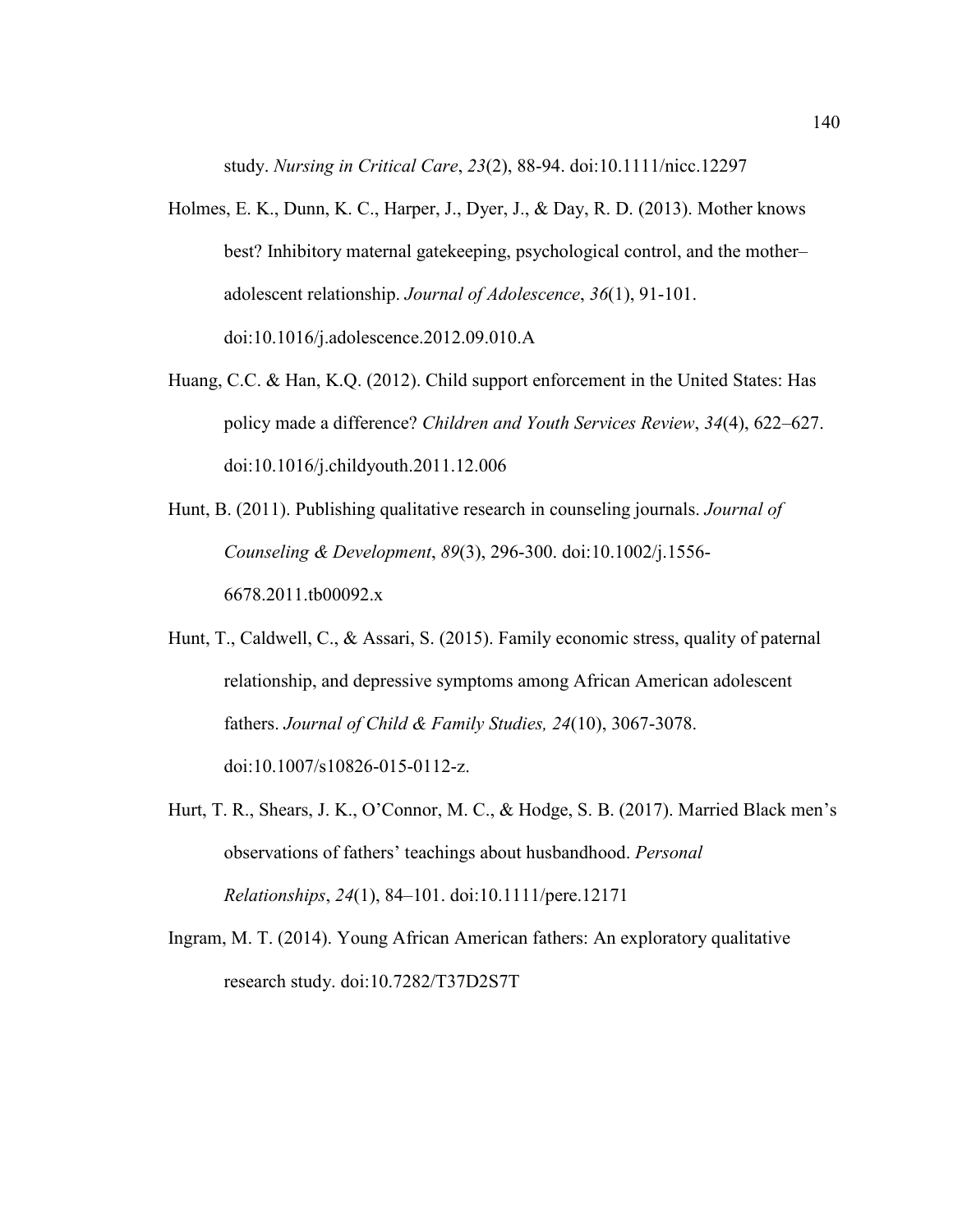- Jacob, S. A., & Furgerson, S. P. (2012). Writing interview protocols and conducting interviews: Tips for students new to the field of qualitative research. *The Qualitative Report*, *17*(42), 1-10. Retrieved from https://nsuworks.nova.edu/tqr?utm\_source=nsuworks.nova.edu%2Ftqr%2Fvol17 %2Fiss42%2F3&utm\_medium=PDF&utm\_campaign=PDFCoverPages
- Jessee, V., & Adamsons, K. (2018). Father involvement and father–child relationship quality: An intergenerational perspective. *Parenting*, *18*(1), 28-44. doi:10.1080/15295192.2018.1405700
- Julion, A., Breitenstein, S. M., & Waddell, D. (2012). Fatherhood intervention development in collaboration with African American non‐resident fathers. *Research in Nursing & Health*, *35*(5), 490-506. doi:10.1002/nur.21492
- Kafle, N. P. (2011). Hermeneutic phenomenological research method simplified. *Bodhi: An Interdisciplinary Journal*, *5*(1), 181-200. doi:10.3126/bodhi.v5i1.8053
- Kane, J. B., Nelson, T. J. and Edin, K. (2015), How much in-kind support do low-income nonresident fathers provide? A mixed-method analysis. *Family Relations*, 77: 591–611. doi:10.1111/jomf.12188
- Karakurt, G., & Silver, K. E. (2014). Therapy for childhood sexual abuse survivors using attachment and family systems theory orientations. *The American Journal of Family Therapy*, *42*(1), 79-91. doi:10.1080/01926187.2013.772872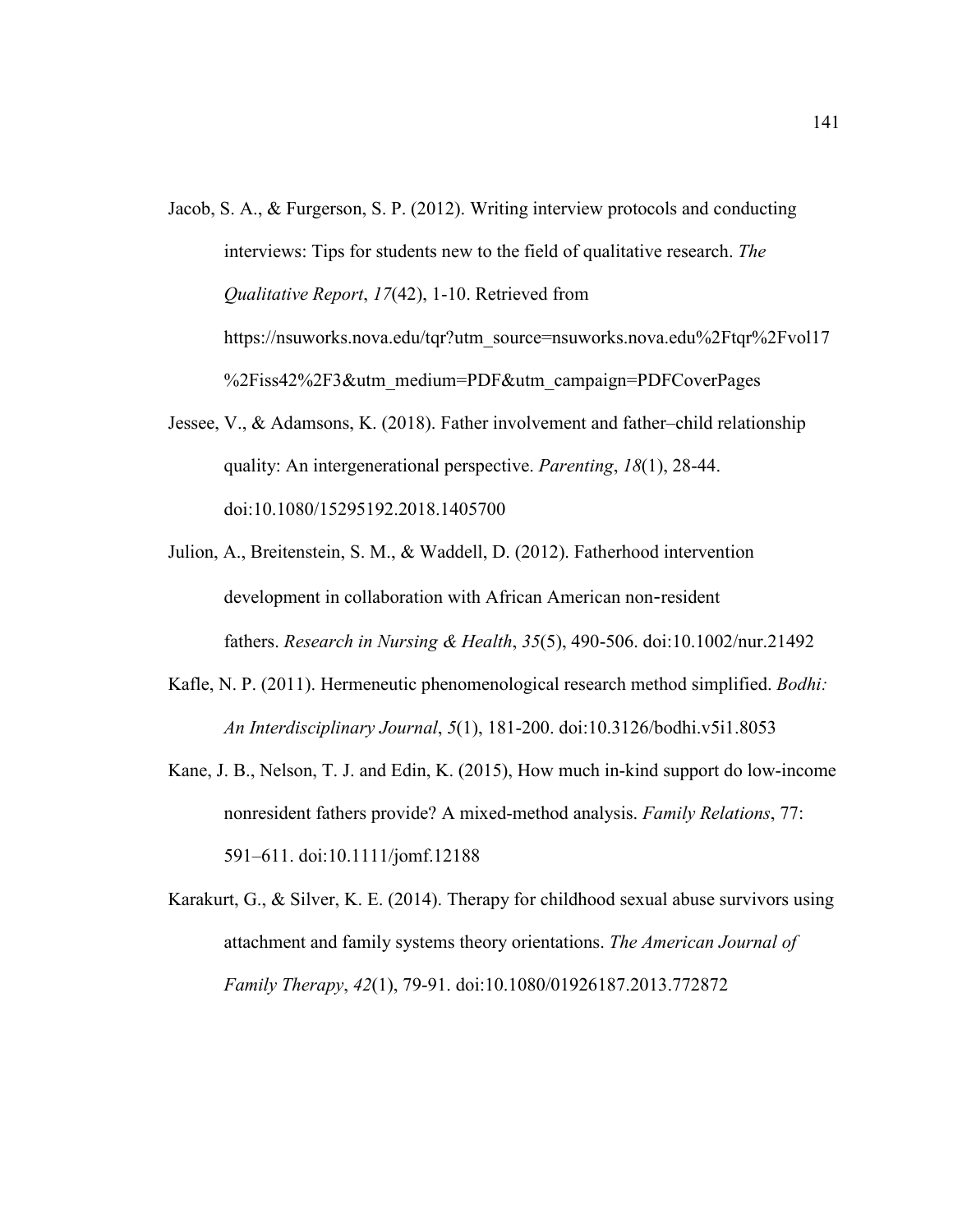- Kelly-Trombley, M., Bartels, D., & Wieling, E. (2014). "She's my baby": How recently incarcerated fathers experience their relationship with their daughters. *Fathering, 12*(1), 94-114. doi:10.3149/fth.1201.94
- Kids Count Data Center (2015). *Children in single-parent families.* Retrieved from: http://datacenter.kidscount.org/data#USA/2/23/2488,24,2592,26,2721
- Kim, Y., & Meyer, D. R. (2014). Child-care support by nonresident fathers: Are more fathers better? *Social Service Review*, *88*(4), 695-727. doi:10.1086/679286
- Kumar, A. (2012). Using phenomenological research methods in qualitative health research. *Journal of Human Sciences*, *9*(2), 790-804.
- Kuo, P. X., & Ward, L. M. (2016). Contributions of television use to beliefs about fathers and gendered family roles among first-time expectant parents. *Psychology of Men & Masculinity*, *17*(4), 352–362. doi:10.1037/men0000033
- La Guardia, A. C., Nelson, J. A., & Lertora, I. M. (2014). The impact of father absence on daughter sexual development and behaviors: Implications for professional counselors. *The Family Journal*, *22*(3), 339-346. doi:10.1177/1066480714529887
- Lamb, M. E. (2000). The history of research on father involvement: An overview. In E. Peters (Ed.), *Fatherhood: Research, interventions and policies,* Vol. 1, pp. 23–43. doi:10.1300/J002v29n02\_03
- Lechowicz, M. E., Jiang, Y., Tully, L. A., Burn, M. T., Collins, D. A., Hawes, D. J., Lenroot, R.K., Anderson, V., Doyle, F.L., Piotrowska, P.J., & Frick, P. J. (2018). Enhancing father engagement in parenting programs: Translating research into practice recommendations. *Australian Psychologist*. doi:10.1111/ap.12361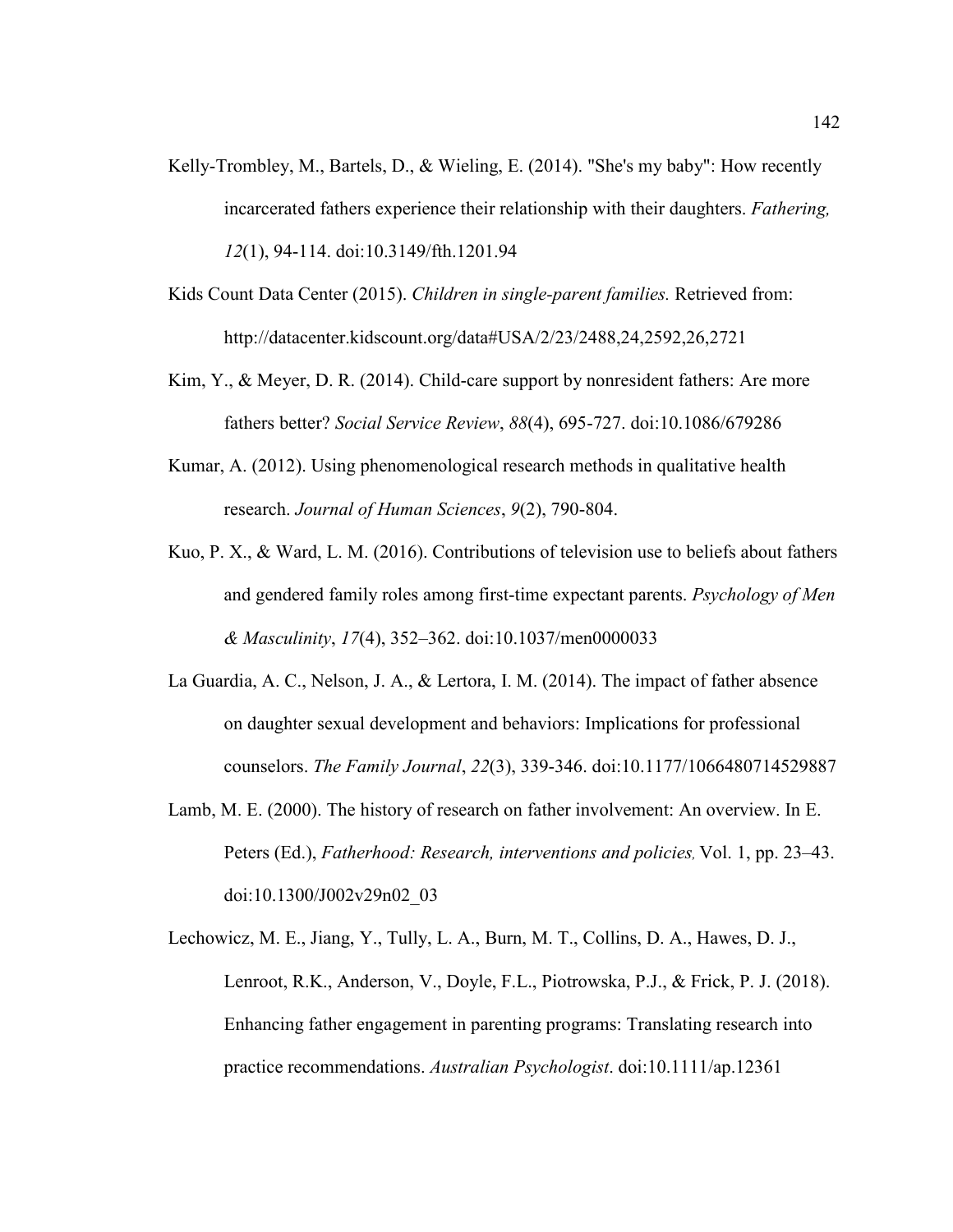Lee, G. P., Storr, C. L., Ialongo, N. S., & Martins, S. S. (2013). Does adolescent gambling co<sup>[</sup>occur with young fatherhood? *The American Journal on* 

*Addictions*, *22*(4), 417-424. doi:10.1111/j.1521-0391.2013.12026.x

- Lemay, C. A., Cashman, S. B., Elfenbein, D. S., & Felice, M. E. (2010). A qualitative study of the meaning of fatherhood among young urban fathers. *Public Health Nursing, 27*(3), 221-231 11p. doi:10.1111/j.1525-1446.2010.00847.x.
- Leung, L. (2015). Validity, reliability, and generalizability in qualitative research. *Journal of Family Medicine and Primary Care*, *4*(3), 324. doi:10.4103/2249-4863.161306
- Levant, R. F., Gerdes, Z. T., Jadaszewski, S., & Alto, K. M. (2018). "Not my father's son": Qualitative investigation of U.S. men's perceptions of their fathers' expectations and influence. *The Journal of Men's Studies*, *26*(2), 127-142. doi:10.3149/jms.2202.122
- Long, E. J., Fish, J. N., Scheffler, A., & Hanert, B. (2014). Memorable experiences between fathers and sons: Stories that shape a son's identity and perspective of his father. *The Journal of Men's Studies, 22*(2), 122-139. doi:10.3149/jms.2202.122.
- Loper, A.B., Phillips, V., Nichols, E.B. & Dallaire, D. (2014). Characteristics and effects of the co-parenting alliance between incarcerated parents and child caregivers. *Journal of Family Studies, 23*(225). doi:10.1007/s10826-012-9709-7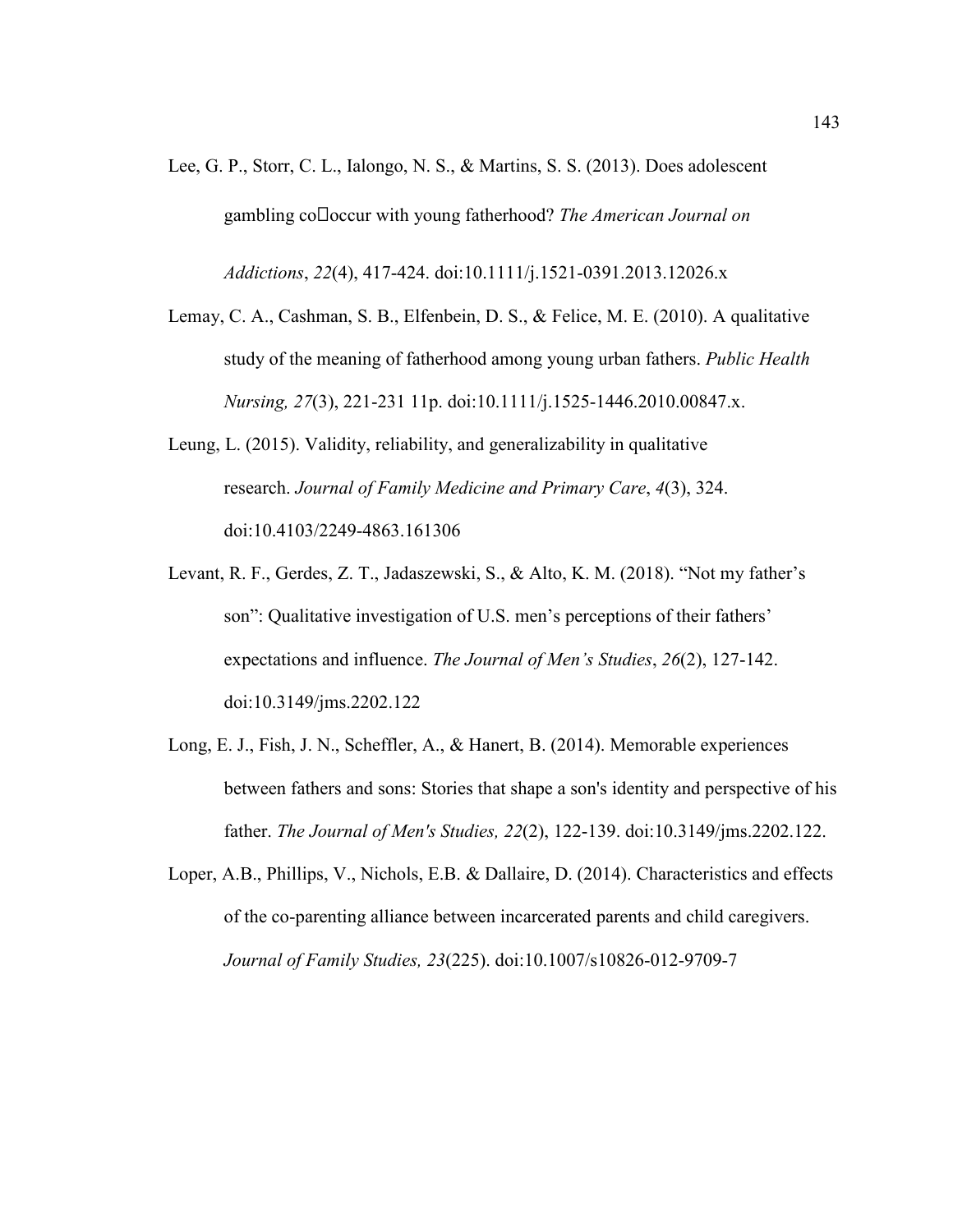- Madill, A. (2011). Interaction in the semi-structured interview: A comparative analysis of the use of and response to indirect complaints. *Qualitative Research in Psychology*, *8*(4), 333-353. doi:10.1080/14780880903521633
- Mallette, J. K., Futris, T. G., Brown, G. L. and Oshri, A. (2015), The influence of father involvement and interparental relationship quality on adolescent mothers' maternal identity. *Family Relations,* 64: 476–489. doi:10.1111/fare.12132
- Malterud, K., Siersma, V. D., & Guassora, A. D. (2016). Sample size in qualitative interview studies: guided by information power. *Qualitative Health Research*, *26*(13), 1753-1760. doi:10.1177/1049732315617444
- McClain, L.R. & DeMaris, A. (2013). A better deal for cohabitating fathers? Union status differences in father involvement. *Fathering, 11*(2), 199-220. doi:10.3149/fth.1102.199
- McHale, J., Waller, M. R., & Pearson, J. (2012). Coparenting interventions for fragile families: What do we know and where do we need to go next? *Family Process*, *51*(3), 284-306. doi:10.1111/j.1545-5300.2012.01402.x
- McLeod, B. A. (2015). Factors associated with fathers' involvement with their children among black fathers with criminal records.
- Miles, M. B., Huberman, A. M. & Saldana, J. (2014). *Qualitative data analysis: A Methods sourcebook* (3rd ed.). Thousand Oaks, CA: Sage Publications.
- Miller, T. (2017). Telling the difficult things: Creating spaces for disclosure, rapport and 'collusion' in qualitative interviews. *Women's Studies International Forum*, *61*81- 86. doi:10.1016/j.wsif.2016.07.005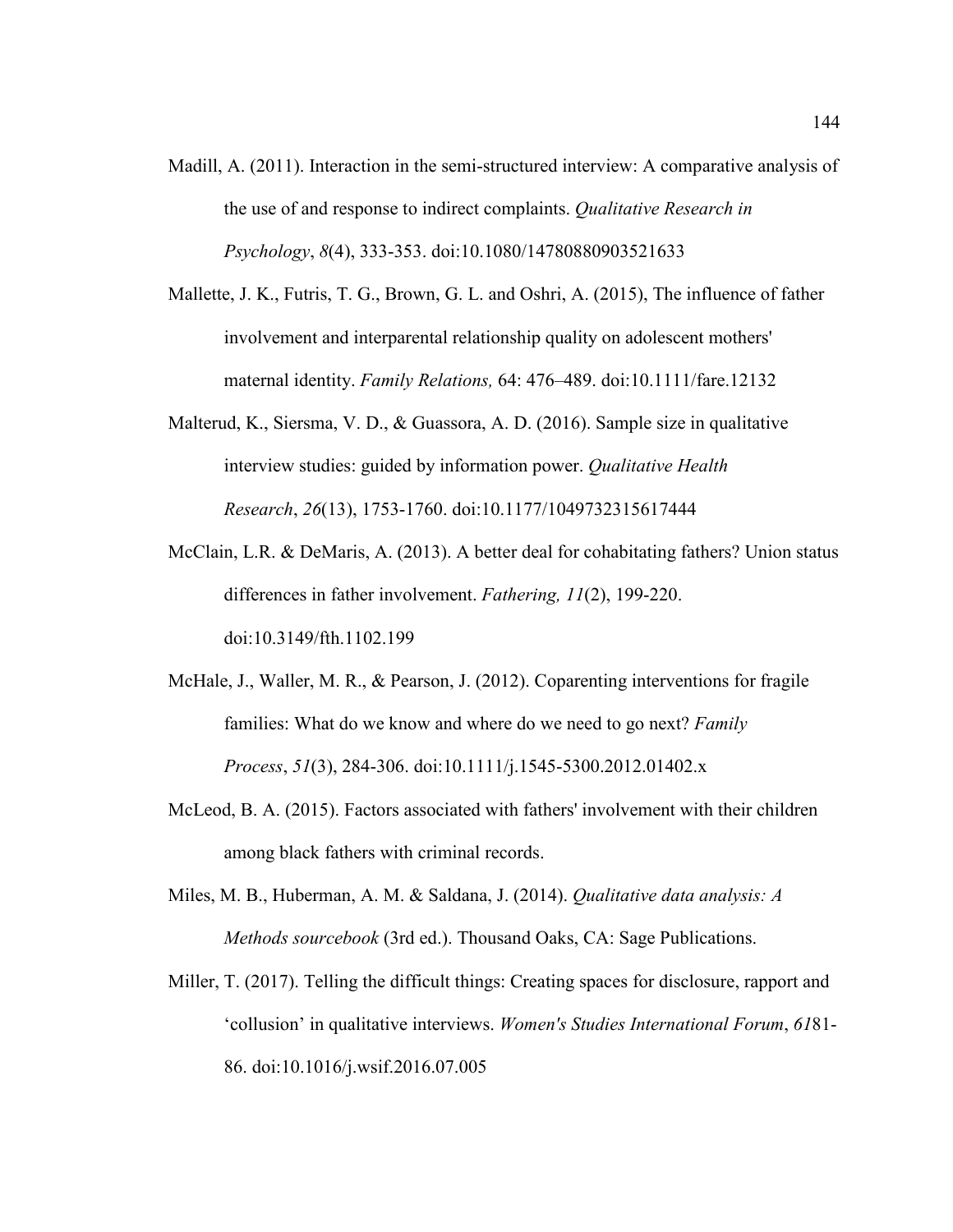Miller, M.K. & Maskaly, J. (2014). Establishing child support and visitation enforcement offices: Promoting fairness, compliance, and children's wellbeing. *Psychology, Law, and the Wellbeing of Children*, 138-154. doi:10.1093/acprof:oso/9780199934218.003.0009

- Muth, W., & Walker, G. (2013). Looking up: The temporal horizons of a father in prison. *Fathering: A Journal of Theory, Research & Practice about Men as Fathers*, *11*(3), 292–305. doi:10.3149/fth.1103.292
- Nandi, A., & Platt, L. (2017). Are there differences in responses to social identity questions in face-to-face versus telephone interviews? Results of an experiment on a longitudinal survey. *International Journal of Social Research Methodology: Theory & Practice*, *20*(2),151-166. doi:10.1080/13645579.2016.1165495
- National Fatherhood, (2016). The father absence crisis in America (Infographic). Retrieved from: http://fatherhood.org/bid/190202/The-Father-Absence-Crisis-in-America-Infographic
- Neale, J. (2016). Iterative categorization (IC): a systematic technique for analyzing qualitative data. *Addiction*, *111*(6), 1096-1106. doi:10.1111/add.13314
- Nelson, J. A., Onwuegbuzie, A. J., Wines, L. A., & Frels, R. K. (2013). The therapeutic interview process in qualitative research Studies. *Qualitative Report, 18*(40), 1- 17. Retrieved from https://nsuworks.nova.edu/tqr/vol18/iss40/1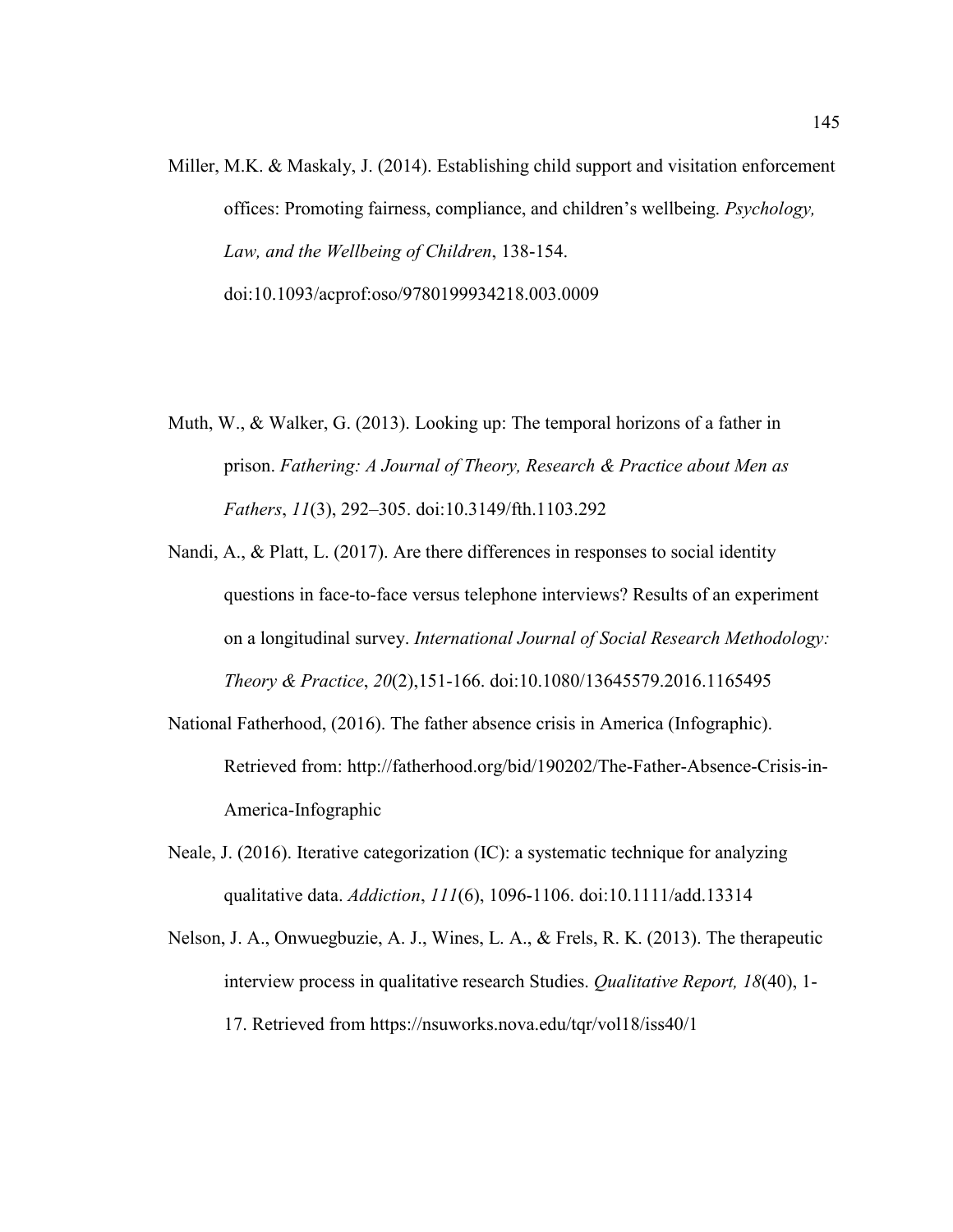O'reilly, M., & Parker, N. (2013). 'Unsatisfactory Saturation': a critical exploration of the notion of saturated sample sizes in qualitative research. *Qualitative Research*, *13*(2), 190-197. doi:10.1177/1468794112446106

- Palinkas, L. A., Horwitz, S. M., Green, C. A., Wisdom, J. P., Duan, N., & Hoagwood, K. (2015). Purposeful sampling for qualitative data collection and analysis in mixed method implementation research. *Administration and Policy in Mental Health and Mental Health Services Research*, *42*(5), 533-544. doi:10.1007/s10488-013-0528 y
- Palm, G. (2014) Attachment theory and fathers: Moving from "being there" to "being with." *Journal of Family Theory & Review*, **6**(4), 282–297. doi:10.1111/jftr.12045
- Panter-Brick, C., Burgess, A., Eggerman, M., McAllister, F., Pruett, K., & Leckman, J. F. (2014). Practitioner review: Engaging fathers—Recommendations for a game change in parenting interventions based on a systematic review of the global evidence. *Journal of Child Psychology And Psychiatry*, *55*(11), 1187-1212. doi:10.1111/jcpp.12280
- Pasley, K., Petren, R. E., & Fish, J. N. (2014). Use of identity theory to inform fathering scholarship. *Journal of Family Theory & Review, 6*(4), 298–318. doi:10.1111/jftr.12052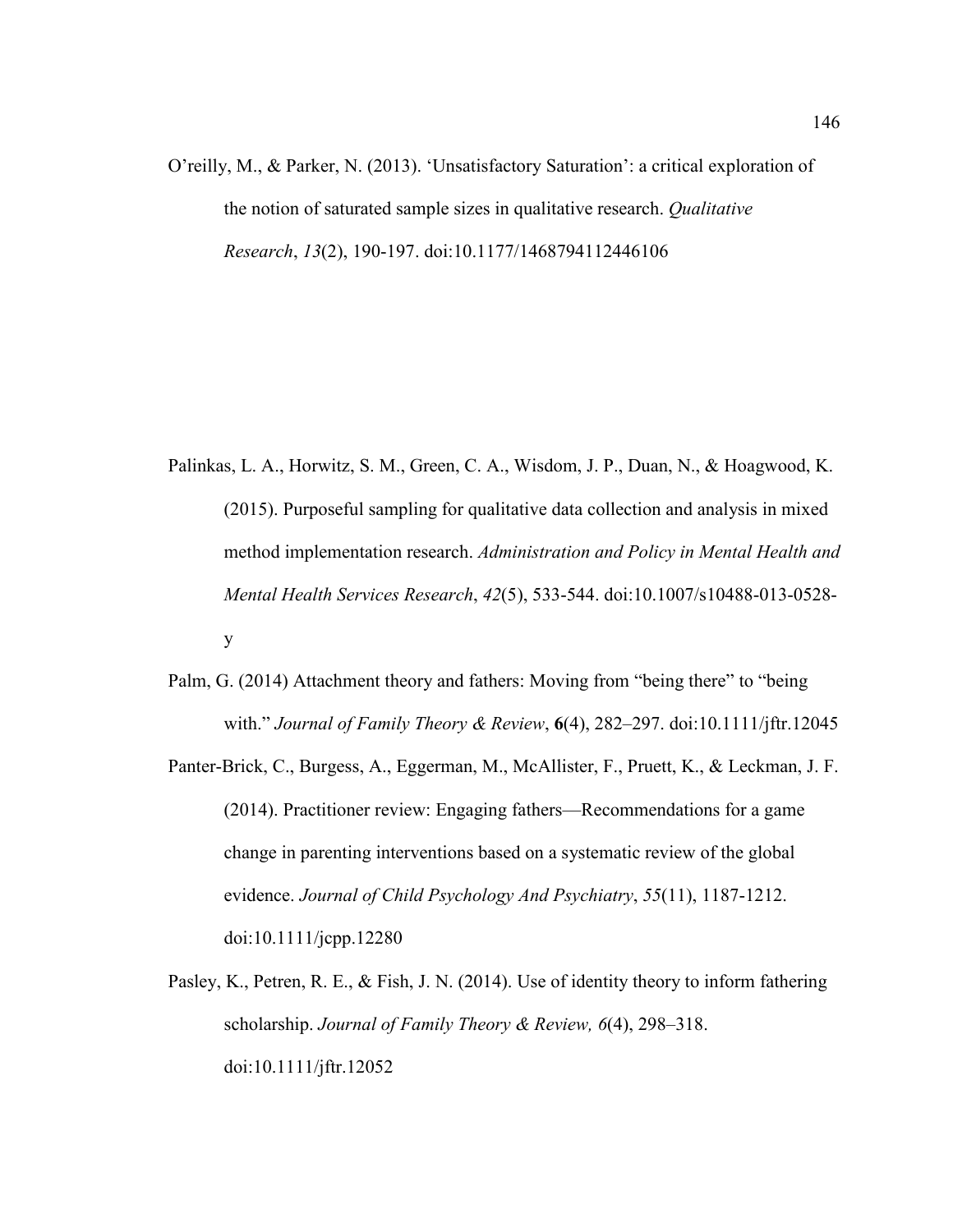Peredaryenko, M. S., & Krauss, S. E. (2013). Calibrating the human instrument:

Understanding the interviewing experience of novice qualitative researchers. *The Qualitative Report*, *18*(43), 1. Retrieved from https://search-ebscohostcom.ezp.waldenulibrary.org/login.aspx?direct=true&db=a9h&AN=91747682&sit e=ehost-live&scope=site

- Perry, A., & Lewis, S. (2016). Leaving legacies: African American men discuss the impact of their fathers on the development of their own paternal attitudes and behavior. *Journal of Family Social Work, 19*(1), 3-21. doi:10.1080/10522158.2015.1112332
- Petrova, E., Dewing, J., & Camilleri, M. (2016). Confidentiality in participatory research: Challenges from one study. *Nursing Ethics*, *23*(4), 442-454. doi:10.1177/0969733014564909
- Pezalla, A. E., Pettigrew, J., & Miller-Day, M. (2012). Researching the researcher-asinstrument: an exercise in interviewer self-reflexivity. *Qualitative Research : QR*, *12*(2), 165–185. http://doi.org/10.1177/1487941111422107
- Philip, G. & O'Brien, M. (2017). Are interventions supporting separated parents father inclusive? Insights and challenges from a review of program implementation and impact. *Child & Family Social Work*, *22*(2), 1114-1127. doi:10.1111/cfs.12299
- Prioste, A., Narciso, I., Gonçalves, M. M., & Pereira, C. R. (2017). Values' family flow: Associations between grandparents, parents and adolescent children. *Journal of Family Studies*, *23*(1), 98–117. doi:10.1080/13229400.2016.1187659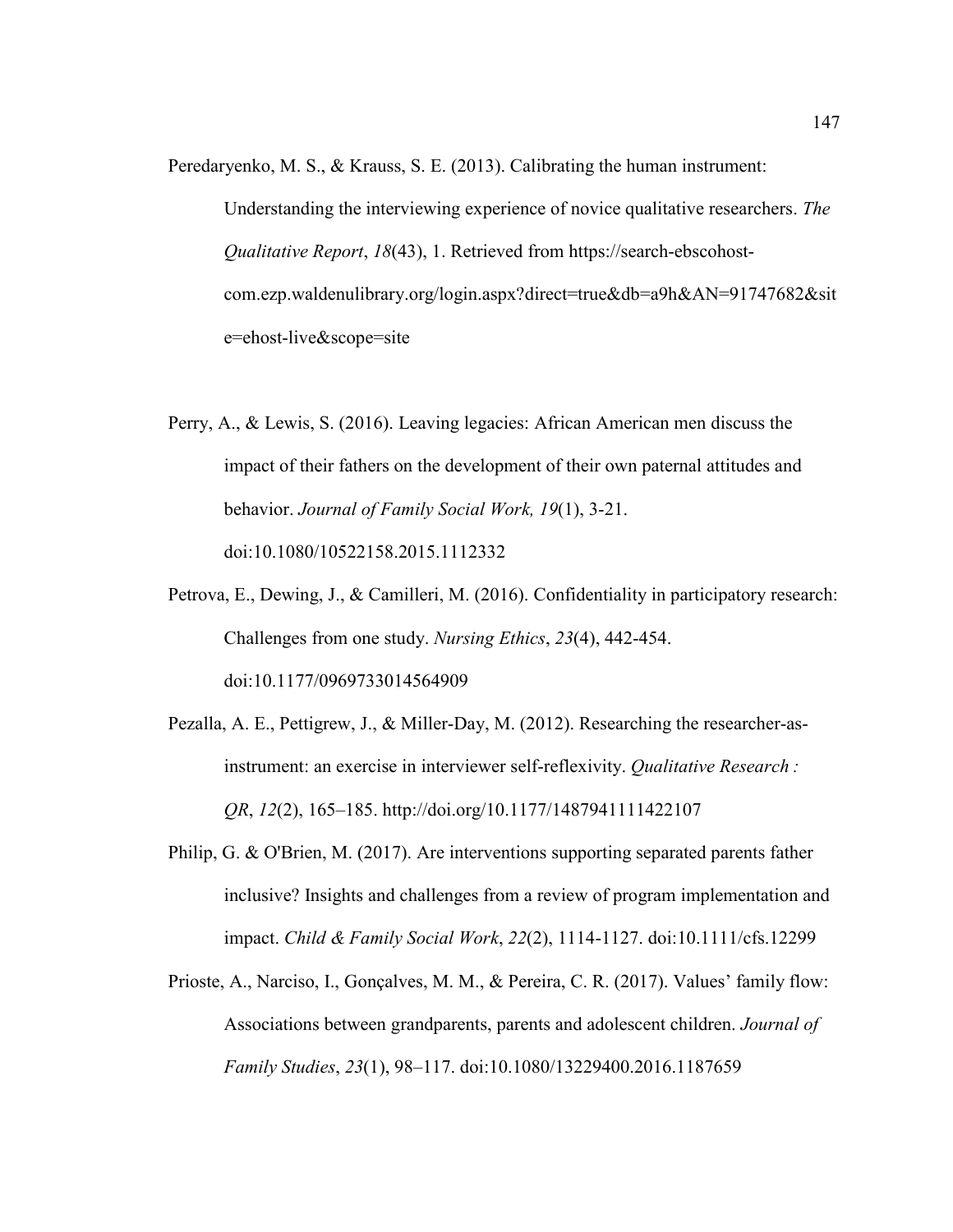- Pruett, M. K., Pruett, K., Cowan, C. P., & Cowan, P. A. (2017). Enhancing father  $involvement$  in  $low$   $\Box$  income families: A couples group approach to preventive intervention. *Child Development*, *88*(2), 398-407. doi: 10.1111/cdev.12744
- Puhlman, D. J. & Pasley, K. (2013). Rethinking maternal gatekeeping. *Journal of Family Theory & Review, 5*(3), 176-193. doi:10.1111/jftr.12016.
- Roller, M. R. & Lavrakas, P. J. (2018). A total quality framework approach to sharing qualitative research data. *Qualitative Psychology*, *5*(3), 394–401. doi:10.1037/qup0000134
- Roy, K. (2014). Fathering From the Long View: Framing Personal and Social Change Through Life Course Theory. *Journal of Family Theory & Review*, *6*(4), 319–335. https://doi-org.ezp.waldenulibrary.org/10.1111/jftr.12050
- Sano, Y., Smith, S., & Lanigan, J. (2011). Predicting presence and level of nonresident fathers' involvement in infants' lives: Mothers' perspective. *Journal of Divorce & Remarriage, 52*(5), 350-368. doi:10.1080/10502556.2011.586613
- Schoppe-Sullivan, S. J., Altenburger, L. E., Lee, M. A., Bower, D. J., & Dush, C. K. (2015). Who are the gatekeepers? Predictors of maternal gatekeeping. *Parenting: Science And Practice, 15*(3), 166-186. doi:10.1080/15295192.2015.1053321.
- Shosha, G. A. (2012). Employment of Colaizzi's strategy in descriptive phenomenology: A reflection of a researcher. *European Scientific Journal, ESJ*, *8*(27). doi:10.19044/esj.2012.v8n27p%25p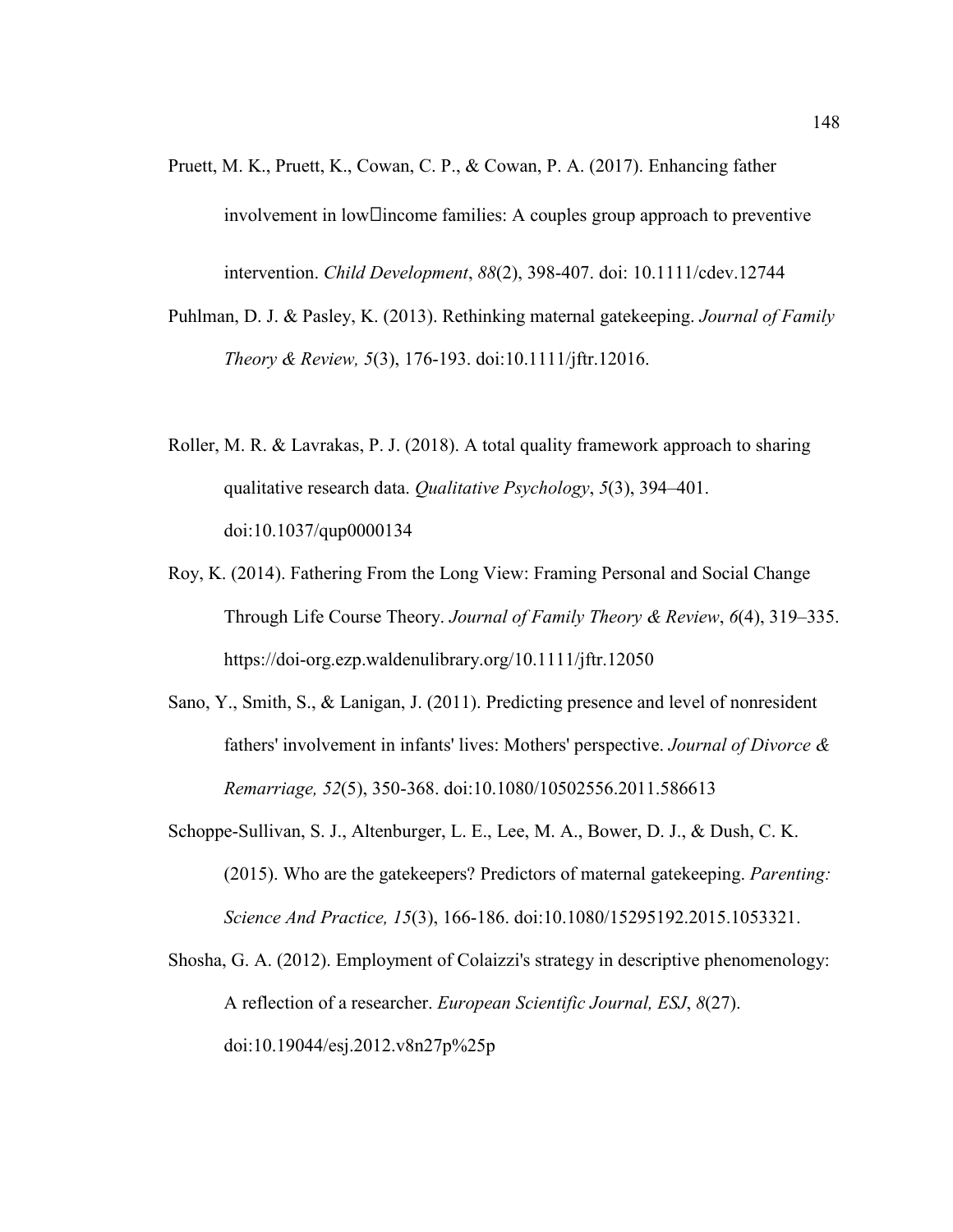- Sloan, A., & Bowe, B. (2014). Phenomenology and hermeneutic phenomenology: The philosophy, the methodologies, and using hermeneutic phenomenology to investigate lecturers' experiences of curriculum design. *Quality & Quantity: International Journal Of Methodology*, *48*(3), 1291-1303. doi:10.1007/s11135- 013-9835-3
- Soderstrom, K. & Skarderud, F. (2013). The good, the bad, and the invisible father: A phenomenological study of fatherhood in men with substance use disorder. *Fathering: A Journal of Theory, Research, & Practice about Men as Fathers*, *11*(1), 31-51. doi:10.3149/fth.1101.31
- Solomon-Fears, C., & Tollestrup, J. (2016). Fatherhood initiatives: Connecting fathers to their children. *Congressional Research Service: Report*, 1. Retrieved from https://search-ebscohost-

com.ezp.waldenulibrary.org/login.aspx?direct=true&db=edb&AN=120584983&s ite=eds-live&scope=site

Stack, D. M., Serbin, L. A., Matte□Gagné, C., Kingdon, D., Doiron, K., & Schwartzman,

- A. E. (2017). Circumstances as a risk for psychopathology. *The Wiley Handbook of Developmental Psychopathology*, 345.
- Stahlschmidt, M. J., Threlfall, J., Seay, K. D., Lewis, E. M., & Kohl, P. L. (2013). Recruiting fathers to parenting programs: Advice from dads and fatherhood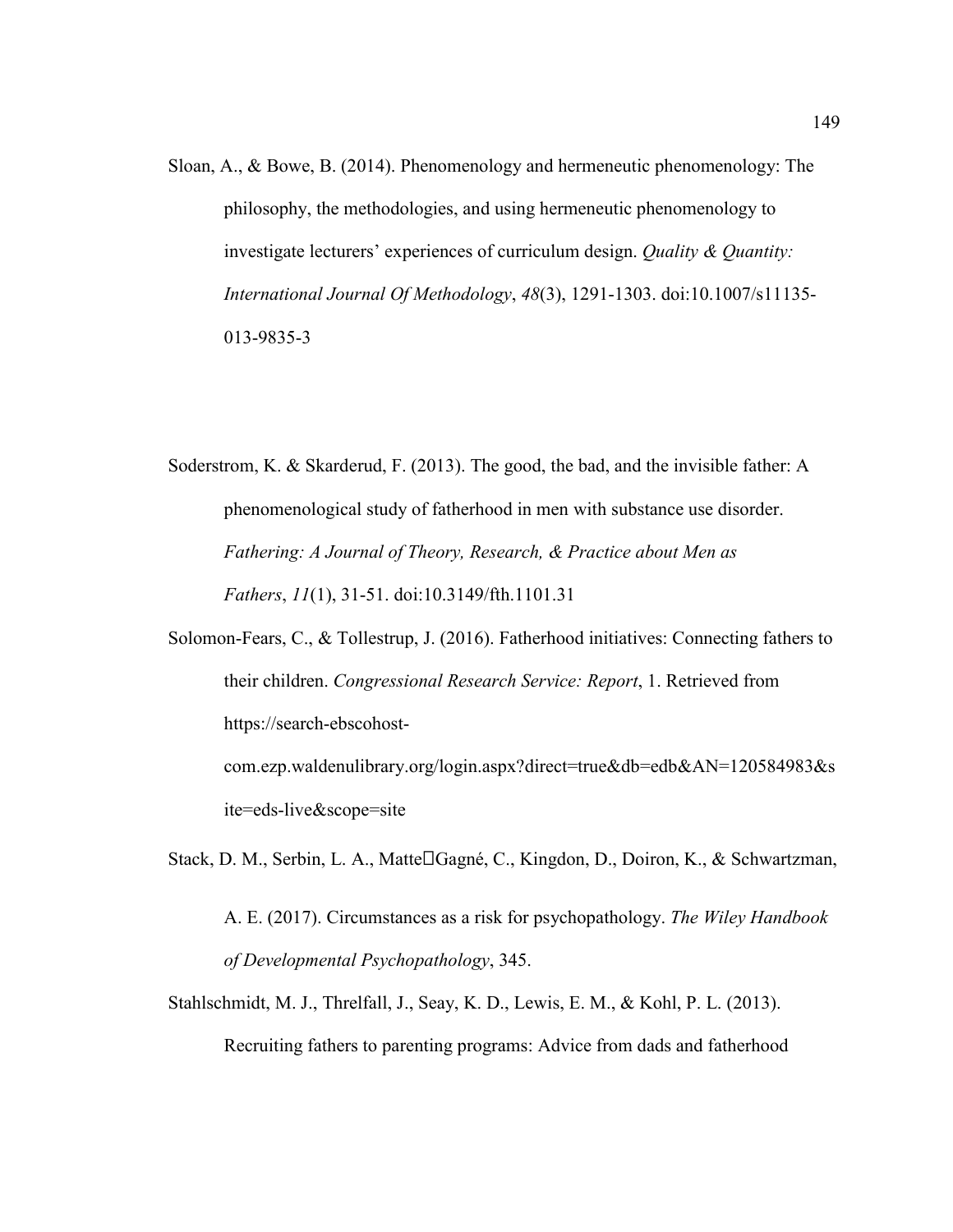program providers. *Children And Youth Services Review*, *35*(10), 1734-1741. doi:10.1016/j.childyouth.2013.07.004

Stanley, M., & Nayar, S. (2014). Methodological rigor: Ensuring quality in occupational therapy qualitative research. *New Zealand Journal of Occupational Therapy*, *61*(1), 6. Retrieved from https://search.informit.com.au/documentSummary;dn=266070013201703;res=IE LHEA

- Stewart, D. L. (2010). Researcher as instrument: Understanding" shifting" findings in constructivist research. *Journal of Student Affairs Research and Practice*, *47*(3), 291-306. doi:10.2202/1949-6605.6130
- Stewart, S. D. (2010). Children with nonresident parents: Living arrangements, visitation, and child support. *Journal of Marriage & Family, 72*(5), 1078-1091. doi:10.1111/j.1741-3737.2010.00751.x.
- Sun, R. (2016). Intergenerational age gaps and a family member's well-being: A family systems approach. *Journal of Intergenerational Relationships*, *14*(4), 320-337. doi:10.1080/15350770.2016.1229552
- Suri, H. (2011). Purposeful sampling in qualitative research synthesis. *Qualitative Research Journal*, *11*(2), 63. doi:10.3316/QRJ1102063
- Tavallaei, M. & Talib, M. A. (2010). A general perspective on role of theory in qualitative research. *Journal of International Social Research*, *3*(11). Retrieved from http://www.sosyalarastirmalar.com/cilt3/sayi11pdf/tavallaei\_abutalib.pdf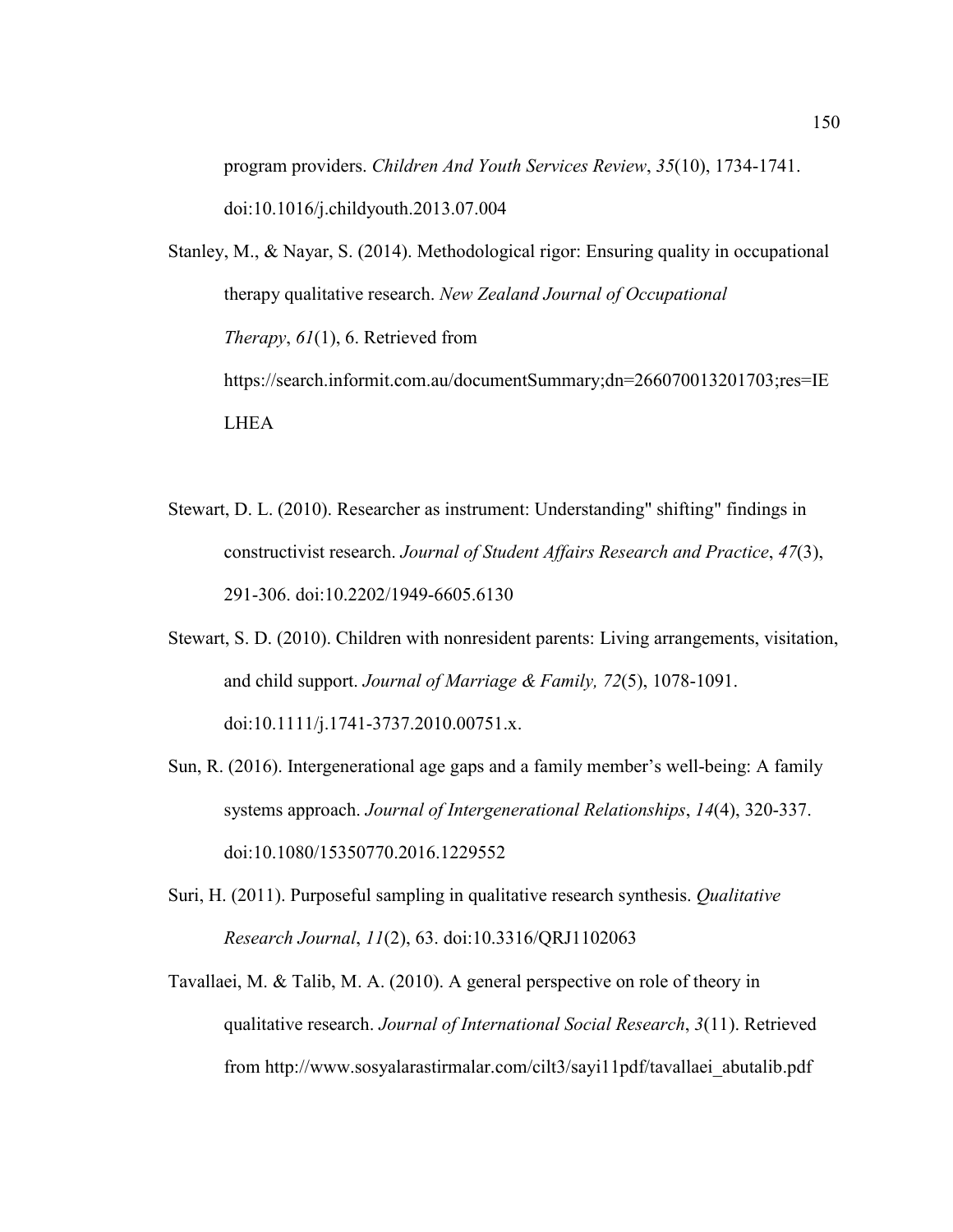- Taylor, E. (2013). Non-custodial minority fathers maintaining their livelihood. *Master of Social Work Clinical Research Papers*. Paper 265. Retrieved from http://sophia.stkate.edu/msw\_papers/265.
- Threlfall, J. M., & Kohl, P. L. (2015). Addressing child support in fatherhood programs: Perspectives of fathers and service providers. *Family Relations, 64*(2), 291-304. doi:10.1111/fare.12119
- Tompkins, S. A., Rosa, J. D., Henry, K. L., & Benavente, J. (2014). Outcomes of a multicomponent family enrichment project: 12-month follow-up. *Journal of Human Sciences and Extension Volume*, *2*(1). Retrieved from https://doaj.org/article/1585c50fea784445a988b119d7207cb2
- Troilo, J., & Coleman, M. (2013). "I don't know how much more I can take." How divorced nonresidential fathers manage barriers to involvement? *Fathering: A Journal of Theory, Research, & Practice About Men as Fathers, 11*(2), 159-178.
- Tsai, J., O'Toole, T. & Kearney, L. K. (2017). Homelessness as a public mental health and social problem: New knowledge and solutions. *Psychological Services*, *14*(2), 113. doi:10.1037/ser0000164
- Tufford, L., & Newman, P. (2012). Bracketing in qualitative research. *Qualitative Social Work*, *11*(1), 80-96. doi: 10.1177/1473325010368316
- Turner, K. J., & Waller, M. R. (2017). Indebted relationships: Child support arrears and nonresident fathers' involvement with children. *Journal of Marriage and Family*, *79*(1), 24–43. doi:10.1111/jomf.12361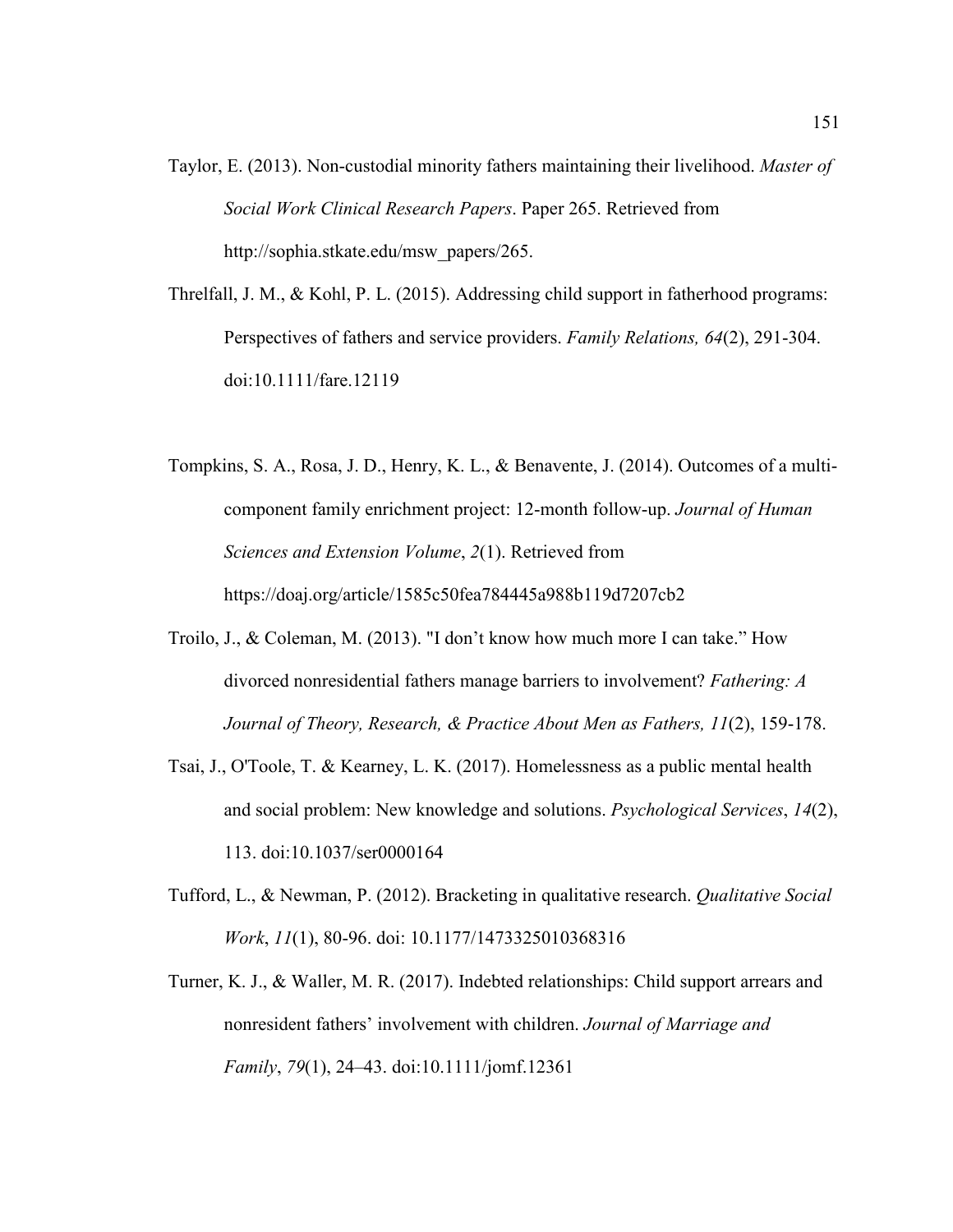- Turner III, D. W. (2010). Qualitative interview design: A practical guide for novice investigators. *Qualitative Report*, *15*(3), 754–760. Retrieved from https://ezp.waldenulibrary.org/login?url=https://search-proquestcom.ezp.waldenulibrary.org/docview/578480397?accountid=14872
- Twamley., K., Brunton, G., Sutcliffe, K., Hinds, K., & Thomas, J. (2013). Fathers' involvement and the impact on family mental health: Evidence from millennium cohort study analyses. *Community, Work & Family, 16*(2), 212-224. doi:10.1080/13668803.2012.755022
- U.S. Census Bureau. (2015). Living arrangements of children under 18 years and marital status of parents, by age, sex, race, and Hispanic origin and selected characteristics of the child for all children: 2014. Washington, D.C.
- Vaismoradi, M., Turunen, H., & Bondas, T. (2013). Content analysis and thematic analysis: Implications for conducting a qualitative descriptive study. *Nursing & Health Sciences*, *15*(3), 398-405. doi:10.1111/nhs.12048
- Van de Ven, A. (2016). Grounding the research phenomenon. *Journal of Change Management*, *16*(4), 265-270. doi:10.1080/14697017.2016.1230336
- Viry, G. (2014). Coparenting and children's adjustment to divorce: The role of geographical distance from fathers. *Journal of Divorce & Remarriage, 55*(7), 503-526. doi:10.1080/10502556.2014.950900.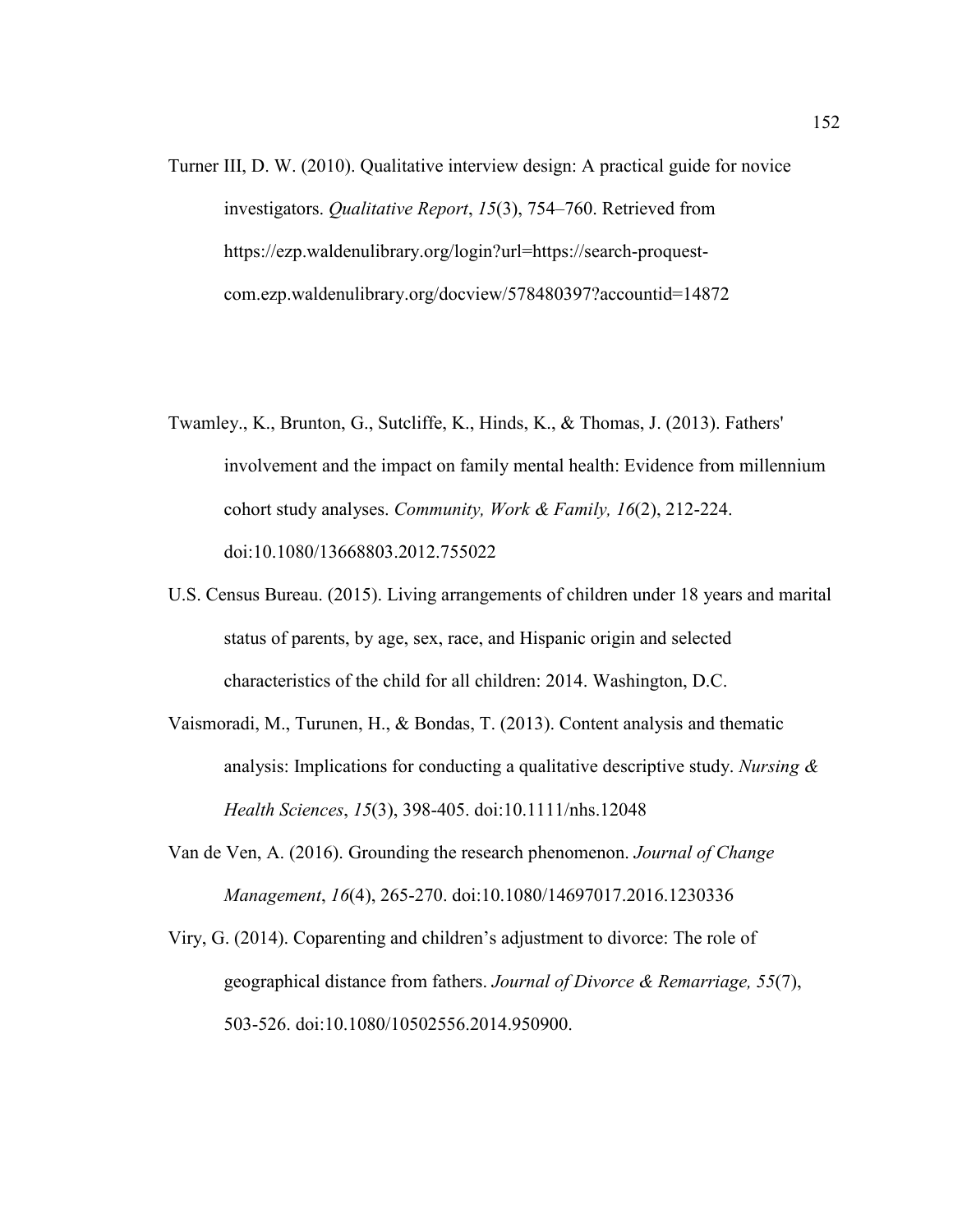- Vukovic, R. K., Roberts, S. O., & Green Wright, L. (2013). From parental involvement to children's mathematical performance: The role of mathematics anxiety. *Early Education & Development*, *24*(4), 446-467. doi:10.1080/10409289.2012.693430
- Waller, M. R., & Emory, A. D. (2014). Parents apart: Differences between unmarried and divorcing parents in separated families. *Family Court Review*, *52*(4), 686-703. doi:10.1111/fcre.12121.
- Warrell, J. G., & Jacobsen, M. (2014). Internet research ethics and the policy gap for ethical practice in online research settings. *Canadian Journal of Higher Education*, *44*(1), 22–37. doi:10.11575/PRISM/34911
- West, W. (2013). Making methodological choice in qualitative counselling research. *Counselling Psychology Review*, *28*(3), 66–72. Retrieved from https://search-ebscohostcom.ezp.waldenulibrary.org/login.aspx?direct=true&db=a9h&AN=92589538&sit e=ehost-live&scope=site
- Williams, I. L. (2014). Desilencing fatherhood: Making the invisible visible within substance use disorder treatment. *Journal of Groups in Addiction & Recovery*, *9*(2), 160-185. doi:10.1080/1556035X.2014.906784

Williams, S & Haas, L. (2014). Child custody, visitation and termination of parental rights. *Georgetown Journal of Gender & the Law*, *12*(3), 449-492. Retrieved from https://search-ebscohost-

com.ezp.waldenulibrary.org/login.aspx?direct=true&db=edsglt&AN=edsgcl.3996 86763&site=eds-live&scope=site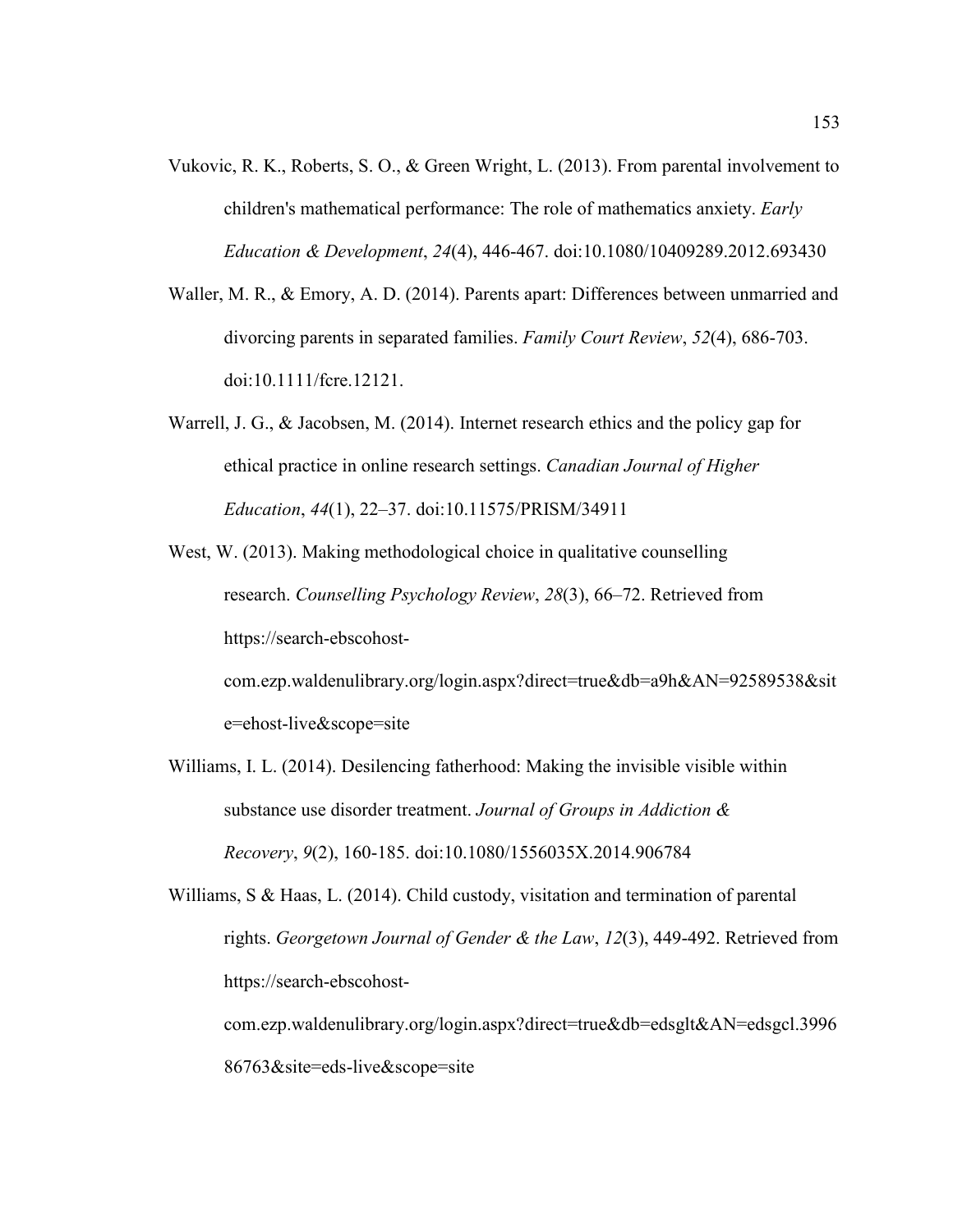Willis, D.G., Sullivan-Bolyai, S., Knafl, K., Cohen, M.Z. (2016). Distinguishing features and similarities between descriptive phenomenological and qualitative description research. *Western Journal of Nursing Research*, *38*(9), 1185-1204. doi:10.1177/0193945916645499

Wilson, K. R., Havighurst, S. S., Kehoe, C., & Harley, A. E. (2016). Dads tuning in to kids: Preliminary evaluation of a fathers' parenting program. *Family Relations*, *65*(4), 535-549. doi:10.1111/fare.12216

- Wood, R. G., Moore, Q., Clarkwest, A., & Killewald, A. (2014). The long-term effects of building strong families: A program for unmarried parents. *Journal of Marriage and Family*, *76*(2), 446-463. doi:10.1111/jomf.12094
- Woods, M., Paulus, T., Atkins, D. P., & Macklin, R. (2016). Advancing qualitative research using qualitative data analysis software (QDAS)? Reviewing potential versus practice in published studies using ATLAS.ti and NVivo, 1994– 2013. *Social Science Computer Review*, *34*(5), 597-617. doi:10.1177/0894439315596311
- Wong, J. J., Roubinov, D. S., Gonzales, N. A., Dumka, L. E., & Millsap, R. E. (2013). Father enrollment and participation in a parenting intervention: Personal and contextual Predictors. *Family Process*, *52*(3), 440-454. doi:10.1111/famp.12024.
- Xu, L., Pirog, M. A., & Vargas, E. D. (2016). Child support and mixed-status families an analysis using the fragile families and child wellbeing study. *Social Science Research*, *60*249-265. doi:10.1016/j.ssresearch.2016.06.005.

Xu, M. A., & Storr, G. B. (2012). Learning the concept of researcher as instrument in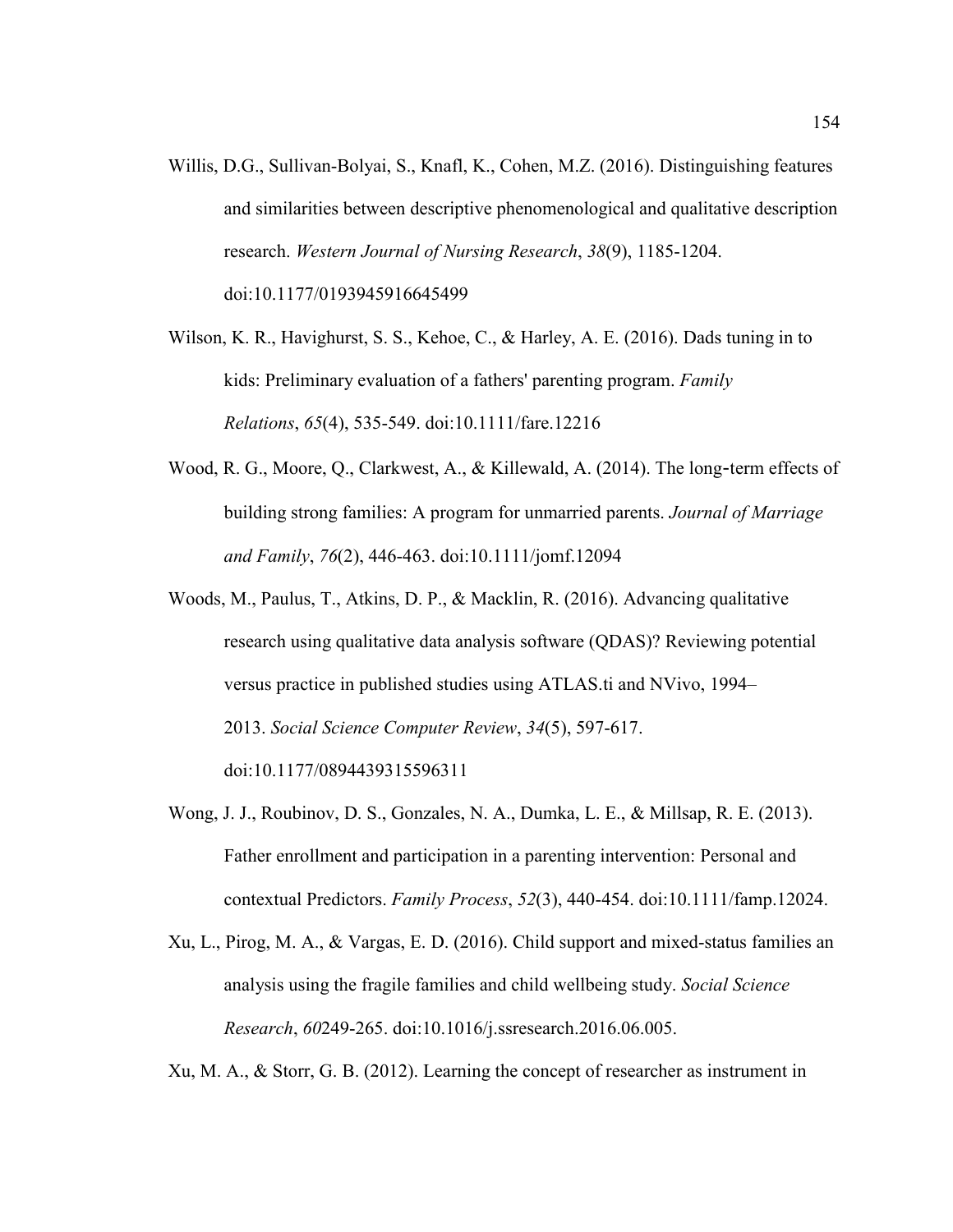qualitative research. *The Qualitative Report*, *17*(21), 1. Retrieved from https://eric.ed.gov/contentdelivery/servlet/ERICServlet?accno=EJ978741

- Xue, W. L., He, H. G., Chua, Y. J., Wang, W., & Shorey, S. (2018). Factors influencing first-time fathers' involvement in their wives' pregnancy and childbirth: A correlational study. *Midwifery*, *62*, 20-28. doi:10.1016/j.midw.2018.03.002
- Yüksel, P., & Yıldırım, S. (2015). Theoretical frameworks, methods, and procedures for conducting phenomenological studies in educational settings. *Turkish online journal of qualitative inquiry*, *6*(1), 1-20. doi:10.17569/tojqi.59813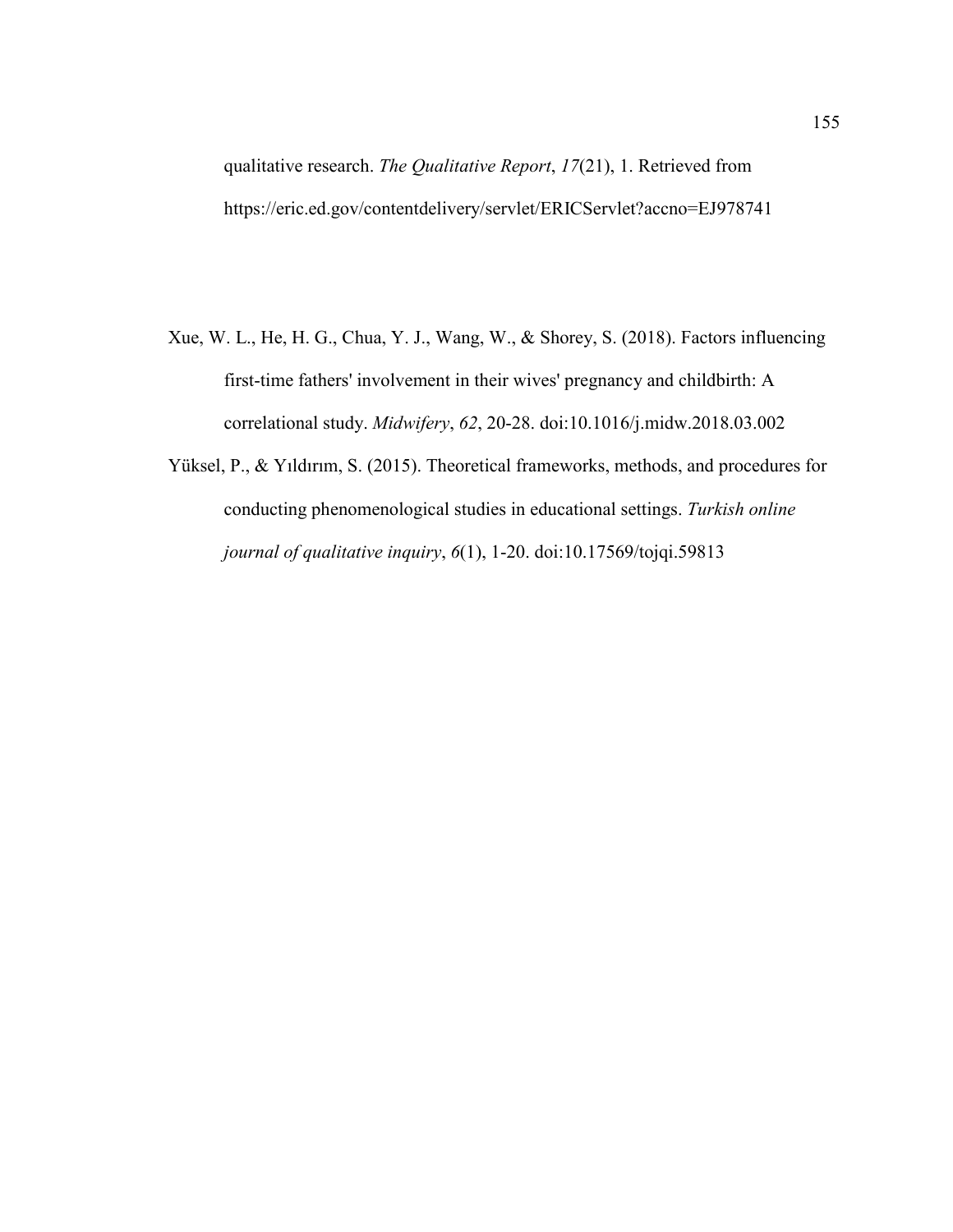Appendix A: Participant Recruitment Flyer

# **NOTICE TO AFRICAN AMERICAN FATHERS 18-45 YEARS OF AGE WANTED FOR A RESEARCH STUDY**

Your participation is this doctoral research study is greatly appreciated.

- $\triangleright$  You will receive a \$25.00 Visa Gift Card for your complete participation in an interview for the study as well as a follow up interview.
- $\triangleright$  You will help to further understanding of what influences father's participation in the lives of their children.

Hello, my name is Rahsaan Turpin and I am a doctoral student at Walden University. I am conducting a study on African American males 18-45 years old that have participated in fatherhood programs to understand their perceptions and experiences and how these programs have influenced their involvement and engagement in the lives of their children. Participation will involve completing an interview that will occur over 60-90 minutes and a follow up interview to review your answers in the initial interview. If interested in participating in this study, please contact me by telephone or email. Upon receiving a telephone call or email, we will discuss your suitability for the study. Interviews will be scheduled on a date and at a time that is convenient for you.

# **Participation Criteria:**

- $\triangleright$  You must be an African American male between the ages of 18 and 45.
- $\triangleright$  You must be the father to at least one child with whom you do not reside.
- You have attended or completed a fatherhood or parenting program.

For more information, please contact Rahsaan Turpin.

### **Thank you**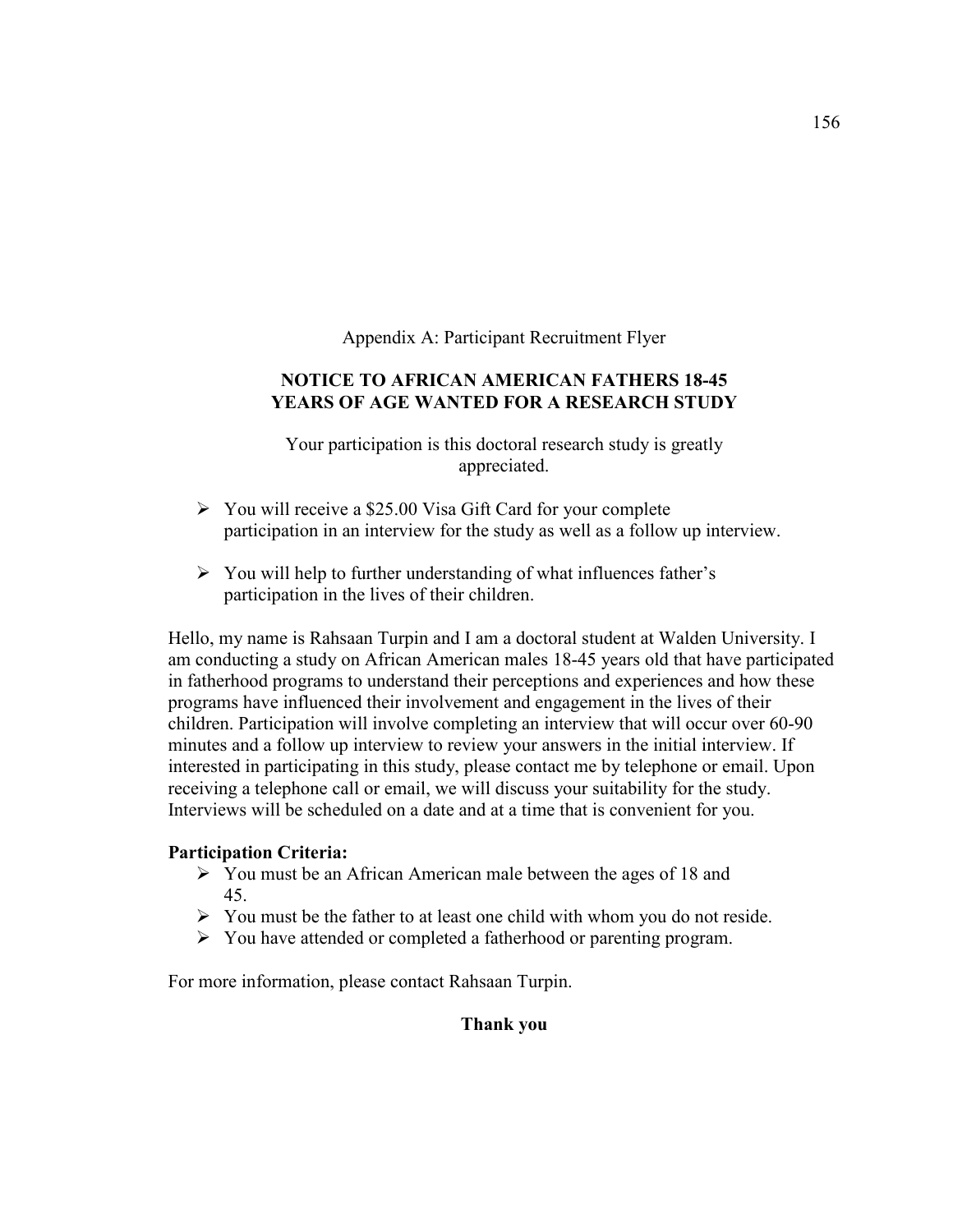# Appendix B: Resource List for Participant Mental Health Services

## **Menergy, LLC**

Rodin Place 2000 Hamilton St #304 Philadelphia, PA 19130 **Phone:** 215.242.2235

# **Lutheran Settlement House - Fishtown Site**

1340 Frankford Avenue, Philadelphia, PA 19125 Phone: 215.426.8610 Fax: 215.426.0581

### **Lutheran Settlement House - Jane Addams Place**

25 S. 43rd Street, Philadelphia, PA 19104 Phone: 215.387.2587 Fax: 215.921.6200

#### **Healthy Families**

4401 Ford Ave. Suite 303 Alexandria, VA 22302 Phone: 571.748.2840

### **Healthy Families Reston**

11150 Sunset Hills Rd. Suite 250 Reston, VA 20190 Phone: 571.323.3676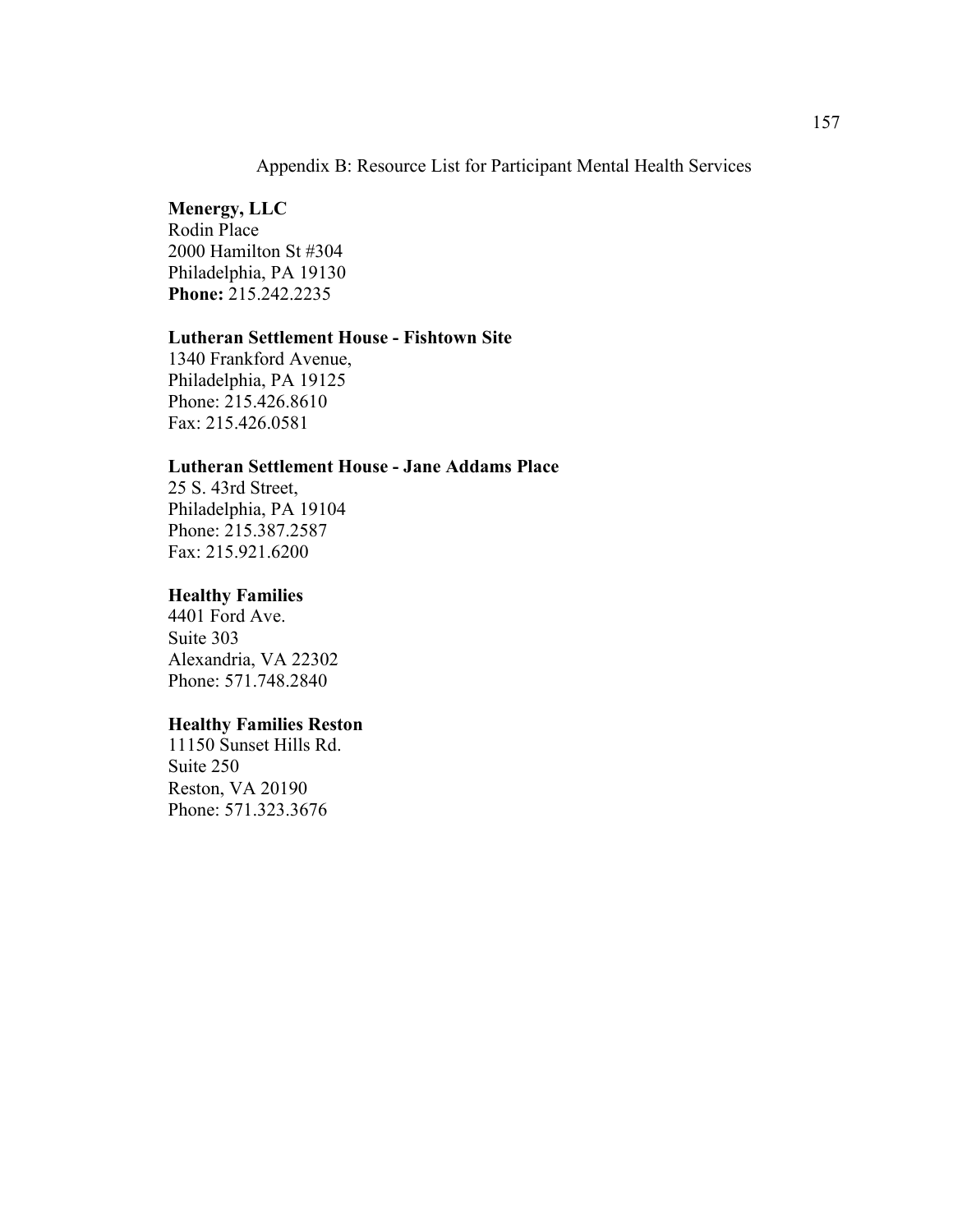#### Appendix C: Interview Questions

#### Interview Questions

- 1. Tell me about your experiences as a father. (Probes: Tell me about the relationship you have with your child. How often do you see your child? When you are with your child, what do you do? If you do not, see your child, please tell me why.)
- 2. Tell me about your fathering experience when you were a child. (Probes: Tell me about the adult men who have filled fathering roles for you.)
- 3. Tell me about the services and resources that help you with fathering responsibilities.

(Probes: What resources [television shows, websites, classes, books] do you use to help with fathering?)

- 4. Describe what prompted you to attend a fatherhood program. Tell me how you learned about the fatherhood program you attended. (Probes: Tell me about any challenges, hardships, or difficulties you faced while attending this program. What parts of the program did you find helpful? How did it enhance your parenting? What aspects were not helpful?)
- 5. How would you explain the purpose of fatherhood programs?
- 6. Tell me something you would like to have seen changed about this program. (Probe: How do you think this change would benefit you? What do you need to help you fulfill your father roles and responsibilities? If you could attend the ideal fatherhood program, what might that look like? What relationships if any did you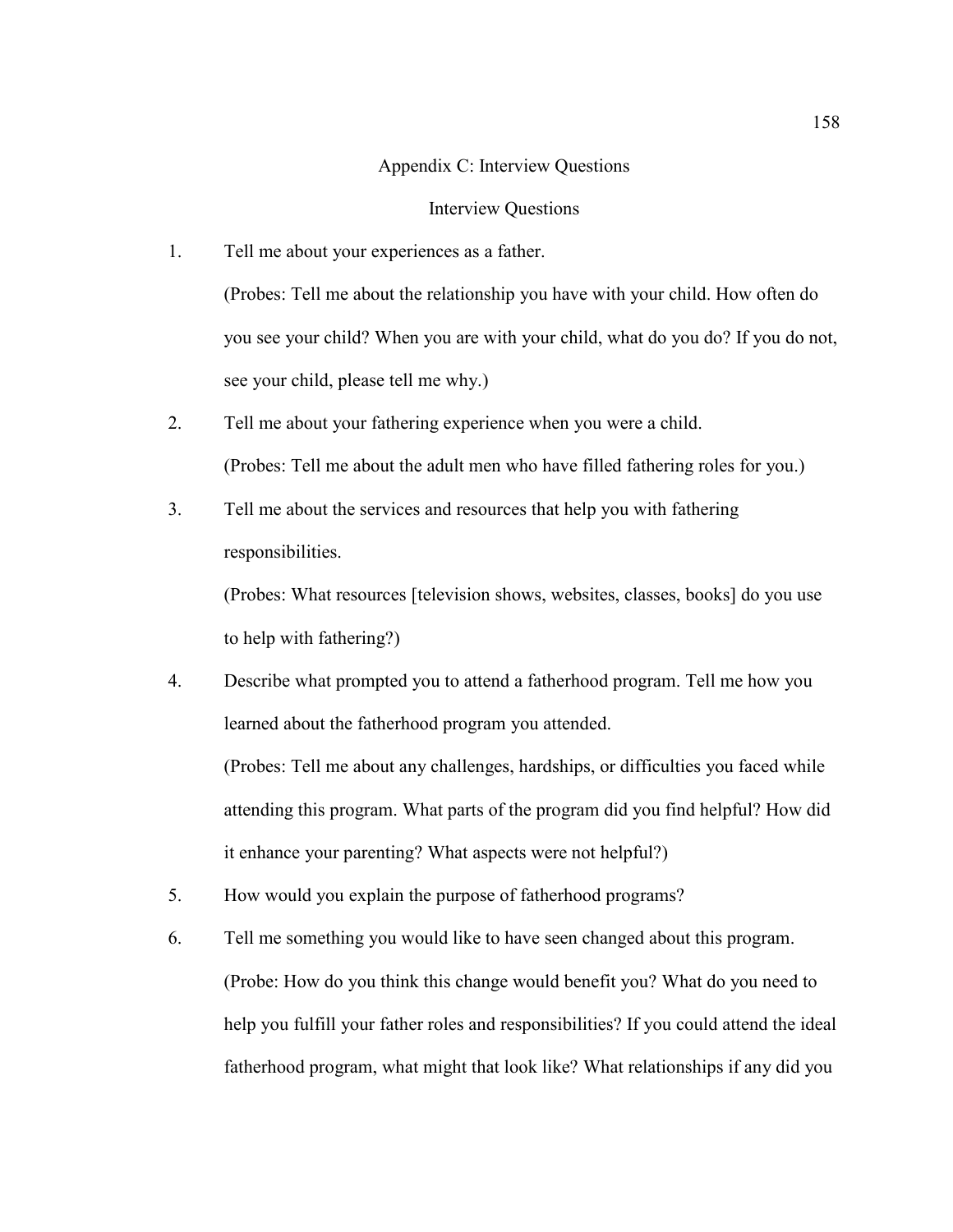form as a result of the program?)

7. Tell me what changes you saw in yourself after attending this program. (Probes: How did these changes impact your relationship with your child? What barriers do you believe keep your relationship with your child from growing? How would you describe you personal motivation for fatherhood? How did you implement the information you obtained?)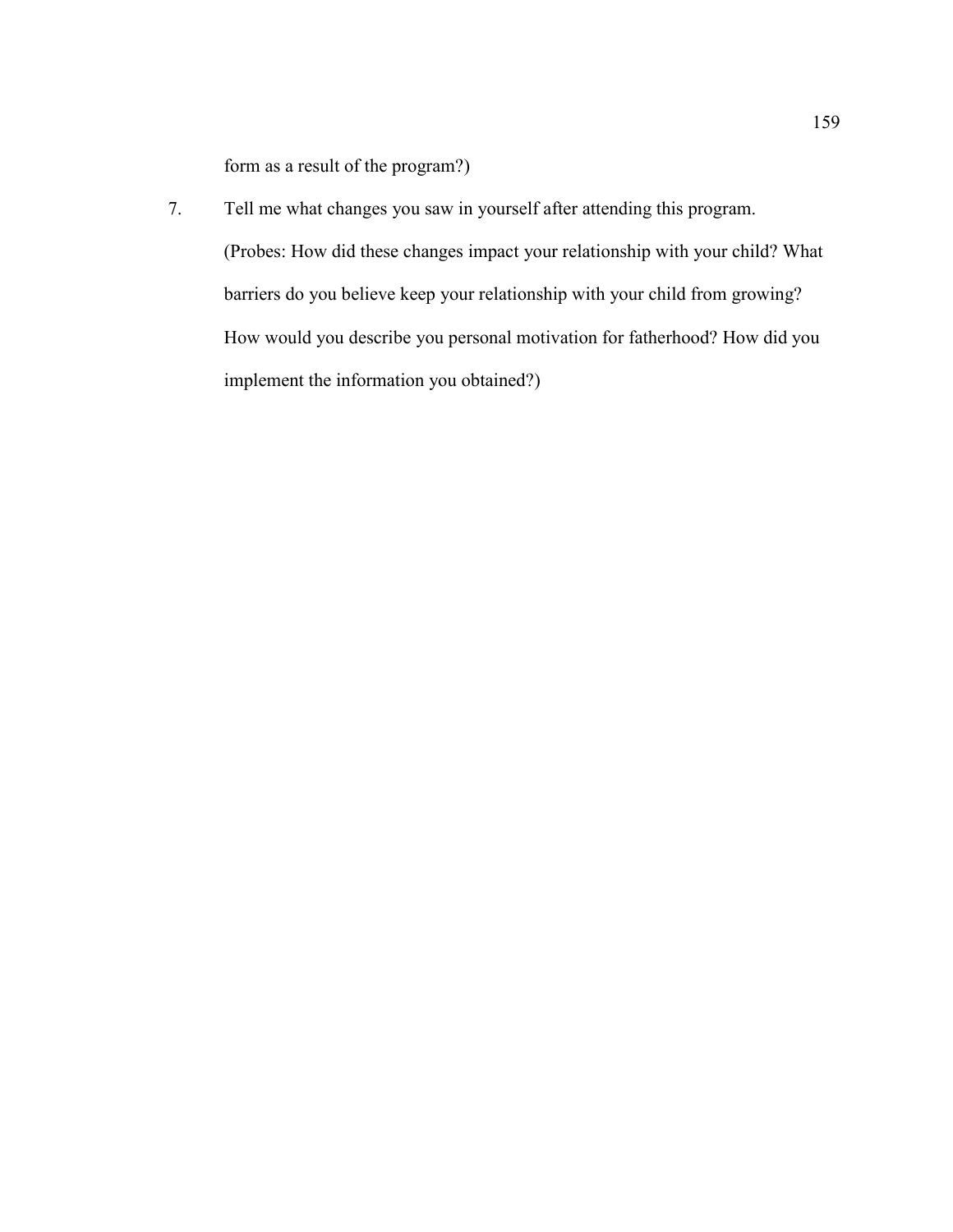Appendix D: Letters of Request

# **Letter of Request #1**

Quintessential Cuts Barbershop

March 31, 2018

Dear Mr. Quincy Salam,

Hello, my name is Rahsaan Turpin and I am a doctoral student at Walden University. I am conducting a study on African American males 18-45 years old who have participated in fatherhood programs to understand their perceptions and experiences and how these programs have influenced their involvement and engagement in the lives of their children. I am writing to request permission to recruit participants for my study from your facility. I have included the flyer I would like to post at your facility, which provides potential participants with information about the study and my contact information. In addition, I have included the Letter of Cooperation I would need you to sign indicating you give permission for me to post a flyer and recruit participants.

I would like to schedule a time within the next week to meet with you, if you would like additional information or have questions regarding this request and my study. I can be reached via telephone or email.

Thank you for your time and I hope to hear from you soon.

Respectfully,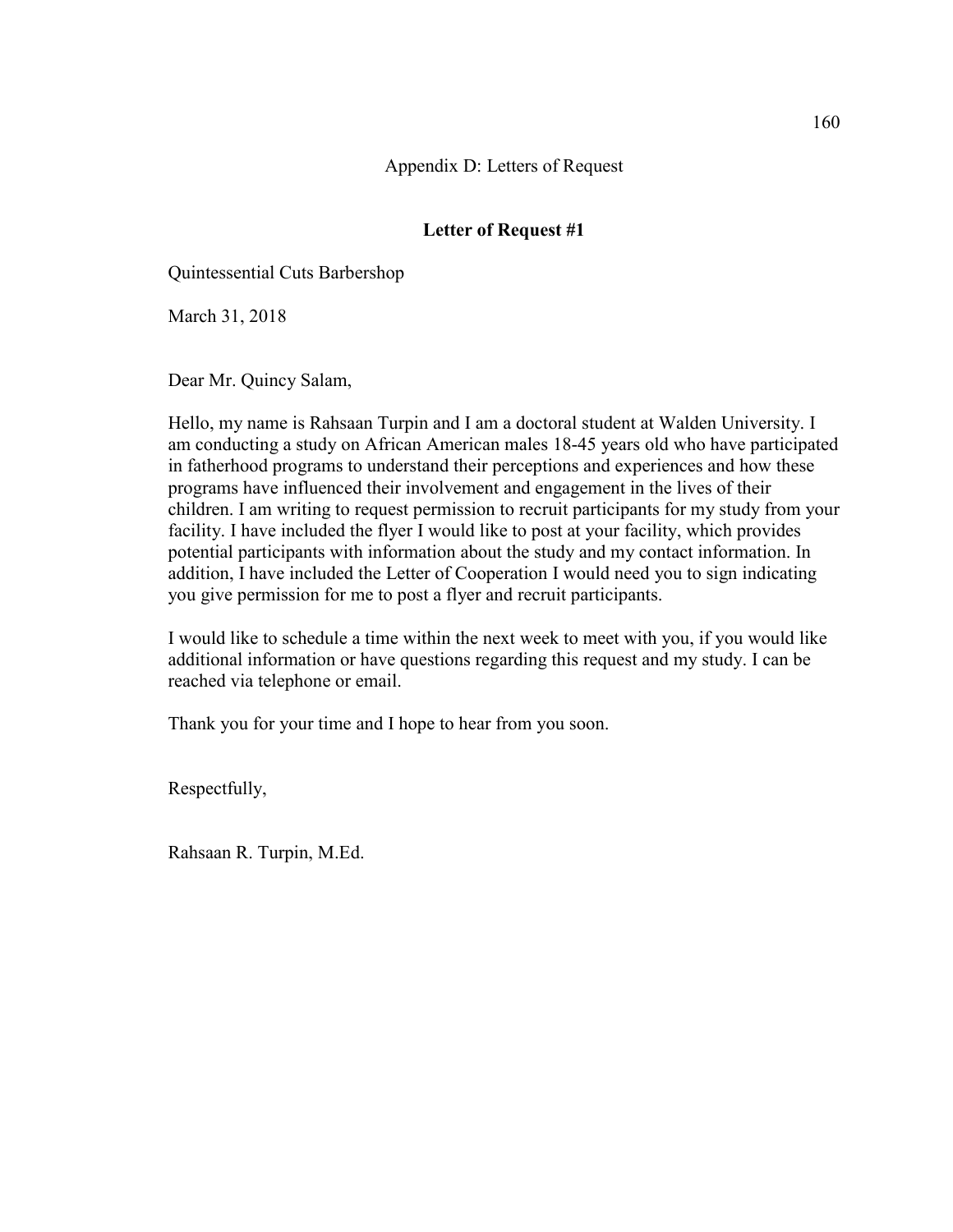Mark Lightfoot Philadelphia Hair Company

March 31, 2018

Dear Mr. Lightfoot,

Hello, my name is Rahsaan Turpin and I am a doctoral student at Walden University. I am conducting a study on African American males 18-45 years old who have participated in fatherhood programs to understand their perceptions and experiences and how these programs have influenced their involvement and engagement in the lives of their children. I am writing to request permission to recruit participants for my study from your facility. I have included the flyer I would like to post at your facility, which provides potential participants with information about the study and my contact information. In addition, I have included the Letter of Cooperation I would need you to sign indicating you give permission for me to post a flyer and recruit participants.

I would like to schedule a time within the next week to meet with you, if you would like additional information or have questions regarding this request and my study. I can be reached via telephone or email.

Thank you for your time and I hope to hear from you soon.

Respectfully,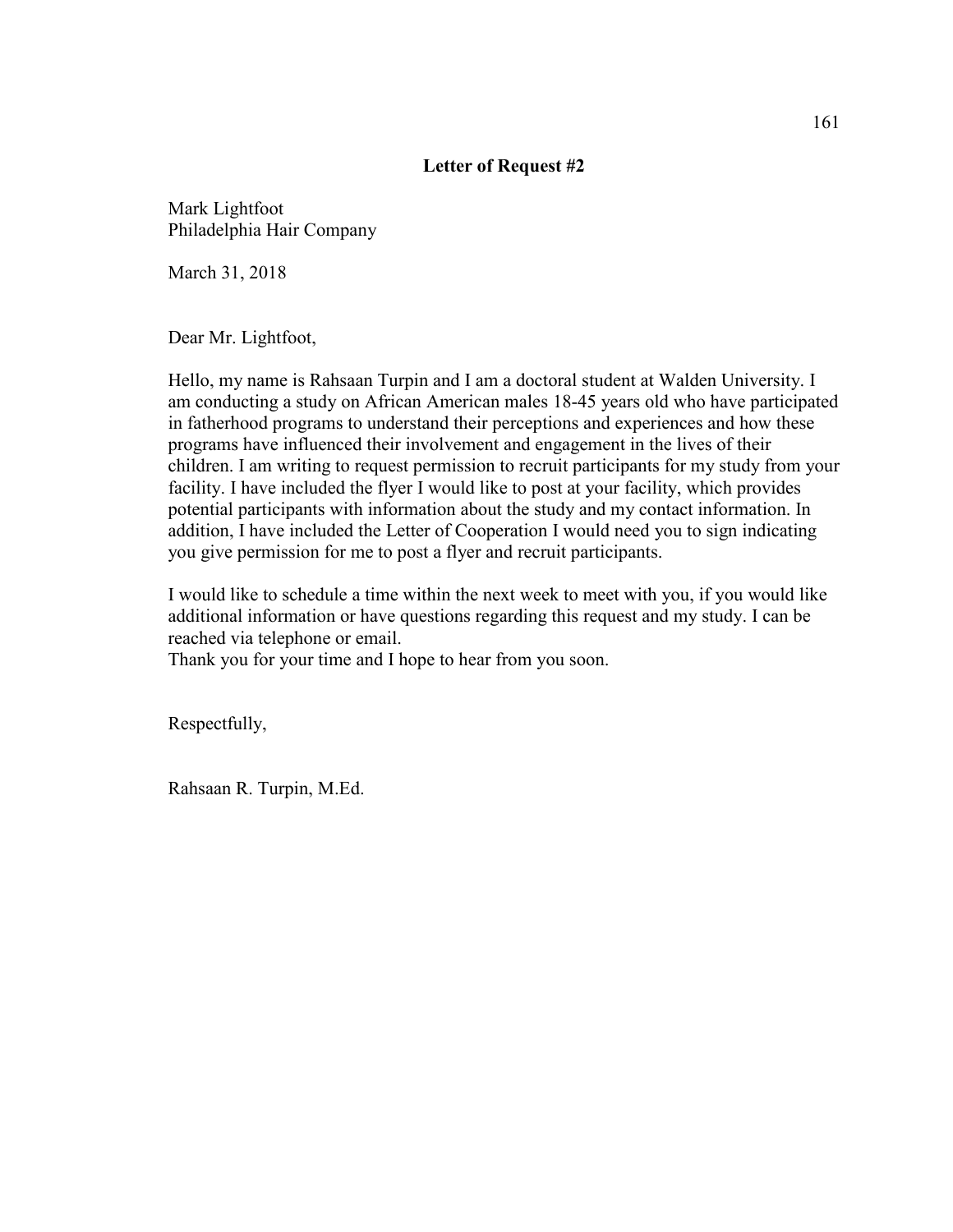Project D.A.D.

April 3, 2018

Dear Mr. Berry,

Hello, my name is Rahsaan Turpin and I am a doctoral student at Walden University. I am conducting a study on African American males 18-45 years old who have participated in fatherhood programs to understand their perceptions and experiences and how these programs have influenced their involvement and engagement in the lives of their children. I am writing to request permission to recruit participants for my study from your facility. Upon your approval, I would like to attend at least one meeting to explain my study to potential participants and post the flyer within your site. I have included the flyer I would like to post at your facility, which provides potential participants with information about the study and my contact information. In addition, I have included the Letter of Cooperation I would need you to sign indicating you give permission for me to attend at least one meeting and post a flyer to recruit participants.

I would like to schedule a time within the next week to meet with you, if you would like additional information or have questions regarding this request and my study. I can be reached via telephone or email.

Thank you for your time and I hope to hear from you soon.

Respectfully,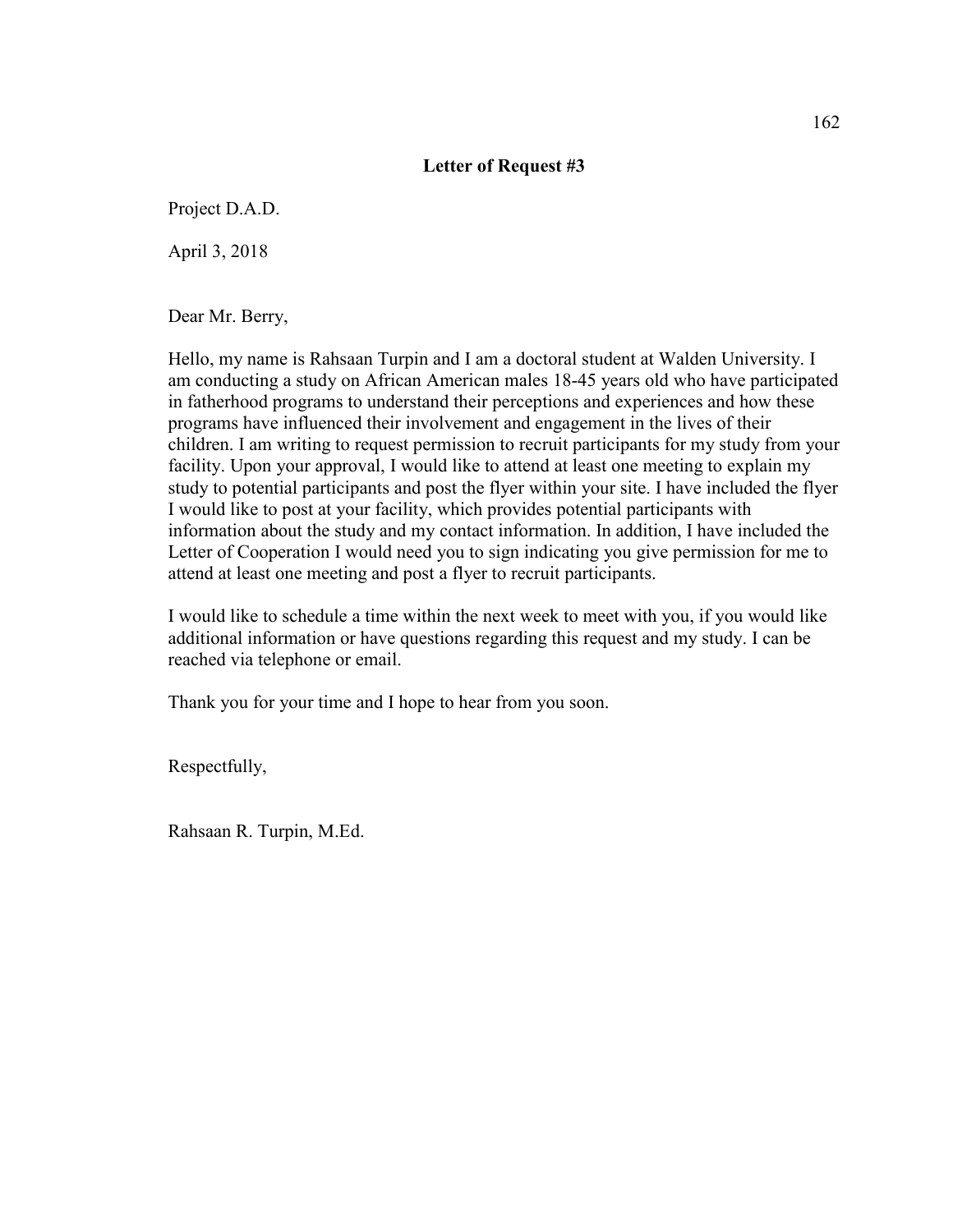Fathers in Action

April 3, 2018

Dear Mr. Threatt,

Hello, my name is Rahsaan Turpin and I am a doctoral student at Walden University. I am conducting a study on African American males 18-45 years old who have participated in fatherhood programs to understand their perceptions and experiences and how these programs have influenced their involvement and engagement in the lives of their children. I am writing to request permission to recruit participants for my study from your facility. Upon your approval, I would like to attend at least one meeting to explain my study to potential participants and post the flyer within your site. I have included the flyer I would like to post at your facility, which provides potential participants with information about the study and my contact information. In addition, I have included the Letter of Cooperation I would need you to sign indicating you give permission for me to attend at least one meeting and post a flyer to recruit participants.

I would like to schedule a time within the next week to meet with you, if you would like additional information or have questions regarding this request and my study. I can be reached via telephone or email.

Thank you for your time and I hope to hear from you soon.

Respectfully,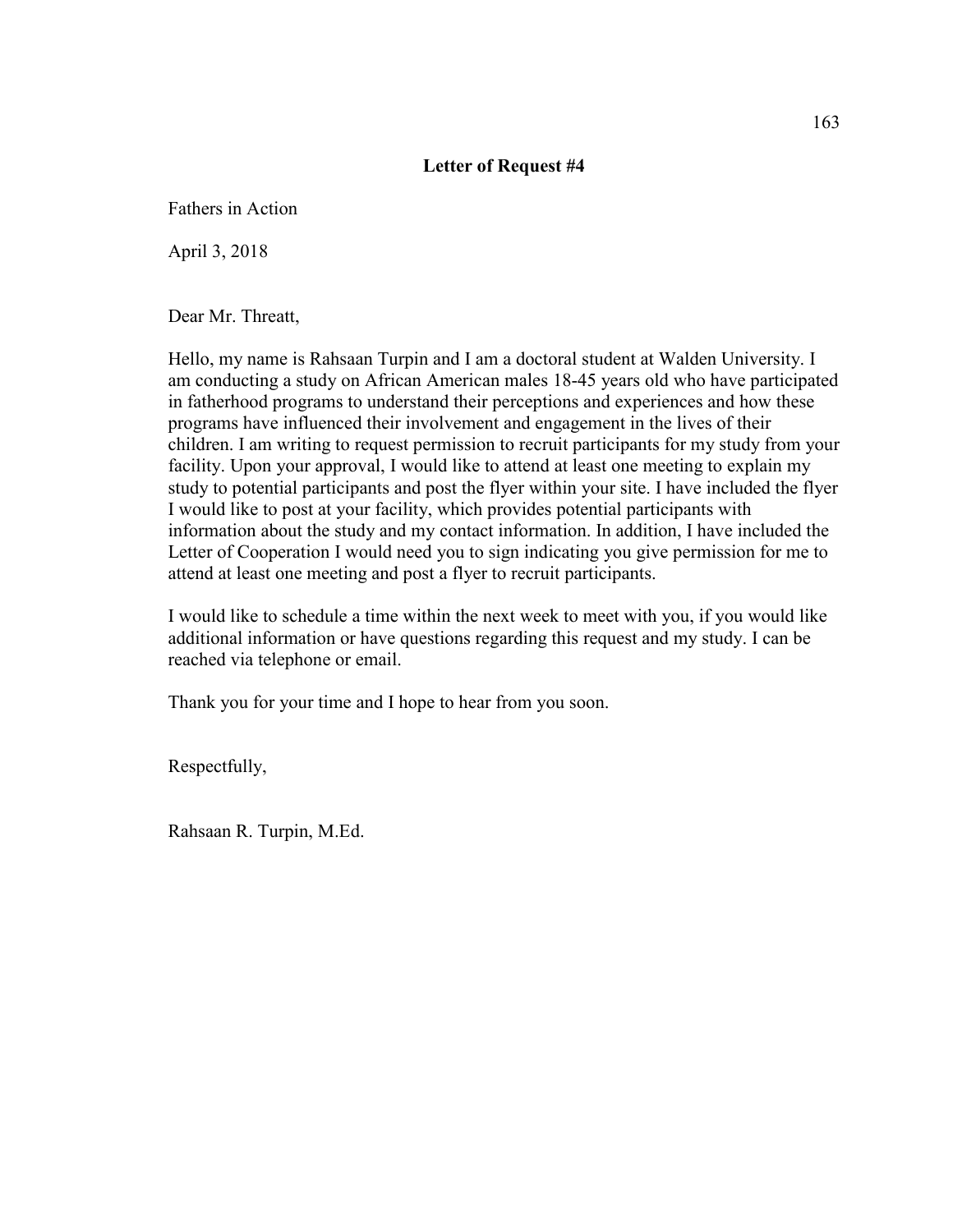Fathers in Touch

Alexandria, VA 22306

April 3, 2018

Dear Mr. Mitchell,

Hello, my name is Rahsaan Turpin and I am a doctoral student at Walden University. I am conducting a study on African American males 18-45 years old who have participated in fatherhood programs to understand their perceptions and experiences and how these programs have influenced their involvement and engagement in the lives of their children. I am writing to request permission to recruit participants for my study from your facility. Upon your approval, I would like to attend at least one meeting to explain my study to potential participants and post the flyer within your site. I have included the flyer I would like to post at your facility, which provides potential participants with information about the study and my contact information. In addition, I have included the Letter of Cooperation I would need you to sign indicating you give permission for me to attend at least one meeting and post a flyer to recruit participants.

I would like to schedule a time within the next week to meet with you, if you would like additional information or have questions regarding this request and my study. I can be reached via telephone or email.

Thank you for your time and I hope to hear from you soon.

Respectfully,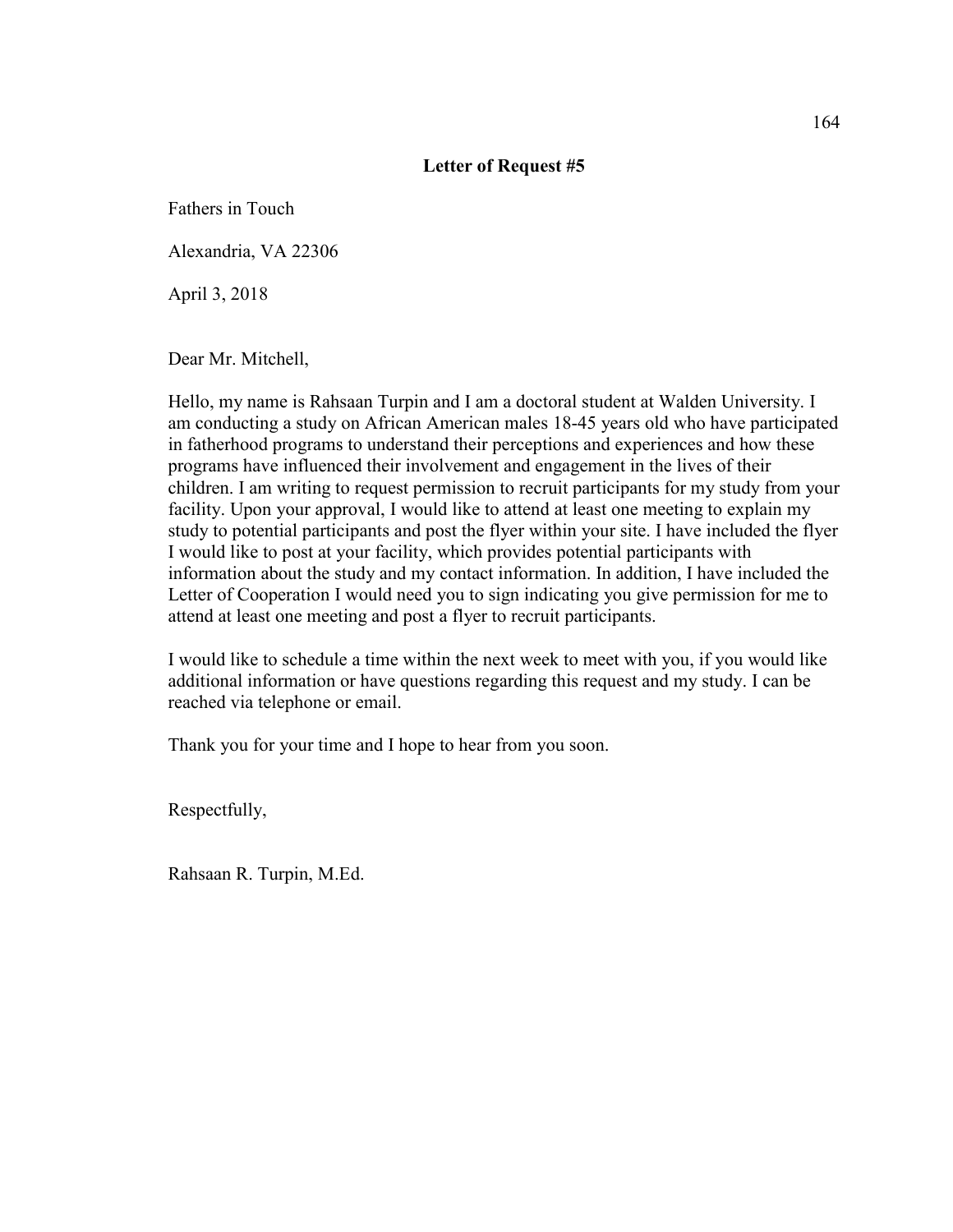Prince William Father Initiative

April 3, 2018

Dear Ms. Jennings-Holt,

Hello, my name is Rahsaan Turpin and I am a doctoral student at Walden University. I am conducting a study on African American males 18-45 years old who have participated in fatherhood programs to understand their perceptions and experiences and how these programs have influenced their involvement and engagement in the lives of their children. I am writing to request permission to recruit participants for my study from your facility. Upon your approval, I would like to attend at least one meeting to explain my study to potential participants and post the flyer within your site. I have included the flyer I would like to post at your facility, which provides potential participants with information about the study and my contact information. In addition, I have included the Letter of Cooperation I would need you to sign indicating you give permission for me to attend at least one meeting and post a flyer to recruit participants.

I would like to schedule a time within the next week to meet with you, if you would like additional information or have questions regarding this request and my study. I can be reached via telephone or email.

Thank you for your time and I hope to hear from you soon.

Respectfully,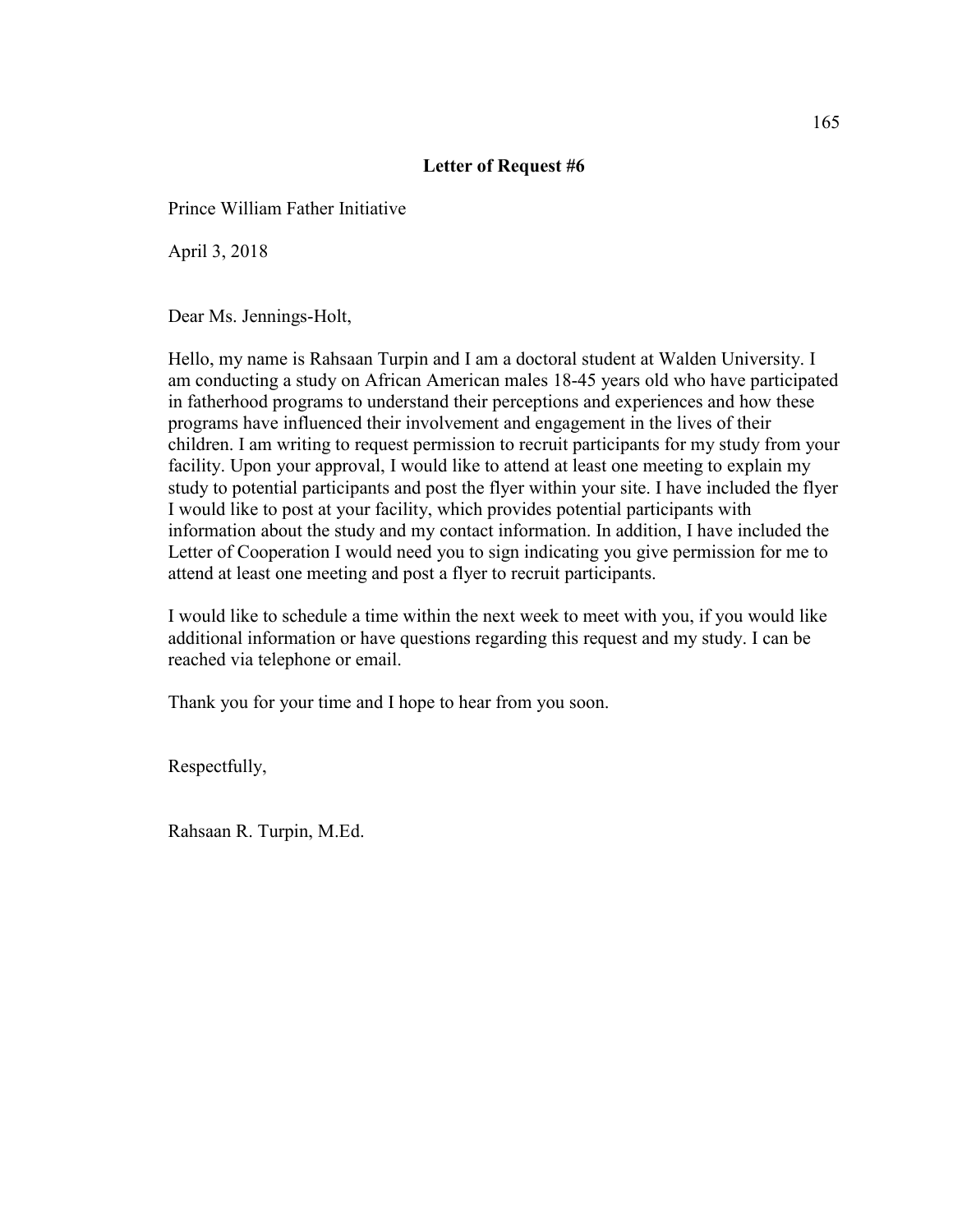Appendix E: Acceptance Letters

# **Letter of Cooperation #1**

Quintessential Cuts Barbershop

April 1, 2018

Dear Rahsaan Turpin,

Based on my review of your research proposal, I give permission for you to recruit for the study entitled 'Perceptions of Fatherhood Programs from the Experiences of Uninvolved Fathers' within Quintessential Cuts. As part of this study, I authorize you to post flyers at the barbershop to recruit participants. Individuals' participation will be voluntary and at their own discretion. I reserve the right to withdraw from the study at any time if our circumstances change.

I confirm that I am authorized to approve research in this setting and that this plan complies with the organization's policies.

I understand that the data collected will remain entirely confidential and may not be provided to anyone outside of the student's supervising faculty/staff without permission from the Walden University IRB.

Sincerely,

Quincy Salam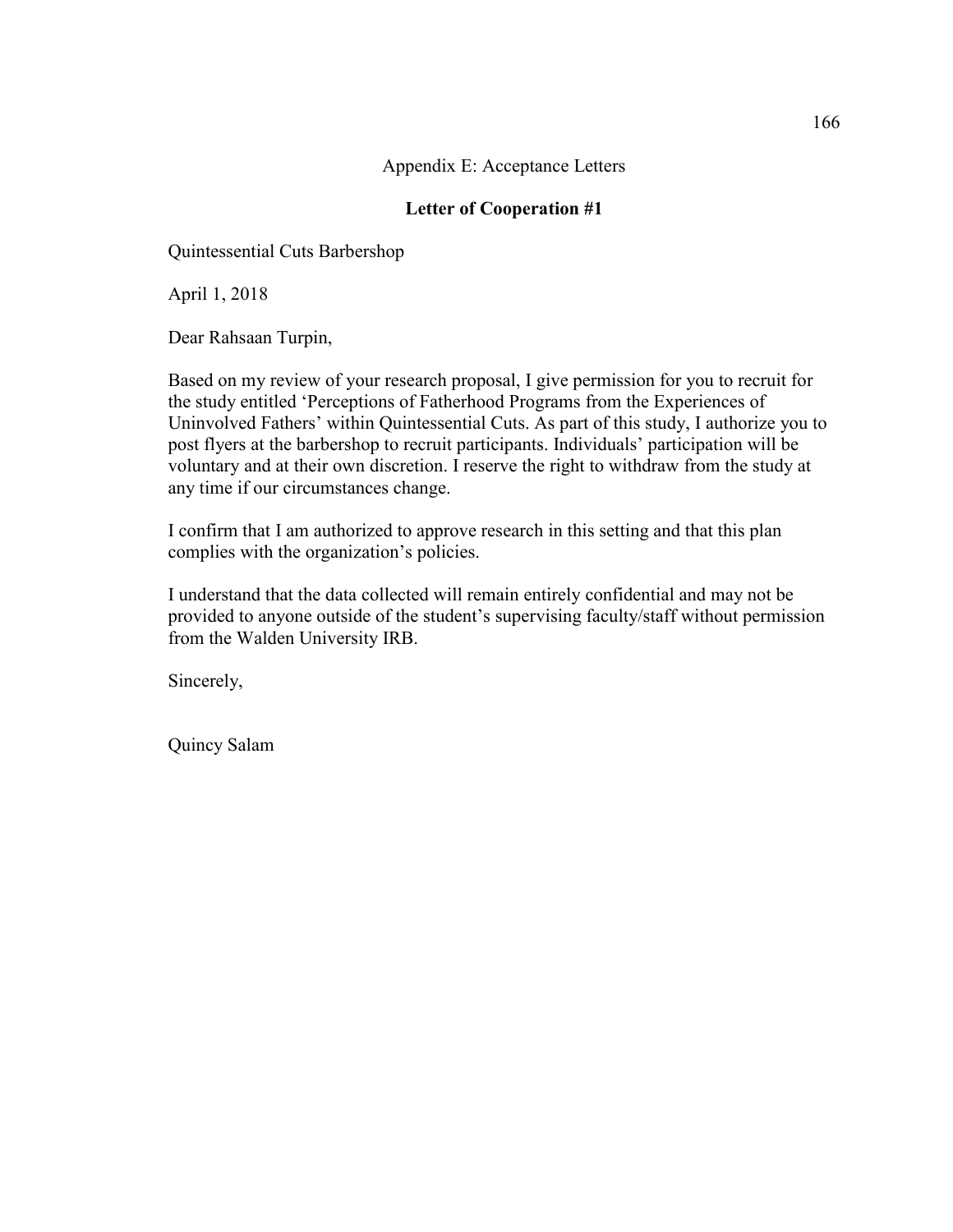# **Letter of Cooperation #2**

Project D.A.D.

April 3, 2018

Dear Rahsaan Turpin,

Based on my review of your research proposal, I give permission for you to recruit for the study entitled 'Perceptions of Fatherhood Programs from the Experiences of Uninvolved Fathers' within Project D.A.D. As part of this study, I authorize you to attend a meeting and post flyers at our site to recruit participants. Individuals' participation will be voluntary and at their own discretion. I reserve the right to withdraw from the study at any time if our circumstances change.

I confirm that I am authorized to approve research in this setting and that this plan complies with the organization's policies.

I understand that the data collected will remain entirely confidential and may not be provided to anyone outside of the student's supervising faculty/staff without permission from the Walden University IRB.

Sincerely,

Kirk Berry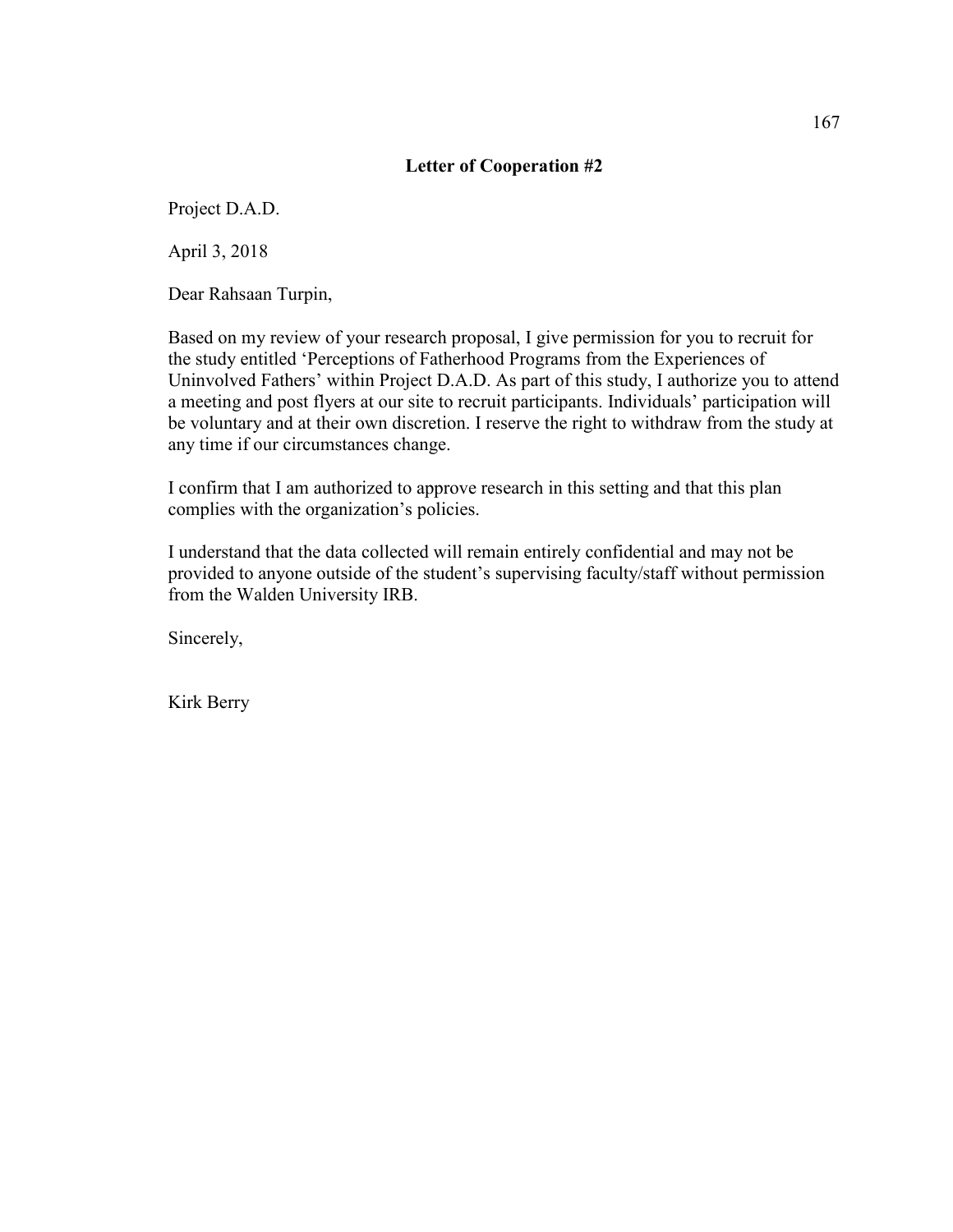## **Letter of Cooperation #3**

Fathers in Action

May 23, 2018

Dear Rahsaan Turpin,

Based on my review of your research proposal, I give permission for you to recruit for the study entitled 'Perceptions of Fatherhood Programs from the Experiences of Uninvolved Fathers' at Fathers in Action. As part of this study, I authorize you to attend a meeting and post flyers at our site to recruit participants. Individuals' participation will be voluntary and at their own discretion. I reserve the right to withdraw from the study at any time if our circumstances change.

I confirm that I am authorized to approve research in this setting and that this plan complies with the organization's policies.

I understand that the data collected will remain entirely confidential and may not be provided to anyone outside of the student's supervising faculty/staff without permission from the Walden University IRB.

Sincerely,

Jeffery Threatt